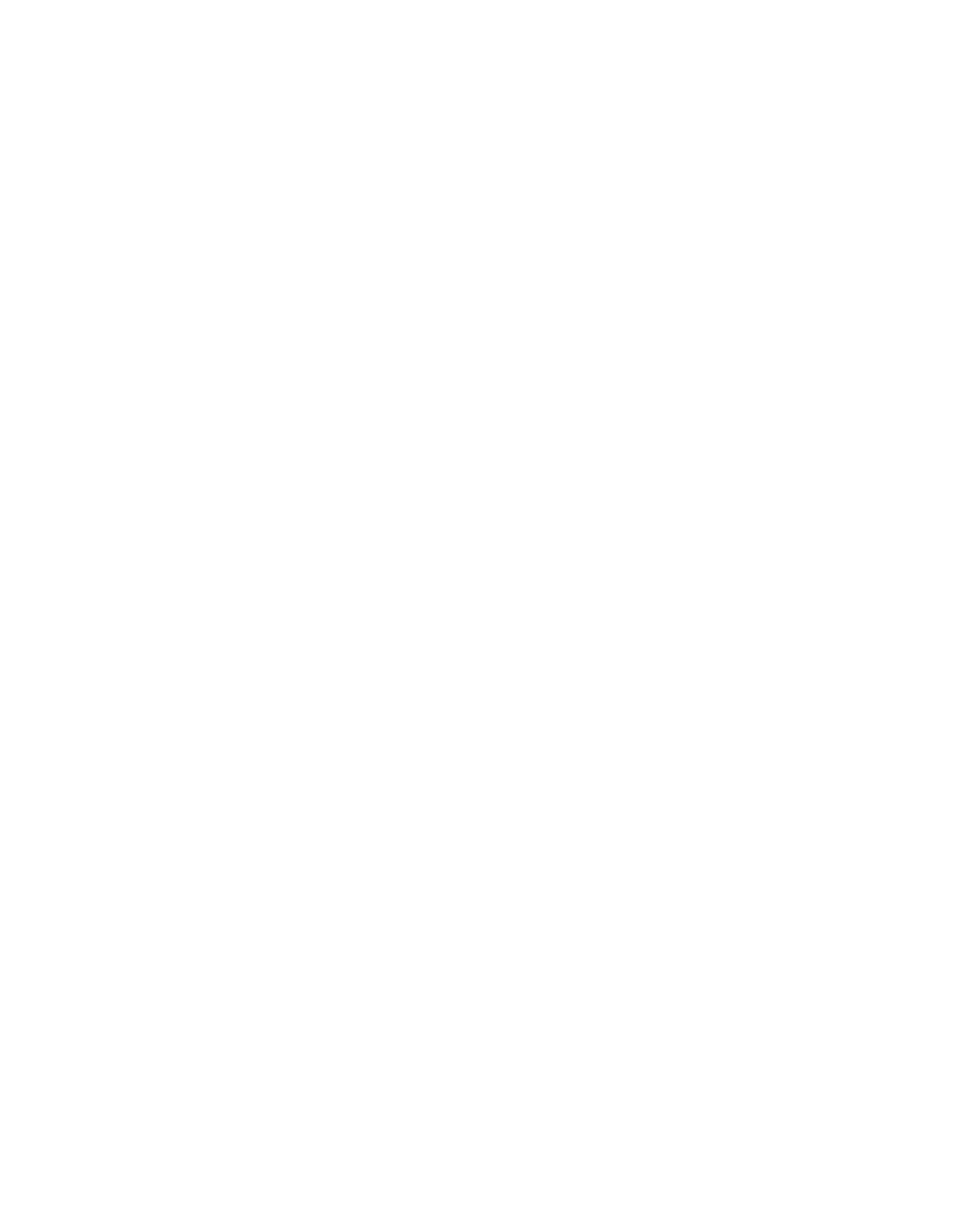# VITA

# Tracy Richardson

## EDUCATION

|               | Indiana State University<br>Doctor of Philosophy, Counselor Education                                                                                                                                                                                     | May 2011                       |
|---------------|-----------------------------------------------------------------------------------------------------------------------------------------------------------------------------------------------------------------------------------------------------------|--------------------------------|
|               | Indiana State University<br>Master of Science, Agency Counseling                                                                                                                                                                                          | May 1999                       |
|               | Saint Mary-of-the-Woods College<br>Bachelor of Science, Music Therapy                                                                                                                                                                                     | May 1988                       |
|               | <b>EMPLOYMENT</b><br>Saint Mary-of-the-Woods College, Saint Mary-of-the-Woods, IN<br>Associate Professor and Director of Music Therapy<br>Assistant Professor and Director of Music Therapy                                                               | 2001 - Present<br>1995 - 2001  |
|               | Charter Hospital, Terre Haute, IN<br>Music Therapist                                                                                                                                                                                                      | 1988 - 1995                    |
| <b>AWARDS</b> | Award of Merit, Spirit of Unification Award and Songwriting Award<br>American Music Therapy Association                                                                                                                                                   | 2009                           |
|               | Jacob G. and Lydia Gemmer Collicott Memorial<br>Post-Graduate Scholarship<br>Indiana State University School of Graduate Studies                                                                                                                          | $2007 - 2008$                  |
|               | <b>COMMUNITY SERVICE</b><br>The Maple Center, Terre Haute, IN.<br>Facilitated songwriting sessions for those coping with grief<br>(Creating a Path through Loss)<br>Facilitated songwriting sessions for breast cancer survivors<br>(Celebration of Life) | November 2010<br>February 2010 |
|               | Hospice of the Wabash Valley, Terre Haute, IN.<br>Volunteer for children's grief camp                                                                                                                                                                     | 1999, 2000, 2002               |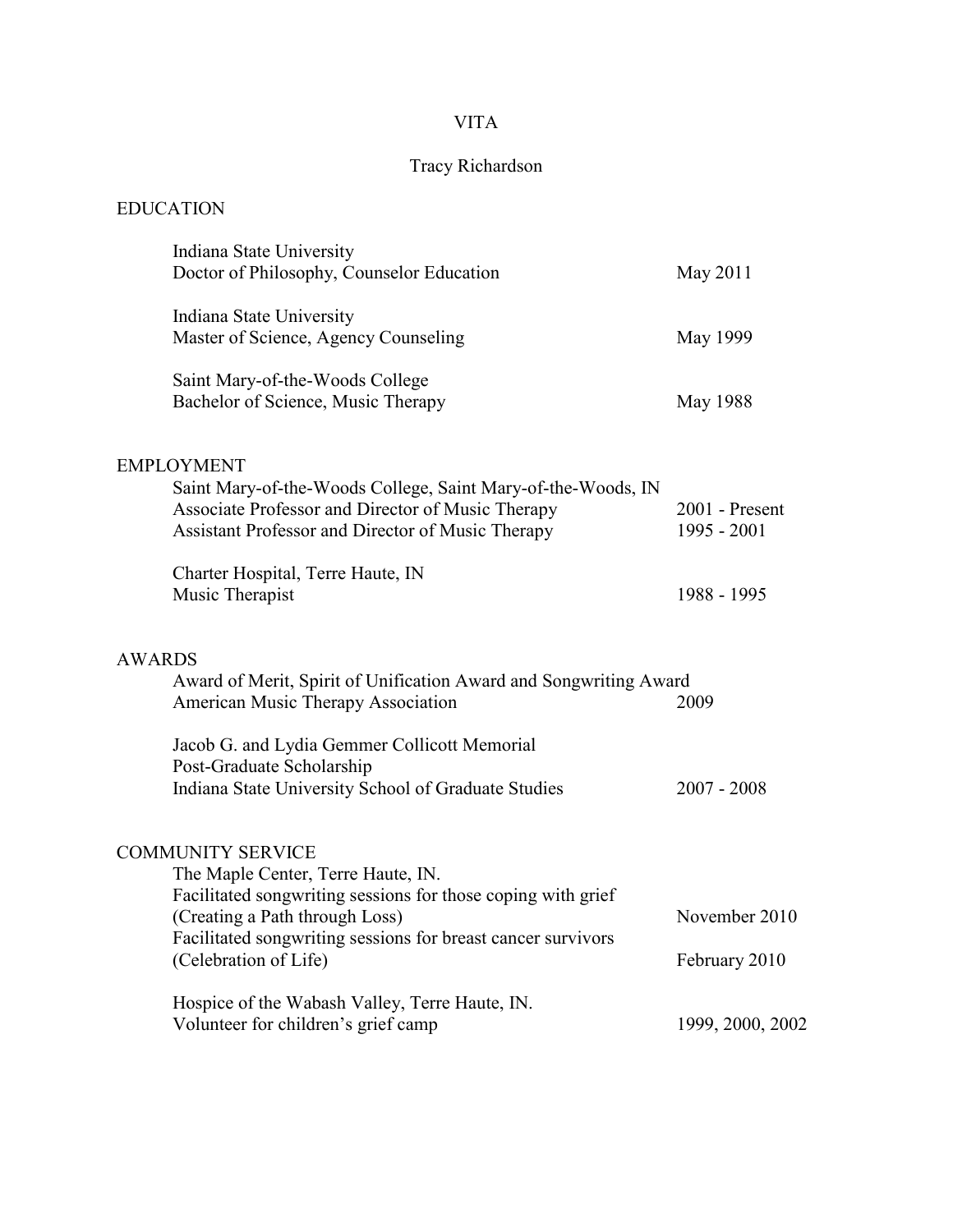# THE IMPACT OF TRAINING ON MUSIC THERAPISTS' SONGWRITING KNOWLEDGE, SELF-EFFICACY, AND BEHAVIOR

A Dissertation

 $\overline{\phantom{a}}$  , which is a set of the set of the set of the set of the set of the set of the set of the set of the set of the set of the set of the set of the set of the set of the set of the set of the set of the set of th

Presented to

The College of Graduate and Professional Studies

Department of Communication Disorders and Counseling,

School, and Educational Psychology

Indiana State University

Terre Haute, Indiana

 $\overline{\phantom{a}}$  , which is a set of the set of the set of the set of the set of the set of the set of the set of the set of the set of the set of the set of the set of the set of the set of the set of the set of the set of th

In Partial Fulfillment

of the Requirements for the Degree

Doctor of Philosophy

by

 $\overline{\phantom{a}}$  , which is a set of the set of the set of the set of the set of the set of the set of the set of the set of the set of the set of the set of the set of the set of the set of the set of the set of the set of th

Tracy G. Richardson

May 2011

Keywords: songwriting, self-efficacy, music therapy, training, counseling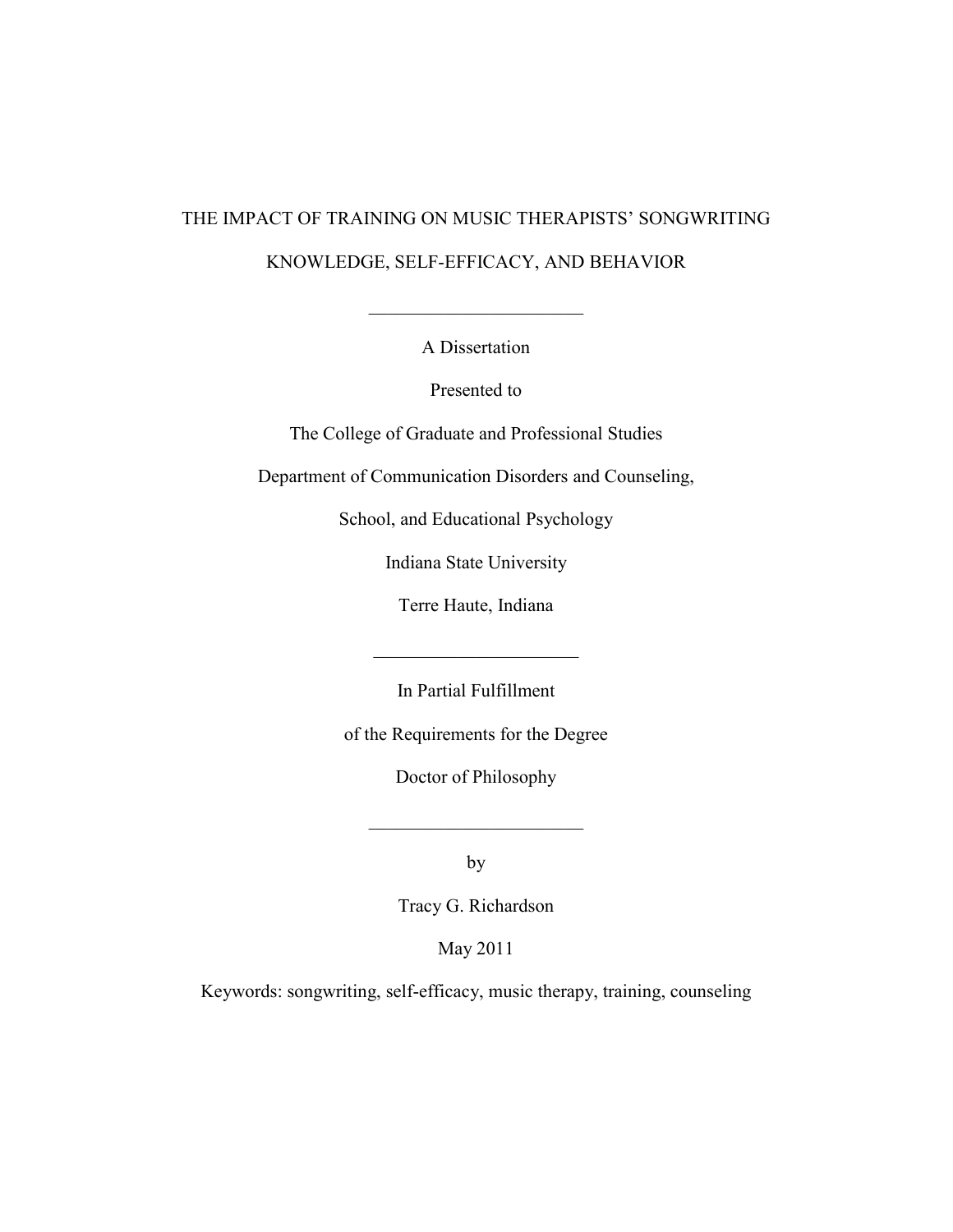### COMMITTEE MEMBERS

<span id="page-3-0"></span>Committee Chair: Debra Leggett, Ph.D.

Assistant Professor of Counseling

Indiana State University

Committee Member: Thomas Johnson, Ph.D.

Professor of Psychology

Indiana State University

Committee Member: Randall Mitchell, D.M.A.

Professor of Music

Indiana State University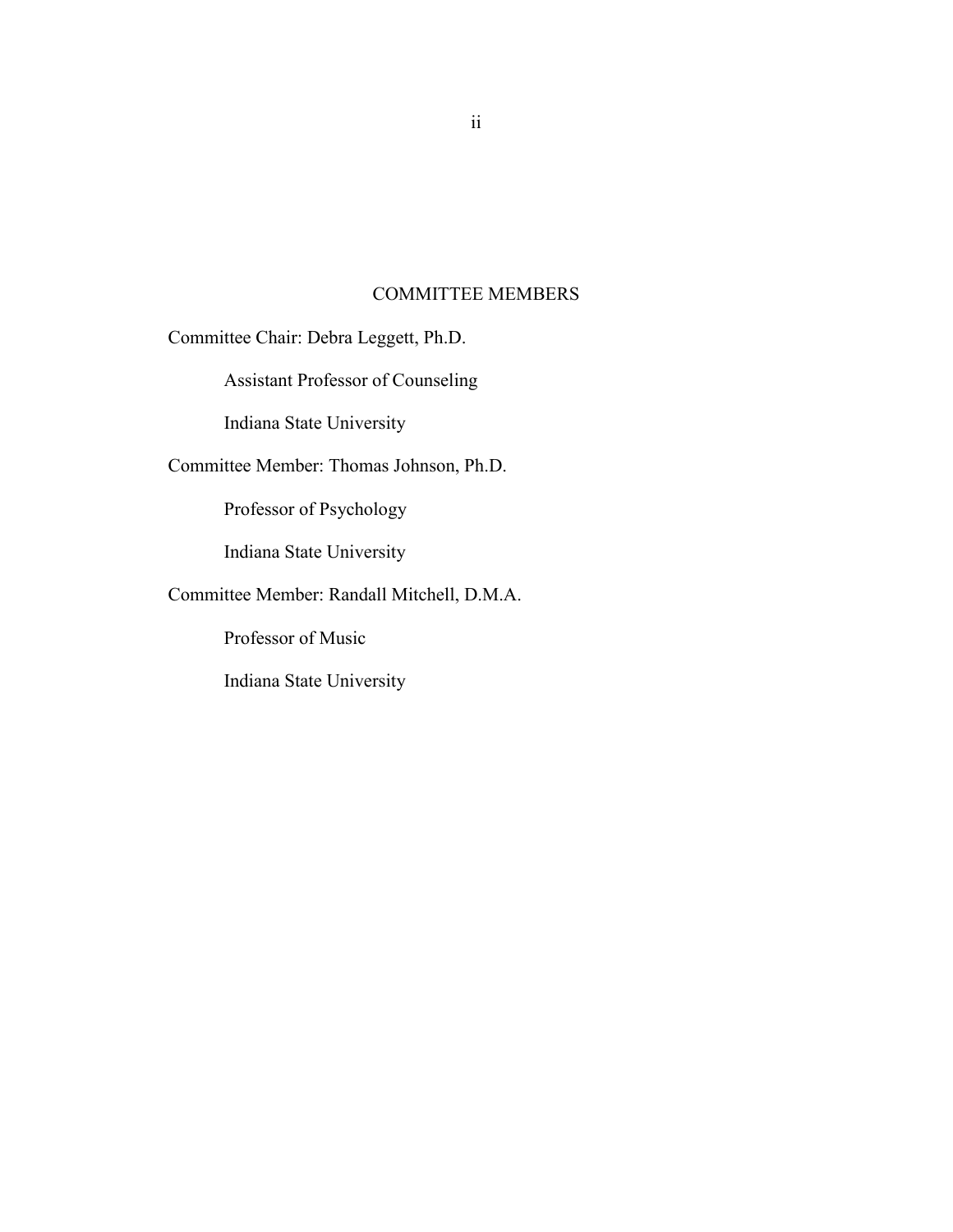### ABSTRACT

<span id="page-4-0"></span>Songwriting has been used as an effective intervention for persons with a wide range of therapeutic needs. However, a literature search revealed that songwriting is underrepresented in the music therapy research literature, indicating that music therapists may perceive they do not have the abilities to effectively use songwriting interventions in therapy sessions. The purposes of this study were: (a) to investigate the impact of a songwriting training session on the songwriting knowledge, self-efficacy, and behavior of music therapists; (b) to evaluate the songwriting training program; and (c) to explore the impact of the training on perceived barriers and clinical practice. Participants were 32 board-certified music therapists who chose to attend a songwriting training session between November 2009 and April 2010. The 32 participants completed a pre-test, attended a five-hour songwriting training session, and completed a posttest. However, only 17 of the 32 persisted through all phases of the study by submitting the follow-up test six weeks after the training. Results showed a statistically significant increase in songwriting knowledge, self-efficacy, and behavior from pre-test to follow-up. Additionally, change in knowledge was found to predict change in self-efficacy from pre-test to post-test but not from pre-test to follow-up. Participants reported being highly satisfied with the training. Thematic analysis of open-ended questions confirmed the quantitative results, with participants indicating a positive impact of songwriting training on perceived barriers and clinical practice. Implications for clinical practice and recommendations for future research are discussed.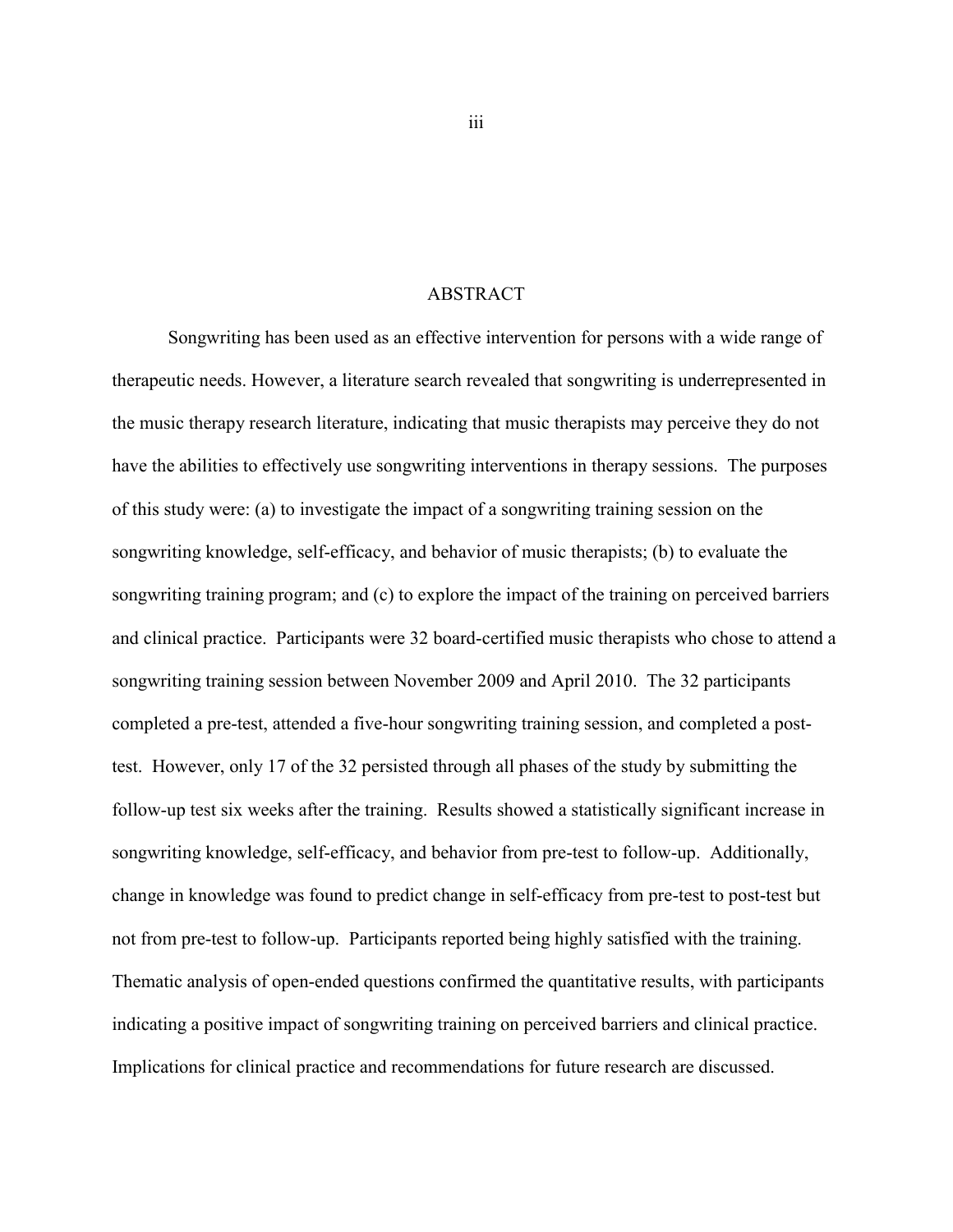#### ACKNOWLEDGMENTS

<span id="page-5-0"></span>It is with deep gratitude that I thank the people who helped me during this journey. I could not have finished this dissertation without their help. My committee members (Debra Leggett, Tom Johnson, and Randy Mitchell) provided me with guidance, resources, statistics help, and encouragement. Thank you all for your time and devotion to your students. I am also deeply grateful to Kand McQueen and Eric Hampton for their help with statistical interpretation. Many other Indiana State University staff helped me along the way including Will Barratt, Kelly Wilkinson, and Carol Lunce. In addition, I am grateful to Mary Barber who served as my editor. Thank you, Mary, for your detailed editing.

I thank all of the music therapists who have participated in my songwriting training workshops in the past. Their feedback helped to shape the songwriting training that I developed for this study. In addition, several of those music therapists reviewed the measurement instruments I created and provided comments which helped me refine those instruments. I thank them as well as all the music therapists who participated in the study.

I am grateful to my supportive friends and colleagues including Sharon Boyle, Kathy Gotshall, Brad Huffey, Jackie Fischer, and Anneliese Payne who kept gently pushing me along throughout the doctoral process. Thank you all for the endless pep talks.

Finally, I could not have accomplished this without the support of my family. I thank my mom and dad, Delores Collings and Dallas Collings, for giving me my first piano and piano

iv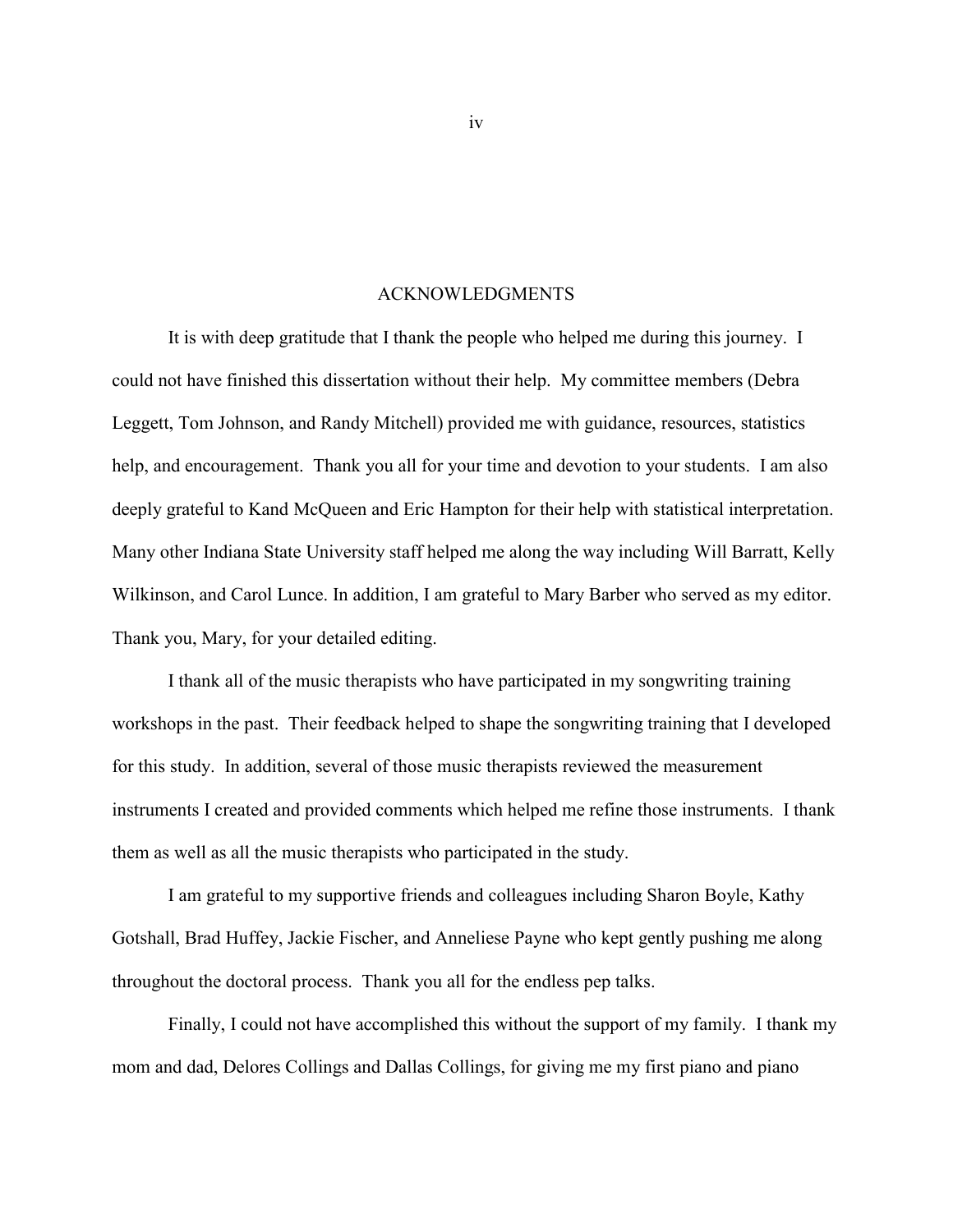lessons, and for always supporting my musical and academic endeavors. Thanks, Mom, for teaching me to read before I went to school, and for telling me you would support me in anything I chose to do. Dad, thanks for instilling in me the value of hard work. And I am truly grateful for my wonderful, supportive husband, George, and children, Savanna, Vanessa, and Collin, for huge helpings of patience, humor, strong coffee, take-out food, and love. George, thanks for holding down the fort. You are my rock. Kids, you are my motivation. I love you more than I can say.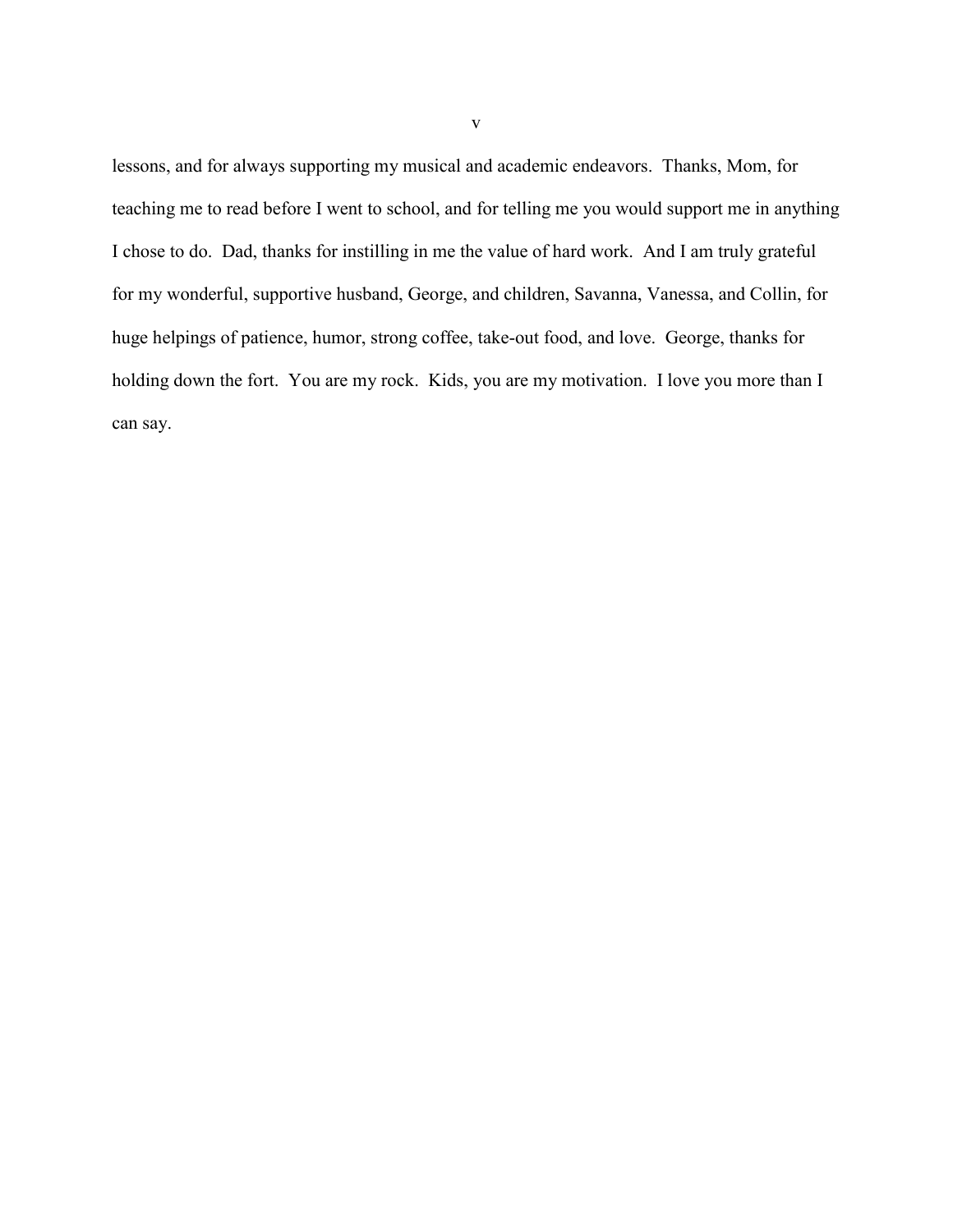# TABLE OF CONTENTS

 $\overline{\mathbf{vi}}$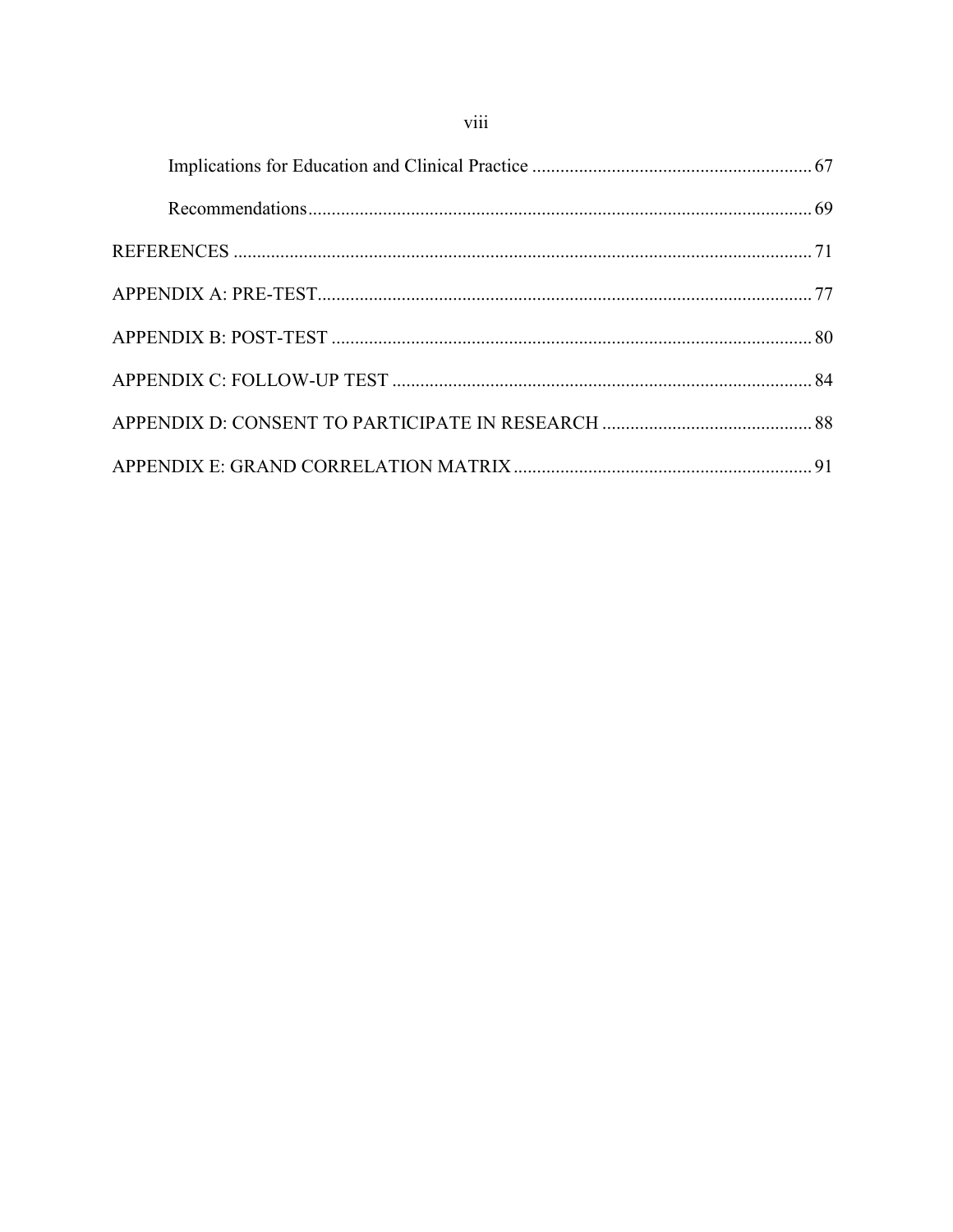# LIST OF TABLES

<span id="page-10-0"></span>

| Table 3. Ratings of Satisfaction with Various Aspects of the Songwriting Training 48   |  |
|----------------------------------------------------------------------------------------|--|
| Table 4. Correlation Matrix of Knowledge and Self-efficacy at Pre-test, Post-test, and |  |
|                                                                                        |  |
| Table 5. Correlations of Knowledge, Self-efficacy, and Frequency with Follow-up        |  |
|                                                                                        |  |
|                                                                                        |  |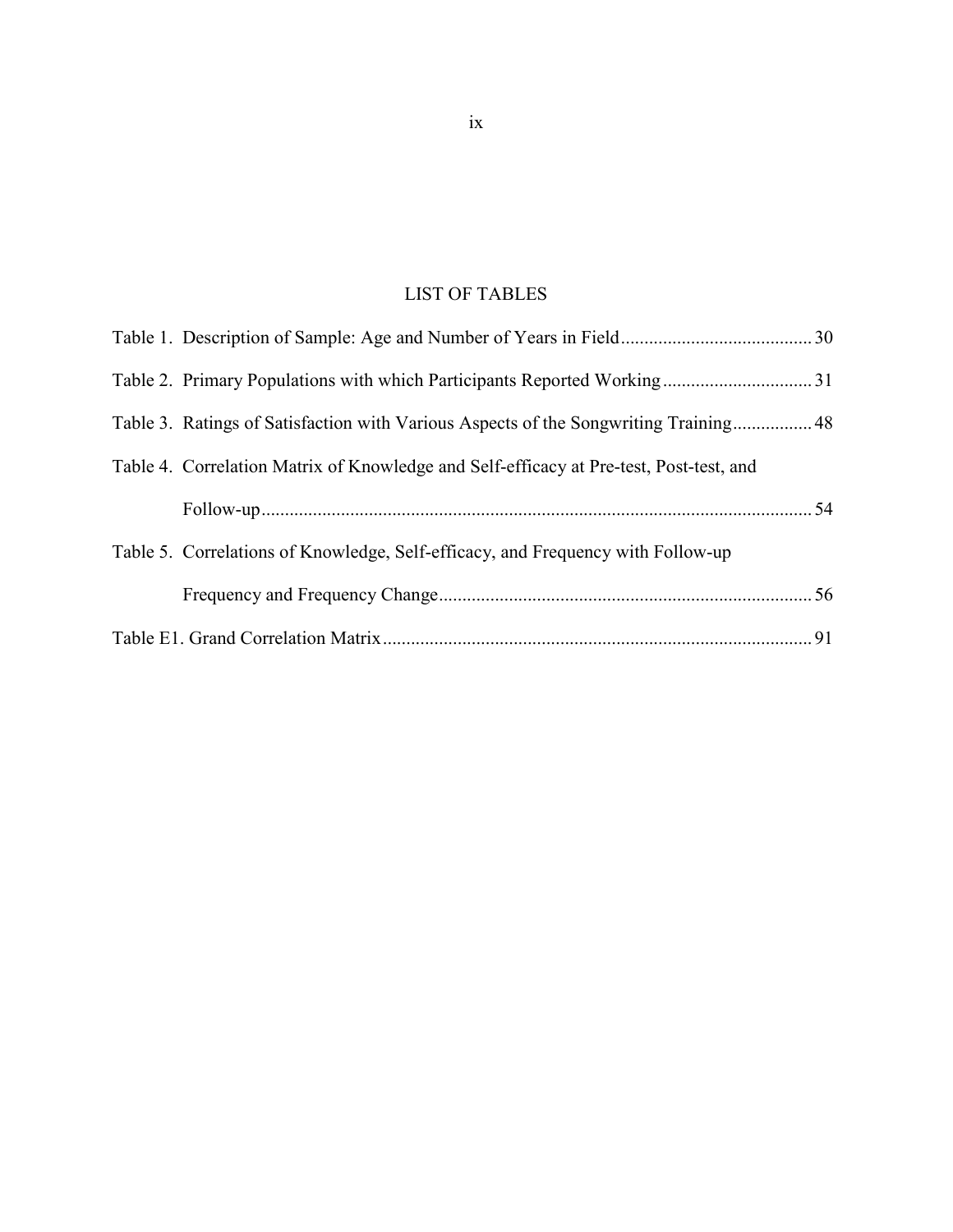# LIST OF FIGURES

<span id="page-11-0"></span>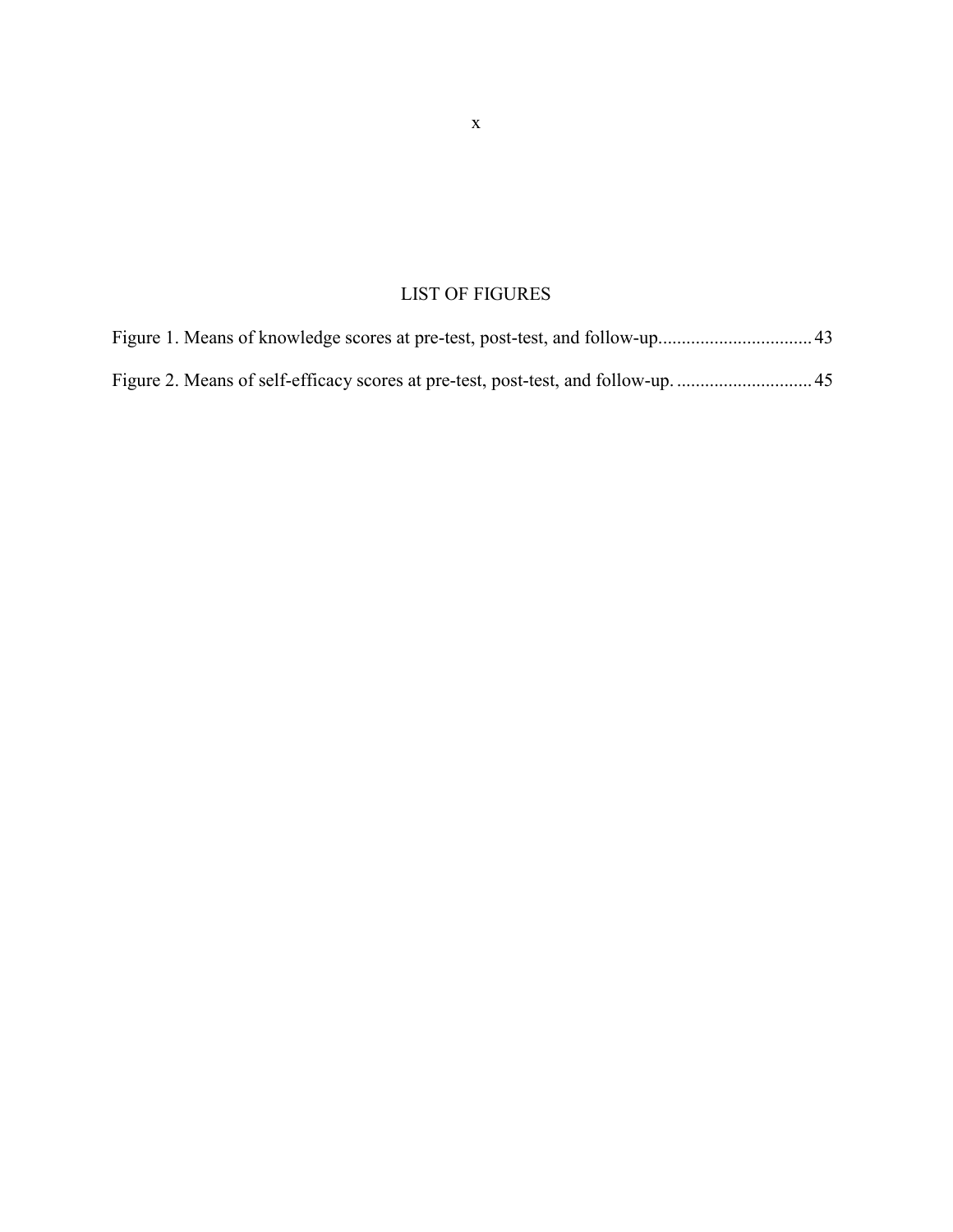### CHAPTER 1

#### **INTRODUCTION**

#### **Music Therapy and Songwriting**

<span id="page-12-1"></span><span id="page-12-0"></span>Music therapists are trained to use their musical skills and clinical knowledge to involve clients in music experiences that are meant to address therapeutic goals. Bruscia (1998) stated that "in music therapy, the client undergoes the processes of assessment, treatment and evaluation by engaging in various types of music experiences" (p. 113). According to Bruscia, there are four music therapy experiences, or methods, utilized with clients: (a) improvisatory (the extemporaneous creation of music), (b) re-creative (the reproduction of previously composed music), (c) receptive (structured listening followed by client response), and (d) composition (the creation of songs, instrumental pieces, or musical products such as videos). Composition experiences are commonly referred to as songwriting.

Music therapists utilize songwriting experiences with many types of clients to address a wide range of problem areas including: (a) adults with substance abuse issues (Ficken, 1976); (b) adolescents undergoing cancer treatments (Kennelly, 2001); and (c) patients suffering from traumatic brain injuries (Baker, Kennelly, & Tamplin, 2005). Furthermore, researchers have shown the therapeutic effectiveness of songwriting to reduce grief symptoms in children (Hilliard, 2001), to facilitate an in-depth exploration of emotions in adults with depression who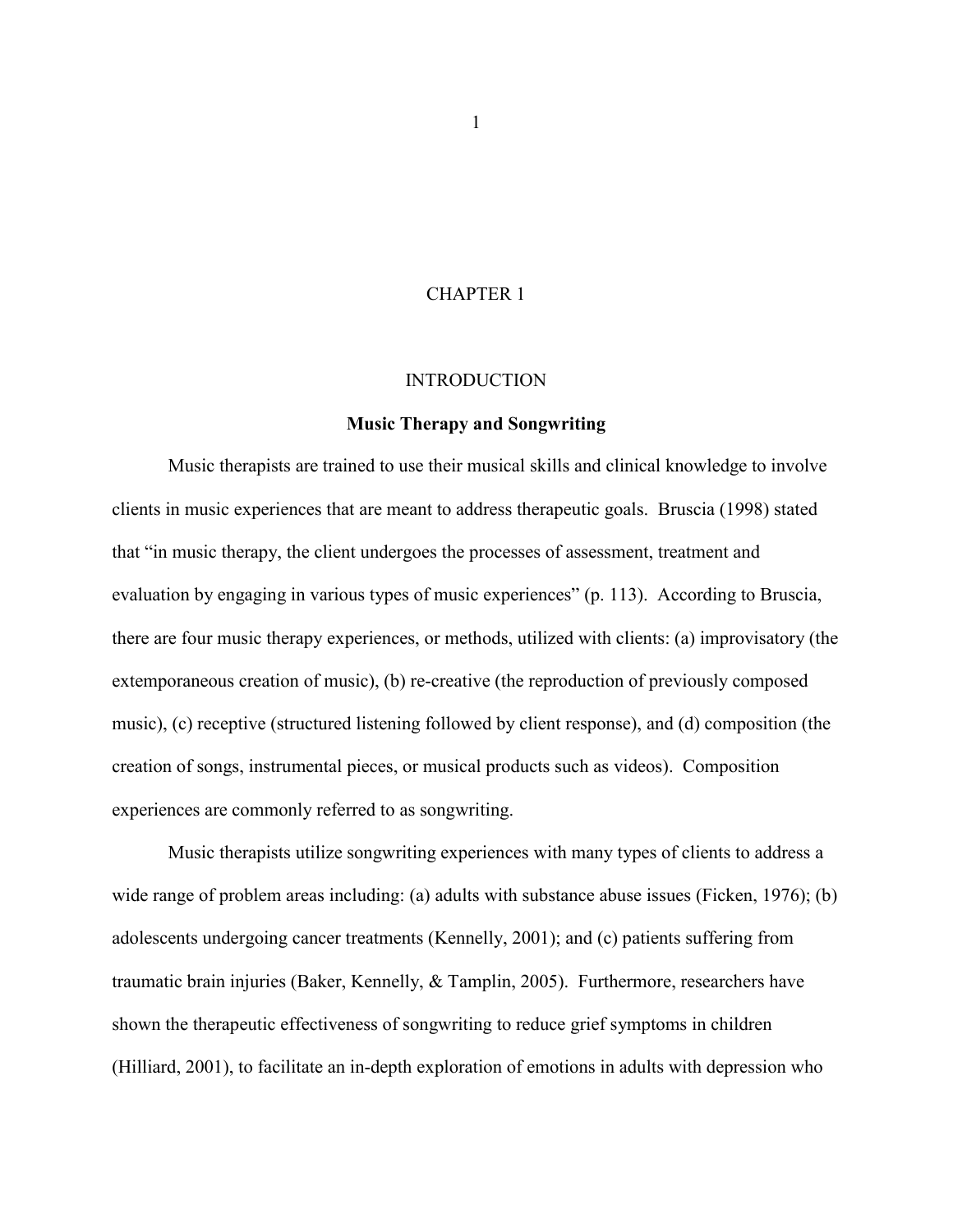are HIV-seropositive (Cordobés, 1997), and to decrease anxiety in children undergoing bone marrow transplantation (Robb & Ebberts, 2003).

Given that songwriting is (a) one of the four methods of music therapy and (b) an effective therapeutic approach, one might assume that all music therapists utilize songwriting as a clinical intervention. However, Jones' (2006) survey of music therapists' songwriting practices revealed that only 73% of the music therapists in the study reported using original songs (goaloriented songs written outside of the therapy session) in their practice. Additionally, only 3% of music therapists surveyed stated they used clinical songwriting (songs written during the session with input from clients). Furthermore, a review of peer-reviewed music therapy literature from 1999 to 2008 revealed few publications that include the topic of songwriting or composing in the title or abstract.

One plausible explanation for music therapists' lack of songwriting with clients is that music therapists may not feel confident in their songwriting abilities. Richardson (2008) found that prior to a songwriting training program, over 50% of music therapists in attendance chose "not at all confident" or "somewhat not confident" to describe perceived levels of songwriting confidence. Confidence is defined by Merriam-Webster (2011a) as "faith or belief that one will act in a right, proper, or effective way" ("confidence," para. 2).

#### **Self-Efficacy**

<span id="page-13-0"></span>The concept of confidence is closely related to that of self-efficacy. Bandura (1994) asserted that "perceived self-efficacy is defined as people's beliefs about their capabilities to produce designated levels of performance that exercise influence over events that affect their lives" (p. 421). He also stated that "people who doubt their capabilities shy away from difficult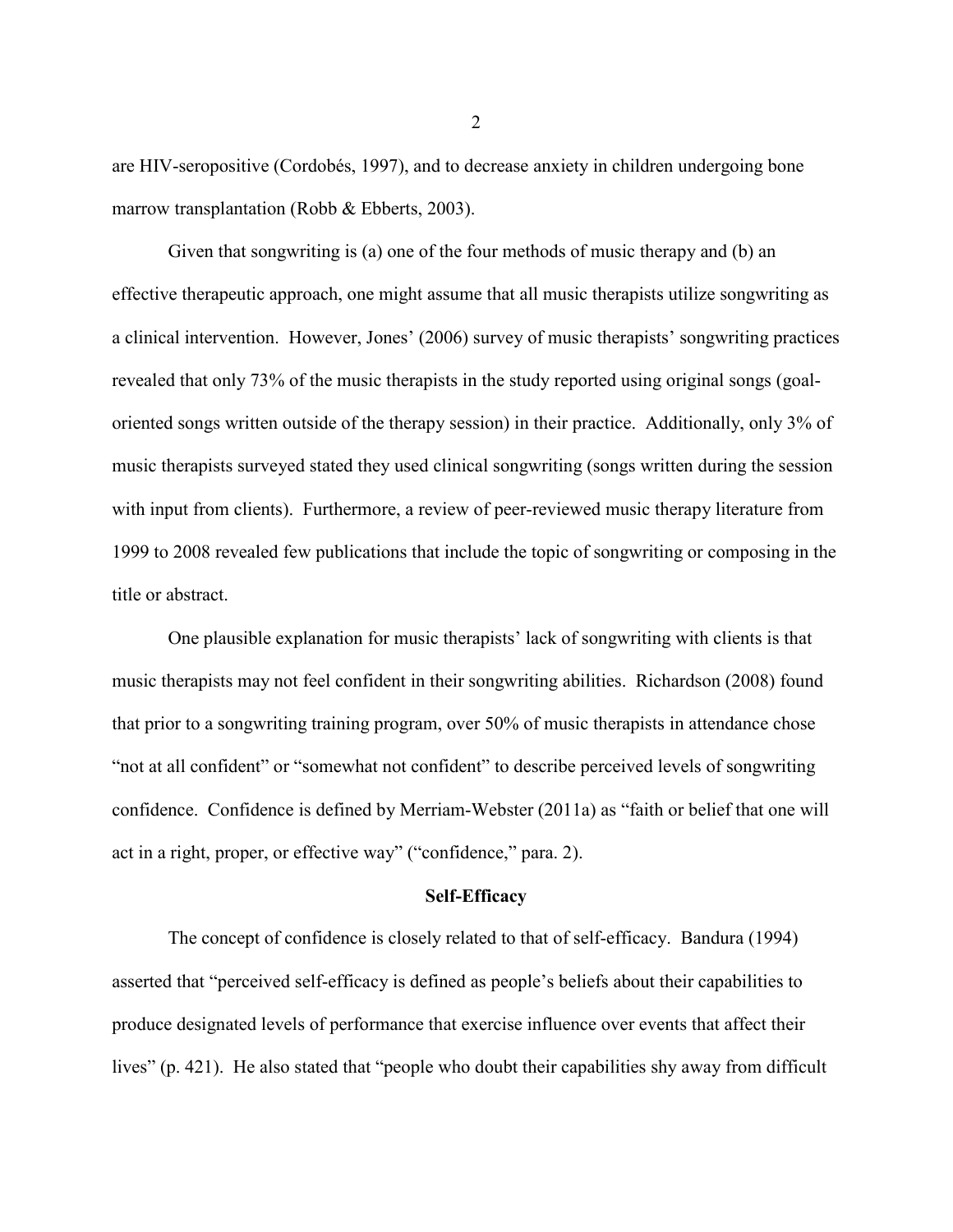tasks which they view as personal threats" (p. 421) and he referred to this occurrence as a lack of self-efficacy. Bandura stated that there are four sources of self-efficacy: mastery experiences (practice), vicarious experiences (watching others), social persuasion (being persuaded that success at a particular skill is possible and then having the situation structured carefully for success), and altering psychological responses (learning to alter the perception of emotional and physical states).

### **Training**

<span id="page-14-0"></span>One possible way to increase songwriting self-efficacy in music therapists is through songwriting training. Training programs are common and are useful in many professions according to Kirkpatrick and Kirkpatrick (2007). However, in order to be effective, Kirkpatrick and Kirkpatrick stated a training program must be designed carefully and should be based on the following factors: (a) determine participants' needs, (b) set objectives, (c) determine schedule, (d) select facilities with necessary amenities, (e) select participants, (f) choose effective instructors, (g) use appropriate techniques, (h) accomplish objectives, (i) satisfy attendees, and (j) evaluate the training program. When increasing participants' self-efficacy is a desired goal of a training program, the program can be structured to include one or more of Bandura's (1994) experiences.

#### **Problem Statement and Purposes**

<span id="page-14-1"></span>Music therapists are trained to use music experiences, such as songwriting, to help clients achieve therapeutic goals. Although songwriting has been shown to be a clinically effective music therapy technique, it appears that it is used less frequently by music therapists than other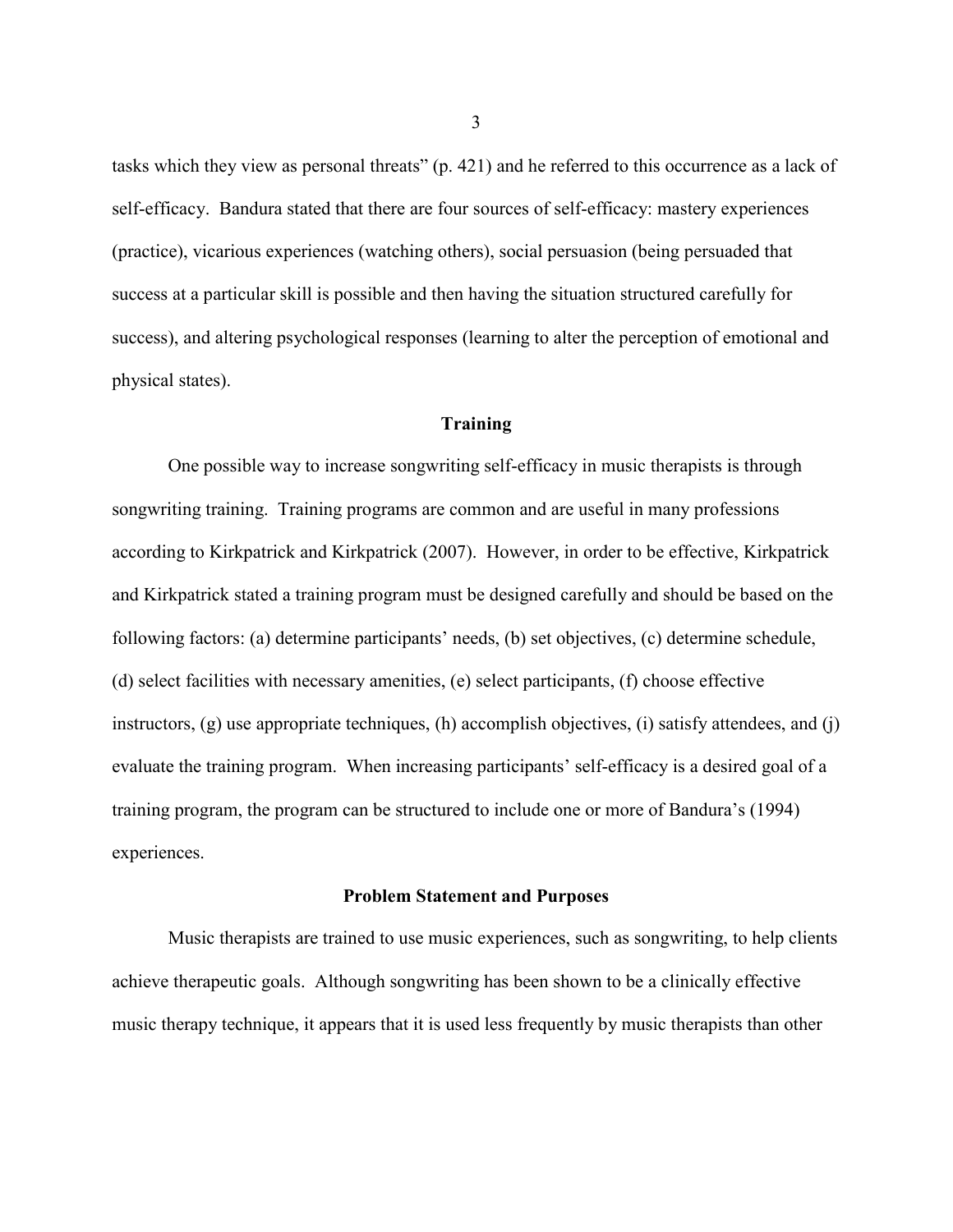types of music experiences. Lack of songwriting self-efficacy is a possible explanation for this phenomenon.

The purposes of this study were: (a) to investigate the impact of a songwriting training session on the songwriting knowledge, self-efficacy, and behavior of music therapists; (b) to evaluate the songwriting training program; and (c) to explore the impact of the training on perceived barriers and clinical practice.

#### **Research Questions**

<span id="page-15-0"></span>The purpose of this research was to attempt to answer the following questions:

- 1. Is songwriting knowledge different at pre-training, post-training, and follow-up?
- 2. Is songwriting self-efficacy different at pre-training, post-training, and follow-up?
- 3. Is songwriting behavior at pre-training different from songwriting behavior at followup?
- 4. Can change in songwriting self-efficacy be predicted by change in songwriting knowledge?
- 5. How satisfied with the training were the participants?
- 6. How did the training impact perceived barriers to songwriting as a clinical intervention?
- **7.** What impact did the training have on clinical practice?

### **Variables and Hypotheses**

<span id="page-15-1"></span>The independent variable for this study was observation period (OP). This variable has three levels: pre-training (OP1), post-training (immediately after training; OP2), and follow-up (six weeks after training; OP3). The dependent variables were songwriting knowledge, songwriting self-efficacy, and songwriting behavior.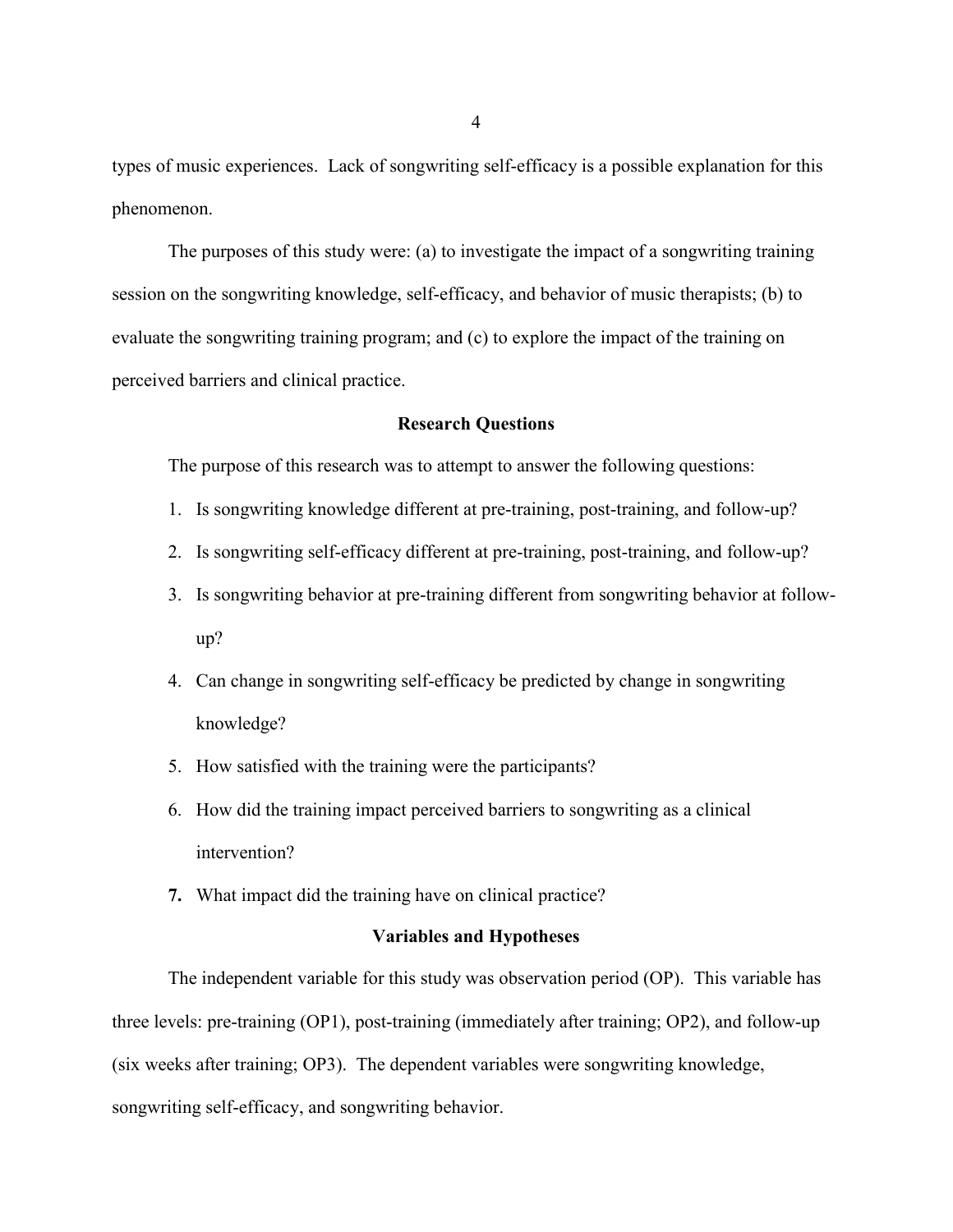Several hypotheses, based on the research questions, were generated for this study.

- 1. Songwriting knowledge differs significantly among observation periods.
- 2. Songwriting self-efficacy differs significantly among observation periods.
- 3. Songwriting behavior is significantly different at follow-up as compared to pretraining.
- 4. Change in songwriting knowledge will predict change in songwriting self-efficacy.
- 5. Participants will be satisfied with the training.

The last two research questions (numbers 6 and 7) were not amenable to hypotheses. Those open-ended questions were designed to elicit qualitative data for thematic analysis.

#### **Assumptions**

<span id="page-16-0"></span>This study was based on several assumptions. First it was assumed that music therapists do not utilize songwriting as a clinical intervention as frequently as other types of music experiences (receptive, re-creative, and improvisational). A review of music therapy literature (*Journal of Music Therapy* and *Music Therapy Perspectives*) published in the years 1999 to 2008 revealed fewer than 15 articles with the words *songwriting*, *composing*, or *songs written* in the title or abstract (American Music Therapy Association [AMTA], 2008c).

Second, it was assumed that music therapists avoid the use of songwriting as a clinical intervention due to lack of self-efficacy in songwriting. This assumption was based on the researcher's informal conversations with music therapists on this topic, and on Richardson's (2008) description of music therapists' self-reported lack of songwriting confidence.

Third, it was assumed that this study has relevance to the profession of counseling. Counselors have reported using songwriting techniques with their clients including lyric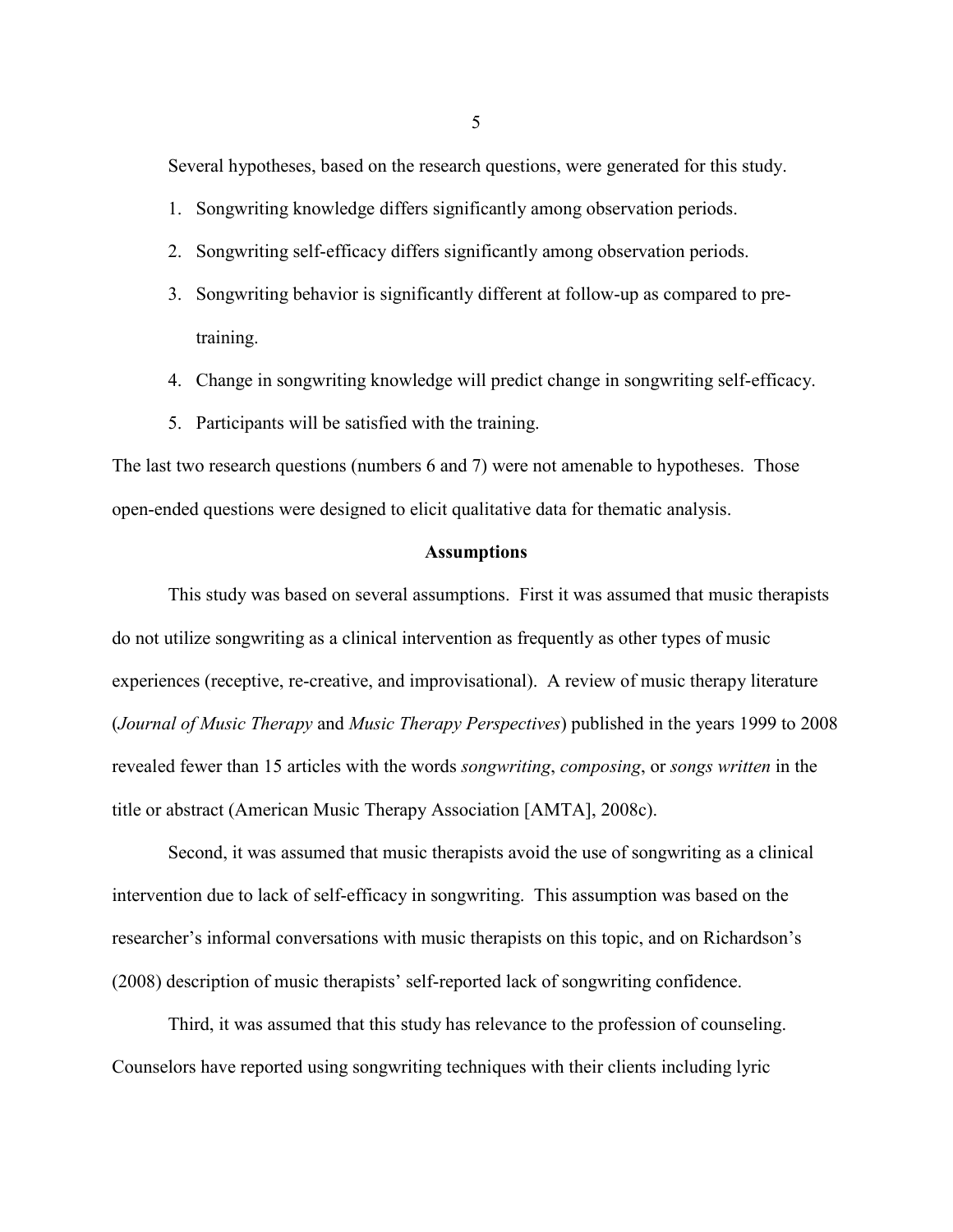discussion and lyric rewriting (Gladding, Newsome, Binkley, & Henderson, 2008), rap therapy (Elligan, 2000), and community songwriting (Denborough, 2002). Counselors who are also songwriters may find it beneficial to receive additional training in songwriting as a creative technique for helping their clients. In addition, counselor educators may find it useful to incorporate songwriting training into a creative/expressive track for those students who have strong music backgrounds.

#### **Definitions**

<span id="page-17-0"></span>*Strategic songwriting*, *process songwriting*, and *spot songwriting* are terms used and defined by Brunk (1990) in her book *Songwriting for Music Therapists*. Those definitions were modified slightly for the purposes of this study. The following operational definitions were used in this study.

*Strategic songwriting* is songwriting that is done outside the therapy session. The song is written entirely by the music therapist, perhaps using words or phrases from previous sessions with the clients. The song is used as a therapeutic intervention to help the clients meet specific goals.

*Process songwriting* is songwriting that is done during a session with some degree of collaboration between the music therapist and client(s). The song may take more than one session to complete. Both the songwriting process and the end product (the song) are used as therapeutic interventions.

*Spot songwriting* is writing a song "on the spot" to meet a need that emerges during the therapy session. The song is typically written primarily by the music therapist and is used as a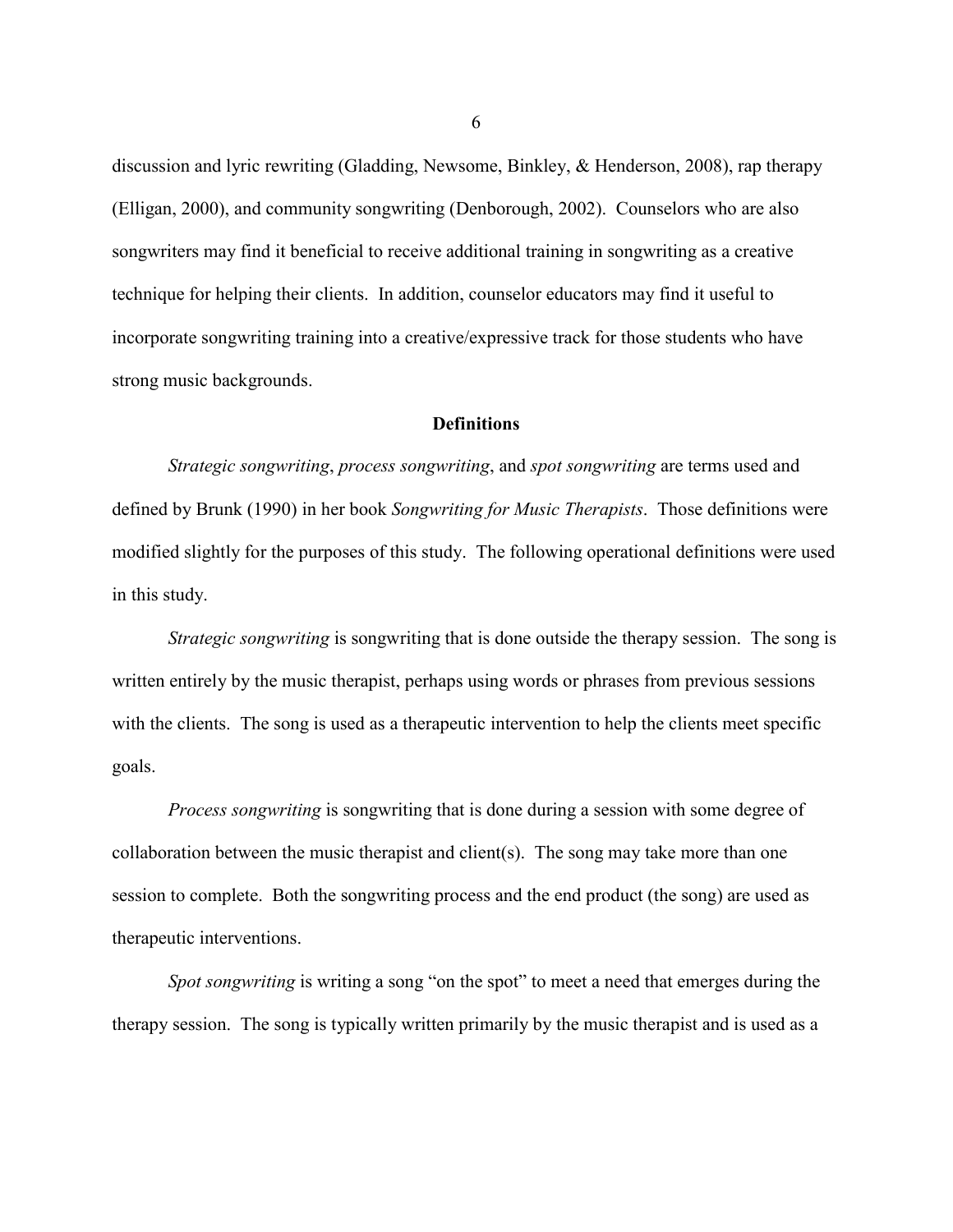therapeutic intervention. When the client collaborates in the songwriting process, the songwriting process is a therapeutic intervention as well.

*Personal songwriting*: writing a song for one's own pleasure or as a creative outlet. The song is not intended to be used as a therapeutic intervention.

*Songwriting self-efficacy*: beliefs about one's own capability to write songs and to use songwriting as a clinical intervention.

*Songwriting knowledge*: musical and clinical information needed to initiate songwriting as a clinical intervention.

*Songwriting behavior*: frequency of a therapist's use of songwriting as a clinical intervention.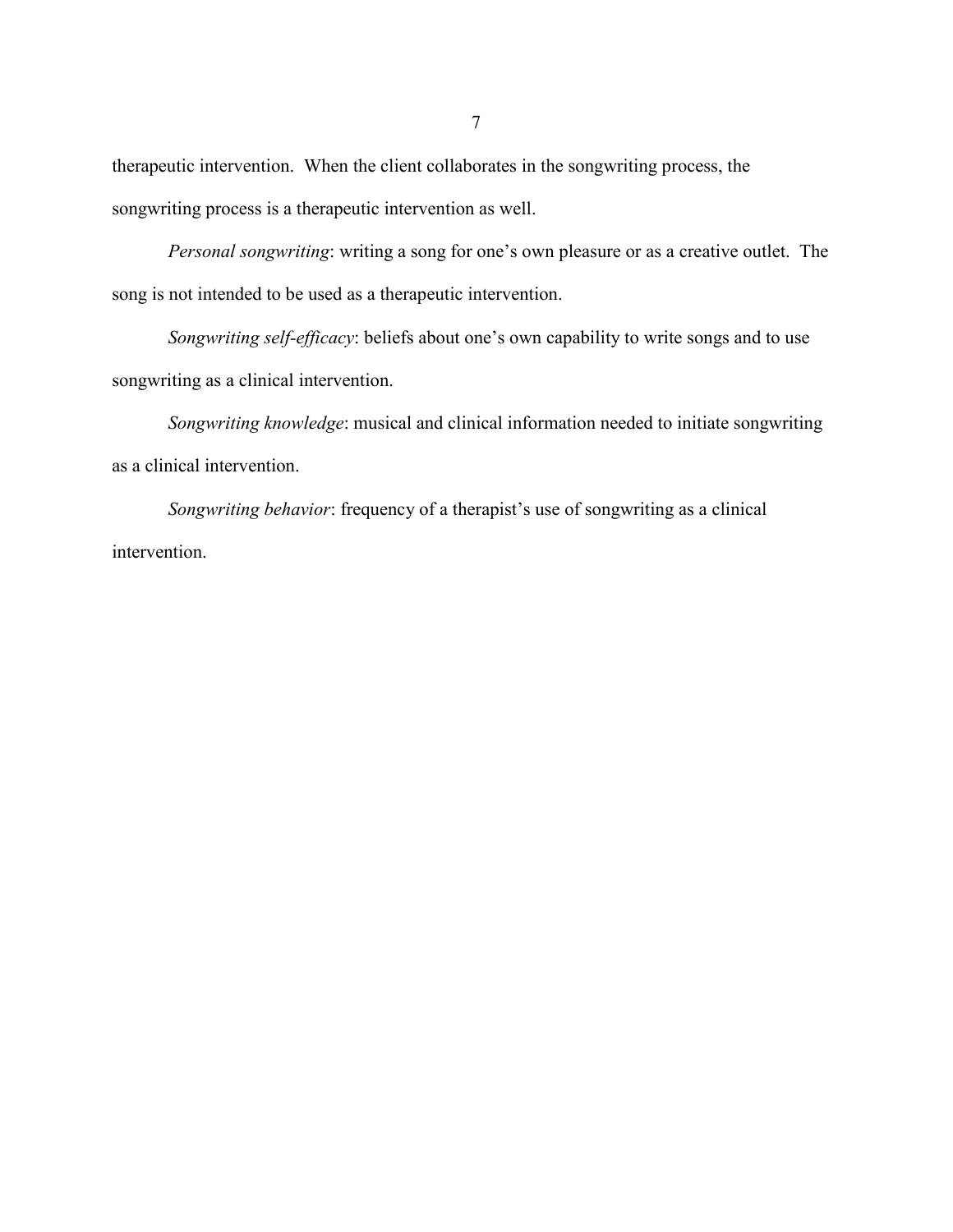### CHAPTER 2

#### LITERATURE REVIEW

#### **Music Therapy**

<span id="page-19-1"></span><span id="page-19-0"></span>Throughout history, music has been recognized as a powerful force over mental and physical well-being (Davis, Gfeller, & Thaut, 1999). In preliterate cultures, the shaman, or medicine man, used music alongside religion and magic in an attempt to heal the sick. In ancient Greece, music was believed to influence emotion and develop character. During the Renaissance, music "was not only used as a remedy for melancholy, despair, and madness, but also prescribed by physicians as preventive medicine" (p. 18). After World War II, volunteers provided music in Veterans Administration hospitals to boost morale and to assist in the rehabilitation of social skills and physical and emotional functioning. At the same time, music therapy training programs were being developed in some universities and colleges in the United States. In 1950, the first professional organization for music therapy, the National Association for Music Therapy, was formed.

The American Music Therapy Association (AMTA; 2008d) defines music therapy as "an allied health profession in which music is used within a therapeutic relationship to address physical, psychological, cognitive, and social needs of individuals" (para. 2). Music therapists are healthcare professionals who have received training in the foundations of music, clinical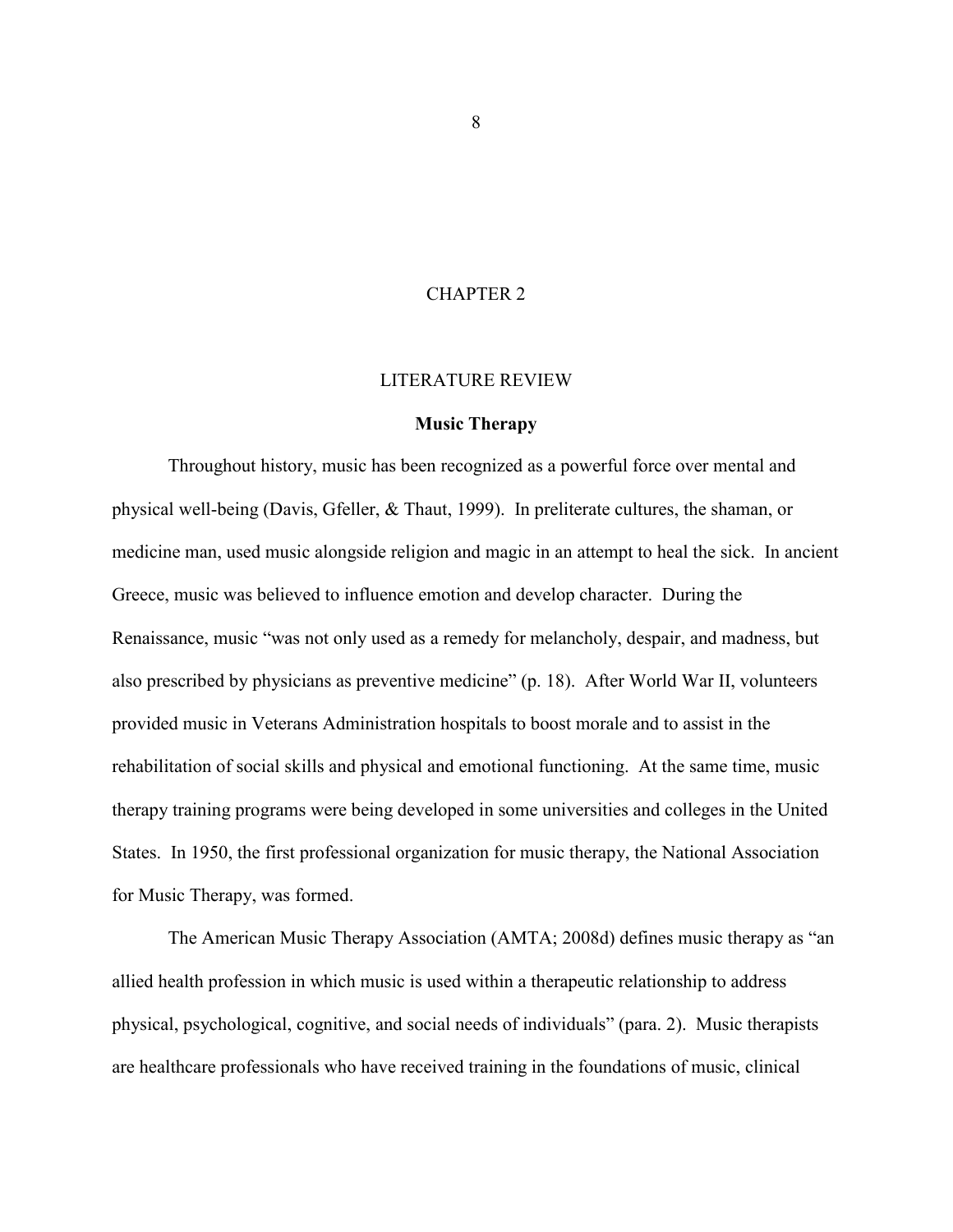work, and the principles of music therapy (AMTA, 2008a). This training, which follows a specific curriculum approved by the AMTA and the National Association of Schools of Music (NASM), requires 1,200 hours of supervised clinical training. After completing all academic and clinical requirements a trainee must pass a national examination administered by the Certification Board for Music Therapists in order to achieve the credential *Music Therapist-Board Certified* (MT-BC; AMTA, 2008b).

Music therapists are trained to work with clients who have a broad range of presenting issues. The client populations most commonly served by music therapists are those with mental health issues, developmental disabilities, aging and dementia concerns, and medical or surgical problems (AMTA, 2009). Because of the wide range of abilities and needs of these populations, music therapists must understand how to use and adapt a variety of music experiences in a therapeutic manner.

Bruscia (1998) lists four categories, or types, of therapeutic music experiences: improvisatory, re-creative, receptive, and composing. Bruscia defined each type of music experience according to the activity of the client. Improvisatory experiences include those in which "the client makes up music while playing or singing, extemporaneously creating a melody, rhythm, song, or instrumental piece" (p. 116). Re-creative experiences are those in which "the client learns or performs pre-composed vocal or instrumental music or reproduces any kind of musical form presented as a model" (p. 117-118). Receptive methods are those in which "the client listens to music and responds to the experience silently, verbally, or in another modality" (p. 120). In composition experiences, "the therapist helps the client to write songs, lyrics or instrumental pieces, or to create any kind of musical product such as music videos or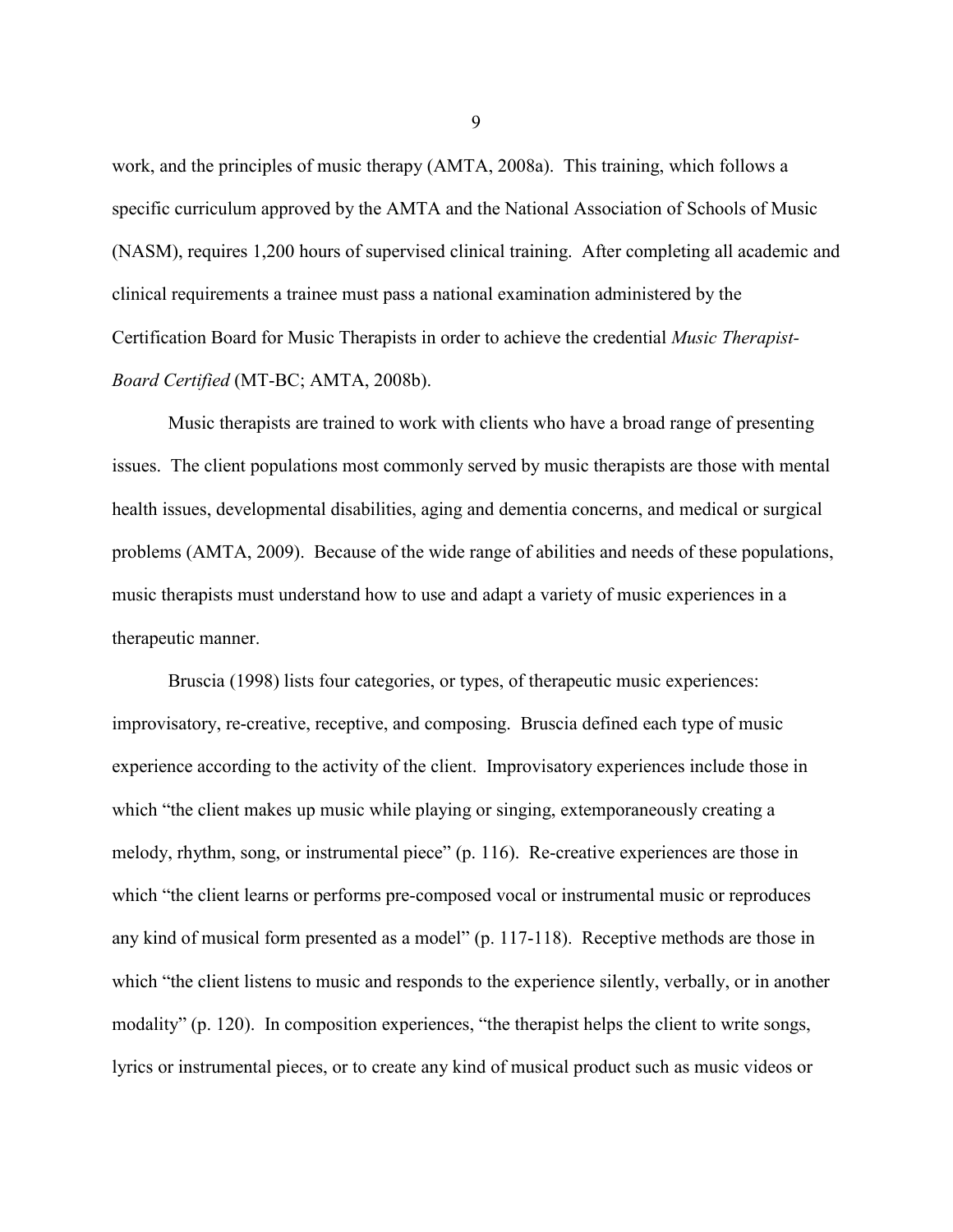audiotapes" (p. 119). In the music therapy literature, compositional experiences are often referred to as "songwriting."

#### **Songs and Songwriting**

<span id="page-21-0"></span>Humans have created music since ancient times. However, the way in which cultures have defined music and its function has evolved (Grout, 1980). In ancient Greece, music was thought to be of divine origin and therefore was "an inseparable part of religious ceremonies" (p. 3). Melody and poetry were intertwined, and the terms were "practically synonymous" (p. 7). In the 11th century, many European songs took the form of *chanson de geste* (song of deeds). These songs were written to describe the deeds of national heroes and often were performed by traveling minstrels. Around the same time, the troubadours and trouvères (poet-composers) in France were writing songs that focused unashamedly on love. As Baker and Wigram (2005) state, throughout the centuries "songs have become increasingly important for the precise functions for which they were originally developed—telling stories, reflecting emotions and enhancing worship" (p. 12).

According to Merriam-Webster (2011b), a song is "a short musical composition of words and music" ("song," para. 3). A songwriter is "a person who composes words or music or both especially for popular songs" (Merriam-Webster, 2011c, para. 1). Although songs and songwriting have existed in many forms throughout history, Baker and Wigram (2005) report that something unique happened in the 1960s when the songwriter became the singer-songwriter. The singer-songwriter displays more "investment and ownership of the song, both in its creation, and the idiosyncratic way the songwriter performs it" (p. 13). The singer-songwriter, in essence, puts pieces of his or her identity into each song. In the same way, therapists can help guide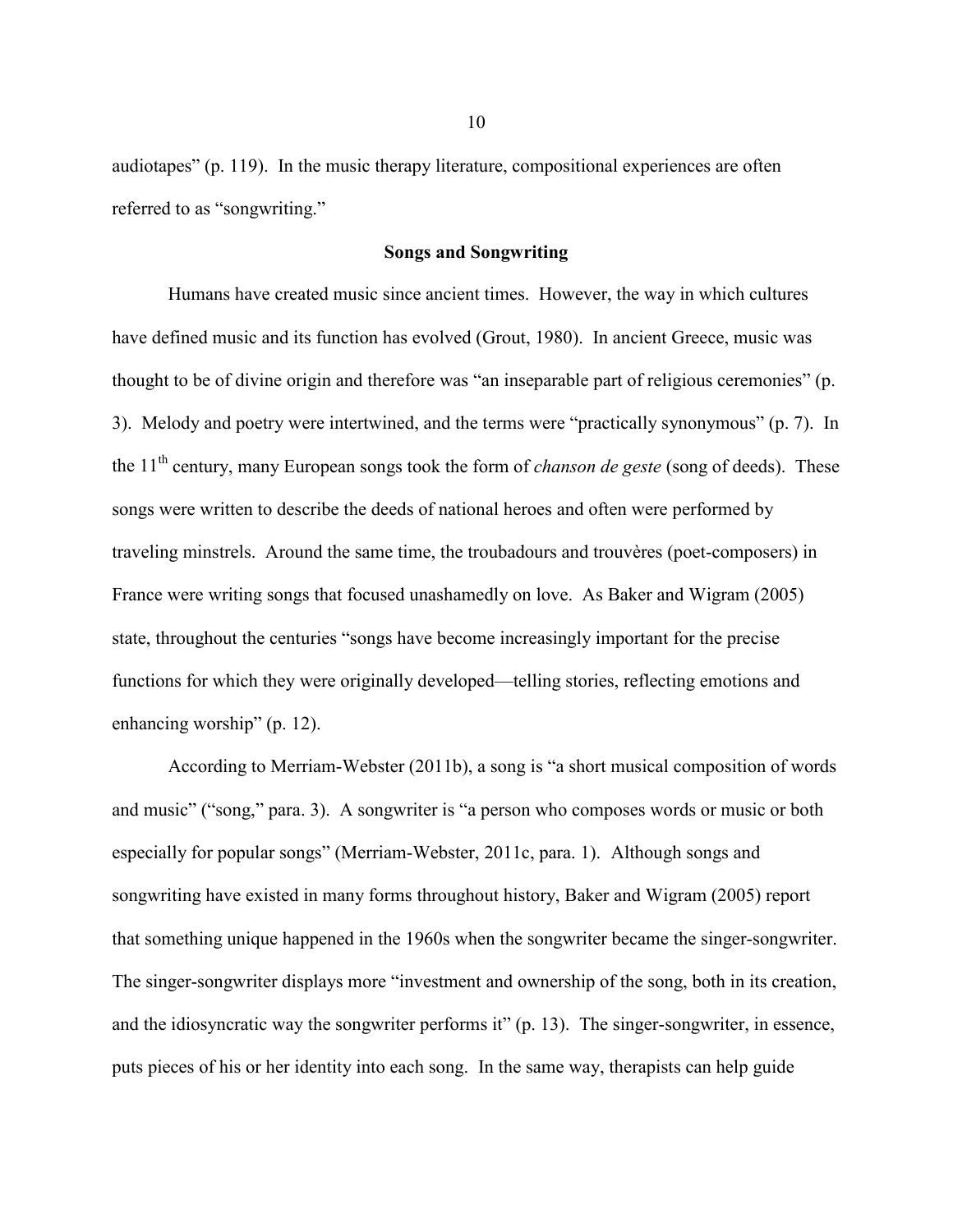clients in songwriting interventions aimed at putting important elements of their lives and experiences into song.

#### **Songwriting as a Clinical Intervention**

<span id="page-22-0"></span>Although songwriting generally is used in many ways and for multiple purposes, when the term appears in music therapy literature it is typically in reference to its therapeutic use. Brunk's (1990) book is an attempt to help music therapists improve their skills as songwriters so they can use songwriting as an effective therapeutic intervention. She defined three types of clinical songwriting: (a) strategic songwriting, (b) process songwriting, and (c) spot songwriting.

Strategic songwriting involves "composing a song ahead of time--for a specific goal and/or client" (Brunk, 1990, p. 3). Typically the music therapist has some information about the client, including therapeutic goals and music preferences, prior to engaging in strategic songwriting. Because the song is written before the session, the therapist has ample time to craft the song into the desired product before using it in therapy.

Process songwriting is "the kind of composition you do with a client or group of clients over one or more sessions" (Brunk, 1990, p. 3). Brunk stated that process songwriting involves collaboration between the therapist and client or clients. The therapist and client work together on all aspects of writing the song, such as lyric creation, chord selection, desired tempo, and song style. Incorporating all of the client's ideas and preferences into a song can be a challenge for the music therapist. Additionally, if the therapist is working with a group the challenge is magnified due to multiple opinions and preferences. However, the processes that occur in group songwriting, such as asserting one's own preferences and negotiating with others, are valuable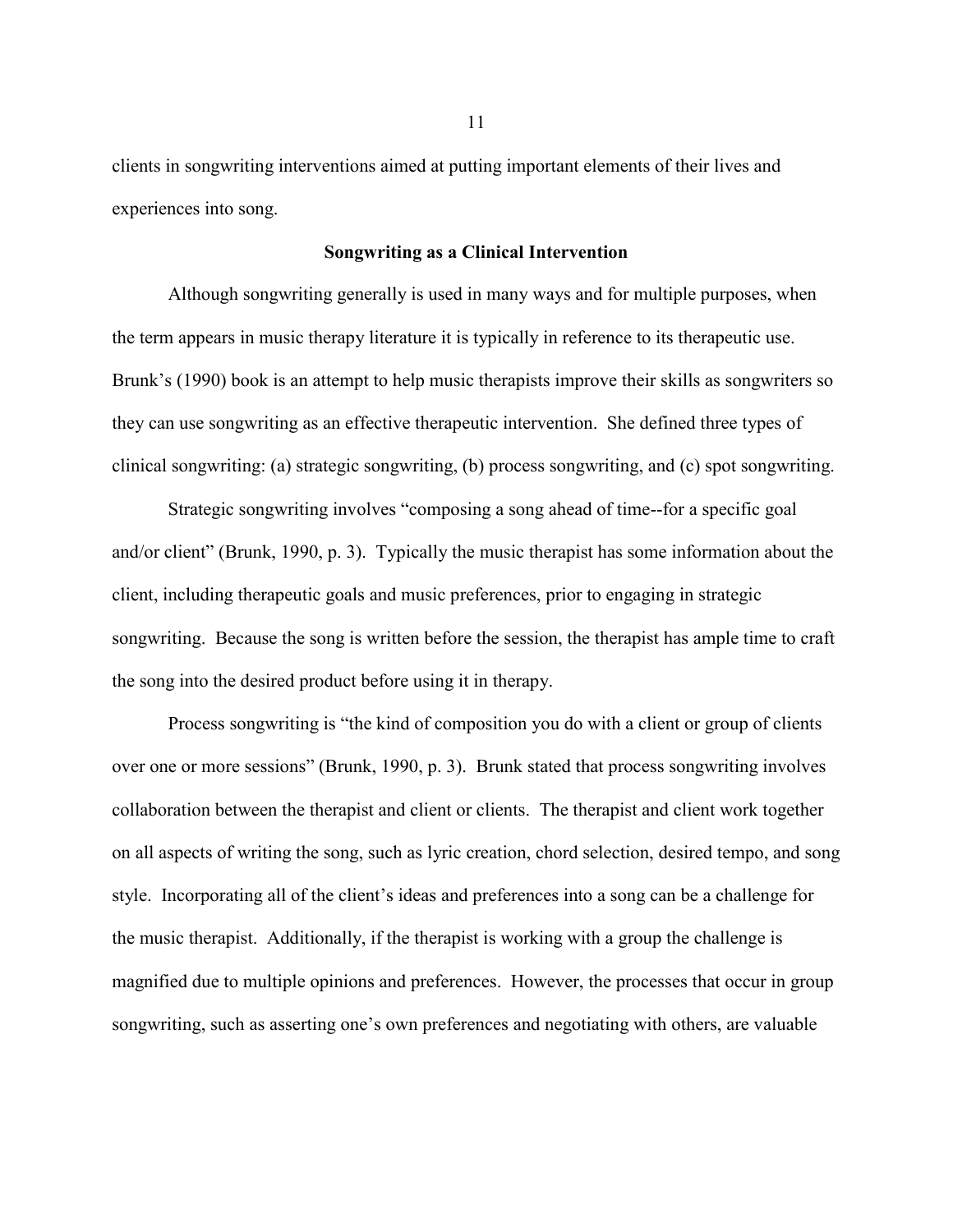therapeutic processes. Due to all the decisions that must be made in process songwriting, a song may take several sessions to complete.

Spot songwriting is "the composing you do 'on the spot'--usually with a group of people . . ." (Brunk, 1990, p. 3). Spot songwriting involves creating a song extemporaneously to address a client goal, and Brunk states that this can be the most intimidating type of songwriting for the therapist. Spot songwriting can be very difficult in that the therapist must create the song quickly in response to a therapeutic need.

There are multiple kinds of music experiences that are considered variations of therapeutic songwriting. Bruscia (1998) described some of those experiences including: song parodies, lyric writing, composition of "an original song or any part thereof (e.g., lyrics, melody, accompaniment) . . ." (p. 120), and composing instrumental pieces. Bruscia emphasized that the therapist assists the client in the songwriting process and needs to understand the client's abilities and limitation. The music therapist "takes responsibility for the more technical aspects of the process, and gauges the client's participation to his/her musical capabilities" (p. 119).

Gladding et al. (2008) described several ways that song lyrics can have therapeutic value when used in therapy. The authors stated that listening to lyrics chosen by the client can help establish rapport between client and therapist, especially if the therapist allows the client to discuss why those lyrics were chosen and how they relate to the client's situation. The therapist can then encourage the client to find lyrics from other songs that provide a positive suggestion for how to deal with that situation. In addition, the authors discussed the value of having clients rewrite or edit existing lyrics, inserting words and phrases that "convey a different message from the original one. The tune may stay the same, but the words and emotions are changed" (p. 216).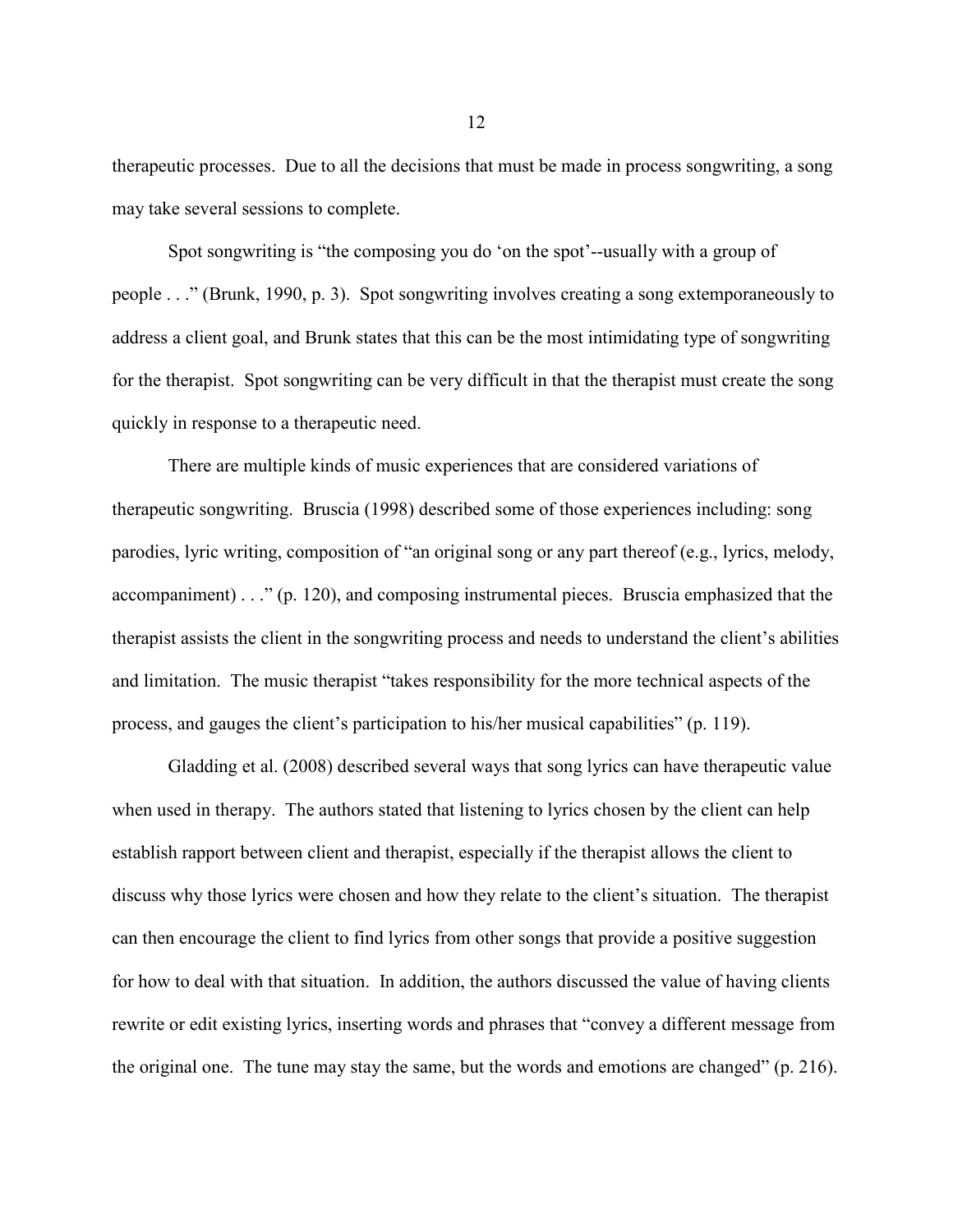The process of rewriting one's story is one that is common in narrative therapy approaches. Narrative therapy was shaped in part by such fields as family therapy and anthropology (Beels, 2009). Narrative approaches aim to "shift power from the expert professional therapist or teacher toward the beneficiaries of the process" (p. 364) and to help "someone to name, describe, and therefore possess new knowledge" (p. 367). Denborough (2002) described the value of writing songs with communities in the context of narrative therapy. "While I am totally devoted to the written word . . . songs can be sung together in a way that the written word cannot" (para. 5). He provided examples of songs written with an Aboriginal community, with a group of mental health consumers and caregivers, and with a group of people who were HIV positive along with workers in the HIV field. Denborough stated that the song lyrics should be developed from the words of the community, often reflecting a shared trauma or hardship. However, the lyrics should also contain an aspect of hope. "The songs are very deliberately a part of the re-authoring process" (para. 8). He also stated the importance of "decentred [*sic*] musical practice" (an intentional act by the therapist to keep the focus on the community; para. 11) as well as the particular skills needed in order to facilitate writing songs.

Songwriting has been used as a music therapy intervention to help people with many types of problems. Ficken (1976) discussed several cases in which songwriting was used as an effective method in a psychiatric setting. In one example, clients were guided through the development of a theme song in order to facilitate the group process. In another, the therapist helped a group of clients in an alcohol treatment program write and record a song that reflected their experiences with the consequences of their alcoholism.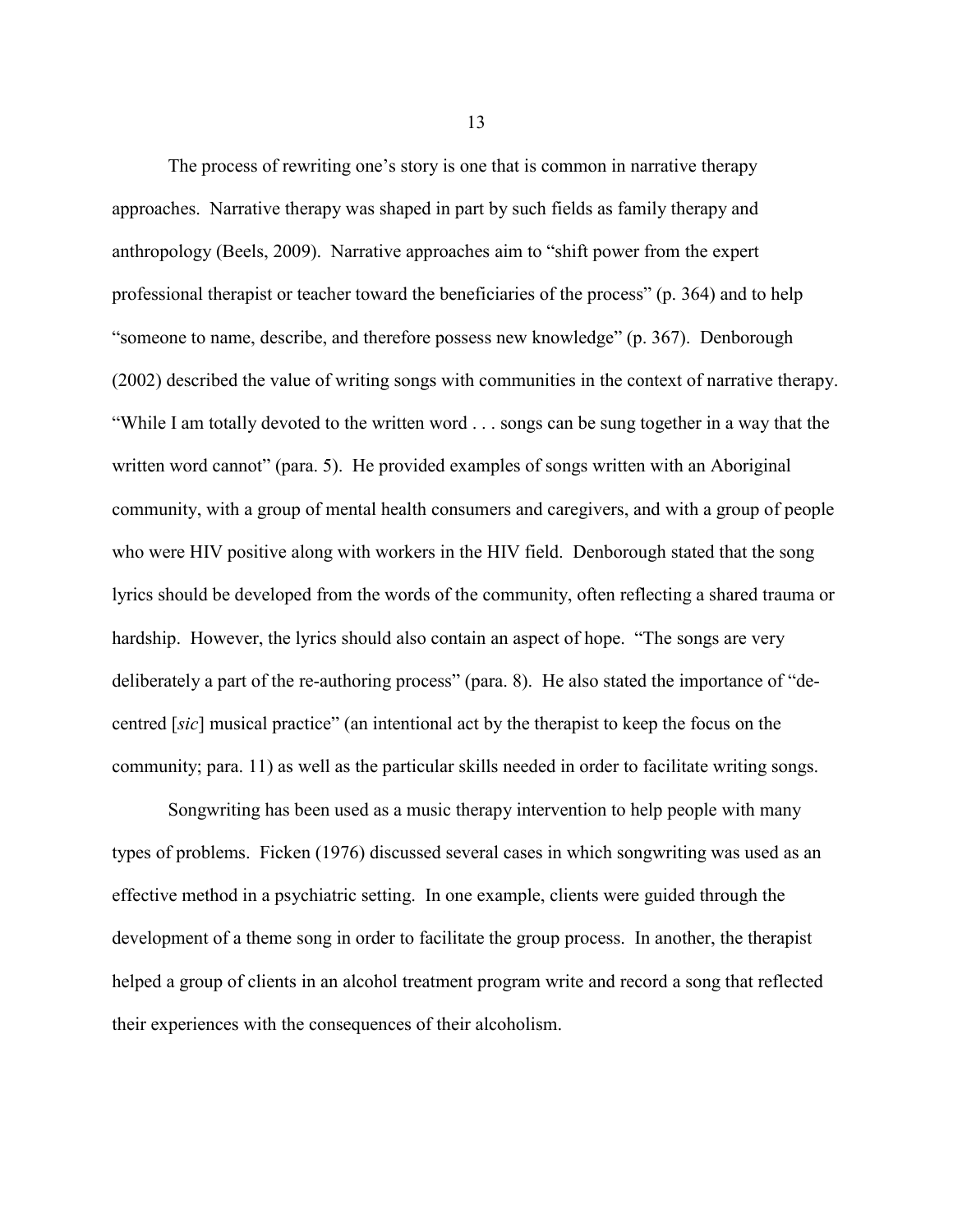Songwriting has been used to help those who have academic challenges. Gfeller (1987) described the benefits of combining songwriting with the language experience approach (LEA) to help clients who have difficulties with reading and language. The LEA "is based on the assumption that children can learn to read by using natural language patterns and vocabulary" (p. 29). Thus the LEA utilizes clients' own experiences as the basis for stories which are then printed and used to teach reading and writing skills. Some clients who might benefit from such an approach are academically disadvantaged students, bilingual students, students with learning disabilities, and students with hearing impairments. Gfeller provided a step-by-step guide for incorporating songwriting and the LEA, which includes collaboration between the music therapist and the group in making decisions about the evolving song. Gfeller gave two warnings to the music therapist guiding the session: one, the primary goal must be language development and therefore more complex melodies, rhythms, or forms may have to be abandoned if they detract from the language skills being targeted, and two, the melodies, harmonies, and rhythms chosen must match the clients' cognitive and language development skills as well as the cultural context.

Krout (2005) discussed the value of using songwriting in grief work with teenagers, using therapist-created songs to provide a "springboard for verbal sharing and processing" (p. 213). He stated that, in general, music therapists try "to create songs that are musically motivating and interesting to clients, as well as being clinically sound and appropriate to their needs" (p. 206). He then outlined a ten-step strategic songwriting process designed to assist the therapist in songwriting. In addition he provided an example of such a song he wrote for bereaved adolescents.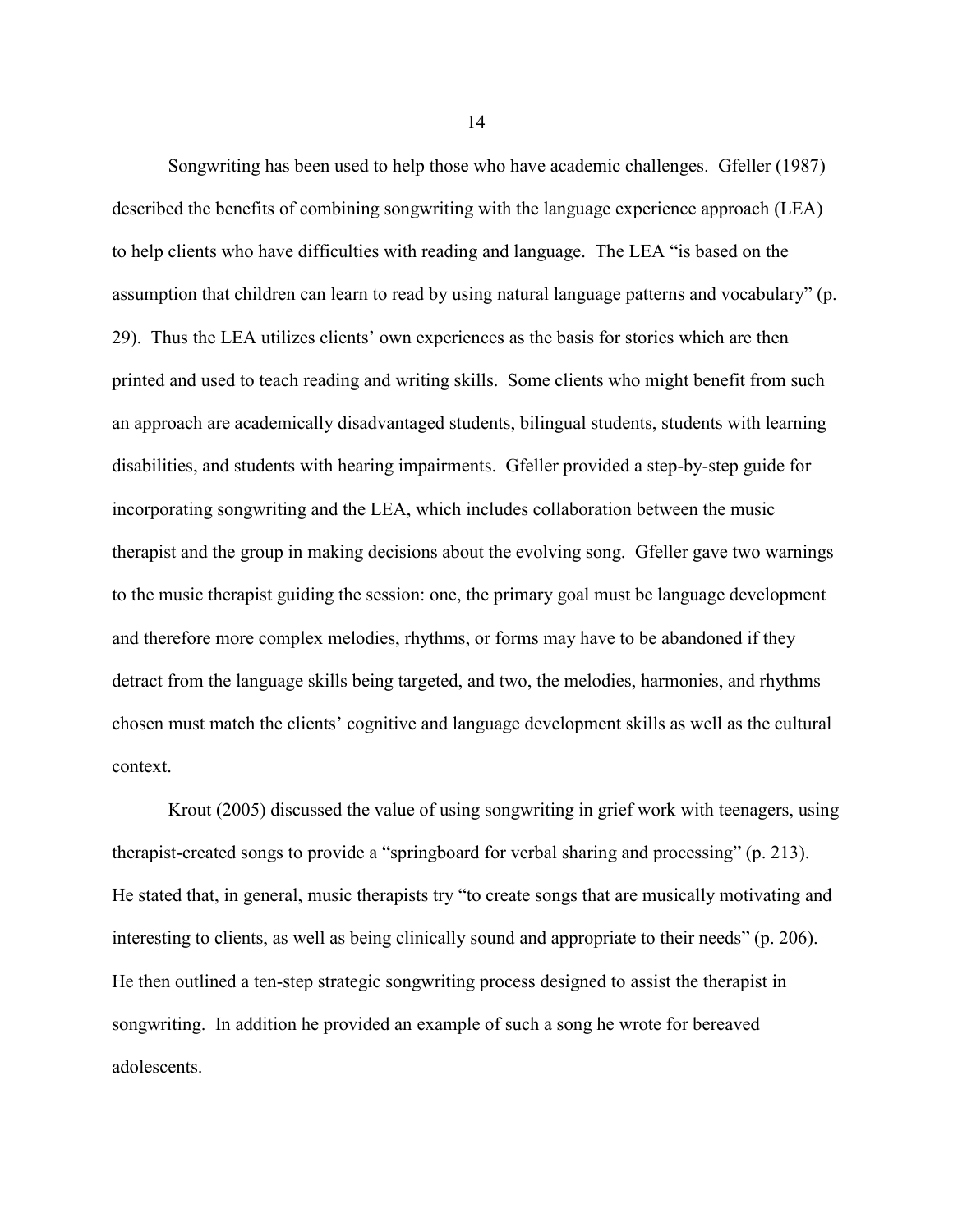Several researchers have conducted empirical studies to investigate the effectiveness of songwriting. Hilliard (2001) discovered that children who participated in eight music therapy sessions, which included songwriting, experienced a decrease in depression. Additionally, Cordobés (1997) found that songwriting was effective in promoting an in-depth exploration of emotions in HIV-seropositive adults. In another example, Robb and Ebberts (2003) investigated the effect of songwriting and digital video production on hospitalized children undergoing bone marrow transplantation. They discovered that anxiety decreased in those who participated in songwriting.

Writing a song with clients can be a daunting task. There are many decisions the therapist must make, including:

- 1. How much do I do, and how much do the clients do?
- 2. Do we create an entire song or use an existing melody?
- 3. To what style of music will the clients respond?
- 4. Do I have the accompaniment skills to facilitate this type of song?

Several authors have written articles to help therapists with these decisions. One such author, Schmidt (1983), listed several specific suggestions for approaching songwriting with clients. For lyric writing she offered "fill in the blank" techniques, song collage, parodies, question and answer, and poetry writing. For creating musical setting and melody, she thought that clients should be allowed to experiment with instrumental and vocal activities. Clients can also be encouraged to use vocal improvisation to find melodies they like. In choosing a form, Schmidt suggested that predetermined forms, such as the 12-bar blues, can "facilitate creative songwriting efforts by providing a focus and direction for self-expression" (p. 6). Most importantly,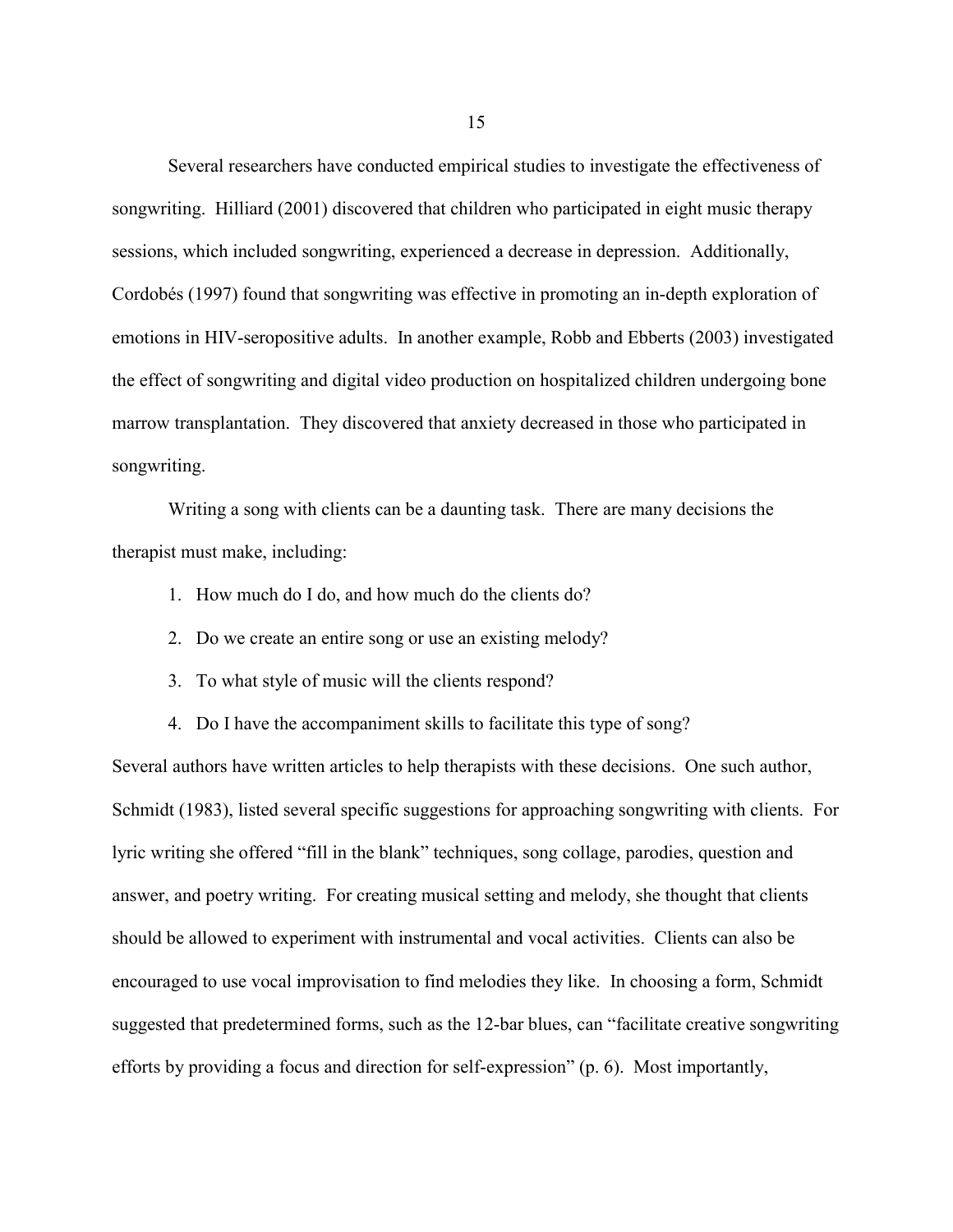however, the author emphasized that the therapist must remember that clients can be very vulnerable in this creative process.

Edgerton (1990) provided a review of published clinical songwriting procedures as well as an outline of her own approach to songwriting with clients. In her review of songwriting procedures, Edgerton discovered that lyric writing was given priority over other components and that "overall composition is usually of peripheral importance to the procedures" (p. 15). She also described studies in which clients composed music by starting with improvisation. In her songwriting approach, called *Creative Group Songwriting,* she outlined a procedure that includes the following steps: (a) lyric analysis and interpretation, (b) music analysis, (c) theme and style selection, (d) lyric writing, (e) music composition, and (f) culmination. She reported using this procedure with emotionally impaired adolescents and that the benefits included group cohesion, self-expression, problem-solving skills, and developing concern for others.

Farnan (1987) outlined songwriting procedures that she used with both individuals and groups with developmental disabilities. She emphasized the importance of creating individualized music for clients. She stated that music therapists need to tap into their own sources of creativity in order to address specific client needs and that composing is one way to do so. Farnan provided examples to illustrate both group and individual songwriting procedures and stated these procedures have been used successfully by several music therapists and interns.

Although songwriting has been found to be an effective clinical intervention, little has been written about the songwriting practices of music therapists. Jones (2006) surveyed music therapists in order to learn about their original songwriting practices. For the purposes of her study, Jones defined an original song in the following manner: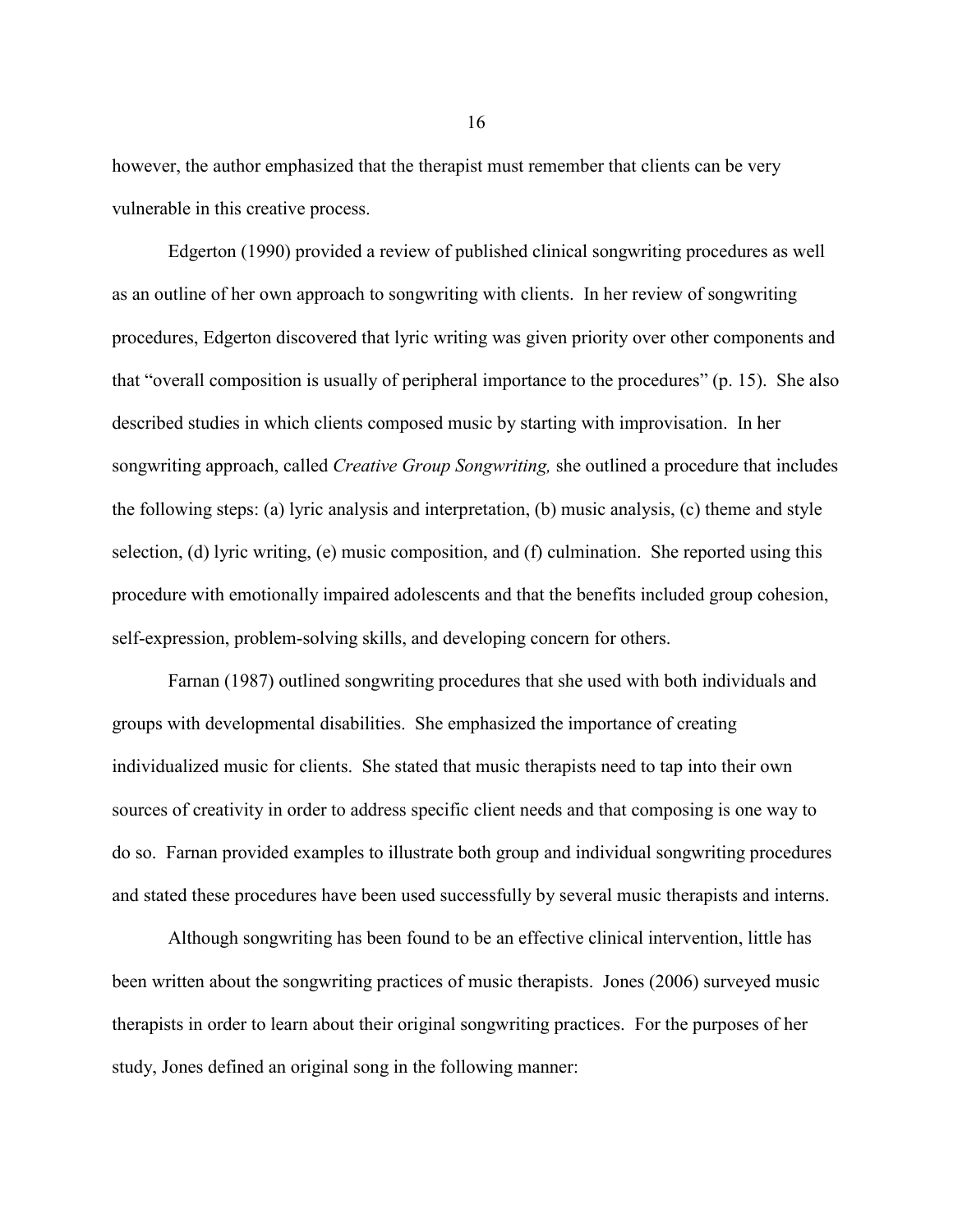An original song is a song written outside of the therapy session by the music therapist for addressing client goals during music therapy. A song using original lyrics piggybacked to an existing melody is considered an original song in the survey if more than 50% of the original lyrics have been changed. (p. 98)

Jones excluded songs which were written during the session with clients and referred to that process as *clinical songwriting*. She found that 73% of music therapists reported that they use original songs in sessions with clients, yet only 3% used clinical songwriting.

Jones (2006) also reported that several factors played a role in a music therapist's use of original songs, including the population served, age of clients, years as a music therapist, and years working with the specific population. The most original songs were used with the schoolaged and developmentally disabled populations. Sixty percent of music therapists reported using originals songs with children and adolescents and 69% of those who did not use original songs stated they worked with adults. In addition, 42% of those who used original songs in clinical work reported being in practice no more than five years. These findings suggest that the decision to use original songs in music therapy is influenced by the client population and the number of years the music therapist has been practicing.

Other helping professionals, such as counselors, who possess certain music skills and interest may be inclined to use songwriting and other music-based techniques as therapeutic interventions. Elligan (2000) reported using *rap therapy* with young African-American men. In rap therapy, the therapist builds an alliance with the client by listening to raps chosen or written by the client. The therapist then helps the client learn about different genres of rap which promotes cognitive restructuring. The therapist must then "model and reinforce styles of rap that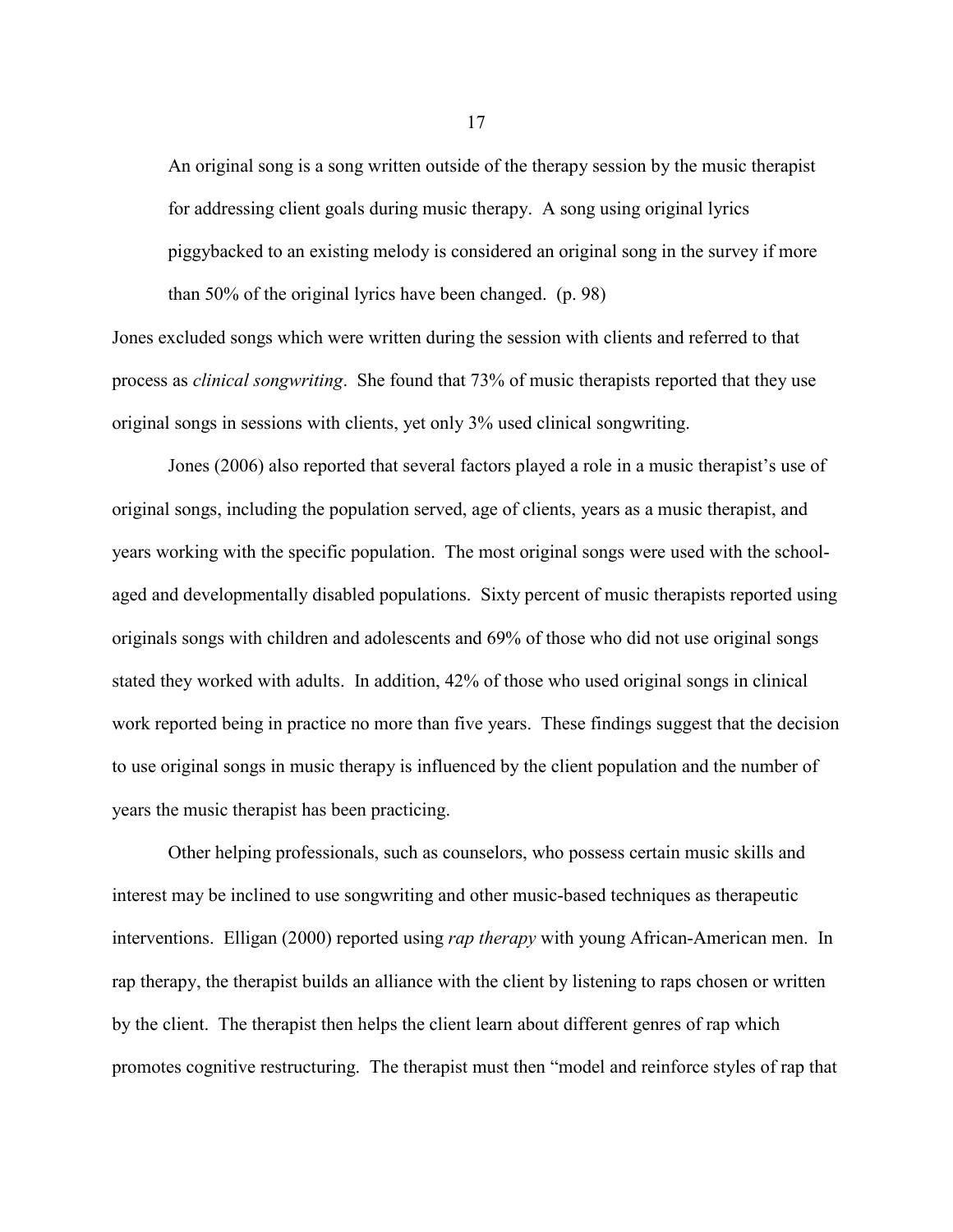are consistent with the treatment plan" (pp. 31-32). For this reason, Elligan stated, "Unlike other forms of therapy that focus on a particular treatment being clinically indicated for the client, Rap Therapy must be clinically indicated for both the client and therapist" (p. 30).

Songwriting has been used successfully with persons of diverse age and problem areas and with individuals as well as groups. However, some professional helpers may avoid the use of songwriting because of a lack of songwriting self-efficacy.

#### **Self-Efficacy Theory**

<span id="page-29-0"></span>Along with his social learning theory, which emphasized the importance of observing and imitating others in the learning process (Bandura, 1977; Crain, 1992), Bandura developed a theory of self-efficacy. Bandura (1994) defined self-efficacy as "people's beliefs about their capabilities to produce designated levels of performance that exercise influence over events that affect their lives" (p. 421). Songwriting self-efficacy is the belief about one's own capability to write songs and, in cases where songwriting is used in the therapy process, to use songwriting as a clinical intervention. In his theory of self-efficacy, Bandura described the sources of selfefficacy, psychological processes influenced by self-efficacy, and the adaptive benefits of selfefficacy.

Bandura (1994) described four sources of self-efficacy beliefs: (a) mastery experiences, (b) vicarious experiences, (c) social persuasion, and (d) alteration of the interpretation of emotional and physical states. Mastery experiences allow the person to experience success and overcome obstacles. However, self-efficacy is not developed by quick or easy success experiences but by sustained effort. Barnes (2004) stated that "Engaging in counseling with either real clients or through role playing may dramatically enhance a trainee's CSE [counseling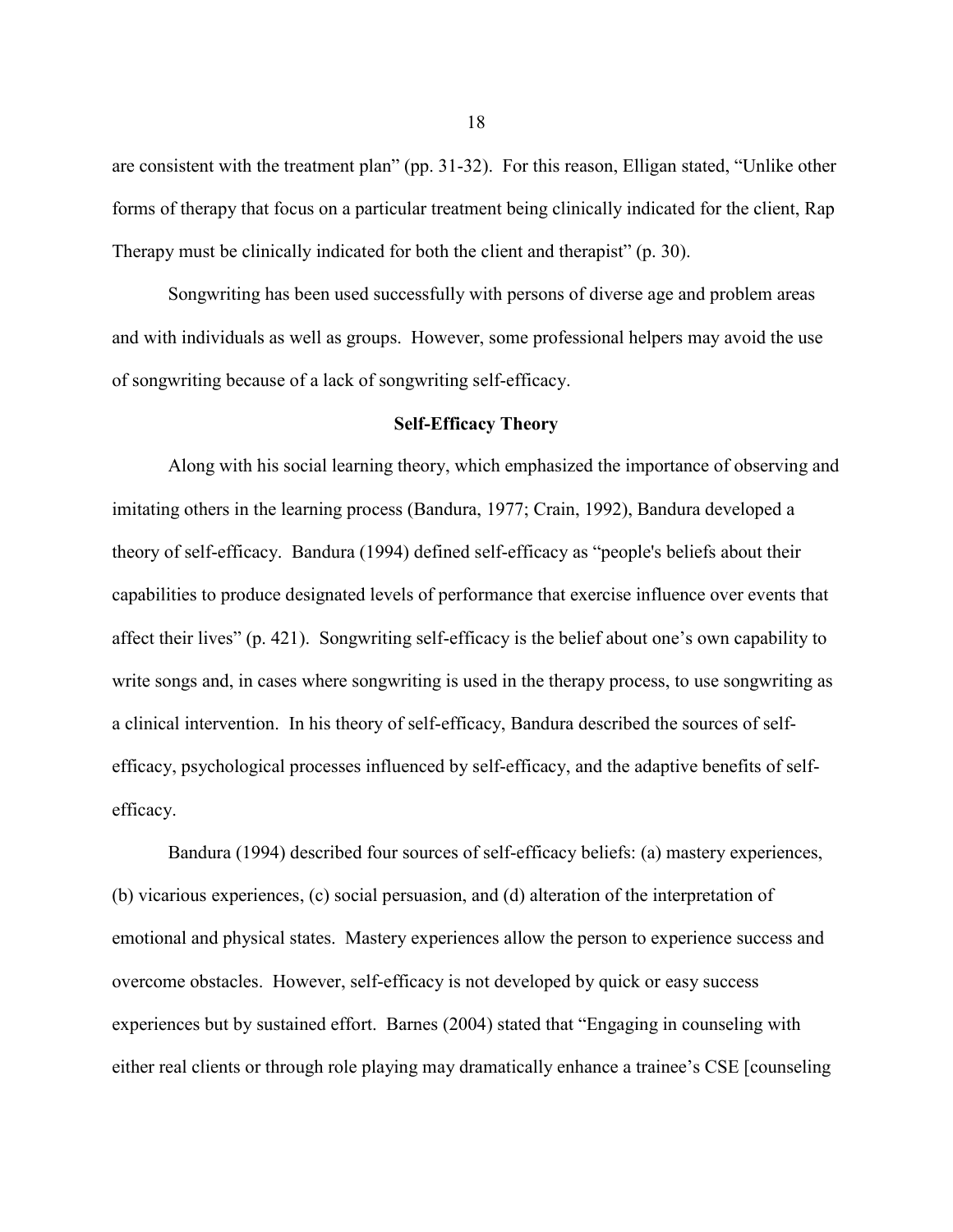self-efficacy] if the trainee views the experience as successful" (p. 56). Vicarious experiences are those that involve the observation of a particular skill. Bandura asserted that people develop self-efficacy when they see someone with similar qualities succeed at that skill. In the training of professional helpers, such as music therapists or counselors, this could be achieved by the trainee observing an experienced clinician as they engage in the helping process with clients. Another way to develop self-efficacy is through social persuasion. Social persuasion occurs when a person is persuaded by another that success at a particular skill is possible. However, it is important for the helper to structure the situation carefully so that the person being helped does not experience multiple failures and frustrations. Barnes stated that effective counseling supervisors provide social persuasion when they give "positive corrective feedback for trainees who are engaged in difficult counseling situations" (p. 59). Finally, self-efficacy can be increased by teaching a person to change how physical and emotional states are interpreted. For example, physical arousal can be interpreted as a sign of being stressed or anxious. However, the person experiencing arousal can be taught that arousal can also function as an energizer to help one perform some task. In addition, Barnes points out that counselor trainees can be taught methods to lower anxiety that may arise prior to engaging in counseling sessions.

Bandura (1994) stated that self-efficacy has an important role in influencing and regulating cognitive, motivational, affective, and selection processes. Cognitive processes, such as planning, goal-setting, analyzing, and rehearsal, are influenced by self-efficacy. A person who has successfully conquered academic challenges, and therefore thinks academic achievement is likely, contemplates greater academic challenges than a person who does not have high academic self-efficacy. Motivational processes are linked to cognitive processes; our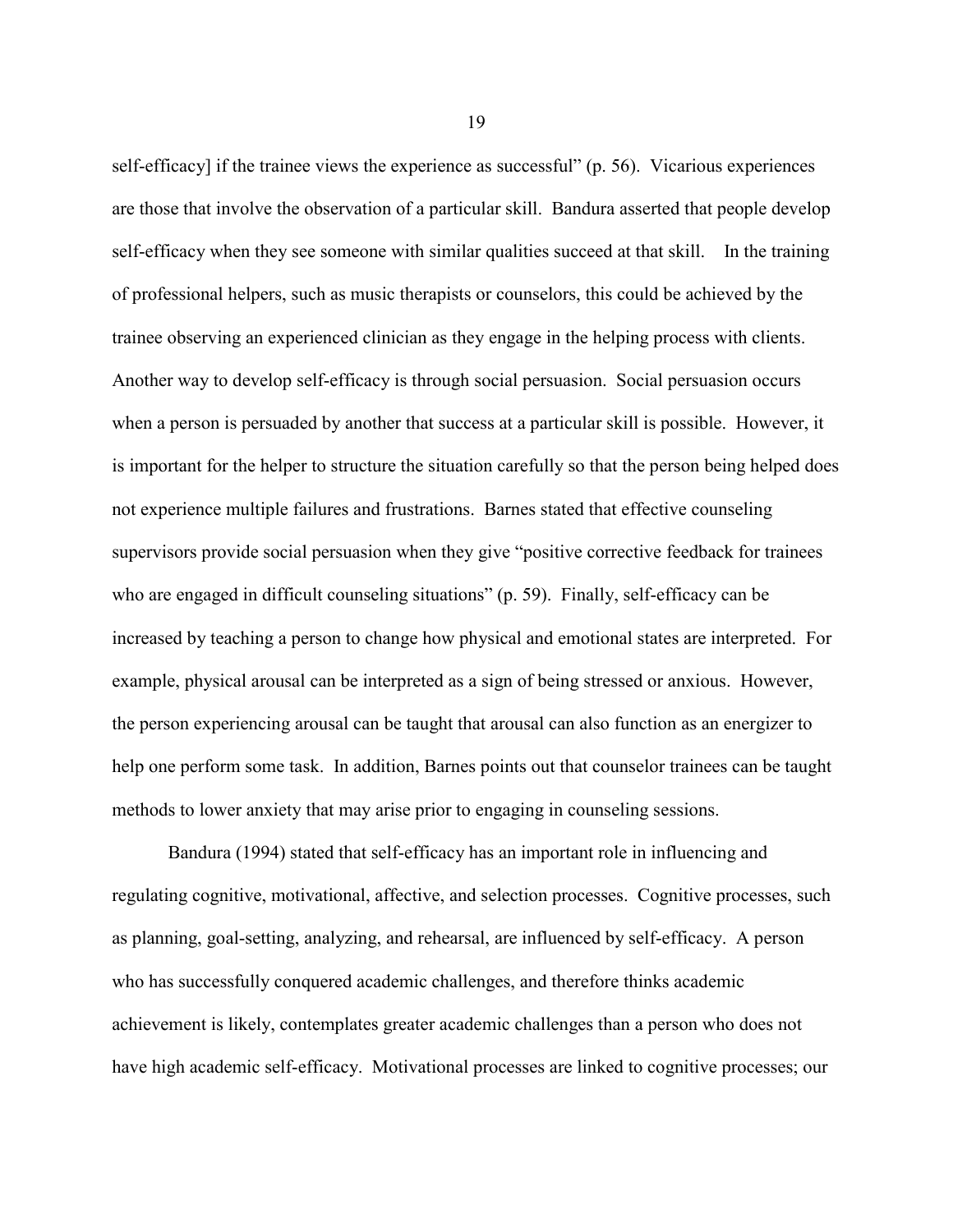actions are guided by forethought. Bandura stated "Self-efficacy beliefs contribute to motivation in several ways: They determine the goals people set for themselves; how much effort they expend; how long they persevere in the face of difficulties; and their resilience to failures" (pp. 423-424). In addition, Bandura stated that affective processes, such as anxiety and depression, are influenced by self-efficacy beliefs and cognitive processes; the ability to reduce anxiety and avoidant behavior is related to beliefs about ability to cope and to control thoughts. Finally, Bandura asserted that selection processes, or choices, are regulated by self-efficacy. Therefore, the choices we make in life, such as career paths, are greatly influenced by how efficacious we feel in that area and in turn shape our lives.

Larson (1998) connected these psychological processes to the profession of counseling. Larson stated that "SCT [social cognitive theory] explains how learning complex actions like counseling occurs. Self-efficacy beliefs, along with the intervening cognitive, affective, and motivational processes, serve as the causal link between knowing what to do and executing the action" (p. 221).

There are several adaptive benefits that accompany self-efficacy. One benefit is that of endurance or resilience. Bandura (1994) asserted that when faced with adversities and frustrations "people with a high sense of efficacy have the staying power to endure the obstacles and setbacks that characterize difficult undertakings" (p. 426). Another benefit is that persons with high self-efficacy often overestimate their abilities. This as a positive trait because if people attempted to do only those things they knew they could do they would never attempt more difficult tasks. Finally, a benefit of self-efficacy is achievement. Bandura provided several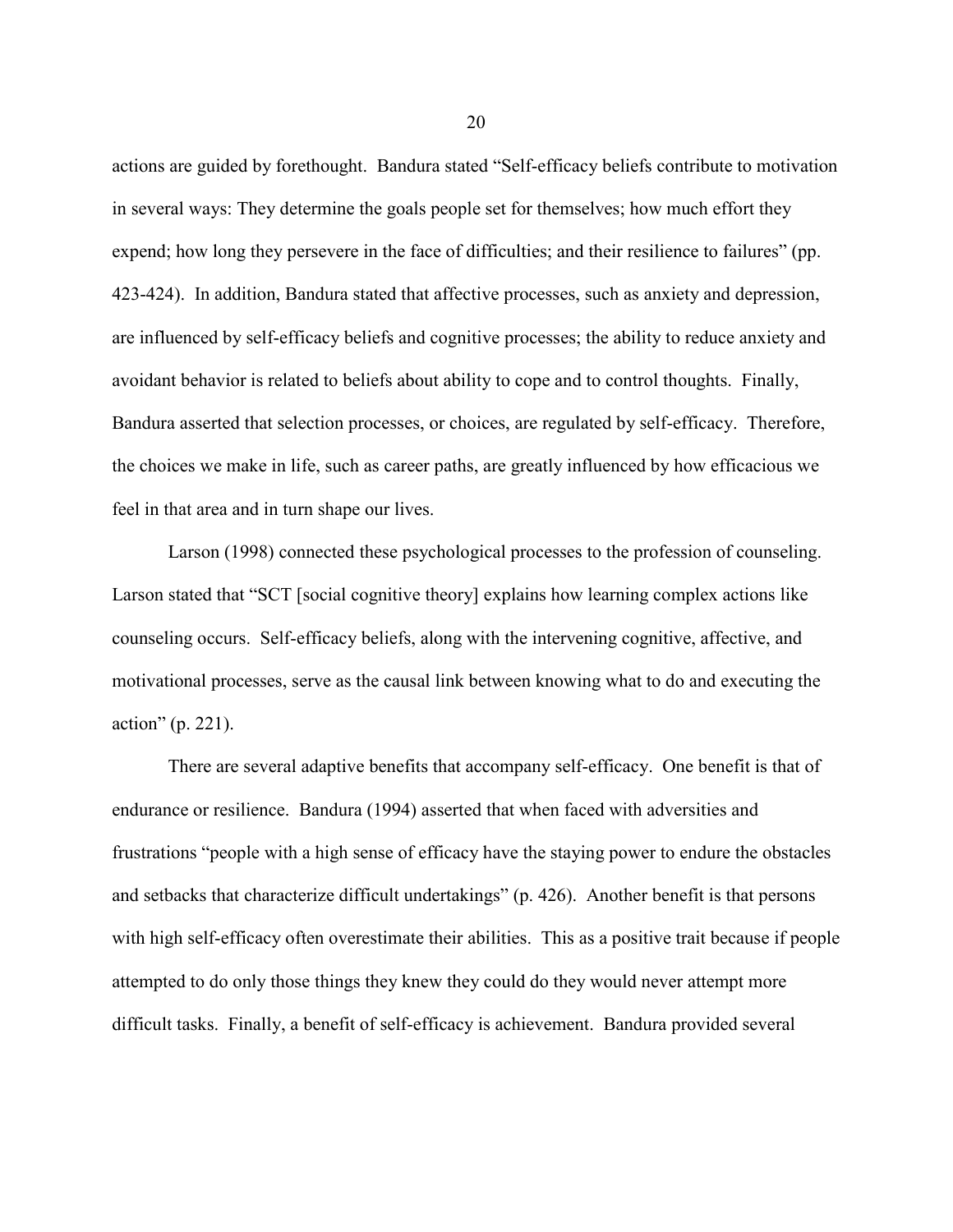examples of great achievers in art, music, technology, literature and other fields who succeeded only after many failures or rejections, displaying a strong sense of resiliency.

Self-efficacy is at the core of becoming an effective professional helper. Music therapists and counselors develop self-efficacy and competency by engaging in clinical and educational experiences provided within their respective training programs. However, it is important for professional helpers to be aware of the areas in which they need to improve and new areas in which they desire to become competent. One way to develop self-efficacy and competence in a particular area of practice is by engaging in a well-designed training program.

#### **Training Programs**

<span id="page-32-0"></span>Training programs are used by many types of businesses to help employees learn or improve knowledge, skills, attitudes, or behaviors valued by those businesses. In many human service professions such as music therapy, counseling, and speech language pathology, professionals are required to successfully complete ongoing, periodic training (Certification Board for Music Therapists, 2009b; Indiana Professional Licensing Agency, 2009a/b). The trainings are often referred to as *continuing education requirements*, implying that professionals are expected to continue learning material that will help in the performance of their jobs. The Certification Board for Music Therapists (CBMT; 2009a) stated that music therapists "must fulfill requirements for recertification to assure continued competence in music therapy" (para. 1). The CBMT requires that music therapists obtain 100 continuing music therapy education (CMTE) credits every five years or pass the CBMT examination in the fourth year of their fiveyear cycle.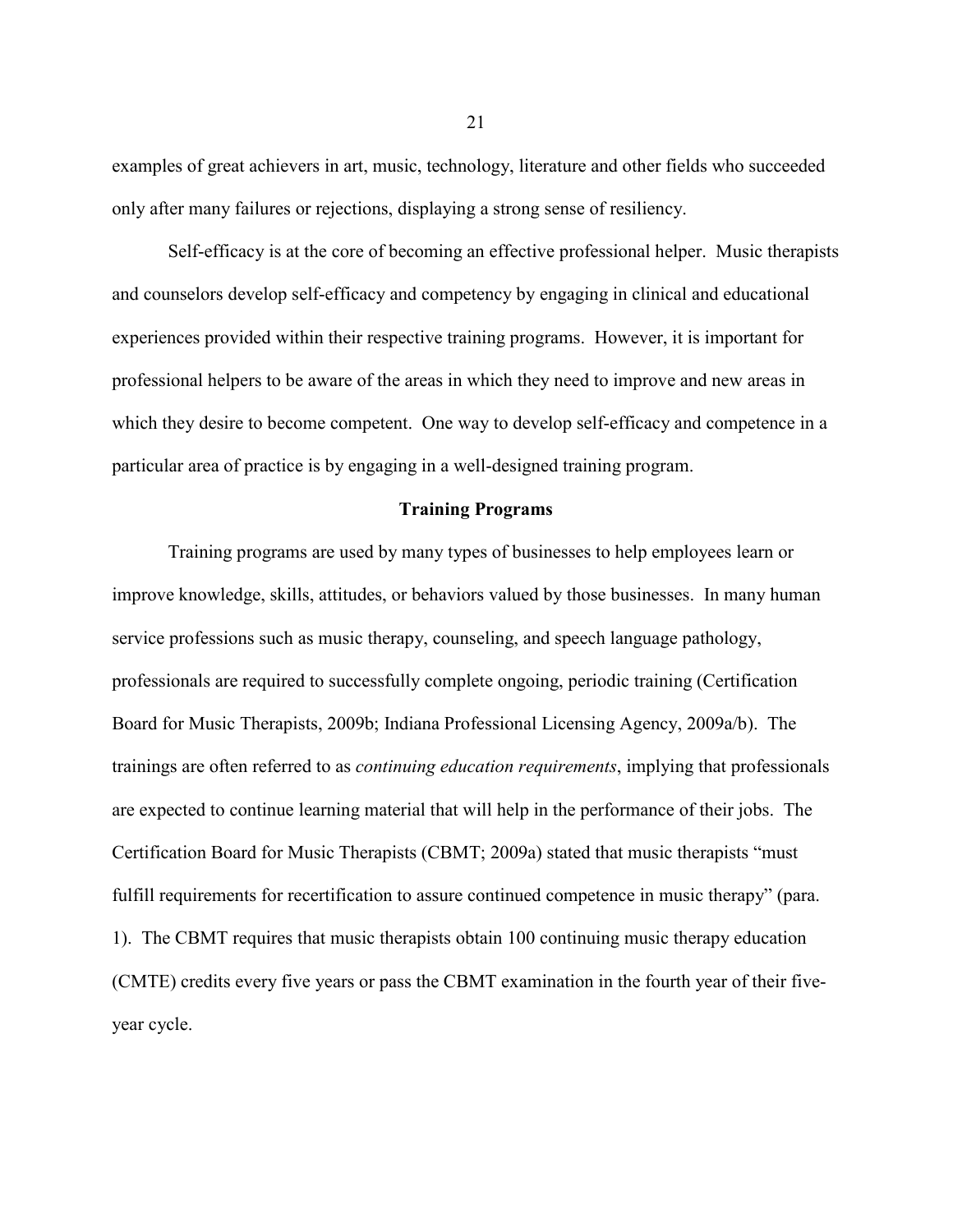It should not be assumed, however, that all training programs are successful in increasing or changing participants' knowledge, skills, behavior, or attitudes. Kirkpatrick and Kirkpatrick (2007) stated a training program must be designed carefully with attention given to the following: (a) determine participants' needs, (b) set objectives, (c) determine schedule, (d) select facilities with necessary amenities, (e) select participants, (f) choose effective instructors, (g) use appropriate techniques, (h) accomplish objectives, (i) satisfy attendees, and (j) evaluate the training program. In addition, Kirkpatrick (1998) developed a four-level process for evaluating training programs in which "the four levels represent a sequence of ways to evaluate programs. Each level is important and has an impact on the next level" (p. 19). The four-level process consists of the following: (a) reaction, (b) learning, (c) behavior, and (d) results.

Evaluation at the first level, reaction, consists of a "measure of customer satisfaction" (Kirkpatrick, 1998, p. 19). The evaluator is concerned with understanding participants' reactions to the training. Kirkpatrick stated that evaluating reaction is important because it: (a) gives the trainer information that can be used to improve future trainings, (b) communicates to participants that the trainer wants to know what aspects of the training were effective, (c) provides information for those who are interested in the program, and (d) gives the trainer "quantitative information that can be used to establish standards of performance for future programs" (p. 25).

Evaluating learning is the second level in Kirkpatrick's (1998) model. Kirkpatrick reported that learning is "the extent to which participants change attitudes, improve knowledge, and/or increase skill as a result of attending the program" (p. 20). Learning is important to evaluate because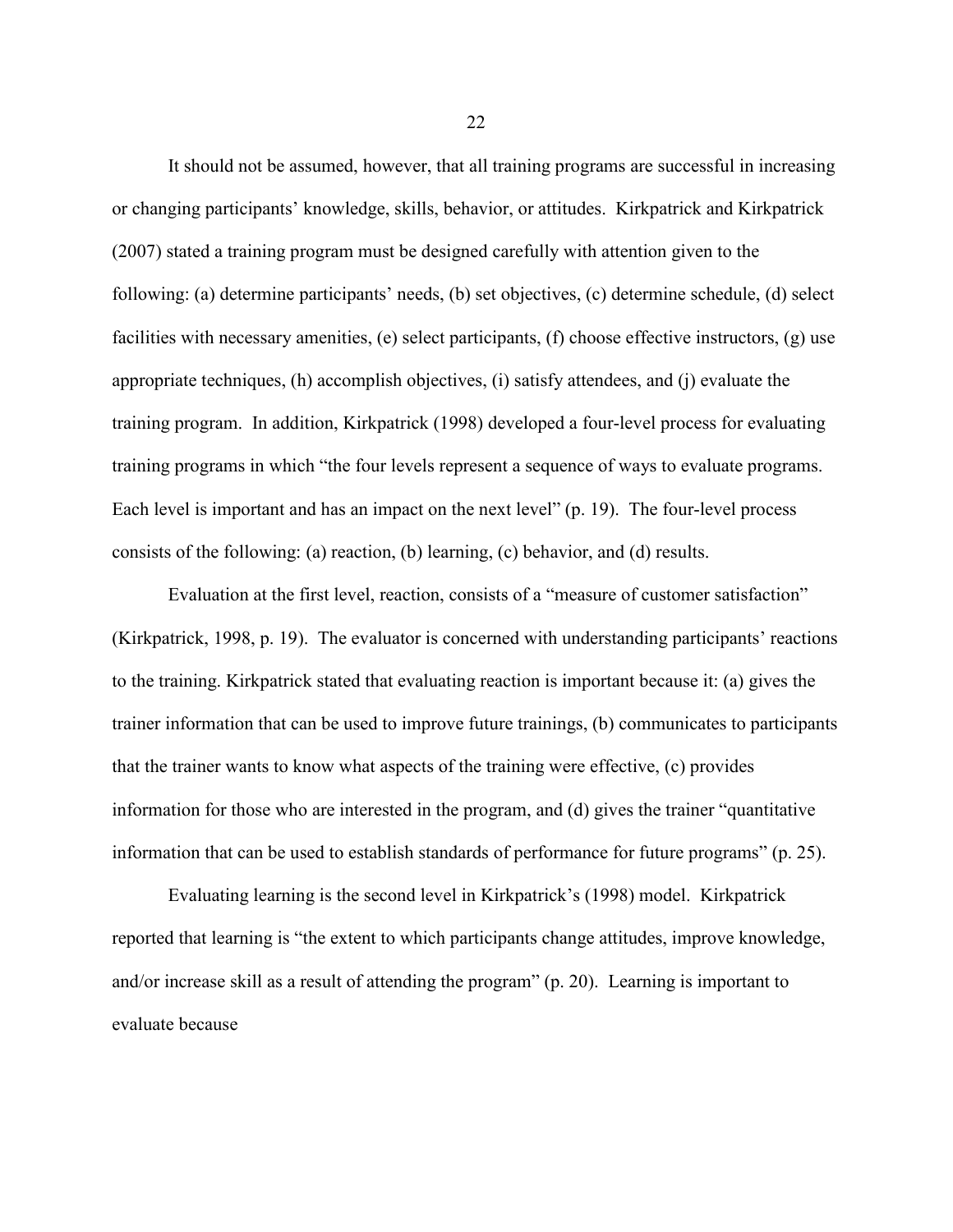no change in behavior can be expected unless one or more of these learning objectives have been accomplished. Moreover, if we were to measure behavior change (level 3) and not learning and if we found no change in behavior, the likely conclusion is that no learning took place. This conclusion may be very erroneous. (Kirkpatrick, 1998, p. 39)

The third level, evaluating behavior, is defined by Kirkpatrick (1998) as "the extent to which change in behavior has occurred because the participant attended the training program" (p. 20). Although many trainers may want to evaluate changes in behavior immediately after a training program, Kirkpatrick stated that may not be the optimum time. The trainee has to have an opportunity to apply what was learned. Thus, the difficulty for the trainer is to decide "when to evaluate, how often to evaluate, and how to evaluate" (p. 49).

The fourth level, results, refers to the "final results that occurred because the participants attended the program" (Kirkpatrick, 1998, p. 23). Kirkpatrick stated this is perhaps the most difficult yet most important aspect of evaluating a training program. One difficulty lies in determining when to evaluate results as the trainer must consider how long it will take for results to become evident. Kirkpatrick suggested evaluating results more than once.

#### **Summary**

<span id="page-34-0"></span>Although songwriting has been shown an effective therapeutic intervention with clients, music therapists do not appear to use it as frequently as other types of music therapy methods. One plausible reason is that many music therapists may not have a strong sense of songwriting self-efficacy. Thus, music therapists may benefit from a carefully-designed songwriting training session that is intended to improve songwriting knowledge and self-efficacy and to increase songwriting behavior. Such a program, as is the case with all training programs, should be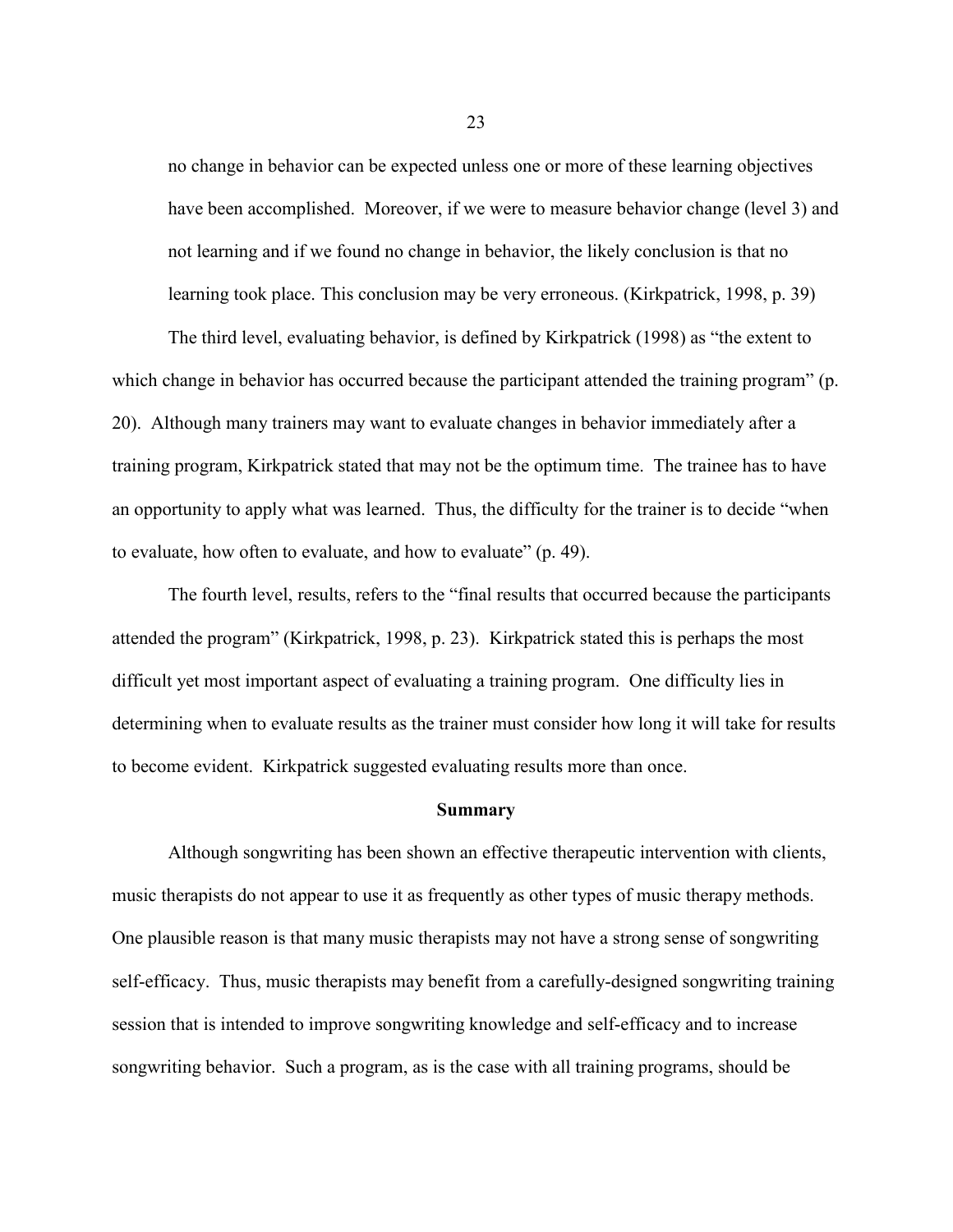evaluated to determine effectiveness of the training. The purposes of this study are: (a) to investigate the impact of a songwriting training session on the songwriting knowledge, selfefficacy, and behavior of music therapists; (b) to evaluate the songwriting training program; and (c) to explore the impact of the training on perceived barriers and clinical practice.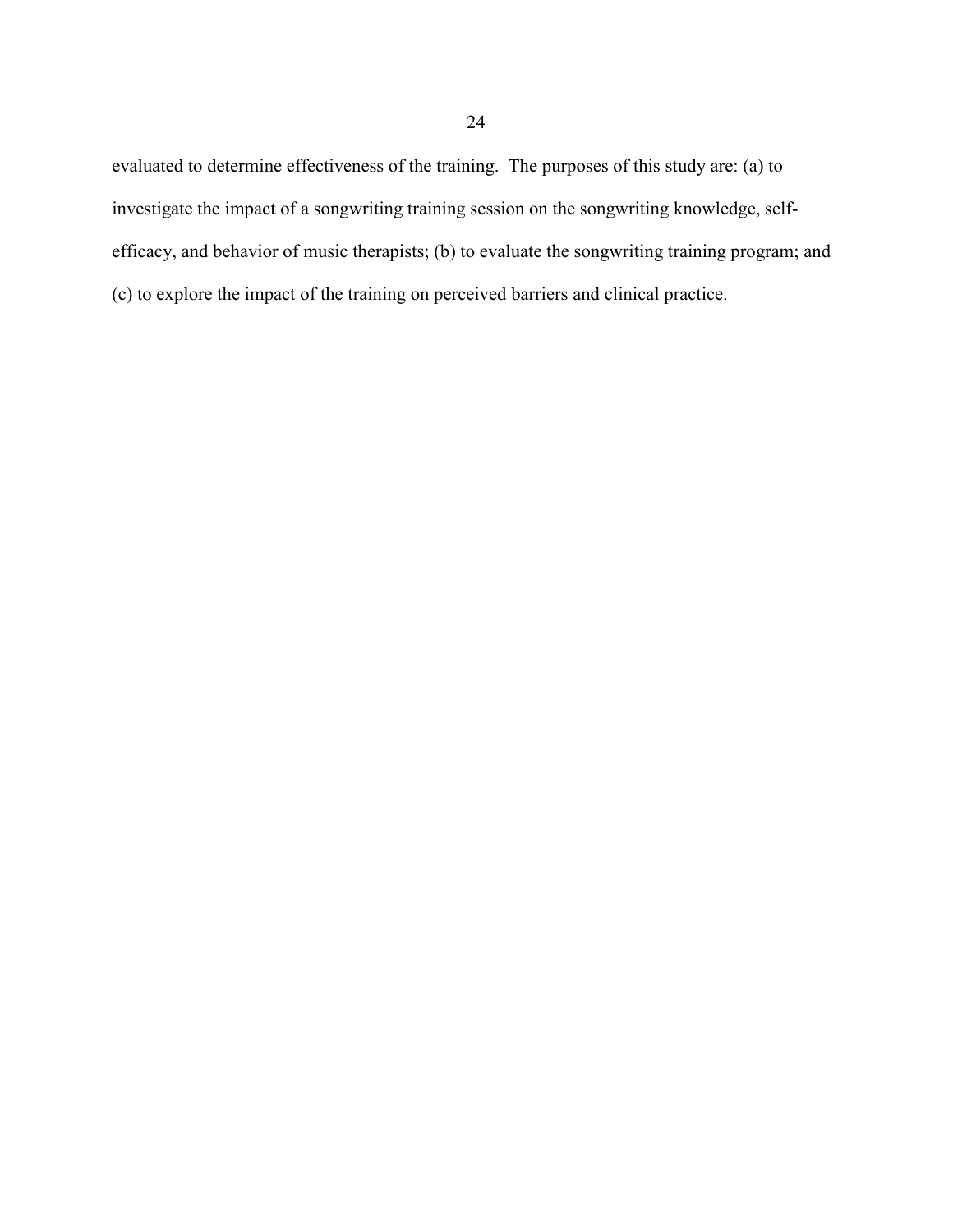## CHAPTER 3

#### **METHODS**

### **Philosophical Foundation**

Every human being is influenced by a particular worldview or paradigm (Creswell & Plano Clark, 2007). One's worldview is shaped by personal experiences and culture, among other factors, and impacts how one lives and the choices that are made. These authors state that "all research needs a foundation for its inquiry, and inquirers need to be aware of the implicit worldviews they bring to their studies" (p. 21). The four worldviews used in research, according to Creswell and Plano Clark, are postpositivism, constructivism, advocacy and participatory, and pragmatism. The following study was shaped by a worldview of pragmatism.

Research that is guided by pragmatism is focused on the importance of the research problem and questions rather than the methods used (Creswell & Plano Clark, 2007). The philosophy of pragmatism allows the researcher to use multiple methods, and to combine both deductive and inductive thinking. Creswell (2003) states that "pragmatism is not committed to any one system of philosophy and reality" (p. 12). The researcher acknowledges the existence of "singular and multiple realities" (Creswell & Plano Clark, 2007, p. 24), meaning some research questions may be amenable to tests of absolute truth, such as hypothesis testing, while others are not. Researchers operating from this point of view tend to collect both quantitative and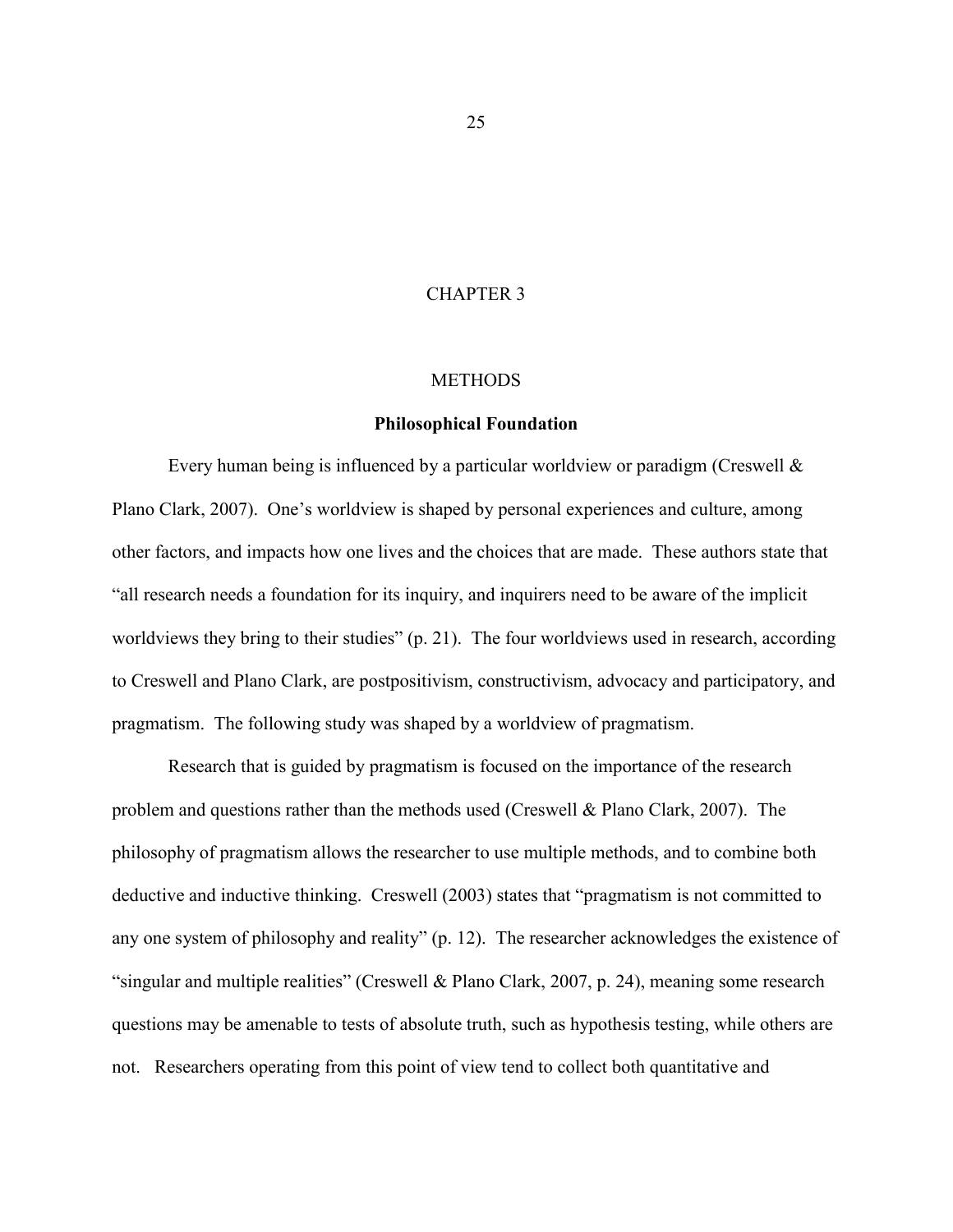qualitative data, and attempt to include both biased and unbiased perspectives. They often use a writing style that reflects both formal and informal styles. Because pragmatism allows multiple approaches and values "both objective and subjective knowledge" (Creswell & Plano Clark, 2007, p. 26) it is well-suited as a worldview to guide mixed methods research.

### **Mixed Methods Research**

Mixed methods research emerged in the 1950s as researchers began to explore and debate if it was possible to collect both quantitative and qualitative data (Creswell  $\&$  Plano Clark, 2007). After many years of argument and debate, mixed methods research is beginning to experience wide-spread acceptance among researchers; Johnson and Onwuegbuzie (2004) refer to it as the "third research paradigm in educational research" (p. 14) and state that they "hope the field will move beyond quantitative versus qualitative research arguments because, as recognized by mixed methods research, *both* quantitative and qualitative research are important and useful" (p. 15).

### **Current Study Design**

Creswell and Plano Clark (2007) describe four types of mixed methods designs: Triangulation, Embedded, Explanatory, and Exploratory. This study is a Triangulation Design. The Triangulation Design is used when the researcher desires to combine the strengths of both quantitative and qualitative methods, and wants to "compare and contrast quantitative statistical results with qualitative findings or to validate or expand quantitative results with qualitative data" (p. 62). The Triangulation Design allows all data to be collected within one phase of the study and equal weight is given to each type of data. In addition, a particular type of Triangulation Design, the *convergence model* (Creswell & Plano Clark, 2007), was utilized for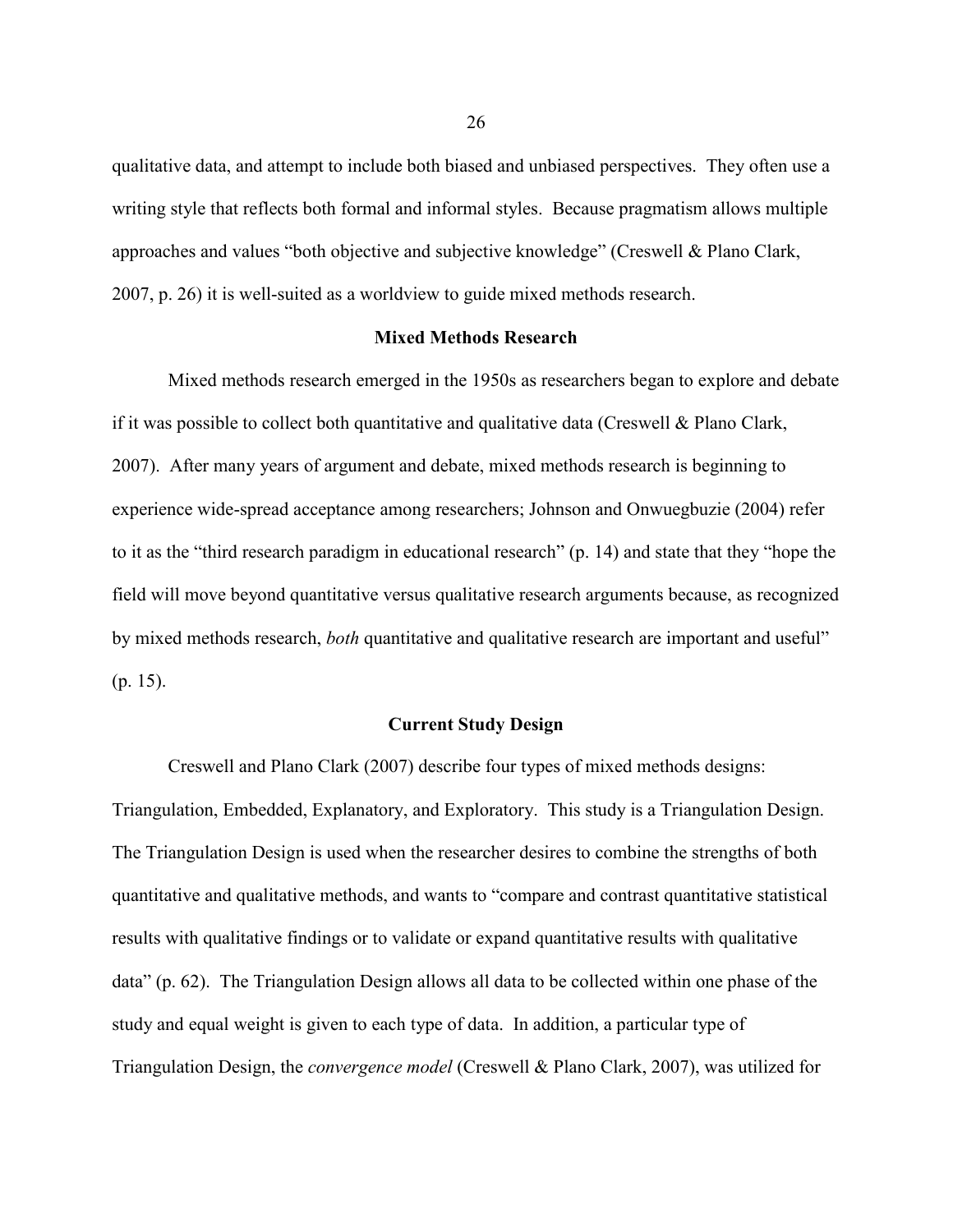this study. In this model, "the researcher collects and analyzes quantitative and qualitative data separately on the same phenomenon and then the different results are converged (by comparing and contrasting the different results) during the interpretation" (p. 64).

Johnson and Onwuegbuzie (2004) provide further detail regarding types of mixed method research designs. They distinguish between a *mixed-method* design, in which there is a quantitative phase and a qualitative phase, and a *mixed-model* design, which allows the researcher to use "qualitative and quantitative approaches within or across the stages of the research process" (p. 20).

The current study was conducted utilizing a within-stage, mixed-model, repeatedmeasures (time-series), quasi-experimental design. For the purposes of this study, the mixedmodel design was important to record both changes that were easily quantifiable (i.e., selfefficacy scores) and those that required some explanation (i.e., impact on practice). In addition, the convergence model of the Triangulation Design was followed so that both quantitative and qualitative results could be compared. Heppner, Wampold, and Kivlighan (2008) state that the time-series design allows for "multiple observations over time and the introduction of a treatment at a specified point in time" (p. 180). This design is also considered quasi-experimental as random assignment was not utilized. According to Heppner et al. "Quasi-experimental designs, like true experimental designs, involve the manipulation of one or more in-dependent [*sic*] variables, but not the random assignment of participants to con-ditions[*sic*]" (p. 176). No control group was utilized in this study because of potential hardships for participants; they may have decided to attend a conference a day early specifically for a songwriting training session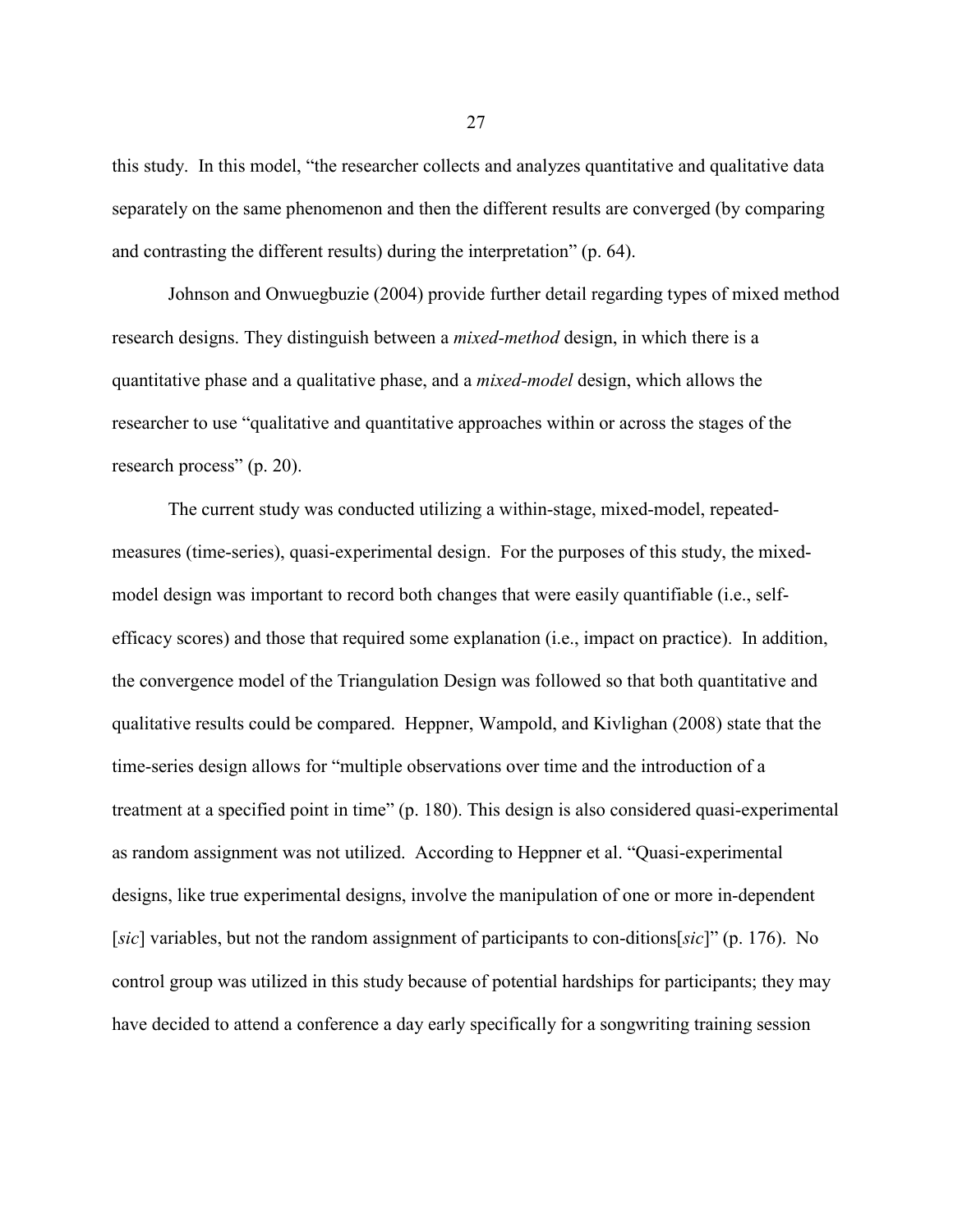and would be upset if told they would have to wait until a later date to receive the training. Random assignment was not possible due to the exclusion of a control group from this design.

Data were collected in the form of a questionnaire containing both quantitative and qualitative items and were collected before a songwriting training session, immediately after the session, and six weeks after the session. The independent variable was *observation period*, and the dependent variables were *songwriting knowledge*, *songwriting behavior*, and *songwriting self-efficacy*. Observation period had three levels: pre-training (OP1), post-training (OP2), and follow-up (OP3). The qualitative portion of the questionnaire consisted of several open-ended questions meant to elicit information regarding: (a) what participants viewed as barriers to the use of songwriting as a clinical intervention; (b) how those perceived barriers changed after training; and (c) what impact the training had on clinical practice.

#### **Informed Consent**

Prior to recruiting participants, the researcher submitted an application to the Institutional Review Board (IRB) of Indiana State University. The IRB determined this study was exempt from IRB oversight. This statement was included on the Consent to Participate in Research form (see Appendix D) which was completed by each participant.

The Consent to Participate in Research form contained information regarding the purpose of the study, the procedures, the anticipated risks and benefits, and the voluntary nature of participation. Participants were assured (a) of confidentiality regarding their individual data, (b) that information obtained in connection with this study and that could be identified with the individual would remain confidential, and (c) that such information would be disclosed only with the individual's permission or as required by law.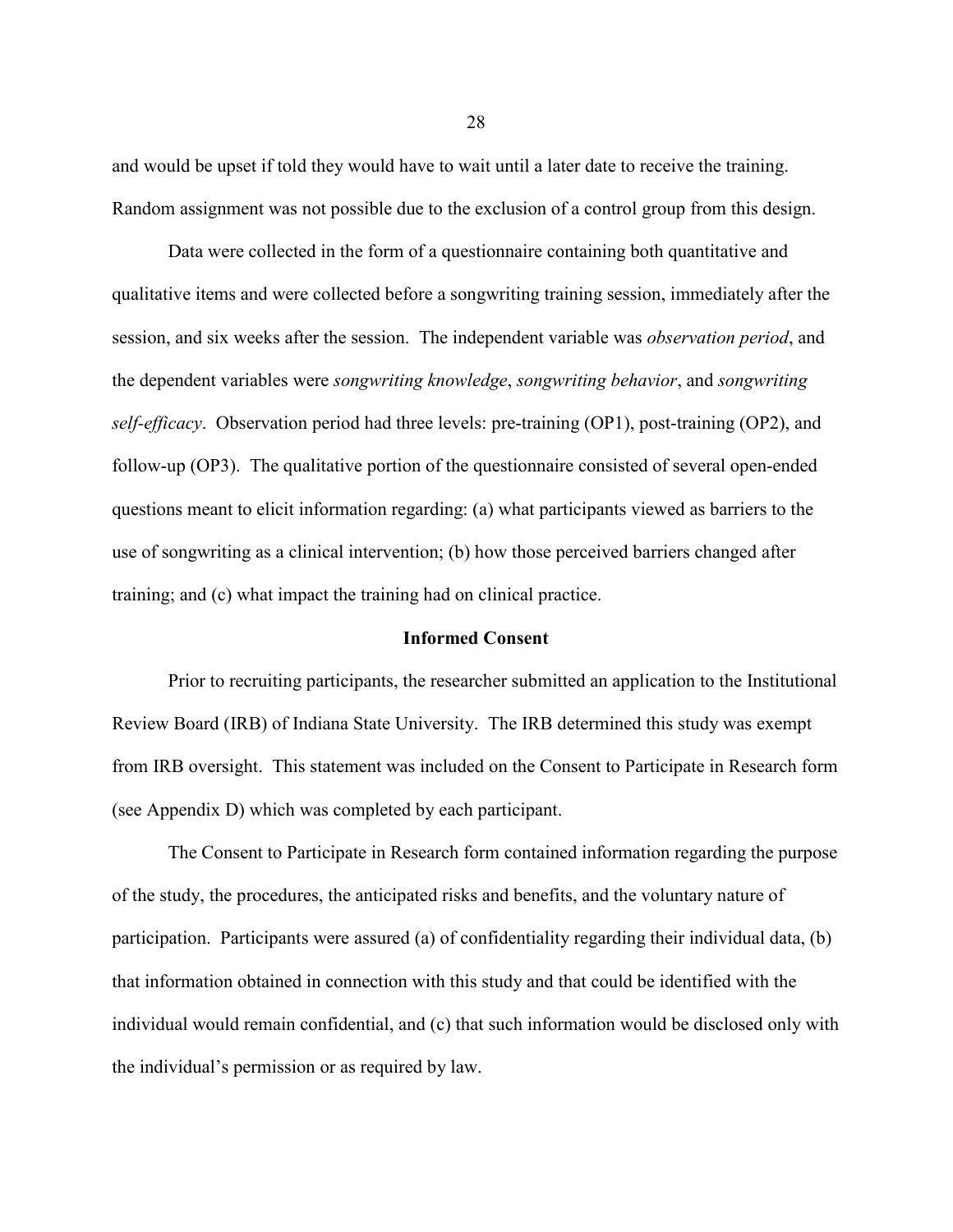#### **Participants**

The population for this study consisted of board-certified music therapists (MT-BCs). The number of MT-BCs is estimated to be over 5,000 (CBMT, 2009a). Board-certified music therapists (a) reside predominantly (95%) in the United States (AMTA, 2009), (b) hold at least a bachelor's degree, (c) have passed a national board certification examination, and (d) must obtain additional training or retake the certification examination every five years.

The sample was identified through purposive sampling. Participants were MT-BCs who chose to attend a songwriting training session at a national, regional, or state music therapy conference from November 2009 through April 2010. The researcher attended those conferences for the express purpose of acquiring a sample of music therapists. The total number of participants in the sample was anticipated to be over 100; it was expected, though, that not all participants would complete all three phases of the study by submitting the six-week follow-up questionnaire. It was predicted that about 50% would persist until the six-week follow-up with the goal of obtaining complete data from approximately 50 participants. However, the total number of participants who consented to participate in the study was 32, all of whom completed the pre-test and post-test. Only 17 of the 32 persisted through all phases of the study by completing the follow-up test.

Questions regarding demographic information were included on the pre-test only and were open-ended as opposed to forced-choice questions. Demographic information was gathered from 32 participants. Participants were asked to report age, number of years in the field (see Table 1), primary population served, and highest degree completed.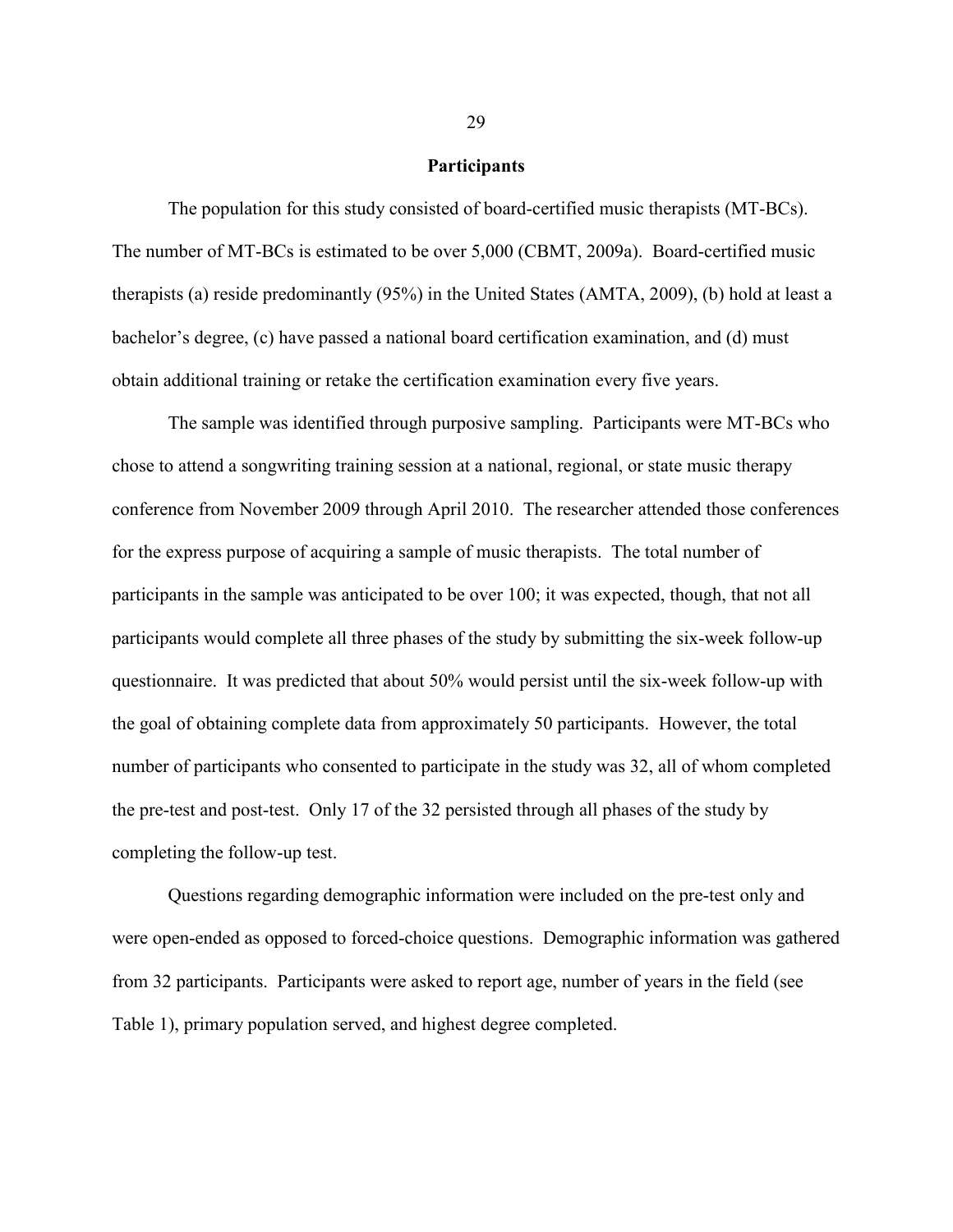## Table 1

Characteristics Range *M SD* Age (in years) 24.0 - 65.0 42.28 14.14 Number of years in field 0.5 - 36.0 11.14 10.76

*Description of Sample: Age and Number of Years in Field*

 $N = 32$ 

Most participants indicated that the *highest degree completed* was a bachelor's degree (*n*  $= 25$ ). Four participants reported a master's degree and two reported a doctoral degree as the highest degree completed. One participant gave no response.

Although participants were asked to list the *primary population* with which they worked, most participants listed more than one population. In an effort to accurately portray the populations with which the participants worked, all responses were counted, and the number of responses therefore exceeded the number of participants. Some participants included an age descriptor along with the population or diagnosis (e.g., children with autism), while others did not. In those cases where an age descriptor was included, both age and population or diagnosis were counted as populations. The researcher determined that the categories displayed in the *AMTA Member Sourcebook* (AMTA, 2009) would be used to categorize participants' responses. Responses that did not exactly match categories from the *AMTA Member Sourcebook* were recoded to fit existing AMTA categories based on the researcher's professional judgment: "children" was recoded as "school age population"; "special education" was recoded as "developmentally disabled" and "school age population"; and "emotionally handicapped" was recoded as "mental health" and "emotionally disturbed." A category labeled *other* was created to capture populations that were listed by only one participant. The other category included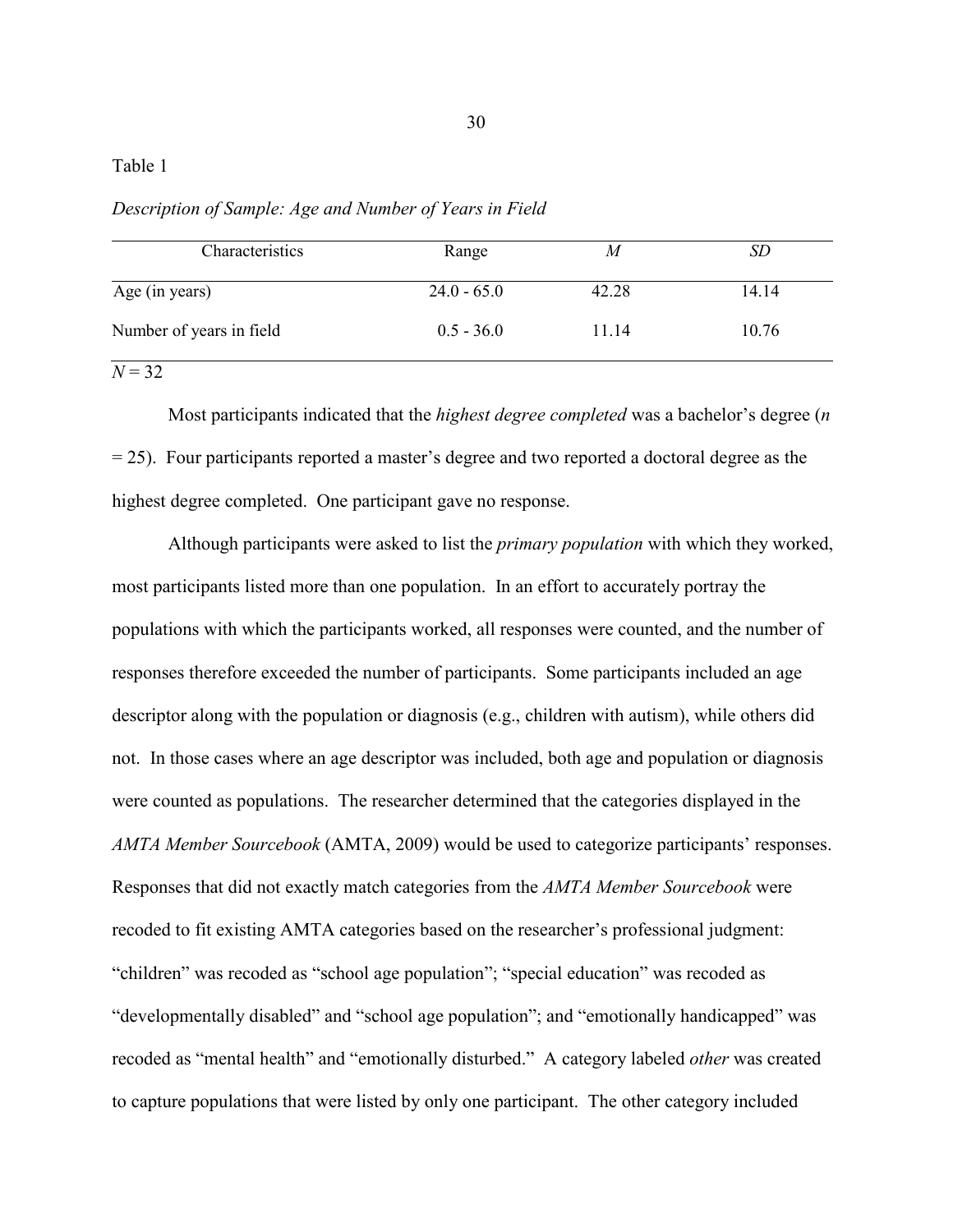populations such as forensic, deaf, and survivors of domestic violence. The populations reported most frequently were developmentally disabled clients ( $n = 15$ ), followed by school age population  $(n = 10)$ , and mental health  $(n = 6)$ ; see Table 2). Ten of the 32 participants reported they worked with: (a) school age population or children, and (b) developmentally disabled, persons with Autism, or special education.

### Table 2

| Population                       | $n = 52^{\circ}$ |
|----------------------------------|------------------|
| Alzheimer's/Dementia             | 2                |
| <b>Autism Spectrum Disorders</b> | 4                |
| Developmentally Disabled         | 15               |
| <b>Elderly Persons</b>           | 3                |
| Medical/Surgical                 | 3                |
| Mental Health                    | 6                |
| School Age Population            | 10               |
| Terminally Ill                   | 3                |
| Other                            | 6                |

*Primary Populations with which Participants Reported Working*

ªMost participants reported working with more than one population. All responses were counted; therefore the number of responses exceeds the number of participants. Category names listed above are the same categories used in the *AMTA Member Sourcebook* (AMTA, 2009). Participants' responses were recoded, if necessary, to match the above categories. *Note*. The category of *Other* includes those populations reported by only one participant each. Populations included deaf, forensic, survivors of domestic violence, students, emotionally handicapped, and preschool.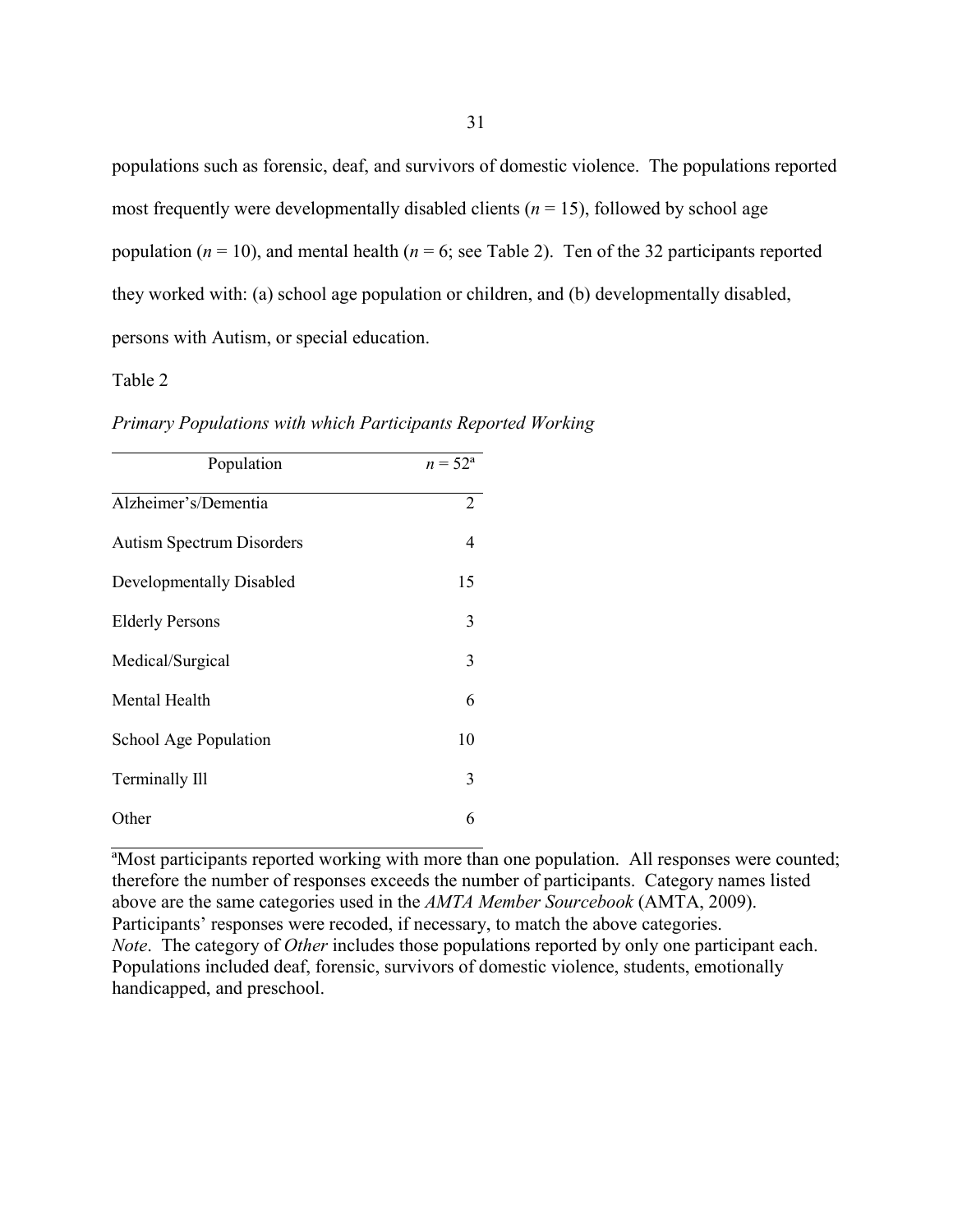### **Materials and Instruments**

The songwriting training program used in this study was a refined version of an existing songwriting training program developed by the researcher. In order to be effective, Kirkpatrick and Kirkpatrick (2007) stated a training program must be designed carefully with attention given to the following: (a) determine participants' needs, (b) set objectives, (c) determine schedule, (d) select facilities with necessary amenities, (e) select participants, (f) choose effective instructors, (g) use appropriate techniques, (h) accomplish objectives, (i) satisfy attendees, and (j) evaluate the training program. The songwriting training program developed for this study was reviewed and revised using Kirkpatrick and Kirkpatrick's recommendations.

Materials required to conduct the songwriting training included handouts for participants, a laptop with a PowerPoint presentation, projector, screen, a room with ample physical space for small group work, and several musical instruments. The musical instruments included two keyboards with stands and pedals and at least four acoustic guitars with straps, picks, and stands. The researcher provided all materials except the musical instruments, physical space, screen, and projector.

The measurement instruments used in this study were researcher-designed. Schuh and Upcraft (2001) state that several reasons support the use of researcher-designed instruments, including purpose of the study and match between instrument and purpose. If the purpose of the study is to understand a particular group, and no existing instrument can be used to gather the specific information needed, a researcher-designed instrument is appropriate.

The two-page researcher-designed pre-test (see Appendix A) consisted of the following components: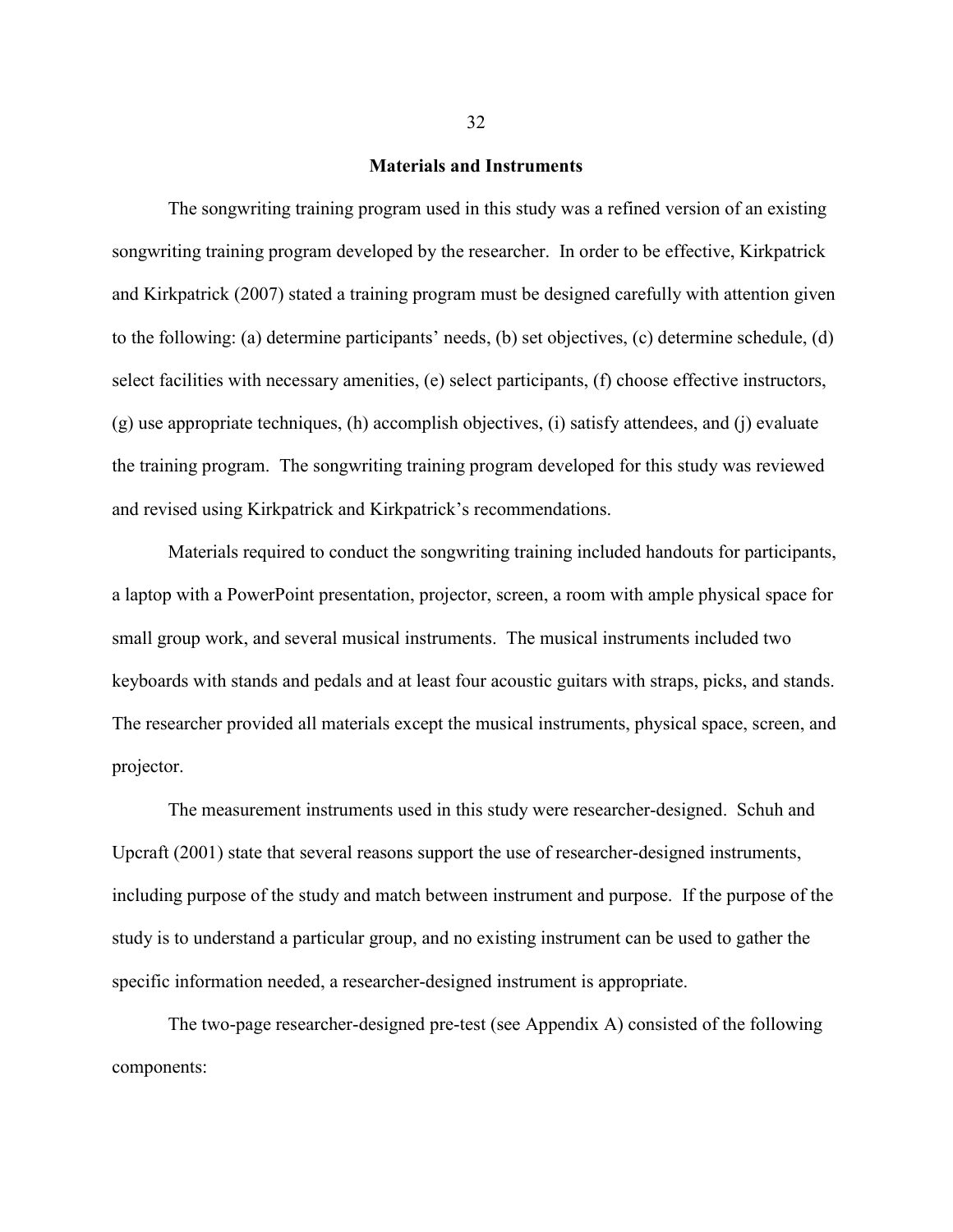1. A multiple choice examination consisting of eight questions designed to measure songwriting knowledge. Each item had three or four possible answers, with only one answer being correct. The range of possible scores on this instrument was zero to eight; the higher the score, the higher the level of songwriting knowledge.

2. Five items measuring degree of songwriting self-efficacy. Each item utilized a 10 point Likert scale that measured degree of songwriting self-efficacy. The range of scores on each item was from 1 to 10, for a total score ranging from 5 to 50. Higher scores indicated higher levels of songwriting self-efficacy.

3. One open-ended question regarding perceived barriers to the use of songwriting as a clinical intervention. Participants were free to write anything regarding perceived barriers.

4. One forced-choice question regarding songwriting frequency. Participants were asked to circle the choice that best described how many times they had used songwriting as a clinical intervention in the past six weeks. The choices provided were 0, 1-3, 4-6, 7-9, 10-2, and 13+.

5. Demographic data (age, number of years as a music therapist, primary population served, and highest degree completed).

The post-test (see Appendix B) was given after the conclusion of the training session and included the following components:

1. The eight-item songwriting knowledge test (identical to pre-test version).

2. The five-item songwriting self-efficacy measure (identical to pre-test version).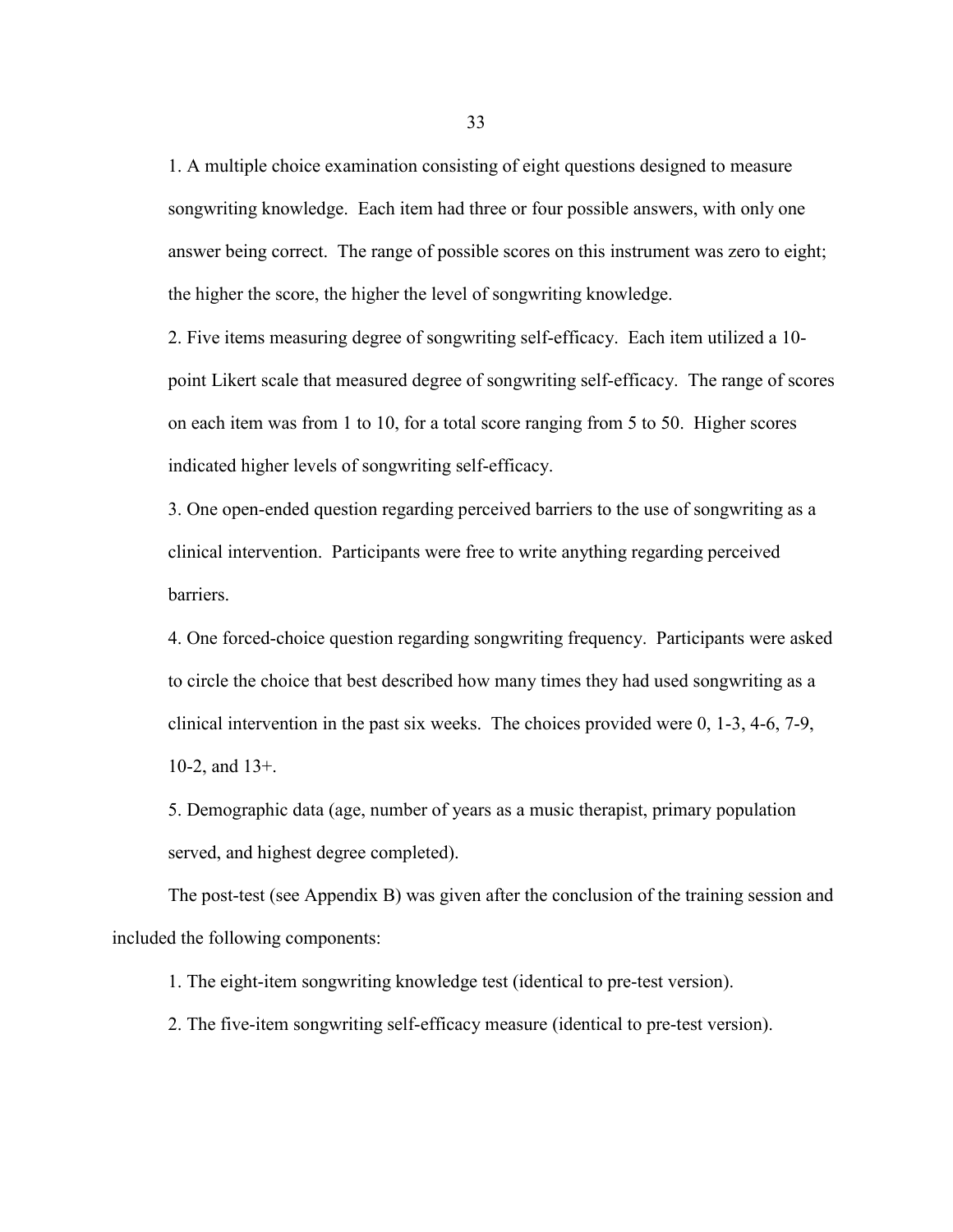3. Nineteen questions measuring degree of satisfaction with the training program. Each item was rated on a five-point Likert scale from 1 (*strongly disagree*) to 5 (*strongly agree*). The range of scores for any given participant was 19 to 95. Higher scores indicated higher satisfaction with the songwriting training program.

4. An open-ended question regarding any change in perceived barriers to the use of songwriting as a clinical intervention.

The follow-up test (see Appendix C) was sent to participants six weeks after the training session and consisted of the following:

1. The eight-item songwriting knowledge test (identical to pre-test version).

2. The five-item songwriting self-efficacy measure (identical to pre-test version).

3. One forced-choice question regarding songwriting frequency (identical to pre-test version).

4. An open-ended question regarding any change in perceived barriers to the use of songwriting as a clinical intervention.

5. An open-ended question regarding how the training impacted clinical practice.

Although the instruments do not have published analyses of the reliability and validity, several assumptions can be made. The instruments are assumed to have construct-related validity in that the variables have been defined, the hypotheses have been formed concerning how participants may respond, and the researcher planned to test the hypotheses (Fraenkel  $\&$ Wallen, 2000). No existing definitions for the dependent variables (songwriting knowledge, songwriting self-efficacy, and songwriting behavior) could be located in the literature. Therefore the researcher used related definitions from the literature (e.g., self-efficacy) and clinical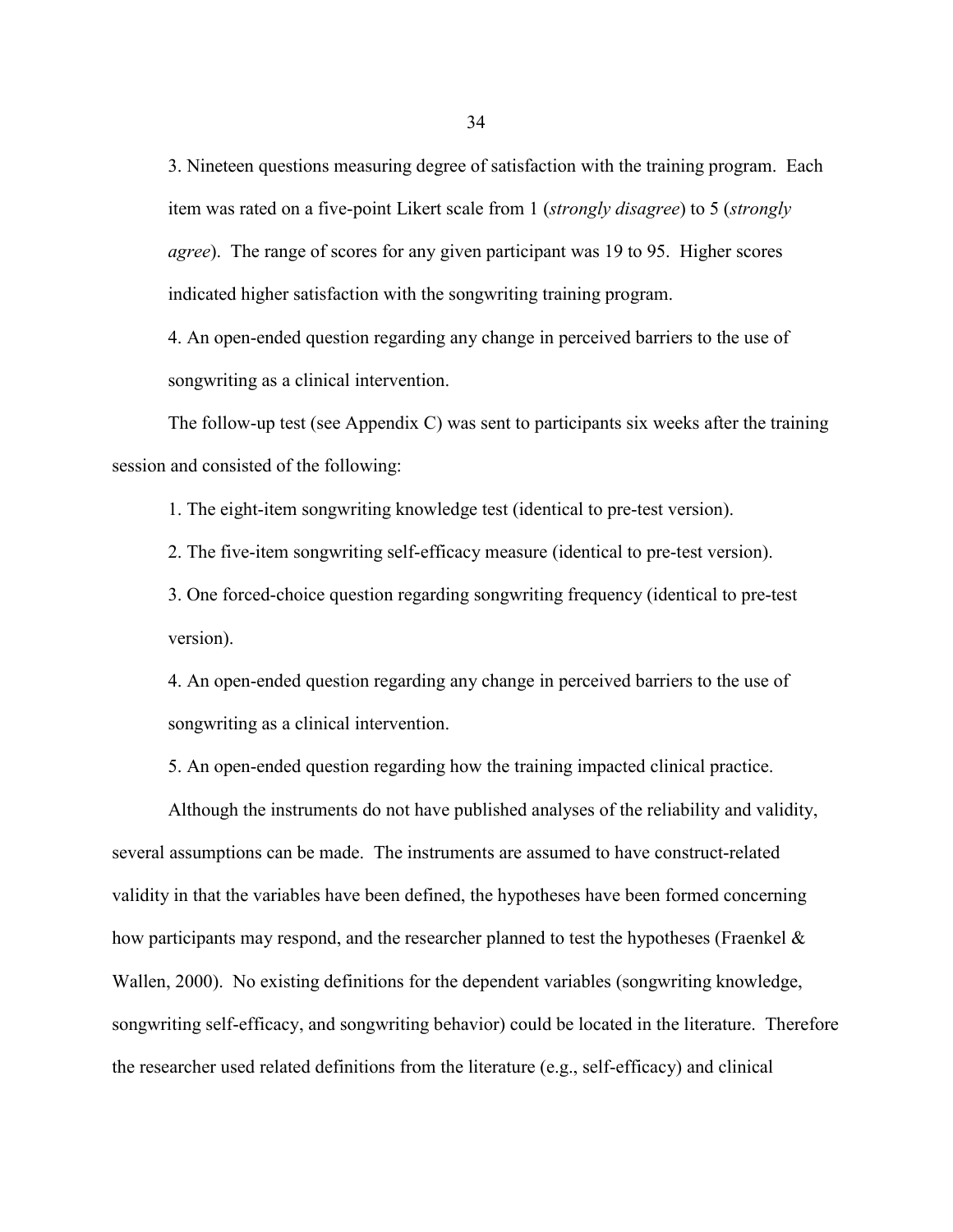experience to create operational definitions for this study. The definitions as well as the measurement tools were pilot tested with a small group of content experts (MT-BCs) prior to the initiation of the study. The questions relating to self-efficacy and barriers are assumed to have content-related evidence of validity. Those items were given to a group of 18 content experts in March 2009 and were refined based on feedback.

A few potential threats to validity may be present in this study. In the case of internal validity, a testing effect may exist because participants were asked the same questions two or three times. In addition, because the study spanned a six-week period, a history effect may be present; scores on the dependent variables may have been impacted by some event that took place between the posttest and follow-up periods.

#### **Procedures**

From April 2009 to December 2009, the researcher contacted several state, regional, and national music therapy organizations by phone and/or email to request permission to present a five-hour songwriting training session at the upcoming conferences. The appropriate paperwork (e.g., submission of a "Call for Papers") was completed, with the researcher then following through with each organization with a brief written summary of the research proposal, making it clear that data would be collected from consenting participants only. Extra effort was made to ensure that organizations knew that no attendee would be denied inclusion in the training session for refusal to take part in the study.

At the beginning of each training session, the researcher read a brief introductory protocol statement inviting the training session attendees to take part in the research study. The researcher made it clear that participation in the study was separate from attending the training;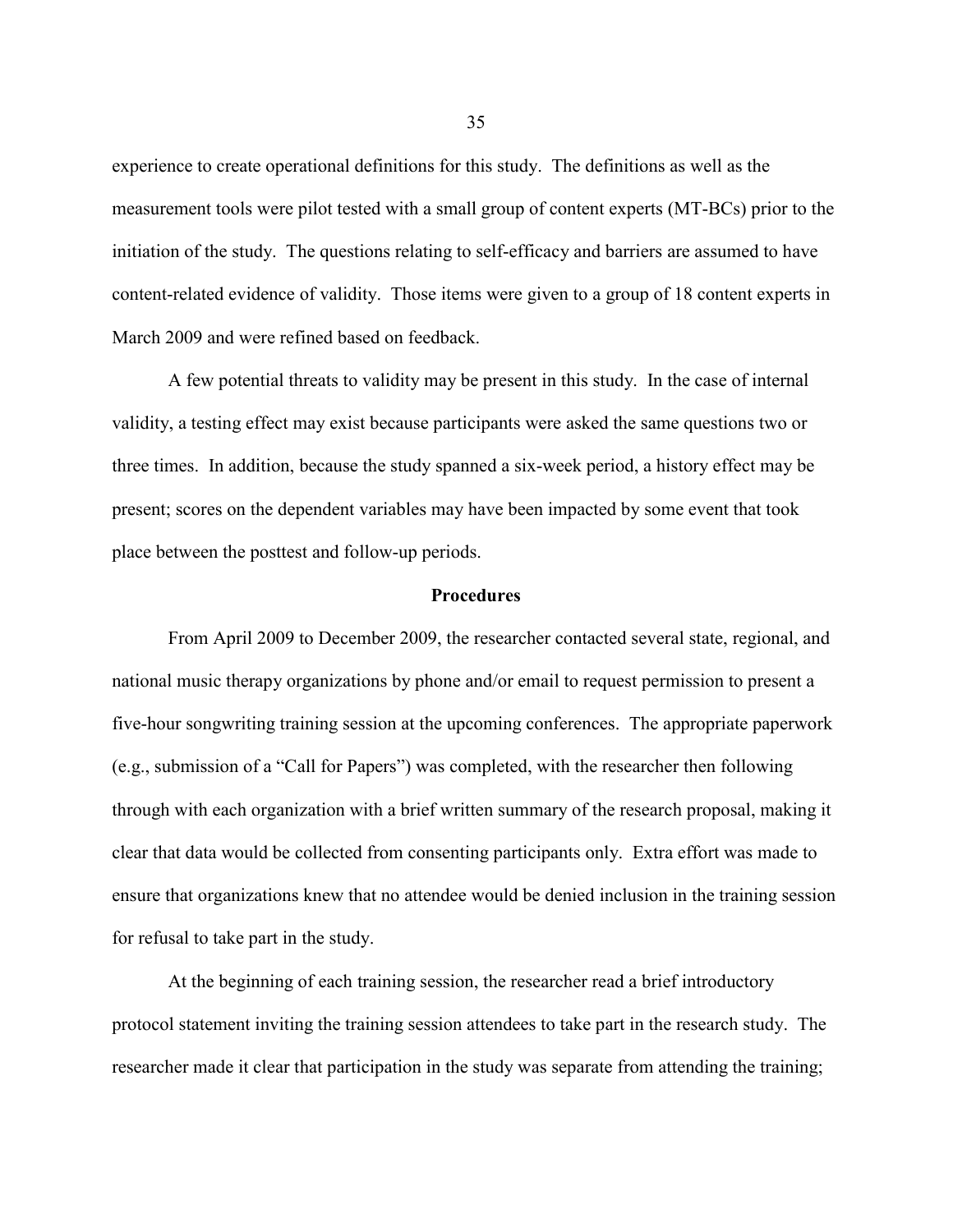attendees could still take part in the training even if they did not want to be research participants. The researcher outlined the span of the study and elaborated on the required pre-training, posttraining, and follow-up training tests. The researcher instructed those who were interested to take a pre-training packet, to read the consent form, and to fill out the pre-test, all to be completed while the researcher left the room for 10 minutes. The pre-training packet consisted of an envelope which contained: (a) a consent form with a space for signature, email address, and mailing address; (b) the pre-test; and (c) a reminder card with the participant's code number on it, as the packet and all its contents were coded by number. Participants were instructed to keep the reminder card and to return the consent form and pre-test to the envelope and deposit them in a shallow box (provided) before the training session began. The researcher then re-entered the room, and the training session was conducted.

At the end of the training session, the researcher instructed those who wished to continue participating in the study to look at the number on the reminder card and to take a post-training packet with the same number as was on the pre-training packet. Participants were asked to complete the post-test, return it to the envelope, and place it in a shallow box. The researcher again left the room for 10 minutes and then returned to collect all materials.

Six weeks after the training, the researcher sent the follow-up test to all participants via email attachment. Each participant was e-mailed individually so that the follow-up tests contained the individual participant's code number. To eliminate potential communication errors, the researcher used the consent forms to know which e-mail address was assigned to each code number. The researcher explained in the e-mail how to complete the forms and to return them via e-mail and also gave the participants the option to request a copy by mail, though no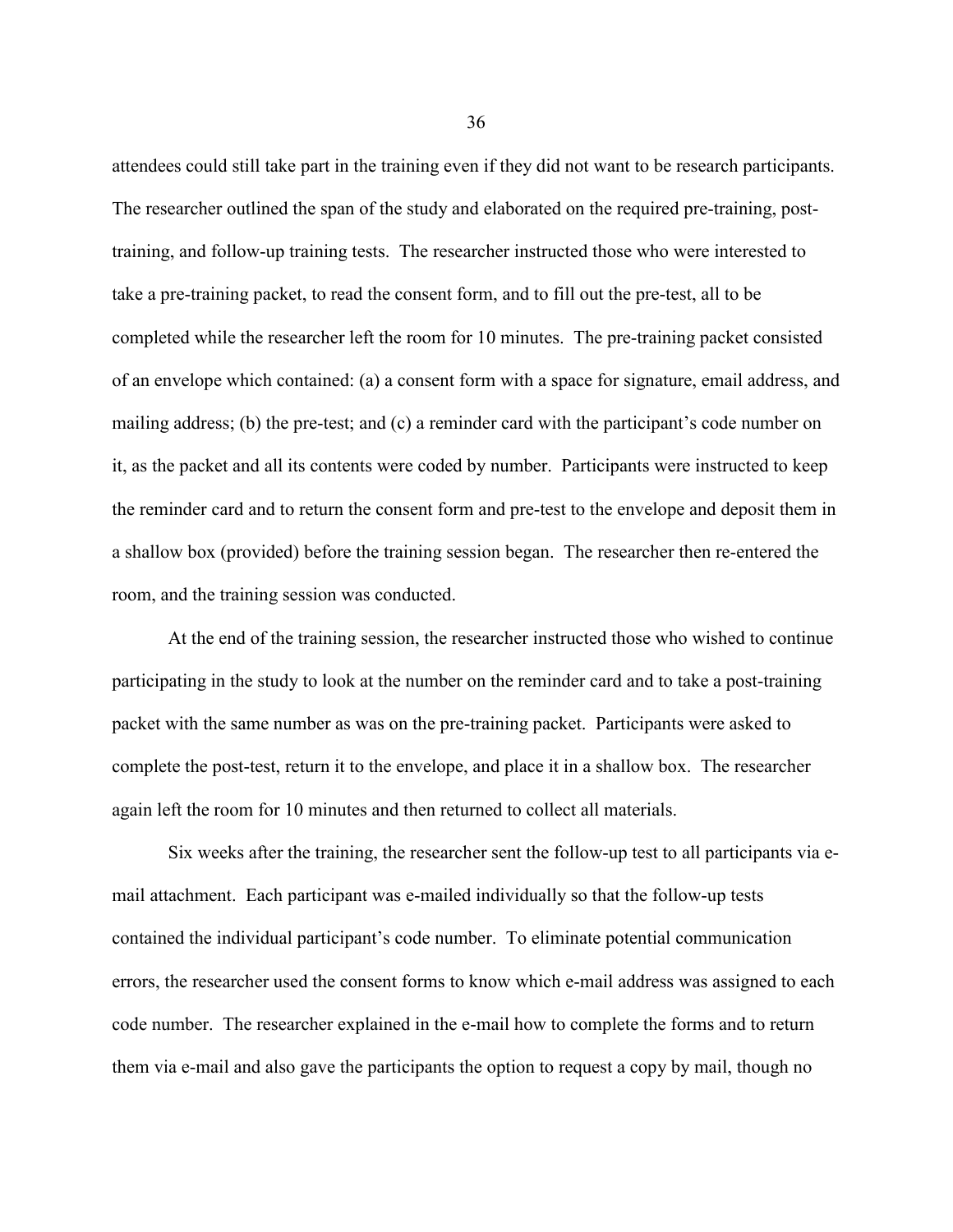participants asked for a mail copy. Between one and three reminder e-mails were sent to participants; the first two training groups received three reminder e-mails whereas the third and final group received only one reminder due to researcher oversight.

## **Ethical Considerations**

The researcher utilized a within-subjects repeated-measures design. A requirement of this design is the observation of differences within each participant's scores across time, and because of this, participants did not have complete anonymity. Each participant submitted a consent form associated with a code number, but that form also contained the participant's name and e-mail address (and in some cases, the mailing address was also included).

Confidentiality was maintained by coding the tests with numbers instead of names and by keeping the consent forms (containing names, e-mail addresses, and mailing addresses) and tests in separate locked cabinets. Only the researcher had access to the data and e-mail addresses.

When the follow-up tests were sent to participants by e-mail, a confidentiality statement was included at the bottom of the e-mail. Follow-up tests were submitted to the researcher by email and were printed and then deleted from the researcher's e-mail inbox. E-mail addresses of participants were used only for the purpose of sending the follow-up test and reminder e-mails.

Participants were informed of the following confidentiality procedures: (a) all data and consent forms would be kept in locked cabinets in the researcher's locked office for a period of four years after the data collection was complete; (b) after four years, the data and consent forms would be destroyed; (c) no individual data would be released; and (d) overall results from the study would be used for completing this researcher's dissertation and for publication and educational presentations.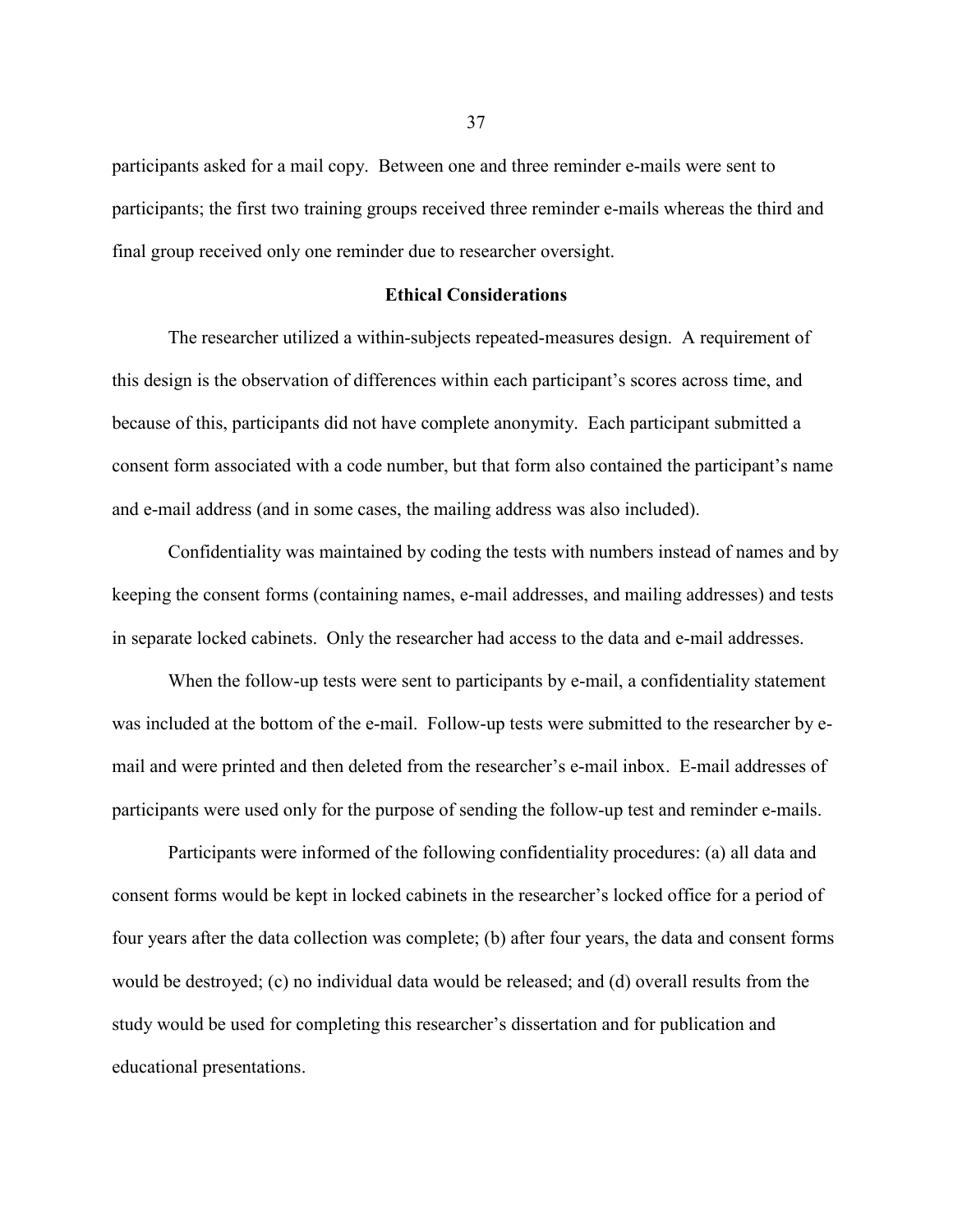#### **Data Management**

Demographic and quantitative data were entered in an Excel spreadsheet and then into PASW (Predictive Analytics SoftWare). The appropriate statistical tests, including analysis of variance (ANOVA), *t*-test, linear regression, and descriptive statistics were conducted for research questions one through five. In addition, multiple regression and correlation were used to address follow-up questions.

Questions six and seven resulted in qualitative data. Bogdan and Biklen (2007) discuss the importance of creating a "filing scheme that is not confusing" (p. 185). Thus, the researcher compiled the qualitative data by creating a table for each participant in a Word document using the following column titles: (a) Participant Number; (b) Pre Barrier; (c) Post Barrier; (d) Followup Barrier; and (e) Impact. The researcher recorded the exact words of each participant in the appropriate columns. The only piece of information used to identify each participant was the code number.

The researcher reviewed the data from the Pre Barrier column several times, underlining repeated words and phrases and making notes in the margins regarding possible coding categories that might apply to the data (Bogdan & Biklen, 2007). Next the researcher copied the underlined words and phrases into a coding notebook and assigned abbreviations to the codes. The researcher then looked for similarities among the words and phrases and began grouping similar units of data together. Glesne (2006) called this "putting like-minded pieces together into data clumps" (p. 152). The researcher reviewed the groups of data and took note of themes that emerged. This process was then repeated for the other columns (Post Barrier, Follow-up Barrier, and Impact). Themes emerged in the data for each time period.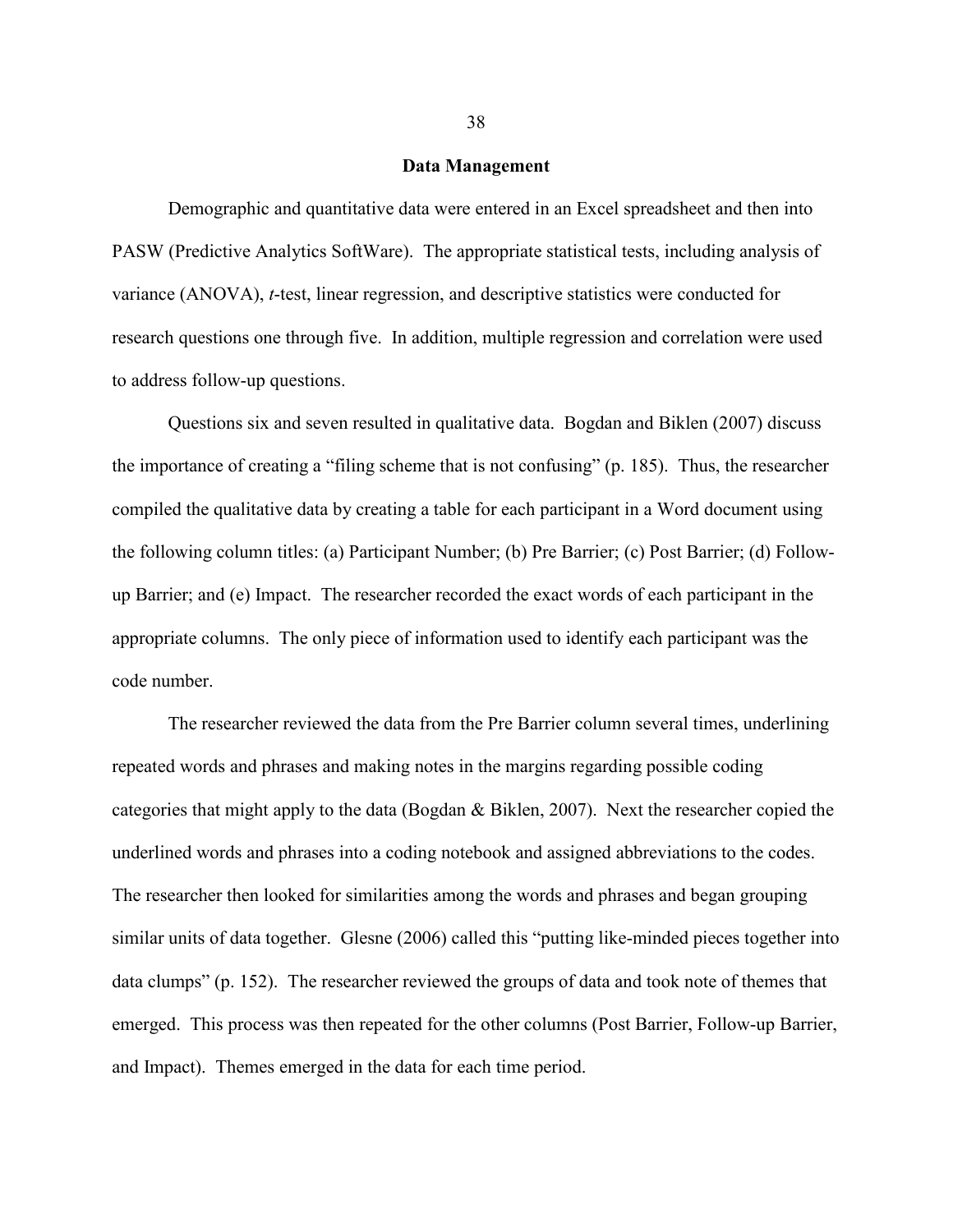## CHAPTER 4

#### RESULTS

The purposes of this study were to: (a) investigate the impact of a songwriting training session on the songwriting knowledge, self-efficacy, and behavior of music therapists; (b) evaluate the songwriting training program; and (c) explore the impact of the training on perceived barriers and clinical practice. This study was conducted utilizing a within-stage, mixed-model, repeated-measures design. The researcher used quantitative and qualitative data analysis procedures. Quantitative procedures included analysis of variance (ANOVA), *t*-test, linear regression, and descriptive statistics. Qualitative procedures included reading and coding of data and identification of themes.

Five research questions were analyzed quantitatively, and two were analyzed qualitatively. The research questions were as follows:

- 1. Is songwriting knowledge different at pre-training, post-training, and follow-up?
- 2. Is songwriting self-efficacy different at pre-training, post-training, and follow-up?
- 3. Is songwriting behavior at pre-training different from songwriting behavior knowledge at follow-up?
- 4. Can change in songwriting self-efficacy be predicted by change in songwriting knowledge?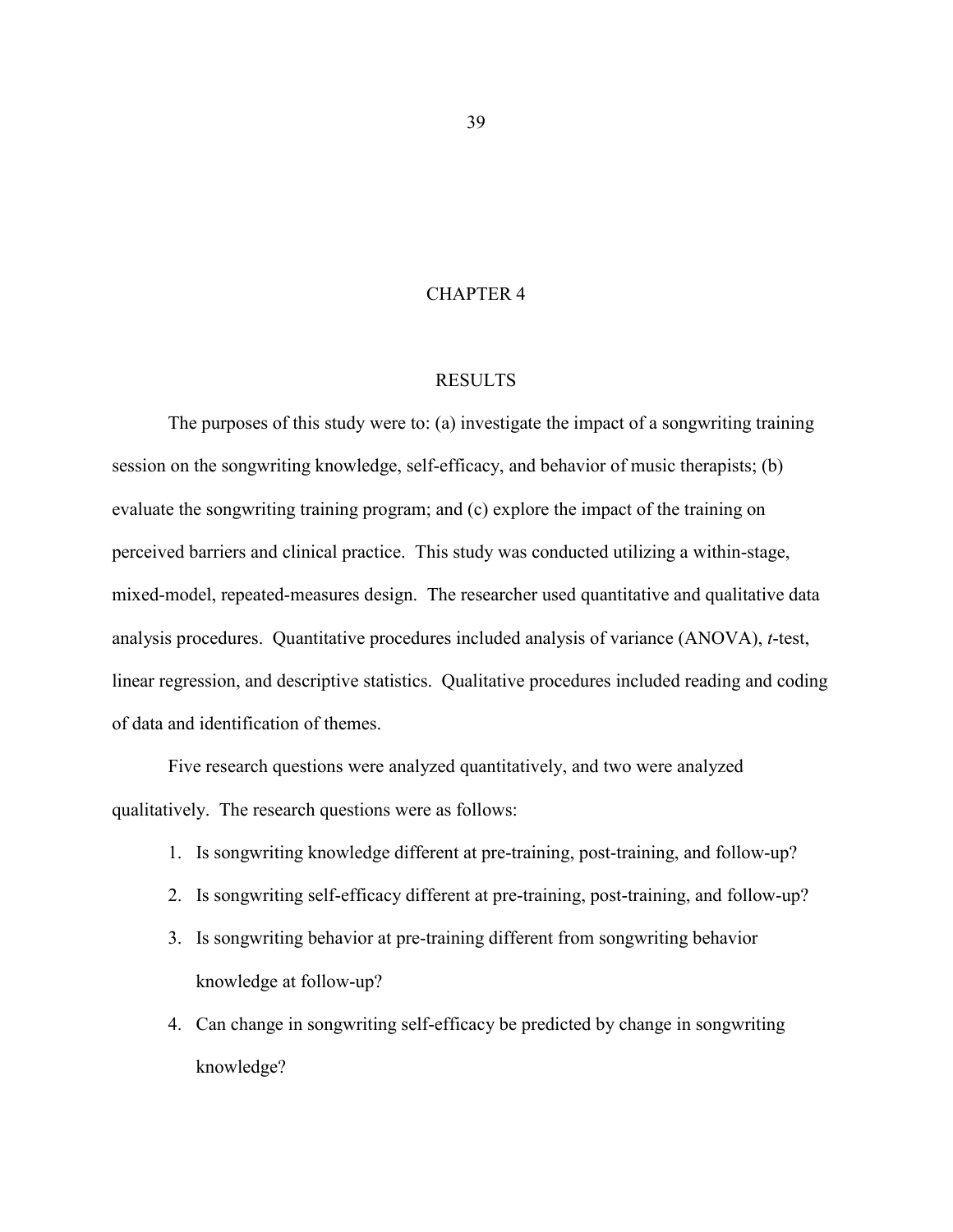- 5. How satisfied with the training were the participants?
- 6. How did the training impact perceived barriers to songwriting as a clinical intervention?
- 7. What impact did the training have on clinical practice?

### **Quantitative Data**

Before analyses were conducted the data were examined by visual inspection for missing cases and accuracy. If a participant did not answer a particular question, the cell was left empty when entering data in PASW. The missing data were analyzed to see if there was a pattern of non-response; no pattern was detected. Data were considered to be missing completely at random. To preserve the integrity of the data the researcher did not replace missing data.

The independent variable for this study was observation period (OP). This variable has three levels: pre-training (OP1), post-training (immediately after training; OP2), and follow-up (six weeks after training; OP3). The dependent variables were songwriting knowledge, songwriting self-efficacy, and songwriting behavior. The distribution of scores for each dependent variable was inspected for normality. Normality plots, along with skewness and kurtosis statistics, were requested in PASW and were viewed for each distribution. Field (2009) states that skewness and kurtosis values should be close to zero and that "the further the value is from zero, the more likely it is that the data are not normally distributed" (p. 138). Skewness is a "measure of the symmetry of a frequency distribution" (p. 794); a distribution can be symmetrical (a skew of zero), positively skewed (a skew of +1.0), or negatively skew (a skew of -1.0). Kurtosis "measures the degree to which scores cluster in the tails of a frequency distribution" (p. 788). A distribution with too many scores in the tails and with too high of a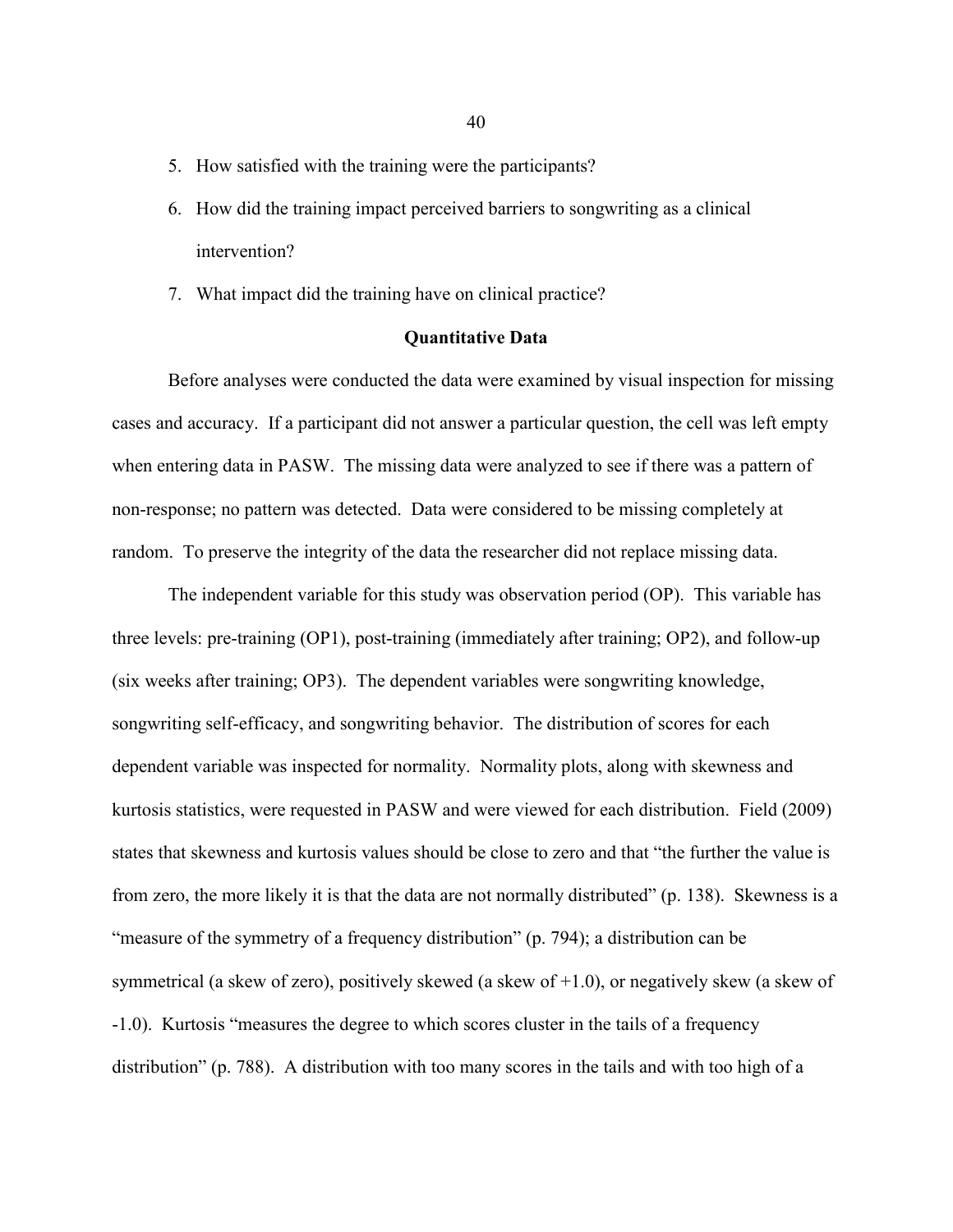peak of scores is leptokurtic (the kurtosis is greater than zero) whereas a distribution with too few scores in the tails and with a flat distribution is platykurtic (the kurtosis is less than zero).

The assumption of normality was met for the variable of knowledge at  $OP1$  (skewness  $=$  -0.41, kurtosis = -0.81), OP2 (skewness = 0.45, kurtosis = 0.31), and OP3 (skewness = -0.75, kurtosis  $= 0.16$ ). For the variable of self-efficacy, the assumption of normality was met at OP1 (skewness  $= -0.27$ , kurtosis  $= -1.08$ ). Even though kurtosis was slightly greater than  $-1.0$ , this is still considered within the normal range. Normality was met for self-efficacy at OP2 (skewness  $= -0.66$ , kurtosis  $= -0.58$ ). At OP3 the distribution was moderately negatively skewed (skewness  $= -1.33$ , kurtosis  $= 1.34$ ). Data were transformed by using the square root of the data, but the result did not affect normality. The assumption of normality was met for the variable of frequency at OP1 (skewness =  $0.71$ , kurtosis =  $-0.52$ ) and OP3 (skewness =  $0.59$ , kurtosis =  $-$ 0.72). No frequency data were collected at OP2. In addition, the assumption of normality was met (skewness  $= 0.59$ , kurtosis  $= 0.50$ ) for the change in frequency (follow-up frequency minus pre-test frequency).

Data from research questions one through five were analyzed using several statistical tests including the within-subjects repeated-measures ANOVA, the paired sample *t*-test, and a linear regression. Each of these tests has certain assumptions which are further discussed. In addition, descriptive data were analyzed quantitatively. The repeated-measures analysis of variance (ANOVA) was used to analyze data from questions one and two, which asked if there were differences in songwriting knowledge and self-efficacy across three observation periods. The assumptions that must be met in order to use the repeated-measures ANOVA are normality and sphericity. The assumption of normality is met when scores are normally distributed;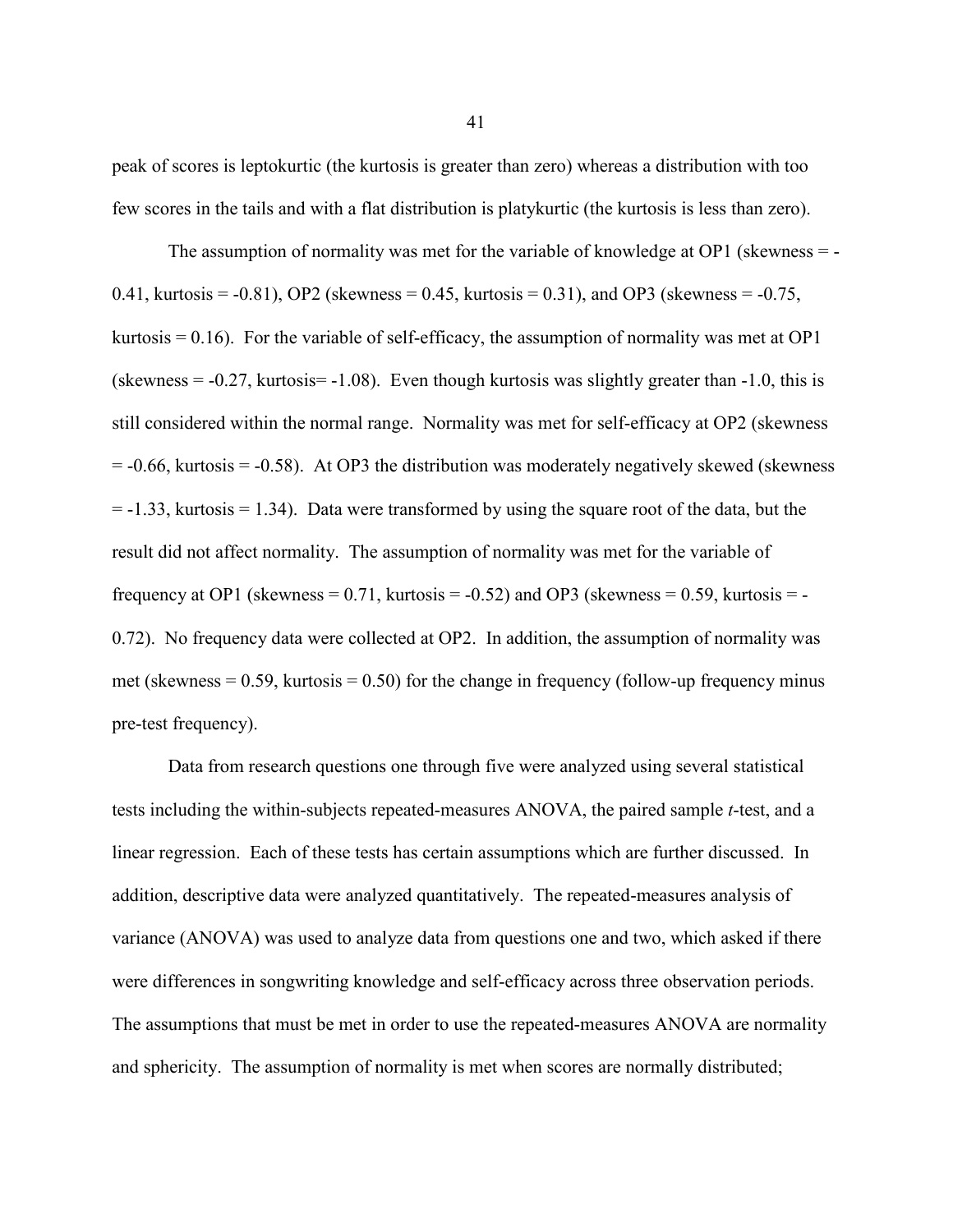however ANOVA is fairly robust to violations of normality. The more critical assumption to be met is that of sphericity. Sphericity occurs when the differences between treatment levels are equal in variance (Field, 2009) and it is checked by looking at Mauchly's test of sphericity in PASW. In order for this assumption to be met, sphericity must not be significant. If the assumption of sphericity is not met, the researcher must apply a corrective technique, such as the Greenhouse-Geiser correction, in order to "produce a valid *F*-ratio" (p. 461). The strength of the repeated-measures ANOVA is that it removes individual differences and thus decreases error variance. Thus there is an increase in power (ability to find differences when they exist), and therefore a repeated-measures ANOVA requires fewer participants than a non-repeated design to achieve a given power level.

Question one asked the following: Is songwriting knowledge different at pre-training, post-training, and follow-up? The researcher used a repeated-measures ANOVA in order to determine whether there was a significant difference in the dependent variable of knowledge across the independent variable of observation period (OP). The assumption of normality was checked by viewing skewness and kurtosis at each time period and was met. Mauchly's test indicated sphericity had also been met:  $\chi^2(2) = 1.74$ ,  $p = .419$ , two-tailed. There were three levels of observation period: (a) pre-training (OP1), (b) post-training (immediately after training/OP2), and (c) follow up training (six weeks after training/OP3). Descriptive statistics for knowledge among the three observation periods, with  $n = 17$ , were: OP1 ( $M = 3.88$ , *SD* = 1.49); OP2 (*M* = 6.18, *SD* = 0.81); and OP3 (*M* = 5.40, *SD* = 1.87) (see Figure 1).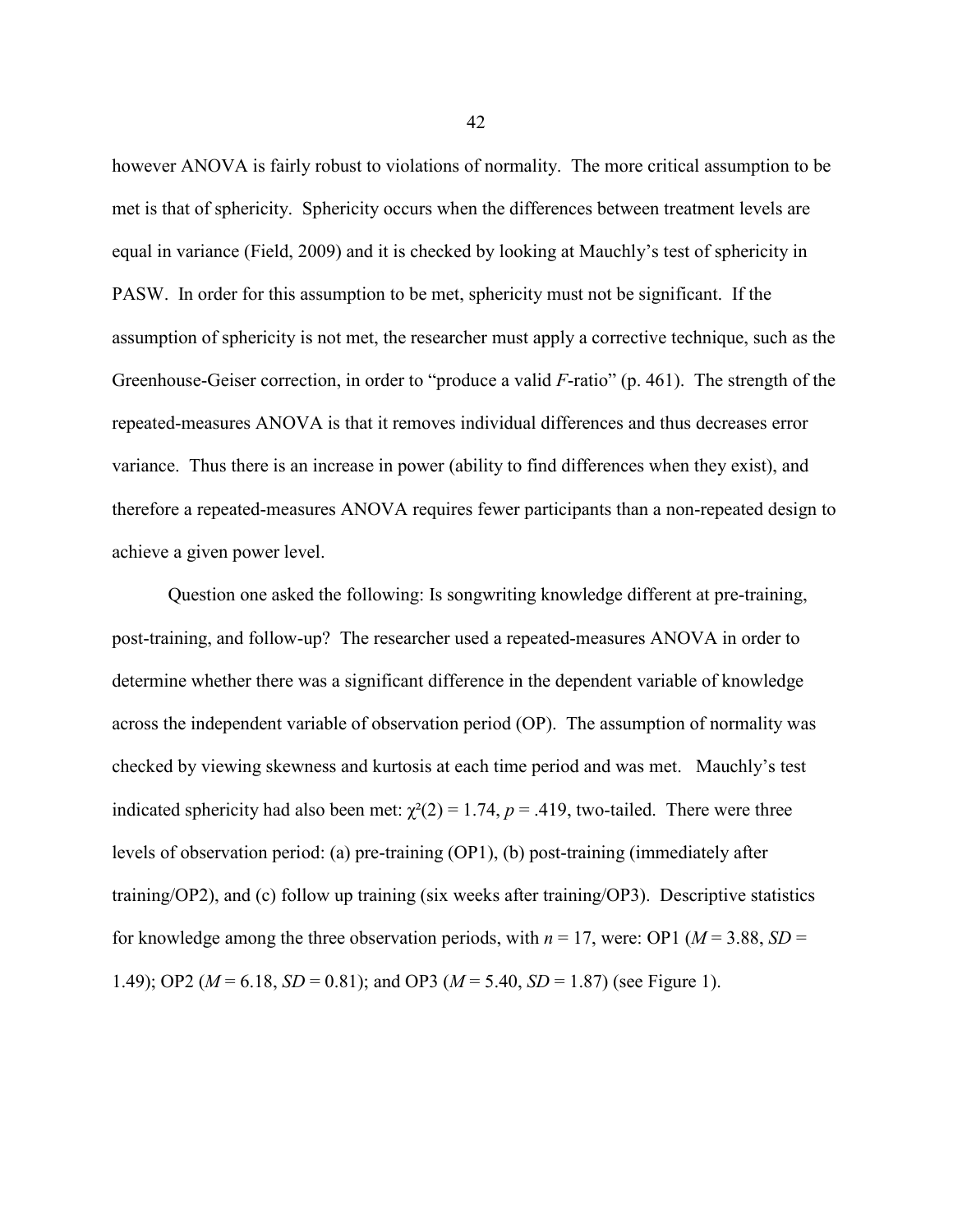

*Figure 1.* Means of knowledge scores at pre-test, post-test, and follow-up.

Results showed that songwriting knowledge increased significantly over the three observation periods,  $F(2, 32) = 13.172$ ,  $p < .001$ ,  $(\omega^2 = 0.59)$ . Observed power for the test was 0.99. Because the results were significant, post hoc analyses were needed to investigate where those differences occurred. Field (2009) states that although Tukey's and Bonferonni's tests both control Type I error rate, Bonferonni's test "has more power when the number of comparisons is small" (p. 374). Bonferonni's test indicated a significant difference in knowledge between OP1 and OP2,  $p < .001$ ,  $d = 1.91$ . The increase in knowledge from OP1 to OP2 was almost two standard deviations, which, according to Cohen (1992), is a very large effect. There was not a significant difference between OP2 and OP3,  $p = 0.278$ ,  $d = 0.54$ . There was also a significant difference between OP1 and OP3,  $p = .031$ ,  $d = .90$ , indicating a significant increase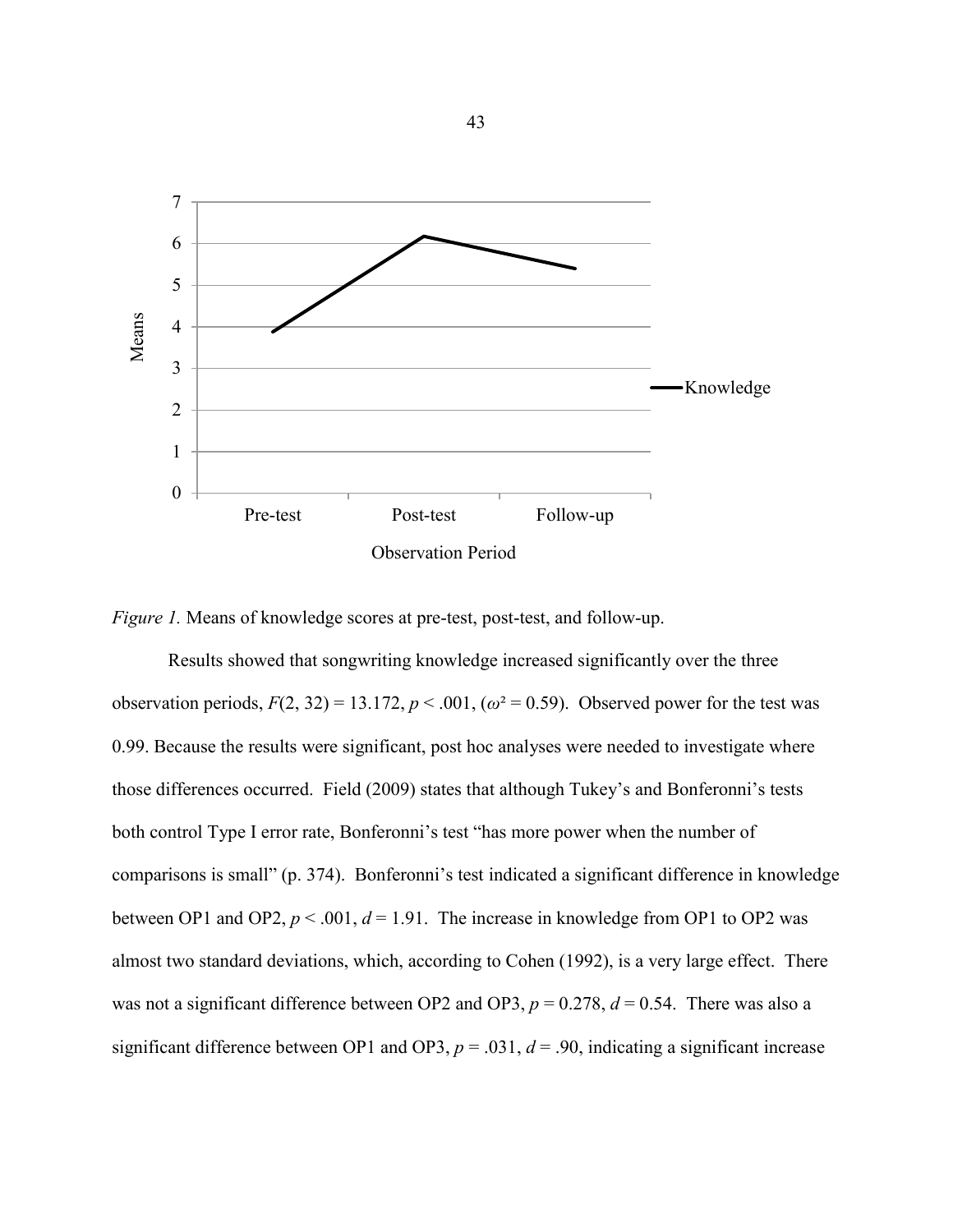in knowledge over the course of the study and a large effect size. The hypothesis, that songwriting knowledge differs significantly among observation periods, was supported.

Question two asked the following: Is songwriting self-efficacy different at pre-training, post-training, and follow-up? A repeated-measures ANOVA was used to determine whether a significant difference in the dependent variable of songwriting self-efficacy across the three levels of the independent variable of observation period exists. The assumption of normality was checked by viewing skewness and kurtosis at each time period and was met for OP1 and OP2; the distribution was moderately negatively skewed for OP3. However, the ANOVA is robust to violations of normality. Mauchly's test was non-significant, indicating sphericity had been met:  $\chi^2(2) = 4.24$ ,  $p = .120$ . Descriptive statistics for self-efficacy among the three observation periods, with *n* = 17, were: OP1 (*M* = 6.69, *SD* = 2.39); OP2 (*M* = 7.98, *SD* = 1.59); and OP3 (*M*  $= 8.27, SD = 1.68$ ) (see Figure 2).

Results showed that self-efficacy changed significantly over the three observation periods,  $F(2, 32) = 10.749$ ,  $p < .001$ ,  $(\omega^2 = 0.53)$ . Observed power for this ANOVA was 0.98. The Bonferonni correction indicated a significant difference in self-efficacy between OP1 and OP2,  $p = .011$ ,  $d = 0.63$ . There was not a significant difference between OP2 and OP3,  $p = .875$ ,  $d = 0.18$ . There was a significant difference between OP1 and OP3,  $p = .006$ ,  $d = .76$ , indicating an increase in self-efficacy over the course of the study and a large effect size. The hypothesis, that songwriting self-efficacy differs significantly among observation periods, was supported.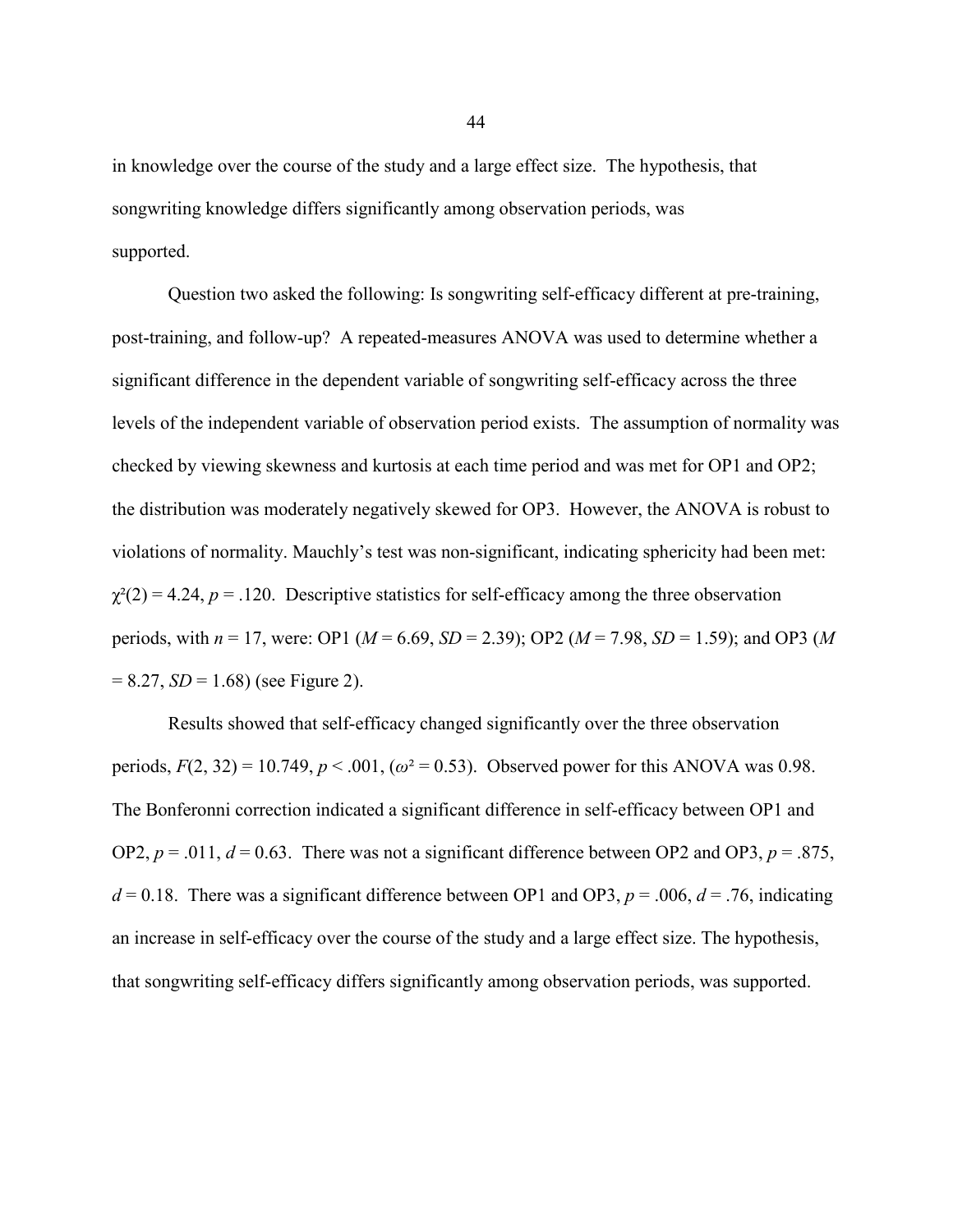



Question three asked: Is songwriting behavior at pre-training different from songwriting behavior knowledge at follow-up? This question was investigated using a paired samples *t*-test. A *t*-test is appropriate when the independent variable has only two levels. The use of a repeatedmeasures, or paired samples, *t*-test allows the researcher to measure each participant "more than once on the same dependent variable" (Gravetter & Wallnau, 2004, p. 343). According to Field (2009,) two assumptions must be met when using a dependent *t*-test. The data must be "measured at least at the interval level" (p. 326) and the "distribution of the differences between scores should be normal" (p. 326). Both assumptions were met; data were measured at the interval level and normality was checked by viewing skewness and kurtosis.

The purpose of question three was to test for differences in frequency of songwriting behavior between the six weeks prior to training (reported on the pre-test) and the six weeks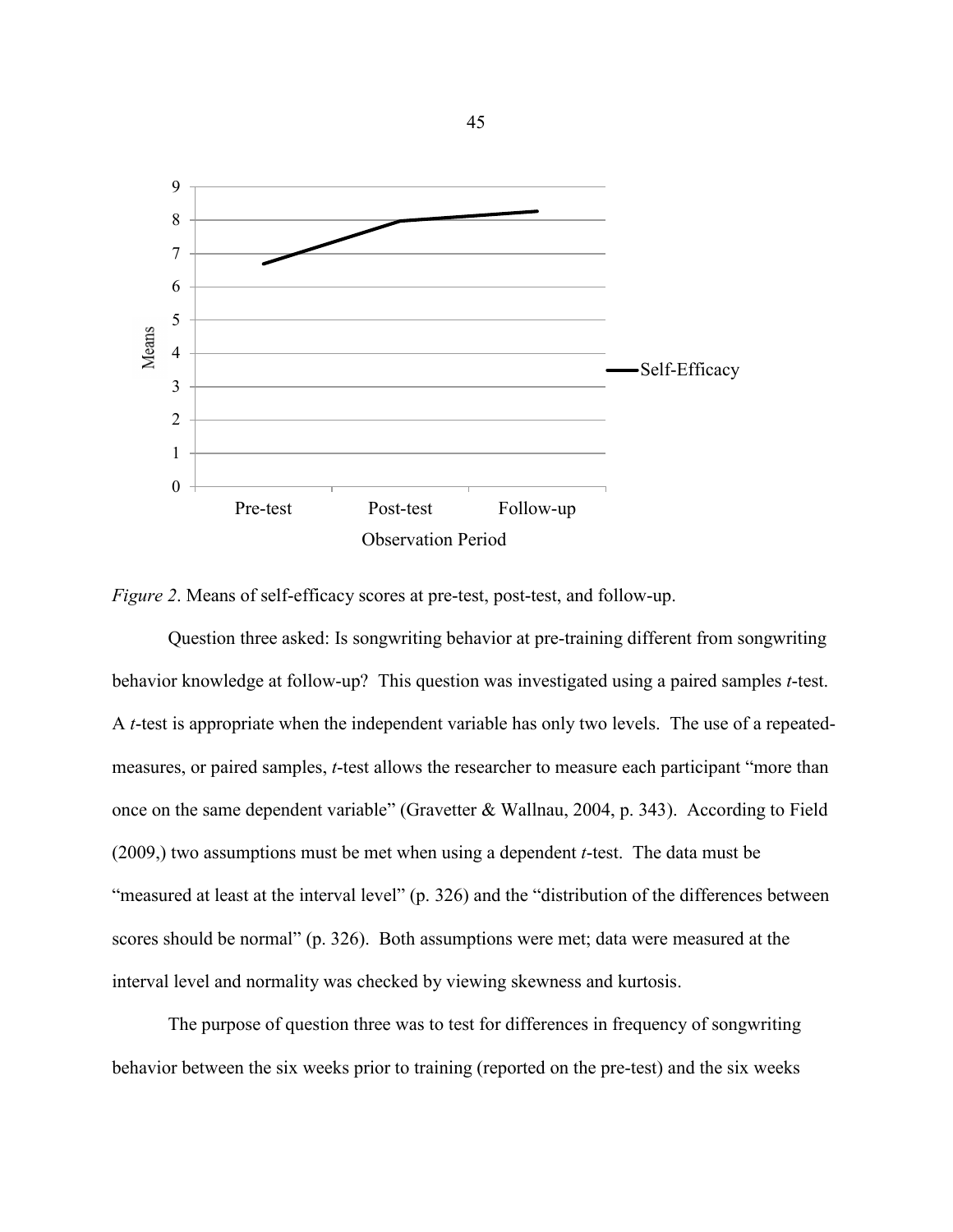from training to follow-up (reported on the follow-up test). The question regarding actual frequency of songwriting behavior was not asked in the post-test (taken immediately after the training) because the results would presumably be the same as in the pre-test. An ANOVA, therefore, was not the appropriate test for this question as it lacked three levels. There was a statistically significant increase in frequency of songwriting from OP1 ( $M = 3.88$ ,  $SD = 3.38$ ) to OP3 ( $M = 5.69$ ,  $SD = 4.11$ ),  $t(15) = -2.67$ ,  $p = .017$ , two tailed. There was a medium-sized effect,  $r = .57$ . The hypothesis, that songwriting behavior is significantly different at follow-up as compared to pre-training, was supported.

Question four asked: Can change in songwriting self-efficacy be predicted by change in songwriting knowledge? These data were analyzed utilizing linear regression. Linear regression has several assumptions (Field, 2009): (a) normally distributed errors, (b) homoscedasticity of errors, (c) independence of errors, and (d) linearity. The linear regression met these assumptions. Normality of error distribution was checked with histograms and normality plots. Scatterplots of errors displayed no patterns and errors were all within an acceptable range, indicating homoscedasticity and independence of errors. Linearity was checked using a scatterplot of scores; linearity was met. Results indicated that change in knowledge from pre-test to follow-up test was not a significant predictor of change in self-efficacy from pre-test to follow-up test,  $F(1,15) = .59$ ,  $p = .456$ . Change in knowledge was not significantly correlated with change in self-efficacy,  $r = +.19$ ,  $n = 17$ ,  $p = .456$ .

An additional linear regression was conducted to see if change in knowledge from pretest to post-test could be used to predict the change in self-efficacy from pre-test to post-test. All assumptions were met. Results suggest that change in knowledge did appear to predict change in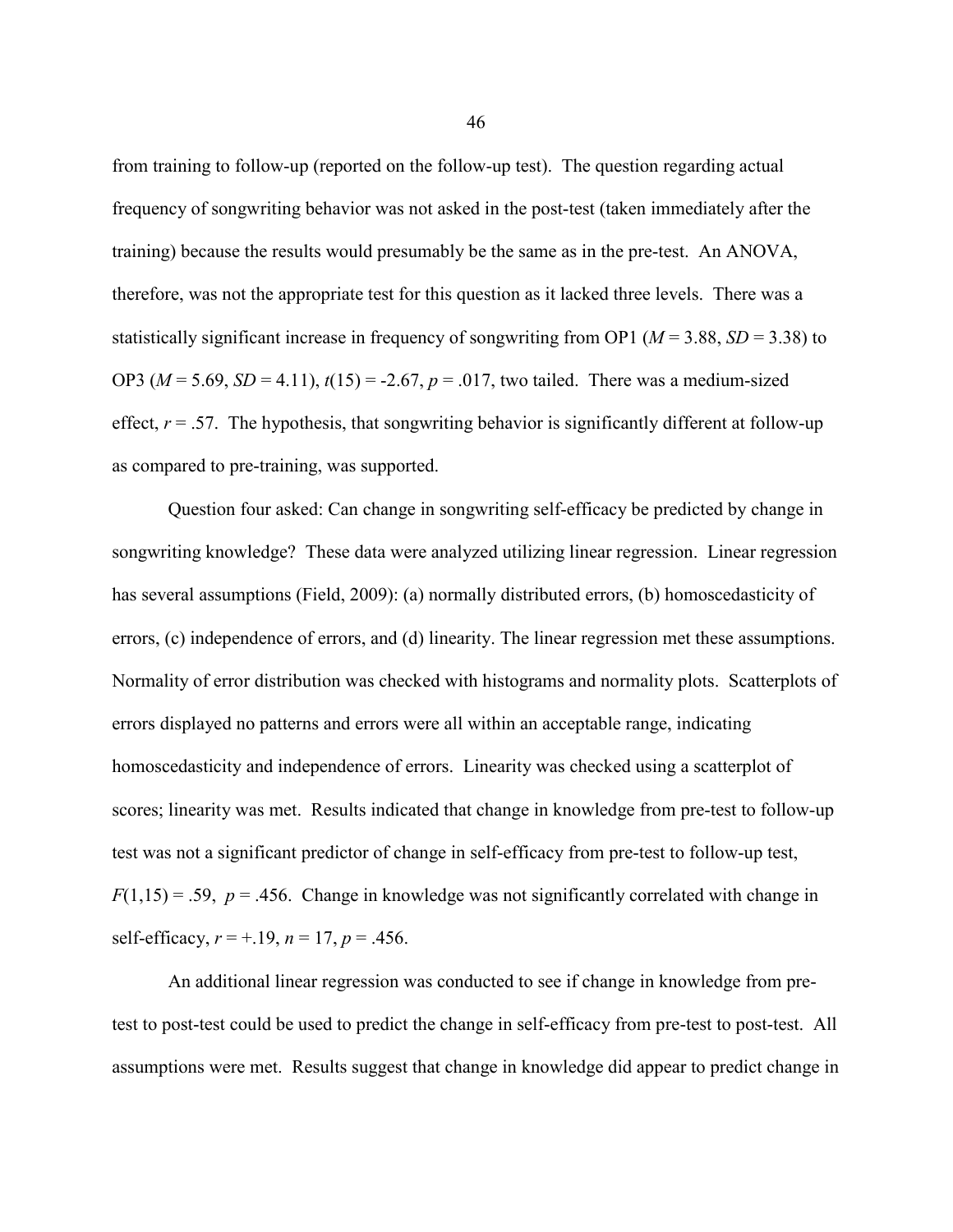self-efficacy,  $F(1,30) = 20.608$ ,  $p < .001$ . The adjusted  $R^2 (R^2 = .387)$  indicates that 39% of the variance in change in self-efficacy could be accounted for by change in knowledge. The unstandardized regression coefficient reveals that for every point of increase in change in knowledge, the change in self-efficacy increased by 0.55 points. Change in knowledge was highly correlated with change in self-efficacy,  $r = +.64$ ,  $n = 32$ ,  $p < .001$ . This information could be used to predict specific change in self-efficacy from change in knowledge. For example, utilizing the regression equation  $Y^1 = a + b(x)$ , it could be predicted that a five point increase in knowledge would result in a 2.522 increase in self-efficacy as  $2.522 = -0.233 + 0.551(5)$ . Therefore the hypothesis, that change in songwriting knowledge will predict change in songwriting self-efficacy, was only partially supported.

Question five asked: How satisfied with the training were the participants? In this analysis participants were treated as a group. The data for this part of the study were drawn from the 19 *satisfaction* statements on the post-test. Participants were given a Likert-type scale ranging from 1 (*strongly disagree*) to 5 (*strongly agree*) for each of the 19 satisfaction statements and were asked to circle the degree of agreement with each statement. Aggregate results indicated that participants were highly satisfied with the training  $(M = 4.54, SD = 0.26)$ . In addition, the mean and standard deviation of each of the 19 questions was recorded (see Table 3). The statement that participants most strongly agreed with was statement 11: The presenter's style was conducive to learning  $(M = 4.97, SD = 0.18)$ . The statement that participants most strongly disagreed with was statement 8: The physical environment (temperature, lighting, etc.) was conducive to learning  $(M = 3.97, SD = 1.17)$ . The hypothesis, that participants would be satisfied with the training, was supported.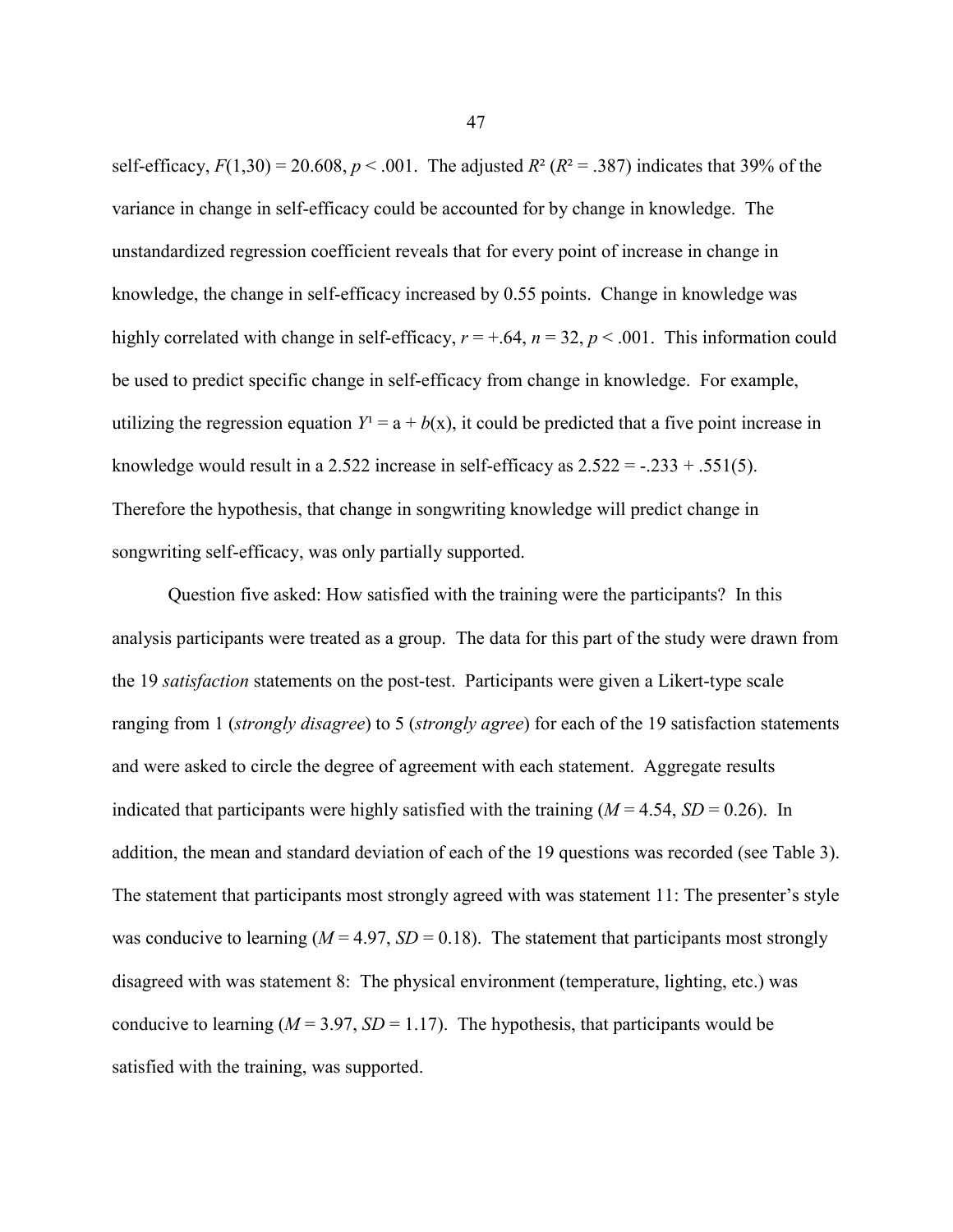# Table 3

*Ratings of Satisfaction with Various Aspects of the Songwriting Training*

|    | Statement                                                                            | $\overline{M}$ | <b>SD</b> |
|----|--------------------------------------------------------------------------------------|----------------|-----------|
| 1. | The course objectives were clearly stated.                                           | 4.91           | 0.30      |
| 2. | The course objectives were met.                                                      | 4.91           | 0.30      |
| 3. | The handout contained useful information.                                            | 4.91           | 0.30      |
| 4. | The presentation was well-organized.                                                 | 4.91           | 0.30      |
| 5. | The instruments provided were adequate for the session.                              | 4.38           | 1.04      |
| 6. | Working in small groups was helpful.                                                 | 4.88           | 0.34      |
| 7. | Performing group songs and getting feedback from the other group<br>was helpful.     | 4.84           | 0.37      |
| 8. | The physical environment (temperature, lighting, etc.) was<br>conducive to learning. | 3.97           | 1.17      |
|    | 9. The audiovisual aids were helpful.                                                | 4.77           | 0.43      |
|    | 10. The presenter demonstrated thorough knowledge of the subject.                    | 4.94           | 0.25      |
|    | 11. The presenter's style was conducive to learning.                                 | 4.97           | 0.18      |
|    | 12. Modeling of musical examples was helpful.                                        | 4.94           | 0.25      |
|    | 13. The pace of the session was about right.                                         | 4.75           | 0.44      |
|    | 14. The amount of time provide for this session was about right.                     | 4.60           | 0.61      |
|    | 15. The amount of time for breaks was about right.                                   | 4.75           | 0.44      |
|    | 16. This session was important in terms of my professional growth.                   | 4.72           | 0.58      |
|    | 17. Overall, I was very satisfied with this session.                                 | 4.94           | 0.25      |
|    | 18. I learned new information about songwriting.                                     | 4.81           | 0.47      |
|    | 19. I learned to apply information I already know.                                   | 4.81           | 0.47      |

*Note*: *N* = 32. Participants scored each statement on a Likert-type scale ranging from 1 (*strongly disagree*) to 5 (*strongly agree*).

## **Qualitative Data**

Two qualitative research questions were formed so participants could respond in their own words and so that this data could be compared to the quantitative data gathered. Those questions were: How did the training impact perceived barriers to songwriting as a clinical intervention? and What impact did the training have on clinical practice? Over the course of the study,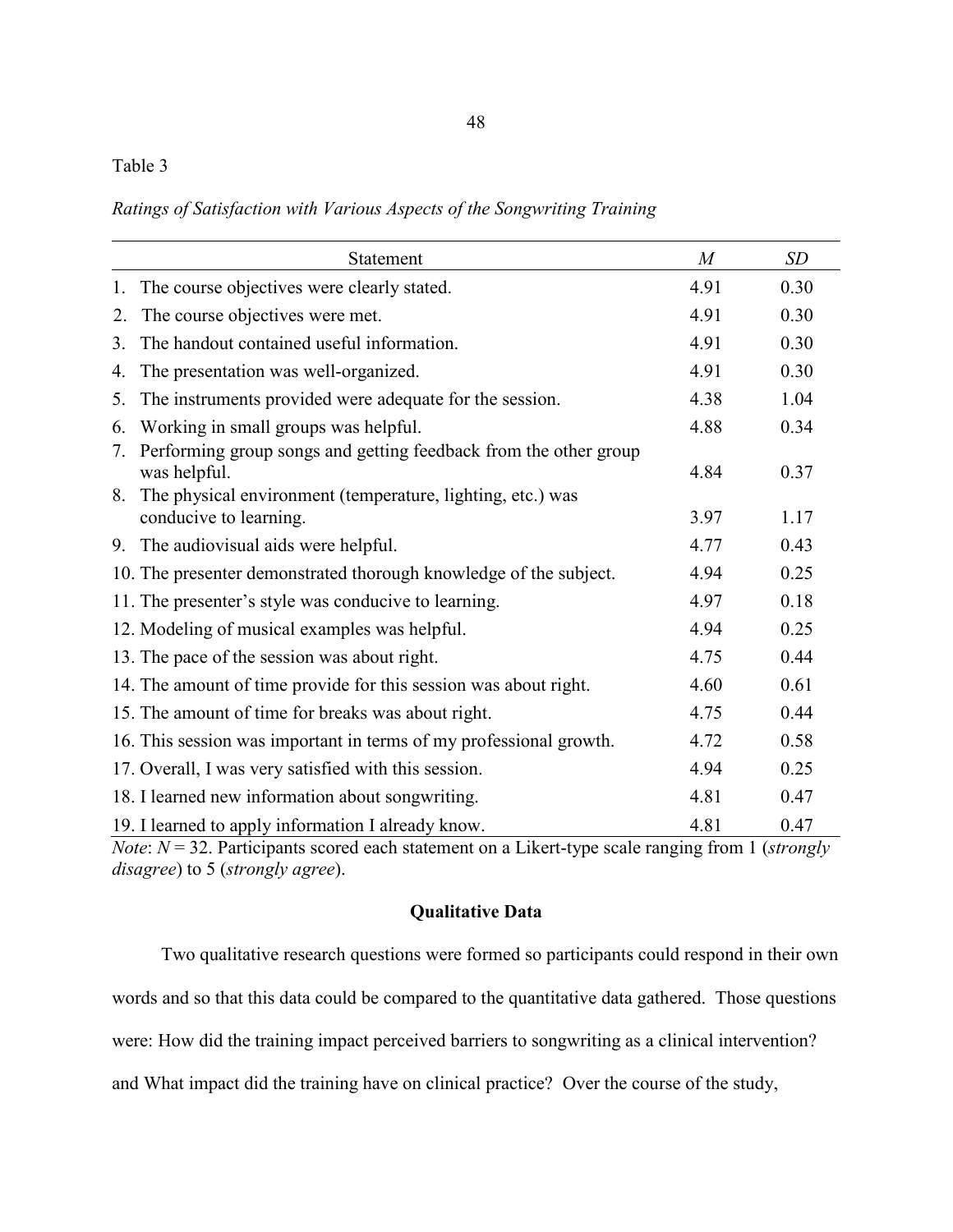participants responded to three open-ended questions regarding perceived barriers to using songwriting as a clinical intervention and to one question related to the impact of the training on clinical practice. On the pre-test (OP1), the question read: *What do you perceive as the barriers to your use of songwriting as a therapeutic intervention?* On the post-test (OP2), the question was: *Prior to the training session you were asked to discuss what you perceive as barriers to your use of songwriting as a therapeutic intervention. Please describe any change you perceive in those barriers after having received this training.* On the follow-up test (OP3), the first question was: *Describe any change that has occurred in what you perceive as barriers to your use of songwriting as a therapeutic intervention in the weeks since the training.* The second question at OP3 was: *What impact did the songwriting training session have on your clinical practice?* Data were analyzed by treating each time period separately.

Four themes emerged in participants' responses to the barriers they perceived prior to the songwriting training session (OP1): (a) lack of knowledge, (b) lack of skill and experience, (c) lack of confidence, and (d) external factors.

Lack of knowledge was evident in statements such as "I don't know enough accompaniment patterns" and "limited knowledge of chords on guitar." Most responses in this category related to specific aspects of musical knowledge that participants felt they lacked including a perceived lack of knowledge in such areas as accompaniment patterns, chord progressions, melody writing, harmonizations, choice of key, and arrangement of words.

Lack of skill and experience was evidenced by statements such as "not skilled enough to write spontaneously," "lack of experience," and "I just don't do it enough." This theme seems to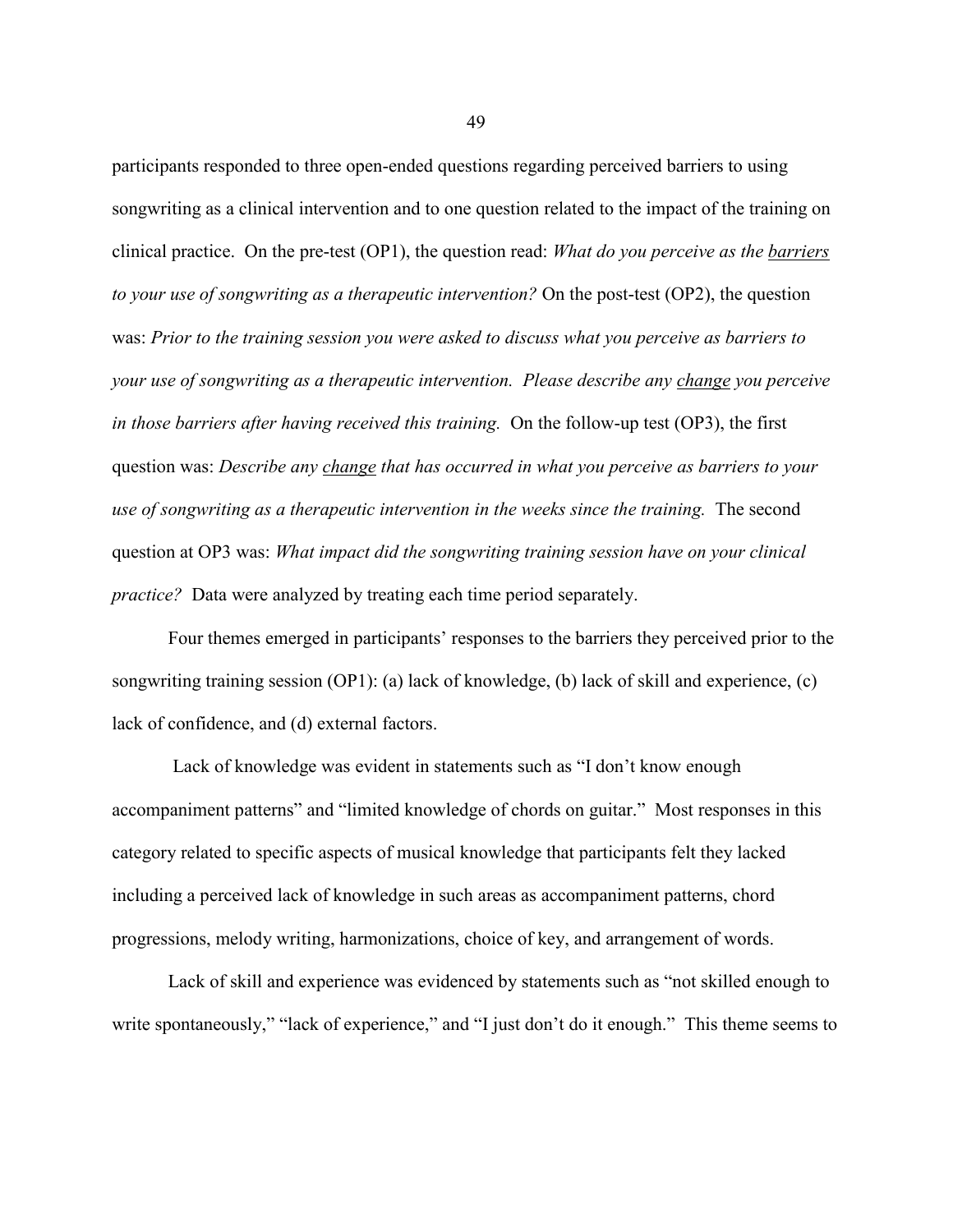be highly related to lack of knowledge. If people lack knowledge in an area, they cannot practice and therefore build skill and experience.

Lack of confidence was identified in such quotes as "I don't feel confident" and "scared to try." Some participants described a lack of confidence in a specific area, such as spot songwriting. Others made more general and pervasive statements, such as "my confidence in myself," regarding the barriers to using songwriting as a clinical intervention.

While these first three themes are areas in which a music therapist can strive to improve, the category of external factors emerged to encompass the aspects that a music therapist cannot change. Some of the external barriers described by participants included "amount of time," "client participation," and "client's needs."

Following the training session (OP2), participants were asked to describe changes to those barriers they perceived prior to the training. Five themes emerged in participants' responses: (a) increased knowledge, (b) increased skill and practice, (c) increased confidence, (d) changed expectations, and (e) continuing barriers.

Increased knowledge was evident in statement such as "I gained knowledge of new accompaniment patterns" and "Different accompaniment styles, chord progressions, and situations were presented that will help me 'put it all together.'" One participant described the increase in knowledge by asserting that "using the McHose classification was presented in a more comprehensive, confident way than how I was taught or approached chord progressions."

Increased skill and practice were displayed in statements such as "this was good practice to renew skills" and "[I] will practice using these skills/tips so as to gain experience in songwriting." The connection between knowledge and skills was made evident in several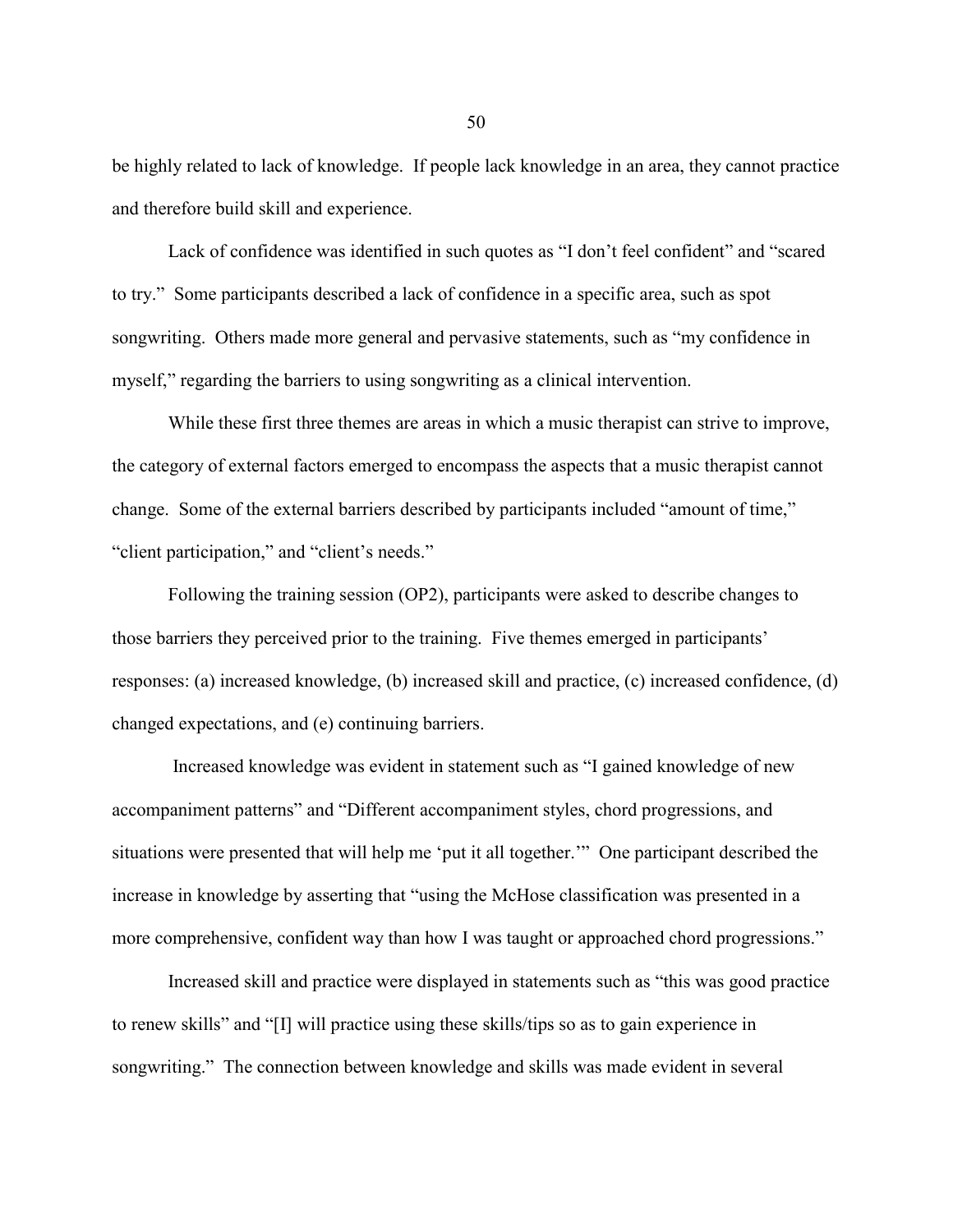participants' responses. One person stated "I now have more information and ideas about songwriting and will practice using these skills/tips so as to gain experience in songwriting."

Increased confidence was exhibited in statements such as "I feel more confident in approaching clients with songwriting" and "I feel more confident to apply what I've learned to a group songwriting session." One participant described feeling "much better about songwriting now; before I was very uncertain about my ability."

Participants also described a sense of changed expectations in statements such as "I've realized it is okay to include the client in the editing process," "keeping it simple with repetition is not only ok, but preferred," and "it doesn't have to be top 40 perfect to be good therapy."

Finally, participants mentioned several continuing barriers such as time ("time restraint with clients is still my primary issue"), client issues ("accessing client involvement and ownership in the process"), and personal issues ("self-judgment").

Two open-ended questions were asked on the follow-up test (OP3). First, participants were asked to once again describe changes to the barriers they perceived prior to training. Themes that emerged were (a) increased knowledge, (b) increased confidence, (c) increased skill, (d) continuing barriers, and (e) next steps.

Increased knowledge was displayed in comments such as "I learned new piano techniques," and "the workshop also offered additional information for me to experiment with, such as the various types of chord progressions and classification systems."

Increased confidence was demonstrated in comments such as "I feel MUCH more comfortable with songwriting and have increased my use of spot, process, and strategic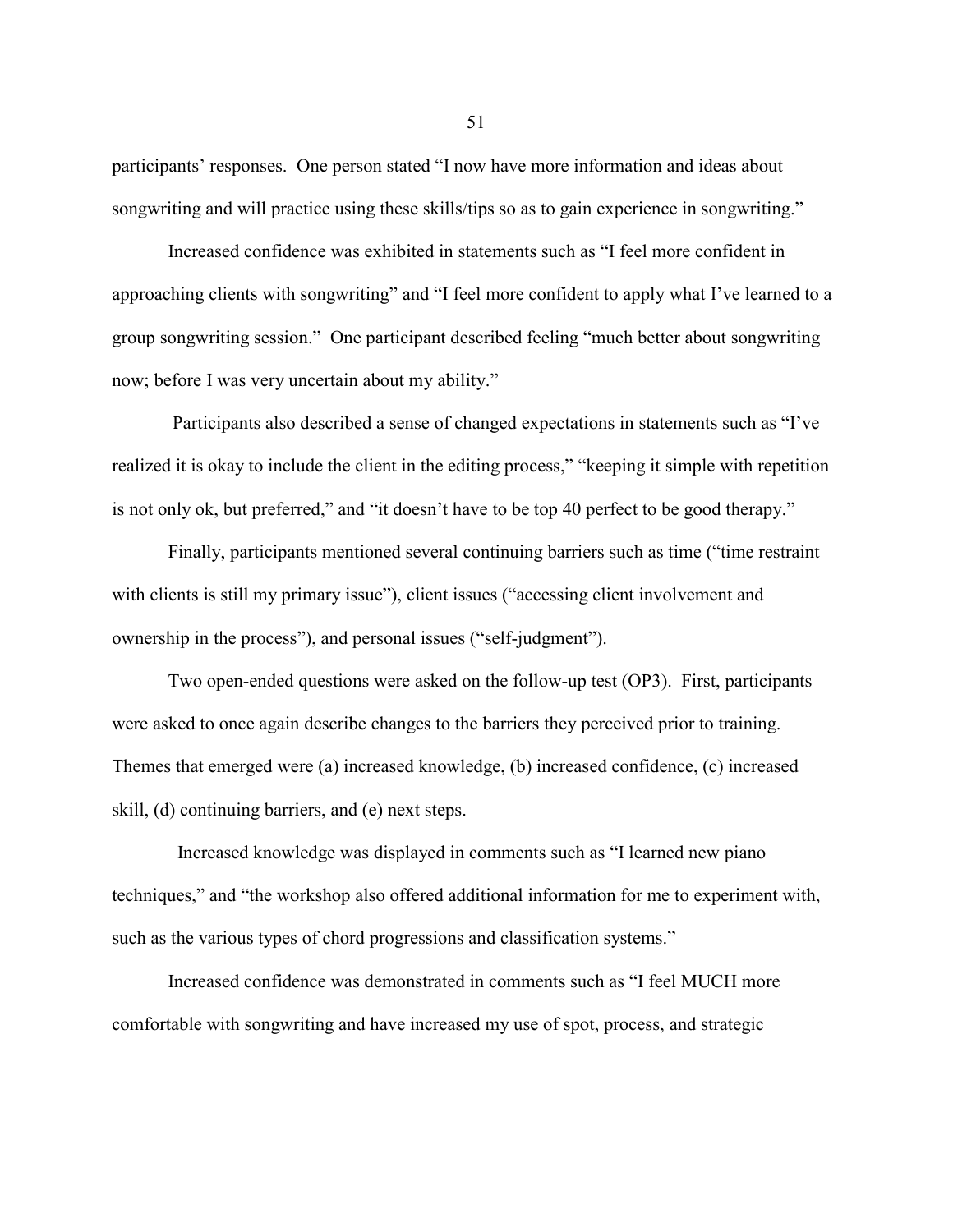songwriting in therapy" and "I am more confident that I can include songwriting in my practice because I have concrete guideposts to draw on."

Increased skill was evident in comments such as "Since the training I have used it twice and have felt much better equipped to do this" and also in clinical examples of how songwriting had been used effectively with clients.

Participants recognized continuing barriers in comments such as "The one style I am still afraid of and have not made much attempt at is spot songwriting" and "I also don't have a great space to play the piano, and I think I would do more songwriting with original lyrics/words if I had a better place to practice."

Finally, next steps was a theme that encompassed statements made regarding what participants planned to do in the future. Some statements in this category were "I feel sometimes there's too much of *me* in the song . . . I need to broaden my skill ability to become much more inclusive of different styles, etc.," "I have invested in a keyboard learning system for myself . . .," and "I feel much more comfortable using familiar tunes, but have been trying to step out of my comfort zone and attempt some new tunes."

A second open-ended question was asked at OP3: What impact did the songwriting training session have on your clinical practice? The four themes that emerged from participants' responses were (a) more comfortable and confident with songwriting, (b) new perspectives on songwriting, (c) increased frequency of songwriting, and (d) increased songwriting knowledge.

More comfortable and confident with songwriting was displayed in statements such as "It [the training] gave me more confidence . . .", "Made me feel more confident overall in my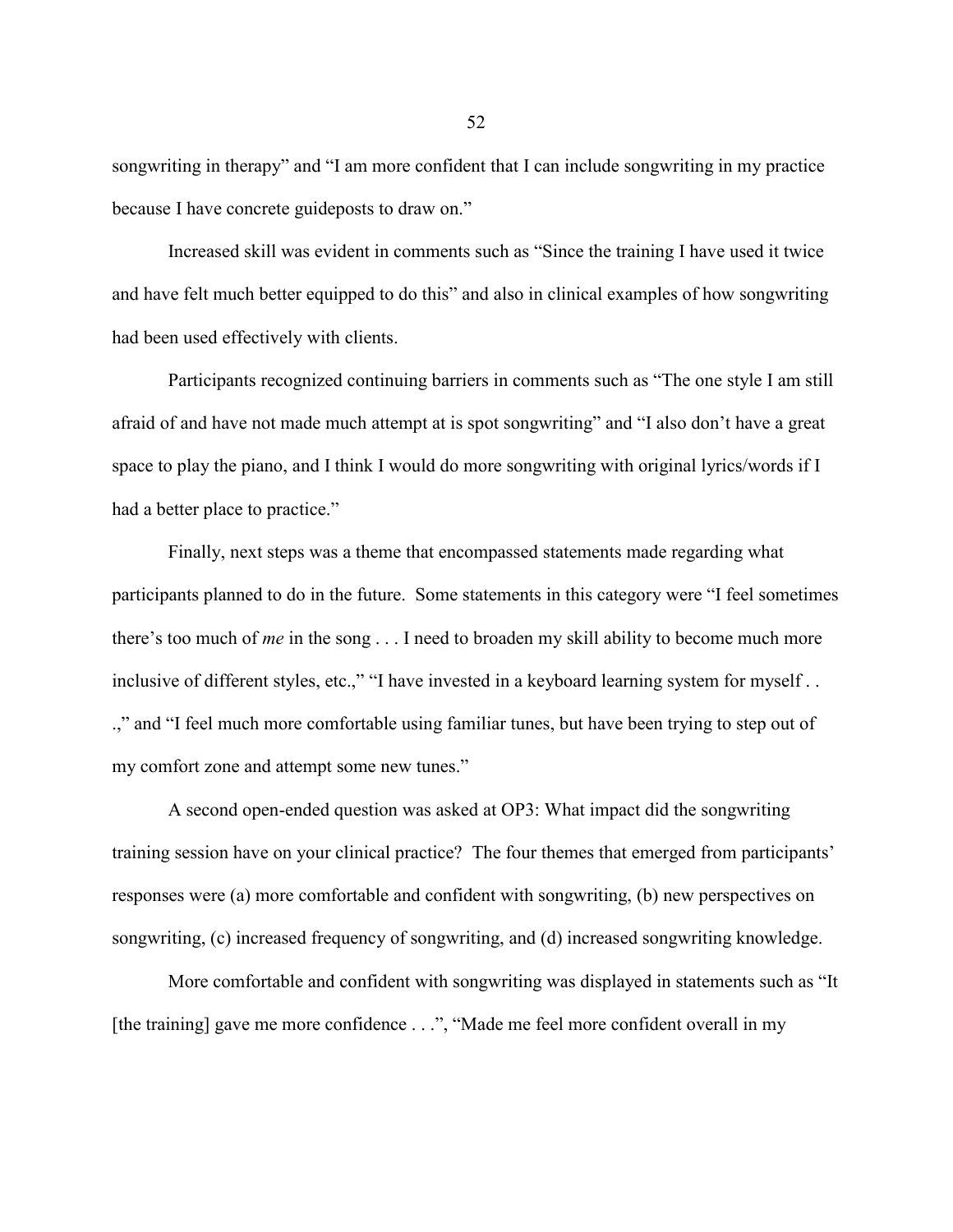songwriting abilities," and "I'm more comfortable with writing songs after learning various types of song writing."

New perspectives on songwriting were evident in statements such as "looking forward to using songwriting more frequently . . .," "It inspired me to begin using songwriting in my personal life as a way to cope with the stressors of the job," "I am not as concerned about rhyming lyrics . . ." and "I realize the songs don't have to be complex to be useful."

Participants also discussed an increased frequency of songwriting in such statements as "Came back to work and my Handbell group wrote a new song to play," "I am probably using spot songs a little more often, however these are still very simple in nature. I have used the process songwriting about 2 times since the training session," and "I actually engage in songwriting to a limited degree, whereas before I avoided it."

Increased songwriting knowledge was evident in statements such as "I . . . learned a good bit more insight on how to structurally set up a song," "the theory was presented in a manner that was clear, and relatable to actual playing (rather than just bombarding us with theory)," and "The training session really helped to spark new ideas for songwriting interventions."

Most participants who responded at OP3 wrote significantly more than they did at OP1 or OP2. In addition, most participants wrote responses that were very detailed and specific in nature, such as "the information on McHose's chord classification system filled in several gaps in my understanding of theory, thus I am more likely to explore beyond the I-IV-V7-I structure." At least one person appeared to misunderstand the question yet confirmed the training was helpful: "If I am understanding [*sic*] this question correctly it seems that you are asking if the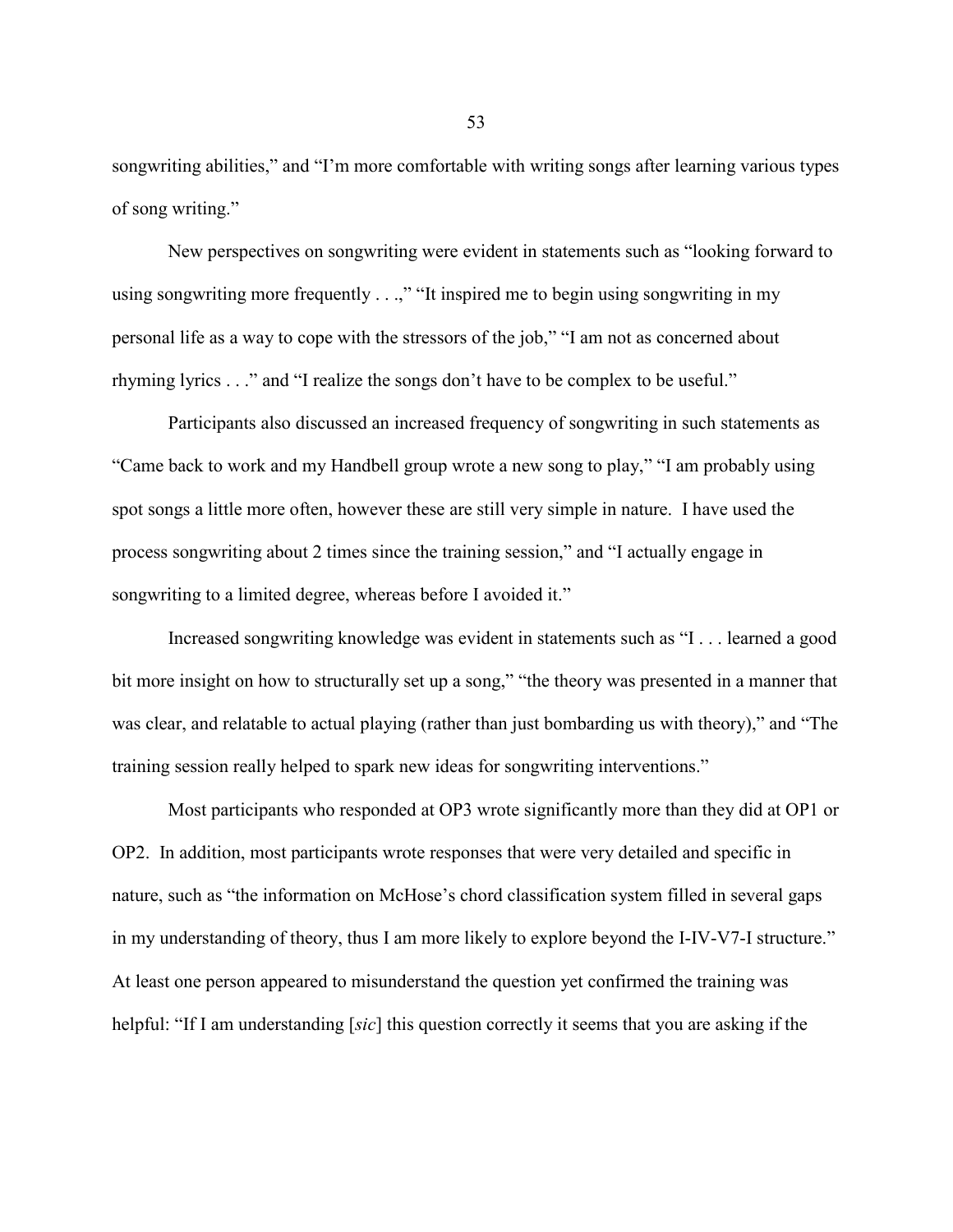training put any sort of constraints or limits on my songwriting. My answer to that is that I feel it has only enhanced my skill."

### **Additional Analyses**

When analyzing the data the researcher decided to further explore relationships between variables as well as possible predictors of change in self-efficacy and change in songwriting frequency. Therefore, additional analyses were performed.

Correlations were run on both knowledge and self-efficacy at OP1, OP2, and OP3. Assumptions which accompany correlation are that the data are interval in nature and the sampling distribution is normally distributed. Both assumptions were met. Post-test (OP2) knowledge was inversely correlated with pre-test (OP1) self-efficacy,  $r = -0.41$ ,  $n = 32$ ,  $p = 0.020$ , two-tailed, indicating that low self-efficacy at pre-test was correlated with high knowledge at post-test; those with the lowest self-efficacy at pre-test learned more during the training (see Table 4).

Table 4

| Measure                    |         | $\mathcal{D}$ | 3      | $\overline{4}$ |        | 6 |
|----------------------------|---------|---------------|--------|----------------|--------|---|
| 1. Pre-test Knowledge      | --      |               |        |                |        |   |
| 2. Pre-test Self-Efficacy  | .25     | --            |        |                |        |   |
| 3. Post-test Knowledge     | $.40**$ | $-41*$        |        |                |        |   |
| 4. Post-test Self-Efficacy | $.12\,$ | $-83***$      | .26    |                |        |   |
| 5. Follow-up Knowledge     | .07     | .11           | .20    | .28            |        |   |
| 6. Follow-up Self-Efficacy | .17     | $.69**$       | $-.38$ | .78            | $-.03$ |   |

*Correlation Matrix of Knowledge and Self-efficacy at Pre-test, Post-test, and Follow-up*

 $*_{p}$  < .05; \*\**p* < .01; \*\*\**p* < .001.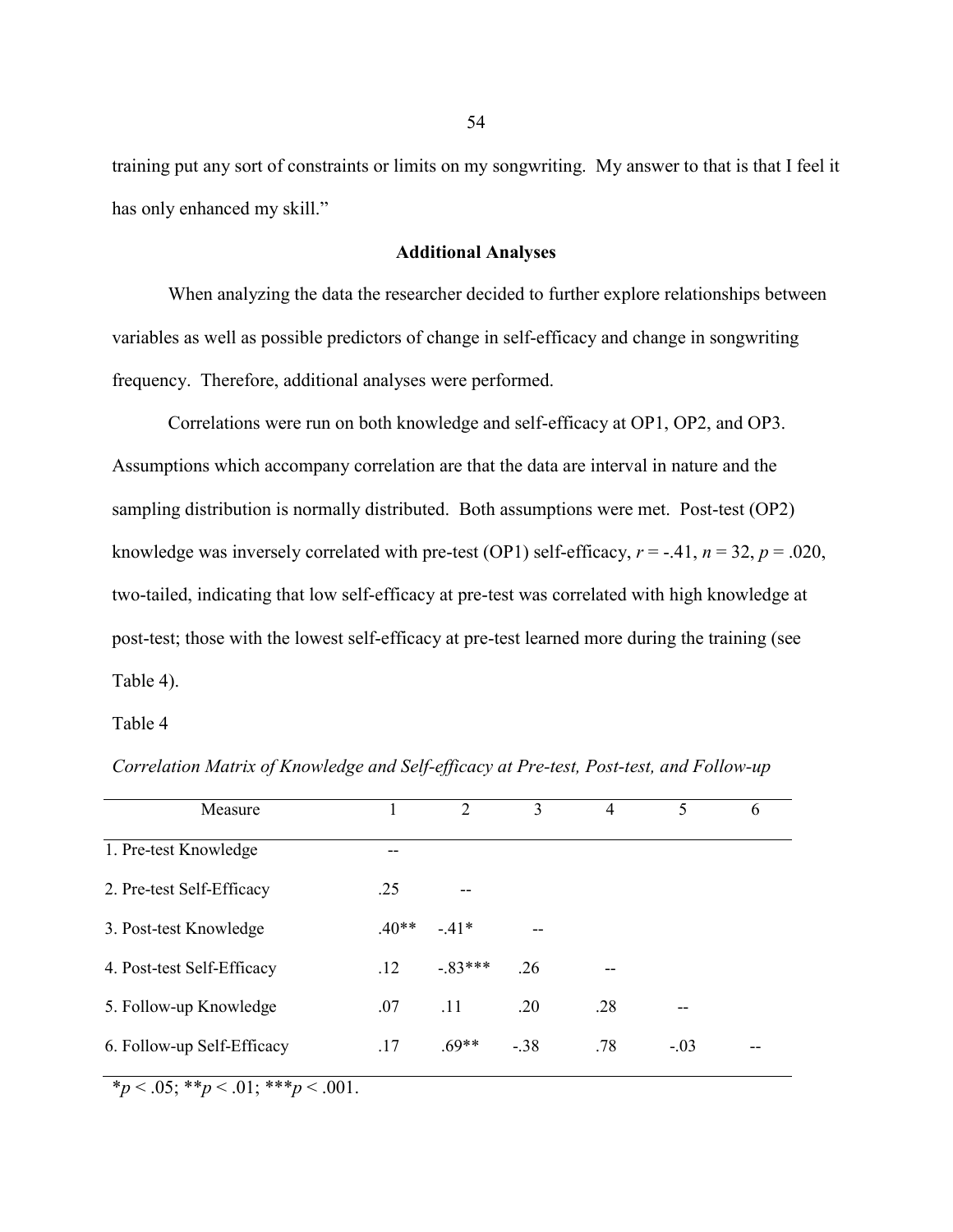A simultaneous multiple regression was conducted to look for predictors of change in self-efficacy. Change in knowledge, pre-test self-efficacy, age, and number of years in the field were used as predictors of post-test self-efficacy. Multiple regression has several assumptions which must be addressed (Field, 2009) including: (a) linearity, (b) normally distributed errors, (c) homoscedasticity of errors, (d) independence of errors, and (e) no perfect multicollinearity (the predictor variables should not correlate with each other). These assumptions were met. Linearity was checked by viewing a scatterplot of residuals; thirty of 32 residuals were within  $+/-$ 2. Predictors that showed linear displays of data were change in knowledge and pre-test selfefficacy; age and years in the field were not linear. A histogram and normality plot of residuals displayed normally distributed errors. Homoscedasticity and independence of errors was confirmed in scatterplots; there was no discernable pattern. Multicollinearity was checked with Tolerance statistics. Tolerance statistics that are large (approaching 1.0) mean low multicollinearity. The tolerance statistics for the four variables used in this multiple regression ranged from .49 to .74, therefore the assumption of no multicollinearity was met. Two of the predictors, change in knowledge and pre-test self-efficacy, accounted for a significant amount of the variance in change in self-efficacy,  $F(4, 27) = 12.49$ ,  $p < .001$ . Sixty-five percent of the variance in change in self-efficacy was accounted for,  $R^2 = 0.65$ . Change in knowledge was shown to be a significant predictor of change in self-efficacy,  $\beta$  = .35,  $t(27)$  = 2.57,  $p$  = .02, two tailed. Pre-test self-efficacy was found to have a negative relationship with change in selfefficacy,  $\beta$  = -.56,  $t(27)$  = -4.28,  $p < .001$ , two tailed. Age ( $\beta$  = .00) and years in field ( $\beta$  = .03) were not predictors of change in self-efficacy.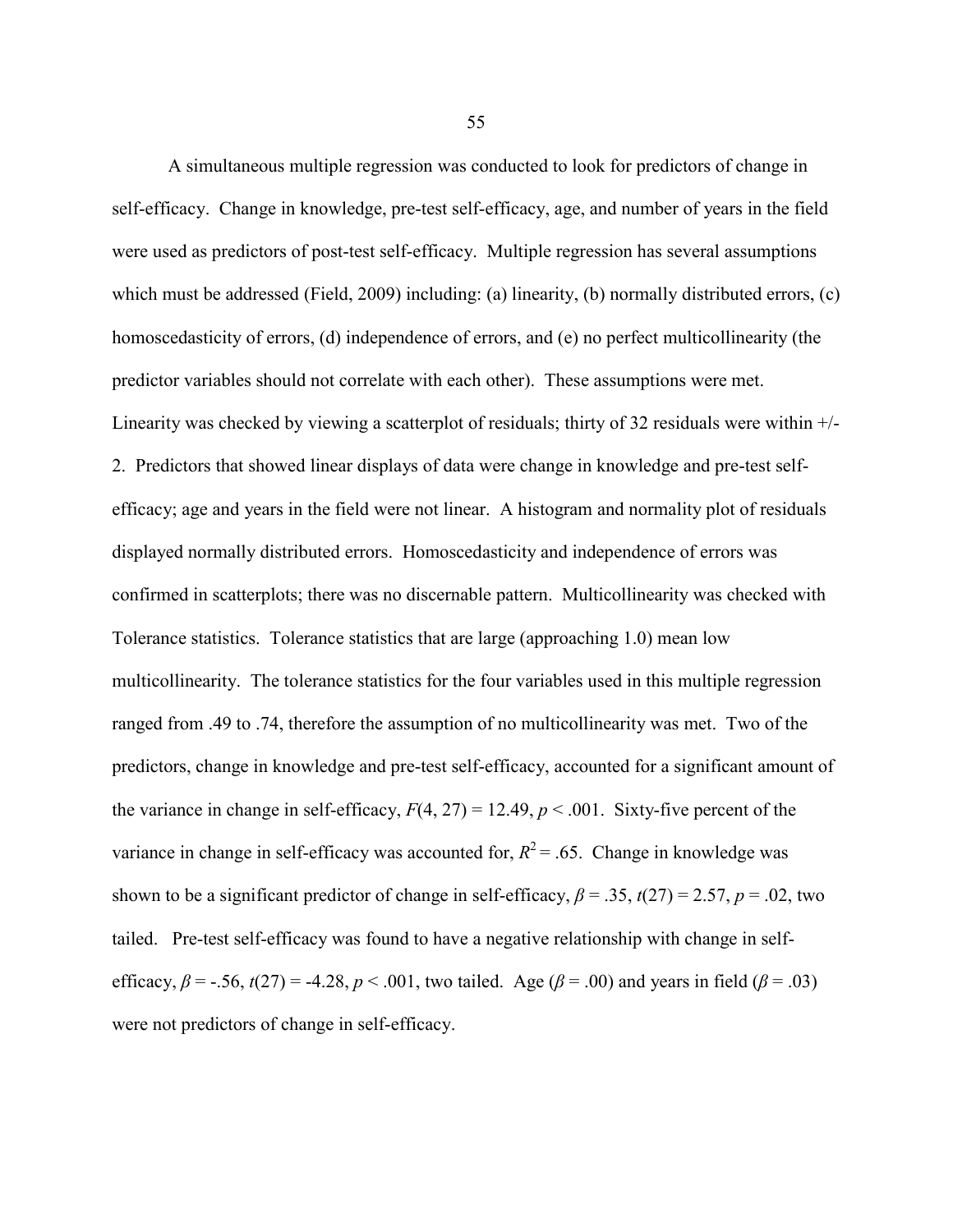Finally, it was thought that change in knowledge might lead to a change in self-efficacy, and that the change in self-efficacy might lead to an increase in songwriting frequency. To test this model an additional correlation was performed (see Table 5). Change in songwriting frequency was not correlated with any variable.

### Table 5

| Correlations of Knowledge, Self-efficacy, and Frequency with Follow-up Frequency and |  |  |
|--------------------------------------------------------------------------------------|--|--|
| <i>Frequency Change</i>                                                              |  |  |

| Measure                                  | Follow-up Frequency | <b>Frequency Change</b> |
|------------------------------------------|---------------------|-------------------------|
| 1. Pre-test Frequency                    | $.75**$             | $-10$                   |
| 2. Pre-test Self-Efficacy                | $.60*$              | .21                     |
| 3. Pre-test Knowledge (Total)            | $.43^{\dagger}$     | .27                     |
| 4. Post-test Self-Efficacy               | $.43^{\dagger}$     | .24                     |
| 5. Post-test Knowledge (Total)           | $-14$               | $-.16$                  |
| 6. Follow-up Knowledge (Total)           | .23                 | .20                     |
| 7. Change in Knowledge at Post-test      | $-.46^{\dagger}$    | $-.32$                  |
| 8. Change in Self-Efficacy at Post-test  | $-.46^{\dagger}$    | $-.07$                  |
| 9. Change in Knowledge at Follow-up      | $-.06$              | .04                     |
| 10. Change in Self-Efficacy at Follow-up | $-.48^{\dagger}$    | .15                     |

 $\bar{p}$  < = .10; \**p* < .05; \*\**p* < .01; \*\*\**p* < .001.

## **Conclusions**

This mixed methods study was designed to gather both quantitative and qualitative data within each stage of the study. Both types of data were utilized to answer the research questions. In addition, the qualitative data were used to validate and enrich the understanding of the quantitative data.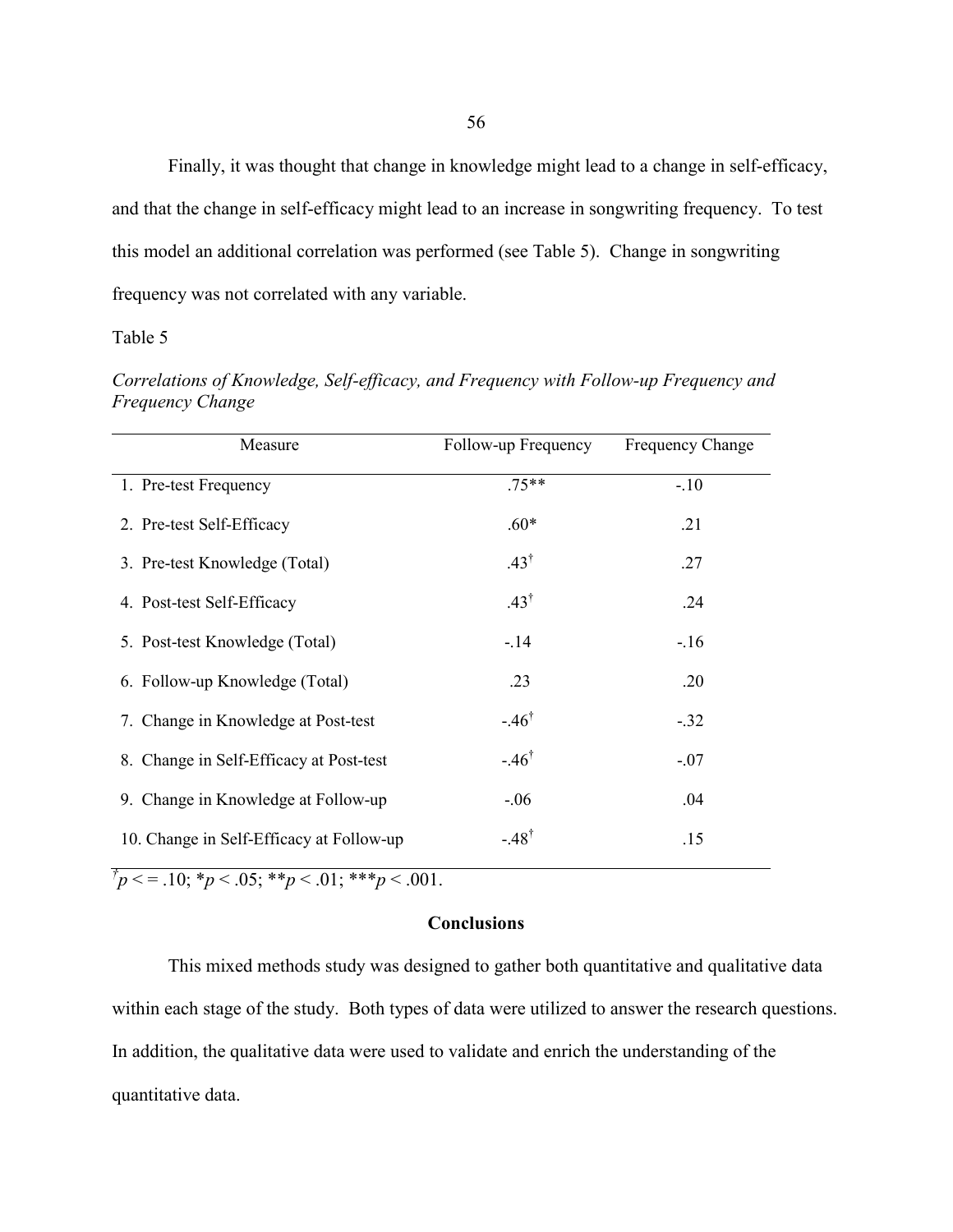Several hypotheses were formed to guide the quantitative data analysis. First, it was hypothesized that songwriting knowledge would differ significantly among observation periods. This hypothesis was supported by the data; songwriting knowledge increased significantly from pre-test to follow-up. Second, it was hypothesized that songwriting self-efficacy would differ significantly among observation periods. This hypothesis was supported by the data; songwriting self-efficacy increased significantly from pre-test to follow-up. Third, it was hypothesized that songwriting behavior would be significantly different at follow-up as compared to pre-training. This hypothesis was supported by the data. Songwriting behavior increased significantly from pre-test to follow-up. Fourth, it was hypothesized that the change in songwriting knowledge would predict change in songwriting self-efficacy. This hypothesis was only partially supported. Change in knowledge from pre-test to follow-up test was not a significant predictor of change in self-efficacy; however change in knowledge did appear to predict change in self-efficacy from pre-test to post-test. Finally, it was hypothesized that participants would be satisfied with the training. This hypothesis was supported by the data.

Two questions, investigating perceived barriers to songwriting and impact of training, were not amenable to quantitative analysis and were therefore investigated through open-ended questions. Results showed that perceived barriers shifted from pre-test (lack of knowledge, lack of skill and experience, lack of confidence, and external factors) to follow-up (increased knowledge, increased confidence, increased skill, continuing barriers, and next steps). In addition, at follow-up participants stated the training impacted practice in that they were more comfortable and confident with songwriting, had new perspectives on songwriting, had increased frequency of songwriting, and had increased songwriting knowledge.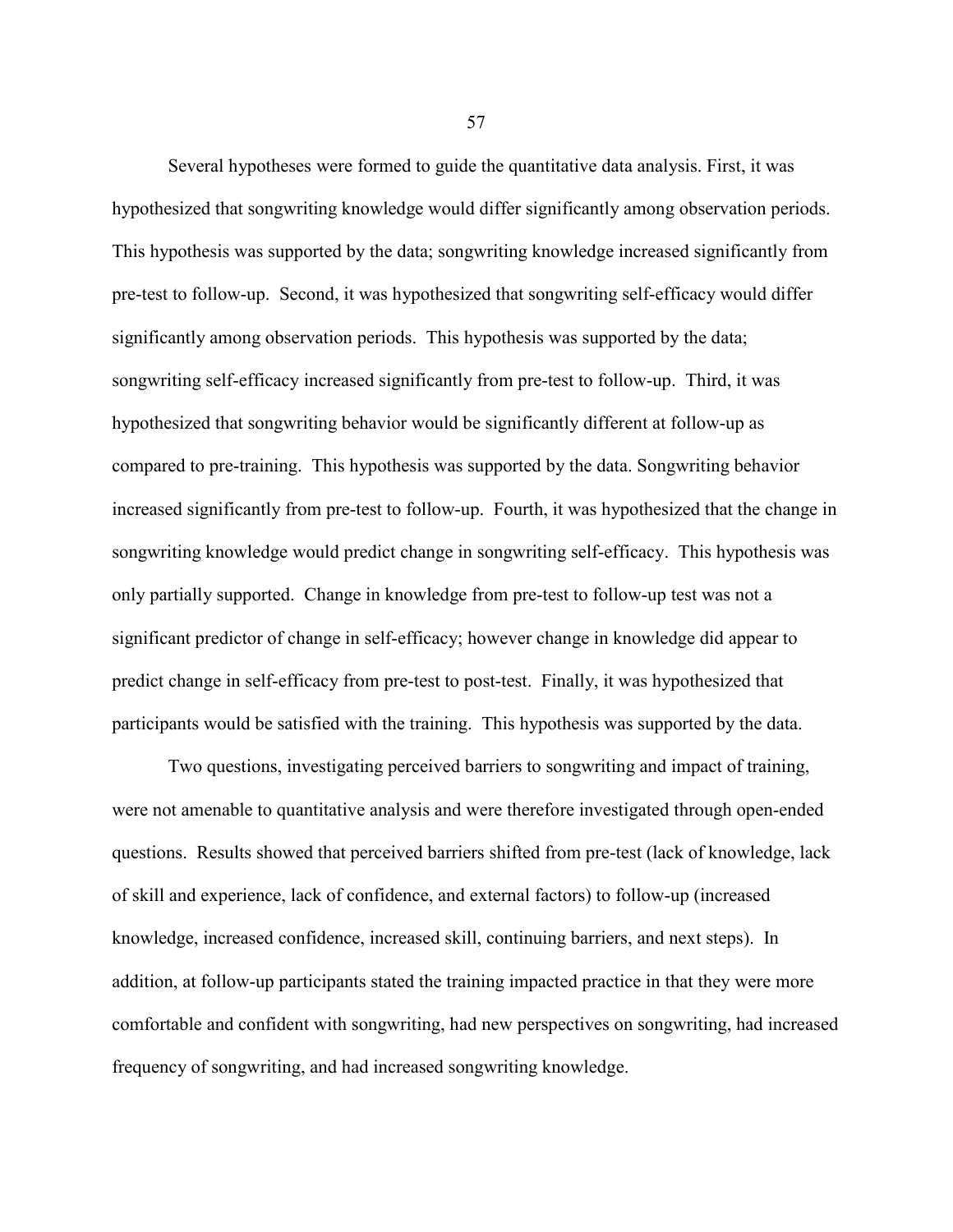## CHAPTER 5

#### DISCUSSION

The purposes of this study were: (a) to investigate the impact of a songwriting training session on the songwriting knowledge, self-efficacy, and behavior of music therapists; (b) to evaluate the songwriting training program; and (c) to explore the impact of the training on perceived barriers and clinical practice. Results indicated that training was an effective tool for increasing songwriting knowledge, self-efficacy, and behavior in music therapists. In addition, the participants evaluated the training as highly satisfactory. Finally, the training appeared to have a positive effect on both perceived barriers to songwriting as a clinical intervention and clinical practice. This discussion provides a summary of the findings, relationship to theory, implications, limitations, and recommendations.

### **Summary of Findings**

### **Songwriting Knowledge, Self-Efficacy, and Behavior**

The first question posed was: Is songwriting knowledge different at pre-training, posttraining, and follow-up training? The results showed that songwriting knowledge increased between pre-training (pre-test) and post-training (post-test), then decreased between post-training and follow-up training (follow-up test). However, when comparing pre-test scores with followup test scores, there was an overall increase in knowledge, indicating that participants retained much of the knowledge gained during the training over a six-week period following the training.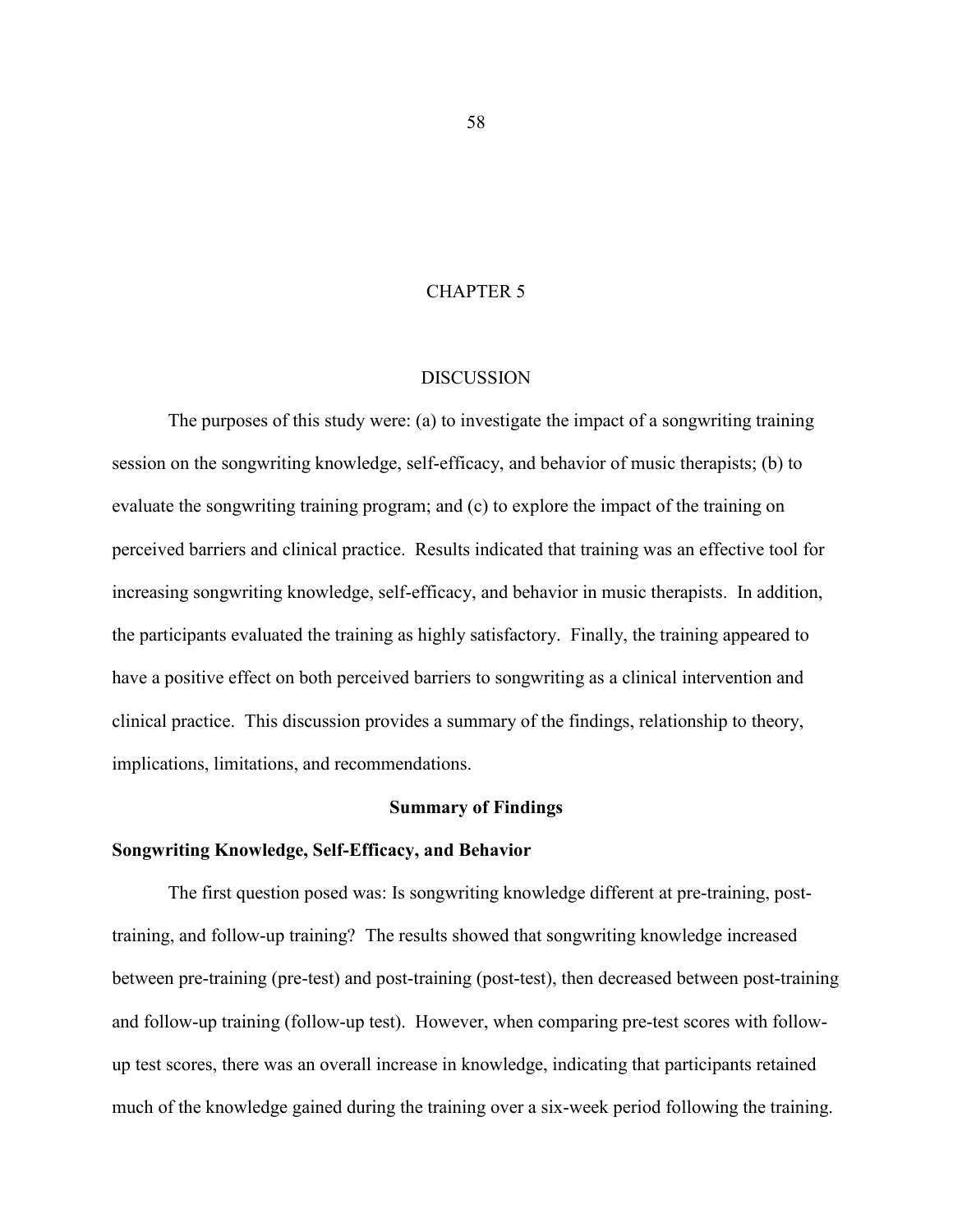The magnitude of difference between pre-test and follow-up test scores was great. These findings suggest that the training was a very effective method for increasing songwriting knowledge in music therapists.

This increase in songwriting knowledge was substantiated in participants' open-ended statements. At pre-test, participants indicated that lack of knowledge was one of the major barriers to the use of songwriting in therapy. Lack of knowledge was evident in statements such as "I don't know enough accompaniment patterns" and "limited knowledge of chords on guitar." Most responses included a perceived lack of knowledge in such areas as accompaniment patterns, chord progressions, melody writing, harmonizations, choice of key, arrangement of words, etc. At follow-up, however, participants reported an increase in perceived knowledge, displayed in comments such as "I learned new piano techniques," and "the workshop also offered additional information for me to experiment with, such as the various types of chord progressions and classification systems."

The second research question asked: Is songwriting self-efficacy different at pre-training, post-training, and follow-up? The results showed that songwriting self-efficacy increased between pre-test and post-test, but did not increase significantly between post-test and follow-up. However, there was an overall increase in songwriting self-efficacy from pre-test to follow-up indicating that participants retained much of the songwriting self-efficacy gained during the training over a six-week period following the training. The magnitude of difference between pre-test and follow-up test scores was great. These findings suggest that the training was a very effective method for increasing songwriting self-efficacy in music therapists.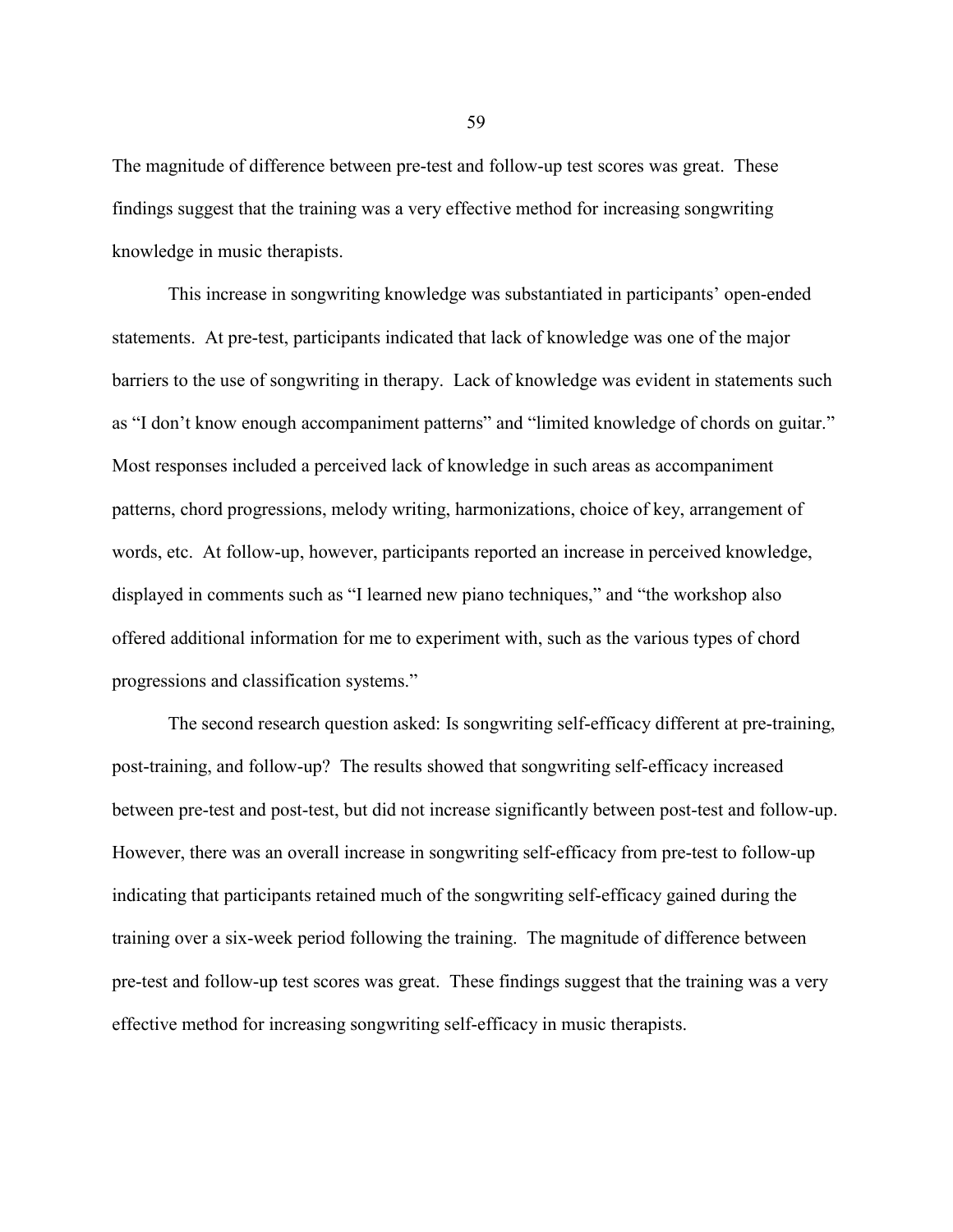The increase in participants' songwriting self-efficacy was supported by open-ended statements. At pre-test, participants indicated that lack of confidence was one of the major barriers to the use of songwriting in therapy. This was indicated in statements such as "uncertain about my abilities" and "I don't feel confident to use spot songwriting. . ." At follow-up, however, participants reported an increase in perception of confidence in statements such as "I am more confident that I can include songwriting in my practice because I have concrete guideposts to draw on" and "I feel the workshop helped me to feel more confident with my songwriting skills, particularly in the area of process and spot songwriting techniques."

The third research question asked: Is songwriting behavior at pre-training different from songwriting behavior at follow-up? The results showed that participants' songwriting behavior (as measured by self-reported number of songs written) increased from pre-test to follow-up. The participants reported that they wrote more songs in the six weeks after the training than in the six weeks prior to the training.

The fourth research question asked: Can change in songwriting self-efficacy be predicted by change in songwriting knowledge? Results indicated that change in knowledge did not predict change in self-efficacy between pre-test and follow-up test; however when comparing only pre-test and post-test data the change in knowledge did appear to predict change in selfefficacy. In accounting for the difference between these two results, it is logical that change in knowledge would serve as a decent predictor of change in self-efficacy during the period from pre-test to post-test (a five-hour period of training) partially because the training was specifically designed to increase both knowledge and self-efficacy. Since data were collected immediately before and after the training, participants' responses reflected a change in both areas. Change in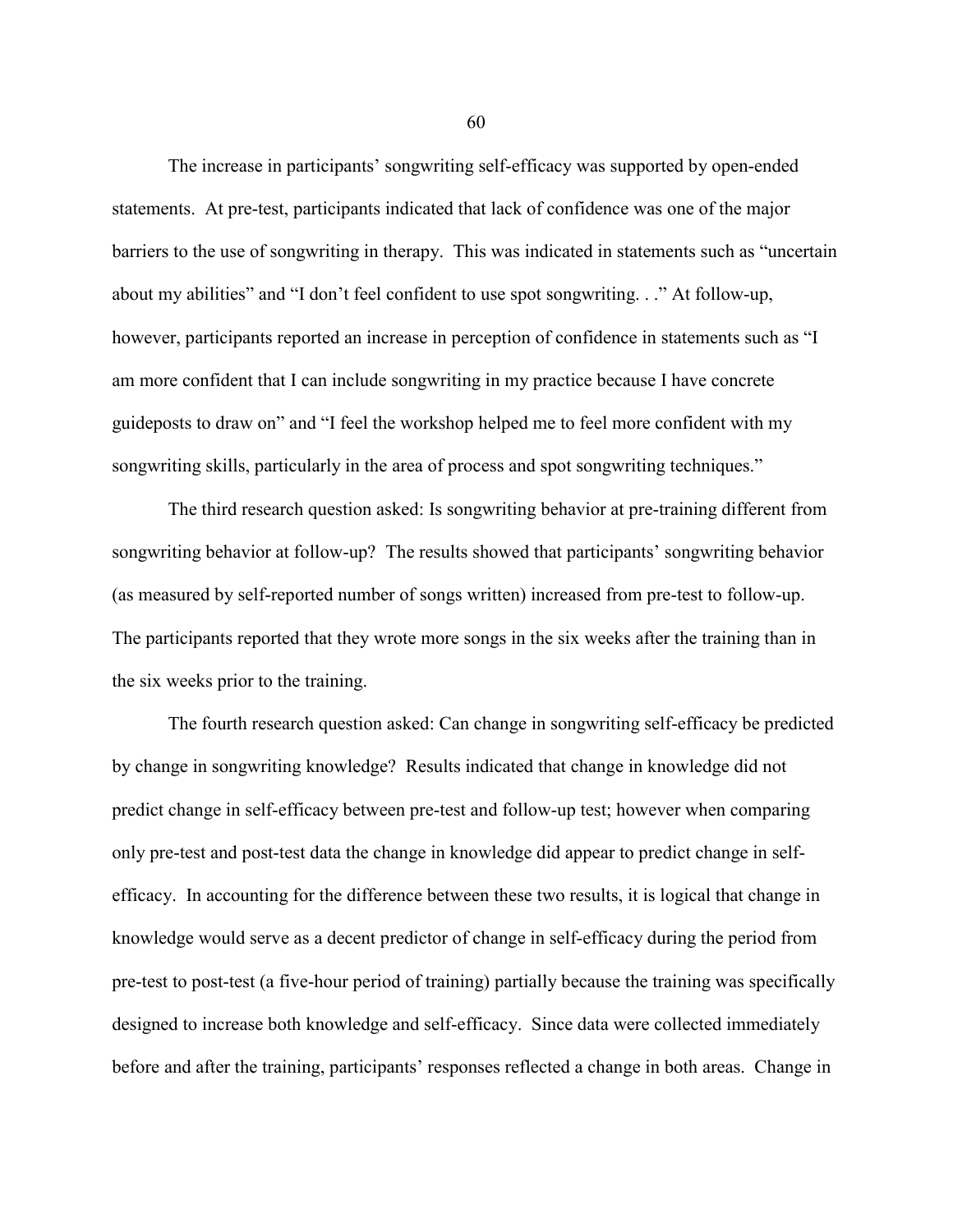knowledge was not a good predictor of change in self-efficacy between post-test and follow-up (six-week period). One possible explanation for this finding is that perhaps the participants who chose to complete the follow-up test were somehow different from the larger group who completed only the pre-test and post-test.

## **Songwriting Training**

Question five asked: How satisfied with the training were the participants? Participants reported they were very satisfied with the training. Participants seemed most satisfied with the presenter's style followed by the modeling of musical examples, the presenter's knowledge of the subject, and overall satisfaction. The participants were least satisfied with the physical environment (temperature, lighting, etc.) being conducive to learning. Physical conditions were similar in two out of the three training sessions; however, during one training session the room provided was poorly lit and somewhat warm. These conditions were beyond the researcher's control and may have contributed to this dissatisfaction.

The fact that the songwriting training session was (a) evaluated as highly satisfactory and (b) effective in increasing participants' songwriting knowledge and behavior is consistent with the work of Kirkpatrick (1998). He stated that trainings that are designed carefully, with consideration of participants' needs, pre-established objectives, use of appropriate techniques, and so forth, are the most effective. He also emphasized the value of evaluating training sessions so that future trainings could be improved.

## **Impact on Perceived Barriers and Clinical Practice**

Question six asked: How did the training impact perceived barriers to songwriting as a clinical intervention? During the pre-test, the barriers described by participants fell into four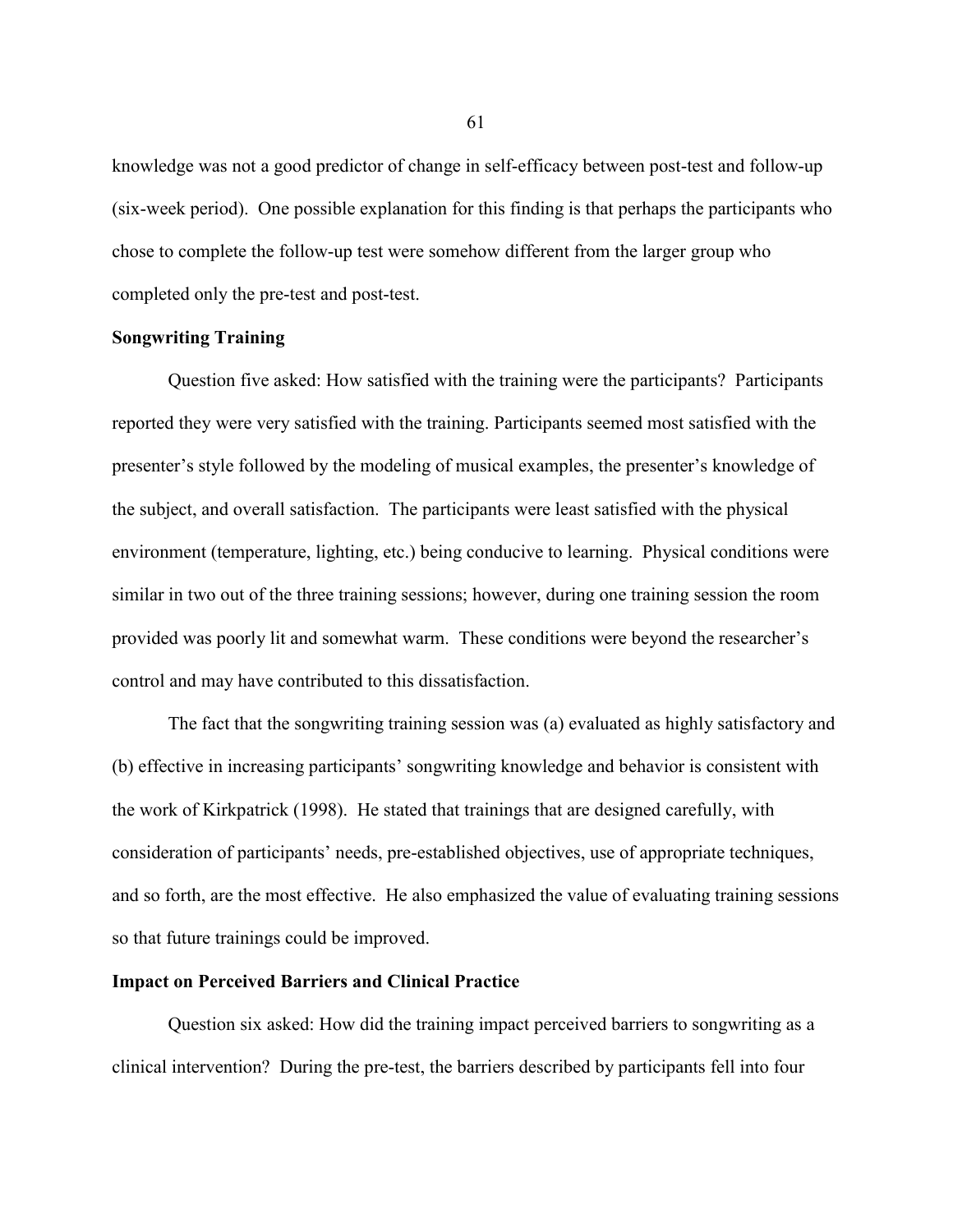categories: lack of knowledge, lack of skill and experience, lack of confidence, and external factors. Also at pre-test, participants reported using songwriting as a clinical intervention fewer than four times during the previous six weeks. These findings (perceived barriers and amount of songwriting) confirm Bandura's (1994) statement that "people who doubt their capabilities shy away from difficult tasks which they view as personal threats" (p. 421). Music therapists may avoid using songwriting as a clinical intervention due to perceived lack of knowledge, skill, experience, confidence, and other factors.

It is important to note that in response to this pre-test question about perceived barriers, several participants wrote sentences or phrases that included the word "enough." For example "my product won't be good enough," "[I] don't know enough accompaniment patterns," and "the harmony and melody won't be interesting enough." It appeared that many participants felt that there was an absolute standard for how much they should know or should be able to do, and that in assessing themselves, they felt they did not meet that standard.

It is interesting that during the pre-test participants reported lacking songwriting knowledge, skill, and confidence. On the post-test and follow-up test participants described an increase in those areas. This finding provides confirmation that the songwriting training was effective in those areas. In the area of knowledge, several participants made reference to the information regarding the chord classification system by McHose (1947) in statements such as "the classification of songwriting and McHose's work make the task easier to understand." One person described the effect of writing songs in small groups as being extremely helpful: "Collaboration with the rest of the group was great and really boosted my confidence."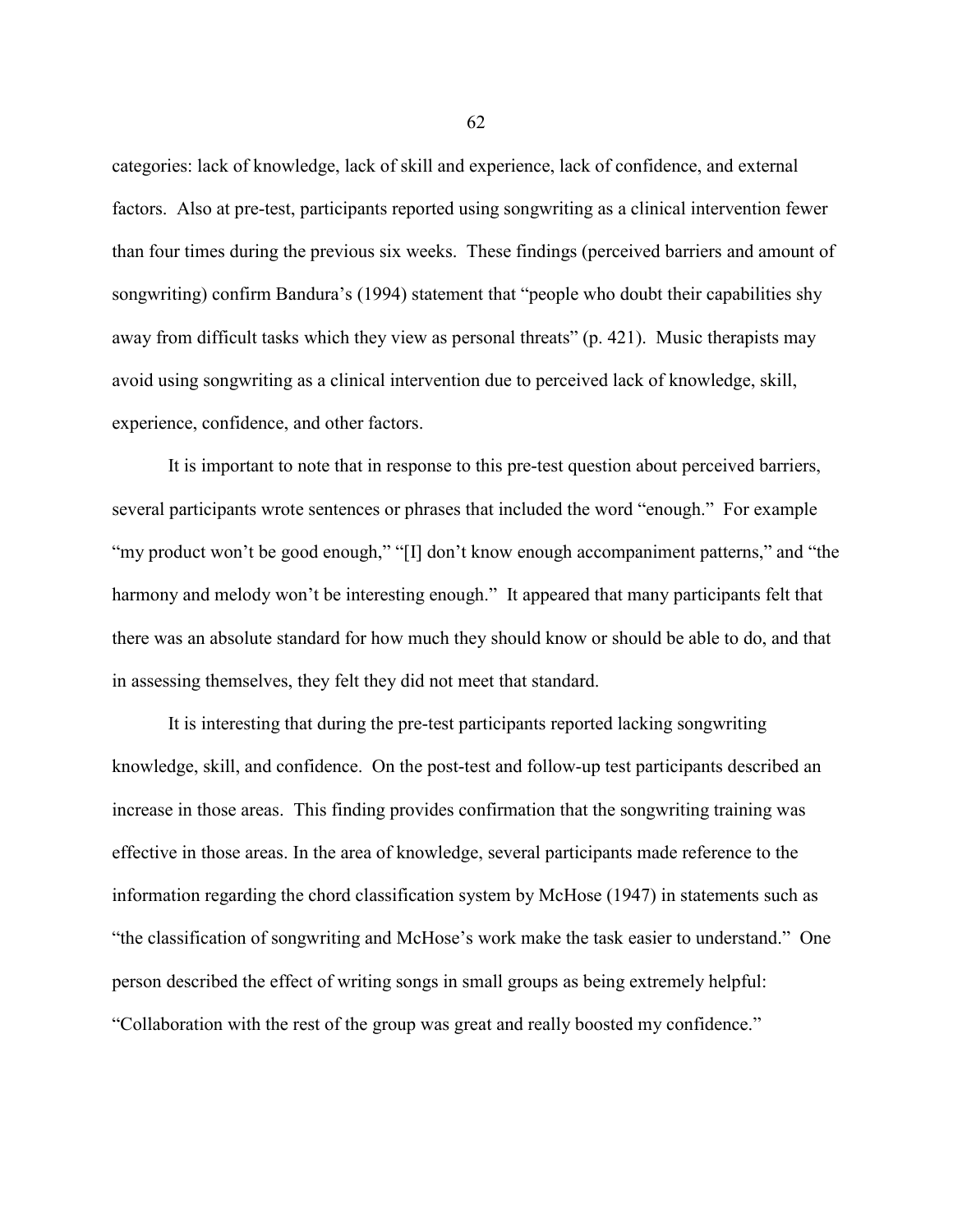Question seven asked: What impact did the songwriting training session have on your clinical practice? The four themes that emerged from participants' responses were (a) more comfortable and confident with songwriting, (b) new perspectives on songwriting, (c) increased frequency of songwriting, and (d) increased songwriting knowledge. These findings are encouraging in that it appears participants felt more fully equipped and confident to use songwriting as a clinical intervention after the training session.

Several additional questions arose during data analysis. The first additional question was: Is there a relationship between knowledge and self-efficacy at pre-test, post-test, and follow-up? The findings suggested that those who had low self-efficacy at pre-test had high knowledge at post-test and thus learned the most during the training. One might wonder if those with low self-efficacy at pre-test also had very low knowledge at that point as well. In other words, was the increase in knowledge real, or did those participants with low self-efficacy also start with low knowledge? However, pre-test self-efficacy and pre-test knowledge were not correlated. The findings suggest that those who felt the least amount of songwriting self-efficacy at pre-test may have been the most eager to learn and therefore gained the most knowledge. A second additional question was: Are there any variables from this study that are predictors of change in self-efficacy? Two of the predictors, change in knowledge and pre-test self-efficacy, emerged as good predictors of change in self-efficacy. The final additional question was: Is change in songwriting frequency correlated with any other variable? No correlations were found.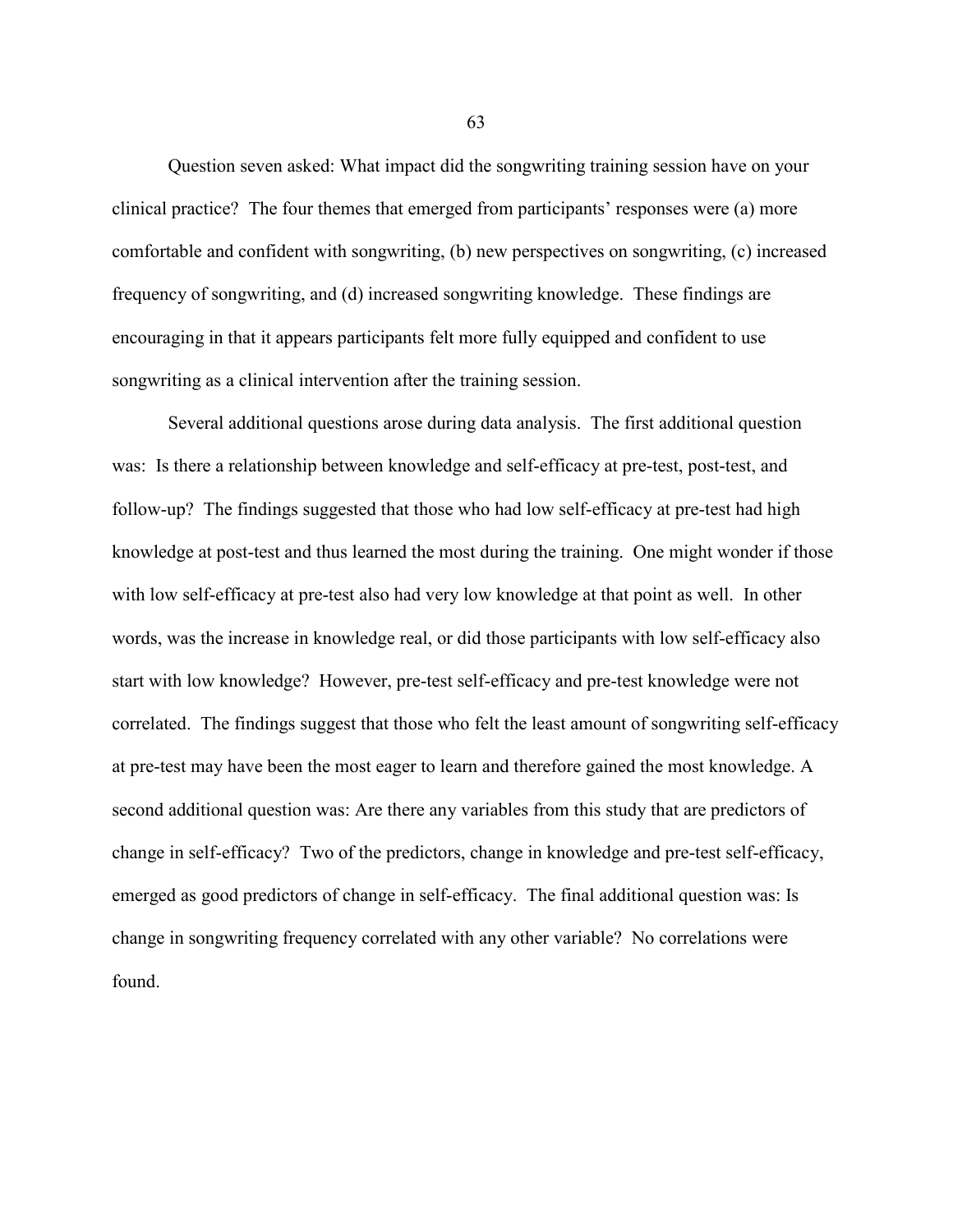#### **Relationship to Theory**

The primary theory upon which this study was based was Bandura's (1977; 1994) theory of self-efficacy. According to his theory, self-efficacy impacts human action by impacting our cognitive, motivational, affective, and selection processes. Bandura described four ways of increasing self-efficacy: mastery experiences, vicarious experiences, social persuasion, and altering stress reactions. The songwriting training session used in this study was designed to include three of these experiences: (a) brief songwriting experiences in small groups (mastery experiences); (b) watching the instructor as songwriting techniques were modeled (vicarious experiences); and (c) persistent encouragement from the instructor and other participants (social persuasion). The findings of this study support Bandura's theory. After participants engaged in a songwriting training session designed in conjunction with Bandura's principles, their selfefficacy increased as did their frequency of using songwriting as a clinical intervention.

Larson (1998) used Bandura's social cognitive theory and self-efficacy theory (1977; 1994) to develop a theory to guide counselor training. She called this theory the Social Cognitive Model of Counselor Training (SCMCT). Bandura (1989) originally described the complex interaction between personal agency, action, and the environment as "triadic reciprocal causation" (p. 1175). Larson used this model to describe how counselor variables and environmental variables interact to impact a counselor's ability to be effective with clients. Counselor variables, such as *personal agency* (self-efficacy beliefs as well as cognitive, motivational, and affective processes) and *actions* (what the counselor does in counseling and supervision sessions) impact and are impacted by environmental variables (those occurring in the counseling session as well as in supervision). Larson and Daniels (1998) stated that "persons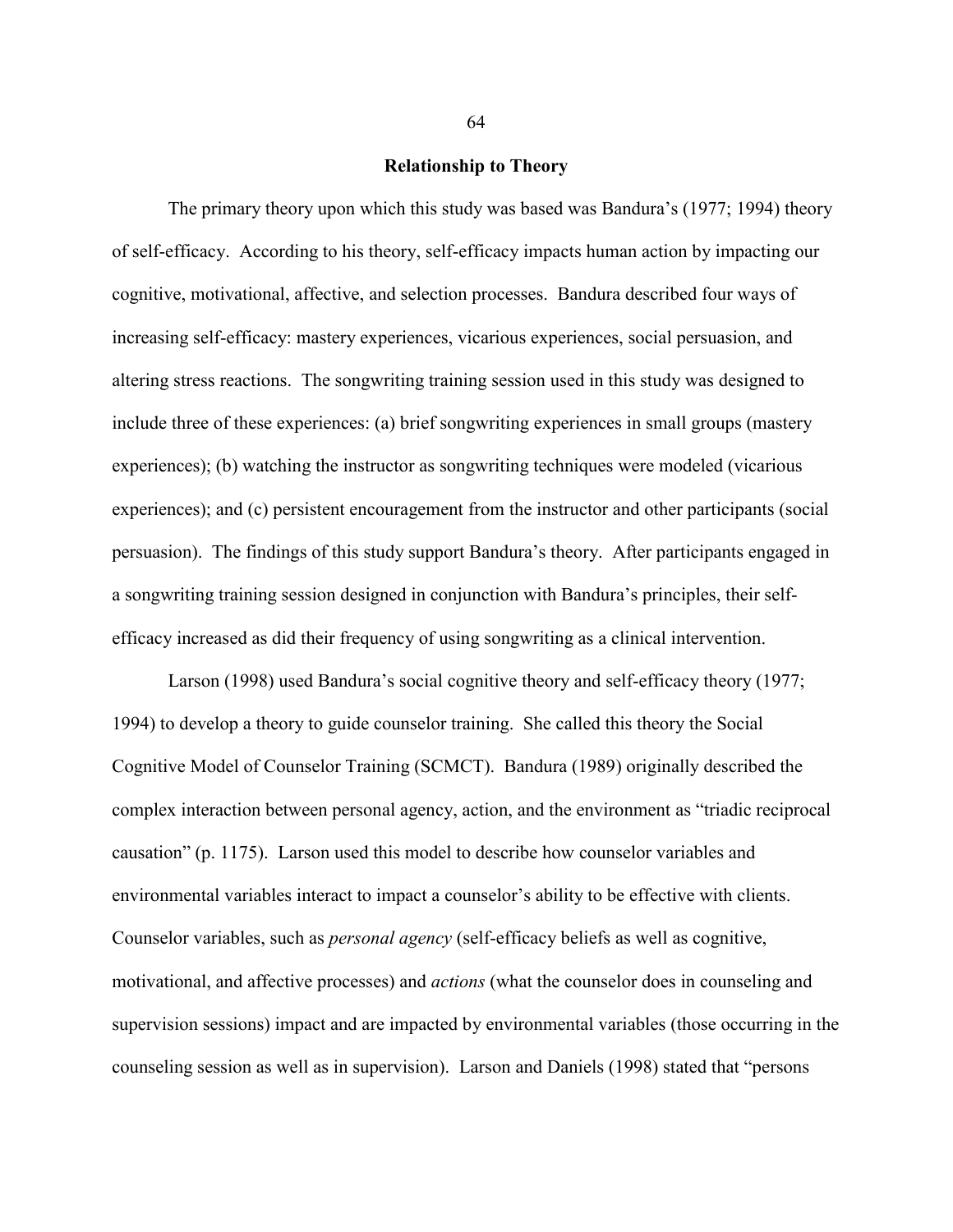with higher CSE [counseling self-efficacy] would be more likely to view their anxiety as challenging; to set realistic, moderately challenging goals; and to have thoughts that are selfaiding" (p. 181). Bandura's concept of triadic reciprocal causation was supported by the findings of this study in that the participants' songwriting self-efficacy (personal agency) and songwriting behavior (action) seemed to be impacted by the training session (environment). In addition, participants' open-ended responses indicated that environmental variables present in clinical sessions, such as clients' participation and amount of time with clients, also impacted whether or not participants chose to engage in songwriting interventions. Finally, although Larson and Daniels' statement about self-efficacy was directed toward counselors, it seems to be reinforced in the present study in that as participants gained songwriting self-efficacy, and shifted their expectations regarding clinical songwriting, they reported more attempts at using songwriting interventions with clients.

#### **Limitations**

Several limitations were evident in this study. Although the predicted number of participants was 100 or more, only 32 people actually agreed to take part in this study. Thirtytwo participants completed both the pretest and posttest; however, only 17 of that 32 completed the follow-up test as well. The sample size may preclude generalizing the findings to all music therapists.

A second limitation is that small variations may have existed between training sessions. Although the researcher used the same training outline each time, since the training sessions were designed to be interactive, participant comments and questions were particular to each group. These questions and comments, as well as the researcher's responses to them, may have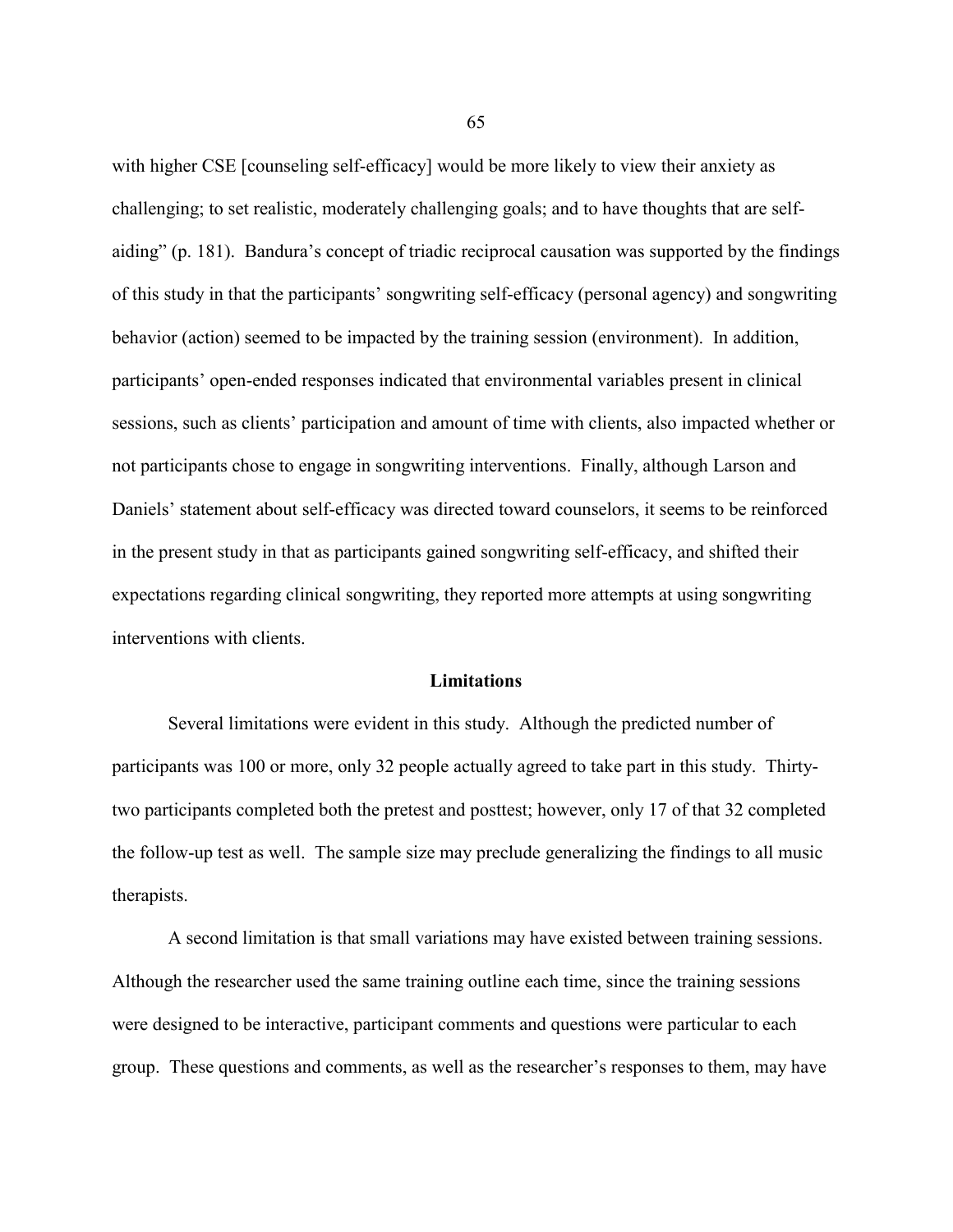resulted in differences in quantity or detail of information covered in each session. In addition, differences in number of participants and the dynamics among the small groups during the small group songwriting experiences may have led to differences between training sessions. The differences among training sessions could have impacted the results of the study.

A third limitation, due to researcher oversight, is that the third group that attended the songwriting training session received only one reminder e-mail after receiving the follow-up test, whereas the first two training groups received three reminder e-mails. It is possible that results may have been different if more participants from the third group would have completed the follow-up test.

Another limitation is that the data collection instruments were researcher-designed, so no published information regarding reliability or validity exists. There are some potential threats to validity in this study. In the case of internal validity a testing effect may exist due to the fact that participants were asked to answer the same questions two or three times. Also, because the study spanned a six-week period, a history effect may exist as well: scores on the dependent variables may have been impacted by some event that took place between the post-test and follow-up periods. In addition, providing forced choices for all demographic questions might have led to clearer information on such questions as primary population worked with*.*

Finally, the participants were neither randomly selected nor randomly assigned to groups. Participants were board-certified music therapists who voluntarily elected to attend a training session. If random sampling had been utilized the composition of the sample may have differed. It is possible that the people who elected to attend the training did so because they felt a lack of songwriting self-efficacy, knowledge, and behavior. Therefore, the sample may have differed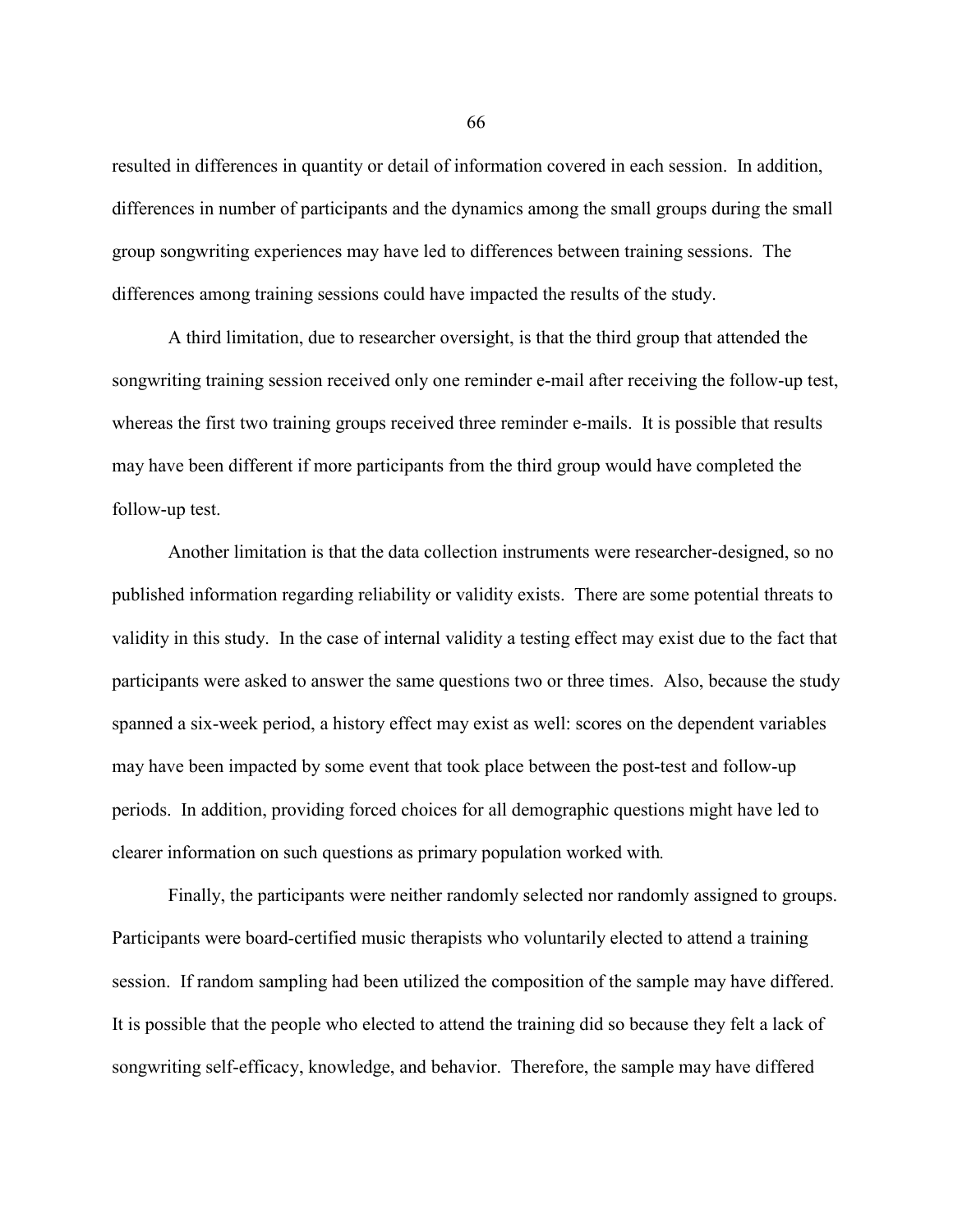from the population which would make results not generalizable to the population. In addition, those music therapists who hold a different credential than MT-BC (e.g., those who completed their training abroad) were not included. If non-MT-BCs had been included, results may have shifted due to differences in curricula in other countries. Finally, no control group was utilized. If a control group had been used, and if the groups differed significantly on test scores after the training, the results would be more conclusive.

### **Implications for Education and Clinical Practice**

Songwriting is an effective clinical intervention. Although many music therapists use it routinely in practice, many other music therapists seem to avoid it, perhaps due to a lack of songwriting knowledge or self-efficacy. One possible way to alleviate this situation would be to require additional songwriting training and experiences in the curricula of music therapy students. Most music therapy educational programs do cover songwriting within the curriculum, but perhaps students could be given additional training and experiences within both courses and clinical training opportunities. Another way to improve songwriting self-efficacy might be through continuing education experiences; for those who are already board-certified music therapists, participating in the songwriting training presented in this study, or a similar training, may help to improve songwriting knowledge, self-efficacy, and behavior.

Counselors and psychologists who are also songwriters sometimes use songwriting in their clinical practices (Elligan, 2001; Gladding et al., 2008; Mayers, 1995). They may be interested in receiving additional training to increase their clinical songwriting abilities and selfefficacy. However, it is possible that the songwriting training utilized in this study may need to be altered to fit the needs of counselors. For example, music therapists have, as a common trait,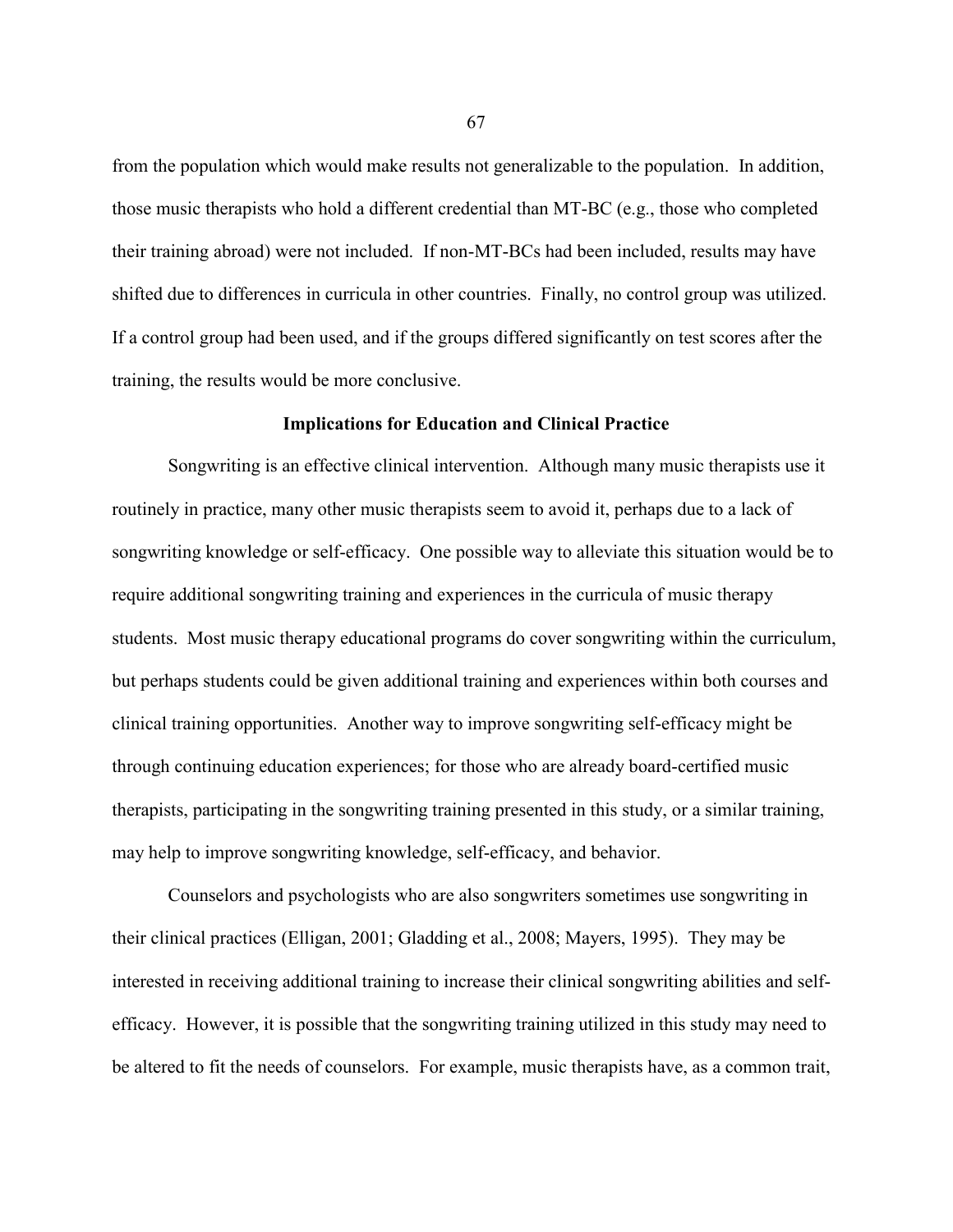specific training in music theory. The songwriting training session used in this study includes music theory concepts that may not be familiar to counselors with no formal music training.

In addition, counselor training programs should investigate the idea of adding elective tracks to the curricula in order to train future counselors in the use of songwriting and other creative methods. This would necessitate that the counselor educators teaching those courses are knowledgeable and competent in such approaches, and that clear guidelines are established regarding competent practice. Lumadue, Munk, and Wooten (2005) stated:

As more and more consumers of mental health services and wellness programs seek alternative and complementary treatment, we believe that it is imperative that we (counselor educators, licensing boards, ACA [American Counseling Association], and its affiliated organizations) act consciously, ethically, and with adequate knowledge in determining guidelines to assist students and professionals seeking information and training in these approaches, and to address both ethical and competency guidelines. (p. 16)

The music therapists who participated in this study improved in songwriting selfefficacy, knowledge, and behavior. Additionally they reported feeling more comfortable with using songwriting as a method of music therapy. The implication for clients is important in that a music therapist who possesses songwriting self-efficacy will be more likely to use songwriting as a clinical method. Those clients who need help with developing skills in problem solving, improving organization, promoting exploration of themes, and communicating inner experiences (Bruscia, 1998), among other needs, will have an additional creative method with which to address their problems.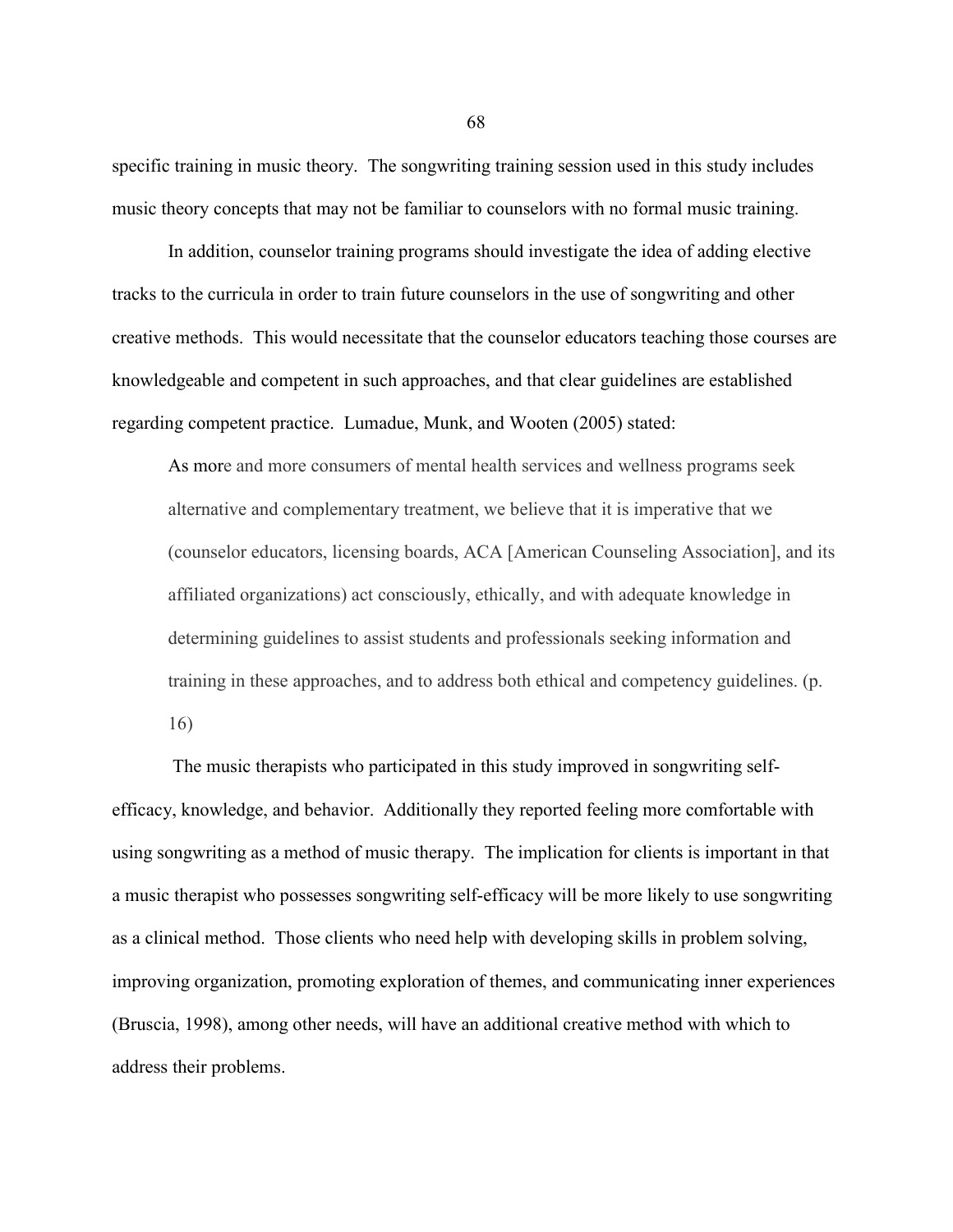It is important to note that music interventions, such as songwriting, are contraindicated for certain people. Some clients may suffer from congenital or acquired brain damage that impairs the ability to benefit from music interventions. Hodges (1996) described several such conditions including amusia (loss of music skills caused by brain damage), musicogenic epilepsy (music-induced seizures), and auditory hallucinations (uncontrollable onset of a particular piece of music). Other clients may have had negative experiences with certain pieces of music, musical styles, instruments, and so forth; in such cases, music may not be contraindicated but the music therapist needs to be keenly aware of the client's experiences with music before deciding treatment. Therefore, it is imperative that music therapists follow good standards of practice regarding assessment which should include gathering information regarding the client's: (a) abilities and limitations in physical, psychological, cognitive, communicative, and social domains; and (b) music background, music preferences, and prior experiences with music.

#### **Recommendations**

The results of this study indicated that music therapists who participated in a five-hour songwriting training session improved songwriting self-efficacy and knowledge, and increased songwriting behavior. In addition, the perceived barriers to using songwriting as a clinical intervention changed in a positive manner over a six-week period of time, and participants noted positive implications for clinical practice. To verify these findings this study should be replicated with a larger sample and a control group. Replicating the study with more participants using an experimental (as opposed to quasi-experimental) design would lead to more conclusive results. It is this researcher's opinion that the mixed-model design was valuable in learning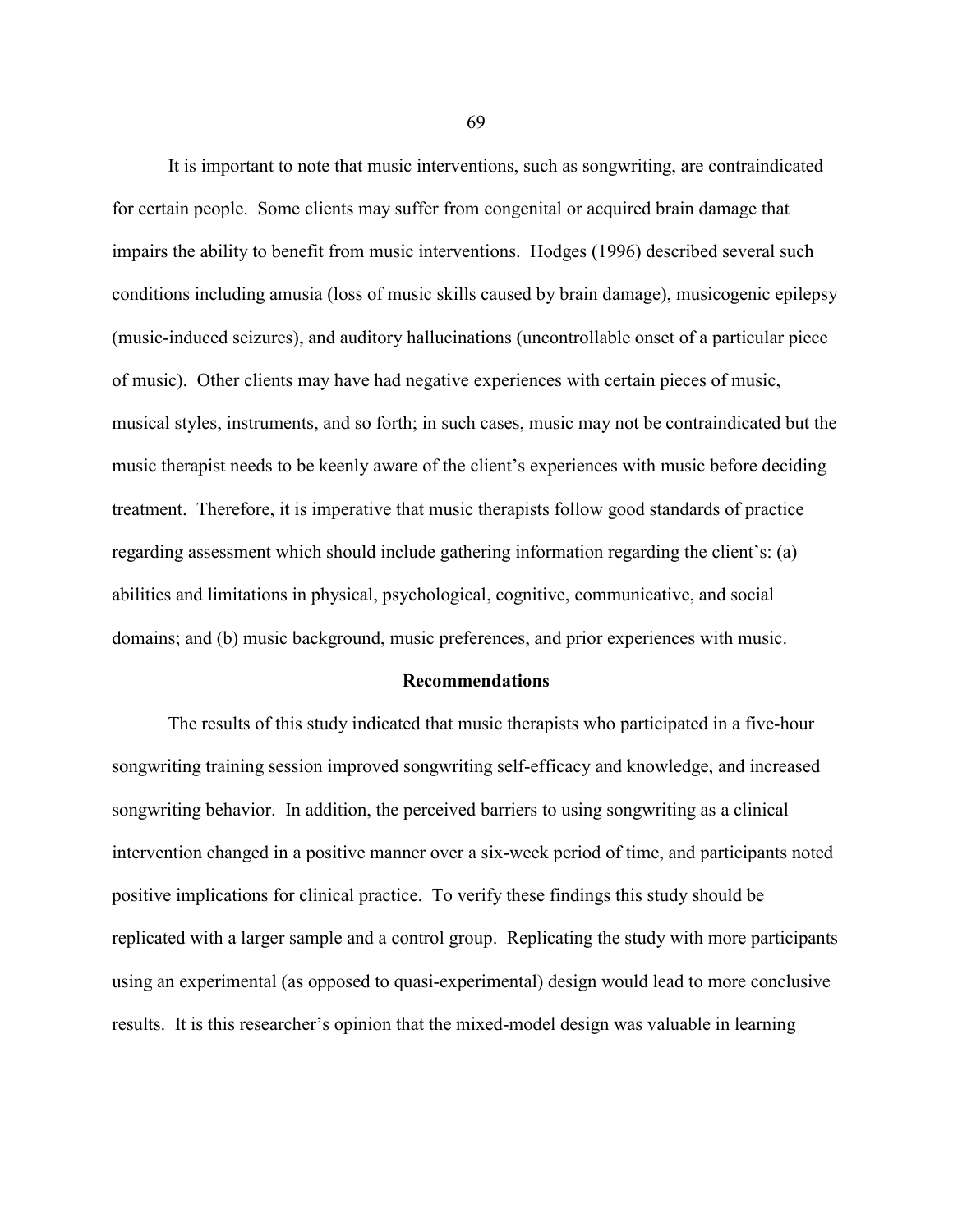about perceived barriers and implications for practice, and that this design should be considered for future studies.

In addition, the measurement tools used (pre-test, post-test, and follow-up test) were researcher-designed and therefore reliability was not established. The reliability of the tools could be accomplished by using the test-retest method (Fraenkel & Wallen, 2000) with a group of board-certified music therapists. Content and construct validity were assumed for the measurement tools due to (a) pilot testing of the instruments with feedback from content experts (content validity) and (b) definition of variables, formulation of hypotheses, and testing of hypotheses (construct validity).

Future research should also focus on music therapists' knowledge, self-efficacy and behavior regarding other aspects of clinical practice. Are there other areas in which music therapists are trained but which are commonly avoided or neglected in clinical practice? The answer to this question could be used to develop continuing education opportunities that are specifically designed to meet areas of need.

Finally, researchers could focus on how the training could be adapted to fit the needs of other helping professionals. Interest in the use of creative and expressive methods within mental health practices has grown in recent years, as is evidenced by publications such as the *Journal of Creativity in Mental Health* which was first published in 2005. Research should inform how we proceed with the training of helping professionals to incorporate these creative and expressive methods into competent and ethical practice.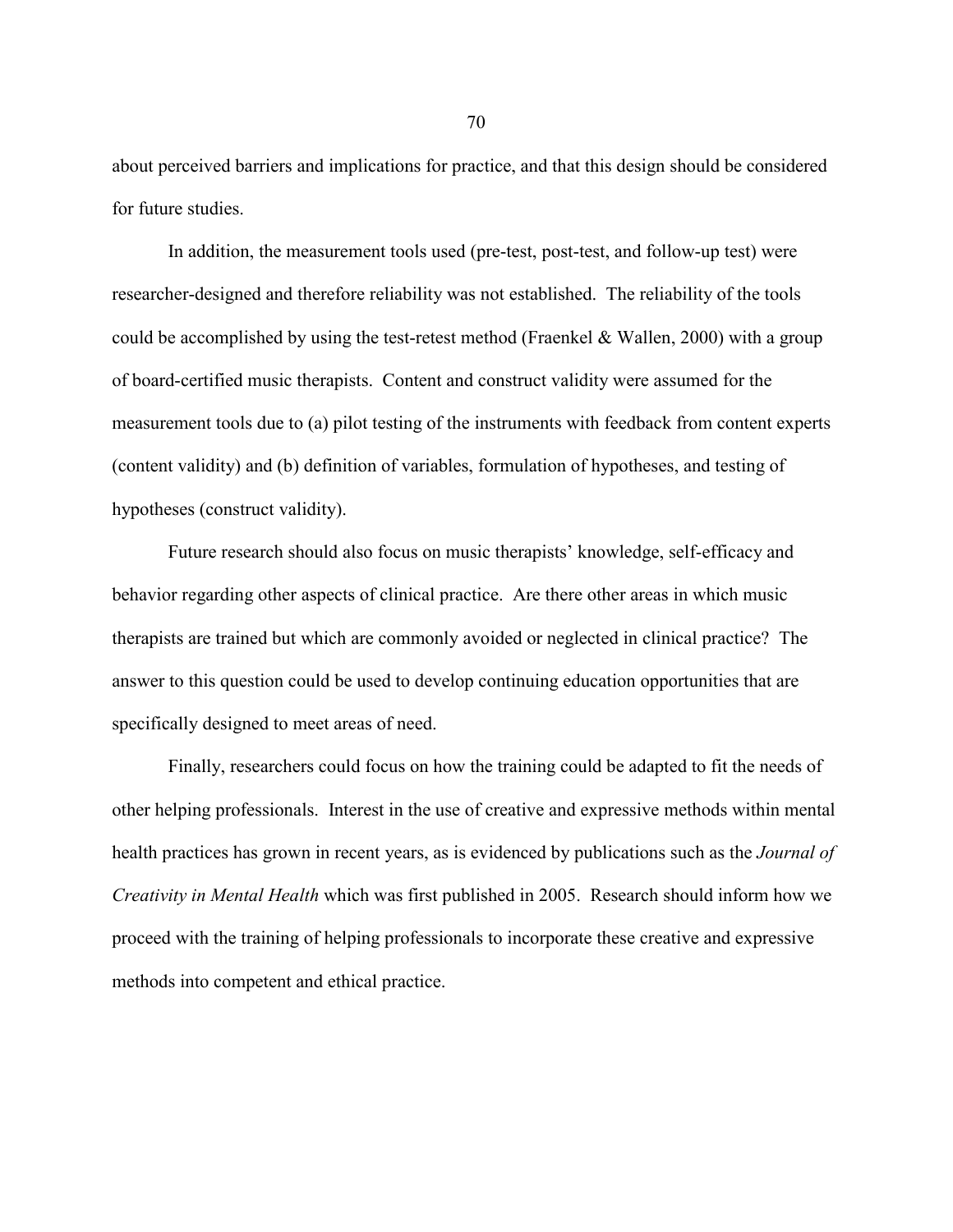## REFERENCES

- American Music Therapy Association. (2009). *AMTA member sourcebook.* Silver Spring, MD: American Music Therapy Association.
- American Music Therapy Association. (2008a). *AMTA professional competencies.* Retrieved from http://www.musictherapy.org/competencies.html
- American Music Therapy Association. (2008b). *Education and clinical training.* Retrieved from http://www.musictherapy.org/handbook/ctindex.html
- American Music Therapy Association. (2008c). *Journals and publications.* Retrieved from http://www.musictherapy.org/products/pubs.html
- American Music Therapy Association. (2008d). *Music therapy.* Retrieved from http://www.musictherapy.org/handbook/career.html
- Baker, F., Kennelly, J., & Tamplin, J. (2005). Themes in songs written by patients with traumatic brain injury: Differences across the lifespan. *Australian Journal of Music Therapy, 16,*  25-42. doi:10.2566/1036-9547.16.3630
- Baker, F., & Wigram, T. (2005). *Songwriting: Methods, techniques and clinical applications for music therapy clinicians, educators and students.* London, England: Jessica Kingsley.
- Bandura, A. (1977). Self-efficacy: Toward a unifying theory of behavioral change. *Psychological Review, 84,* 191-215.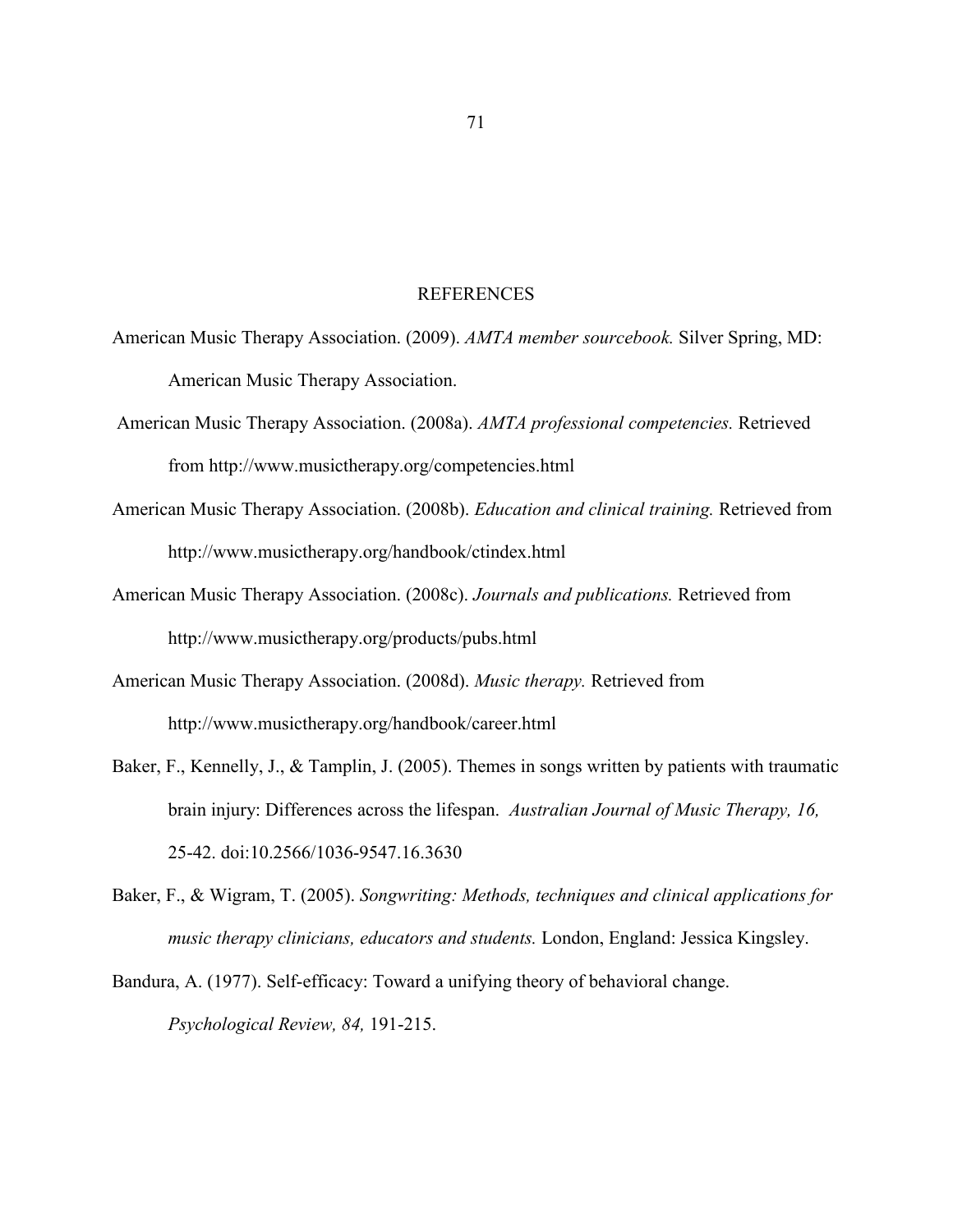- Bandura, A. (1989). Human agency in social cognitive theory. *American Psychologist, 44*, 1175- 1184.
- Bandura, A. (1994). Self-efficacy. In H. S. Friedman (Ed.), *Encyclopedia of mental health* (Vol. 3, pp. 421-432). San Diego, CA: Academic Press.
- Barnes, K. L. (2004). Applying self-efficacy theory to counselor training and supervision: A comparison of two approaches. *Counselor Education & Supervision, 44*, 56-69.
- Beels, C. C. (2009). Some historical conditions of narrative work. *Family Process, 48*, 363-378. doi:10.1111/j.1545-5300.2009.01288.x
- Bogdan, R. C., & Biklen, S. K. (2007). *Qualitative research for education: An introduction to theories and methods*. Boston, MA: Pearson Education, Incorporated.
- Brunk, B. K. (1990). *Songwriting for music therapists*. Grapevine, TX: Prelude Music Therapy.

Bruscia, K. E. (1998). *Defining music therapy* (2<sup>nd</sup> ed.). Gilsum, NH: Barcelona.

- Certification Board for Music Therapists. (2009a). *Music therapists.* Retrieved from https://www.cbmt.org
- Certification Board for Music Therapists. (2009b). *Recertification.* Retrieved from http://www.cbmt.org/default.asp?page=Recertification
- Cohen, J. (1992). A power primer. *Psychological Bulletin, 112*, 155-159. doi:10.1037/0033- 2909.112.1.155
- Cordobés, T. K. (1997). Group songwriting as a method for developing group cohesion for HIVseropositive adult patients with depression. *Journal of Music Therapy, 34*, 46-67.
- Crain, W. (1992). *Theories of development: Concepts and applications.* Englewood Cliffs, NJ: Prentice Hall.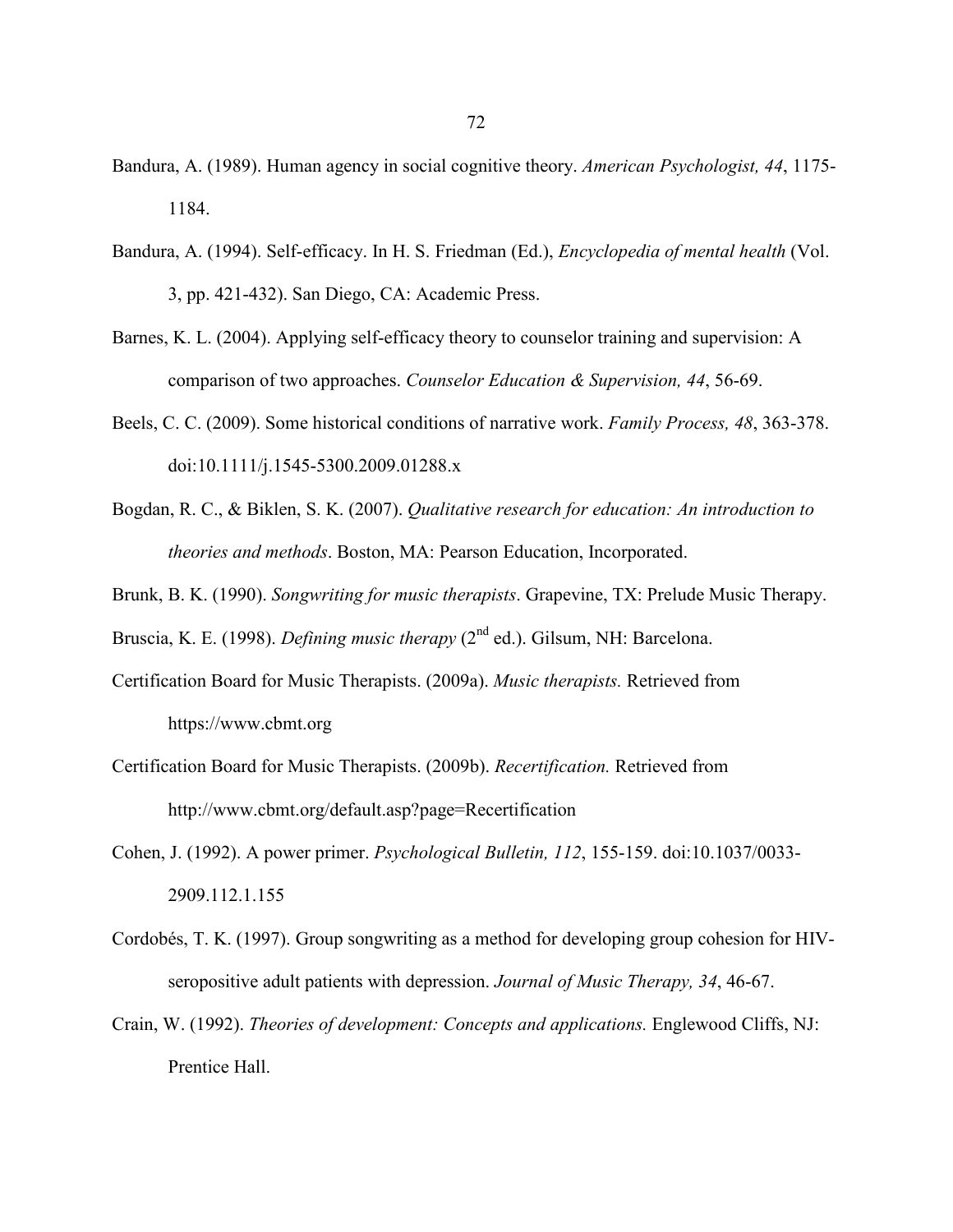- Creswell, J. W. (2003). *Research design: Qualitative, quantitative, and mixed methods approaches* (2<sup>nd</sup> ed.). Thousand Oaks, CA: Sage.
- Creswell, J. W., & Plano Clark, V. L. (2007). *Designing and conducting mixed methods research.* Thousand Oaks, CA: Sage.
- Davis, W. B., Gfeller, K. E., & Thaut, M. H. (1999). *An introduction to music therapy: Theory*  and practice (2<sup>nd</sup> ed.). Boston, MA: McGraw-Hill.
- Denborough, D. (2002). *Community song writing and narrative practice*. Retrieved from http://www.dulwichcentre.com.au/community-song-writing.html
- Edgerton, C. (1990). Creative group songwriting. *Music Therapy Perspectives, 8,* 15-19.
- Elligan, D. (2000). Rap therapy: A culturally sensitive approach to psychotherapy with young African American men. *Journal of African American Men, 5*(3), 27-36.
- Farnan, L. (1987). Composing music for use in therapy. *Music Therapy Perspectives, 4,* 8-12.
- Ficken, T. (1976). The use of songwriting in a psychiatric setting. *Journal of Music Therapy, 13*, 163-172.
- Field, A. (2009). *Discovering statistics using SPSS* (3rd ed.). Thousand Oaks, CA: Sage.
- Fraenkel, J. R., & Wallen, N. E. (2000). *How to design and evaluate research in education* (4<sup>th</sup>) ed.). Boston, MA: McGraw-Hill.
- Gfeller, K. (1987). Songwriting as a tool for reading and language remediation. *Music Therapy, 6*(2), 28-38.
- Gladding, S. T., Newsome, D., Binkley, E., & Henderson, D. A. (2008). The lyrics of hurting and healing: Finding words that are revealing. *Journal of Creativity in Mental Health, 3*, 212-218. doi:10.1080/15401380802385210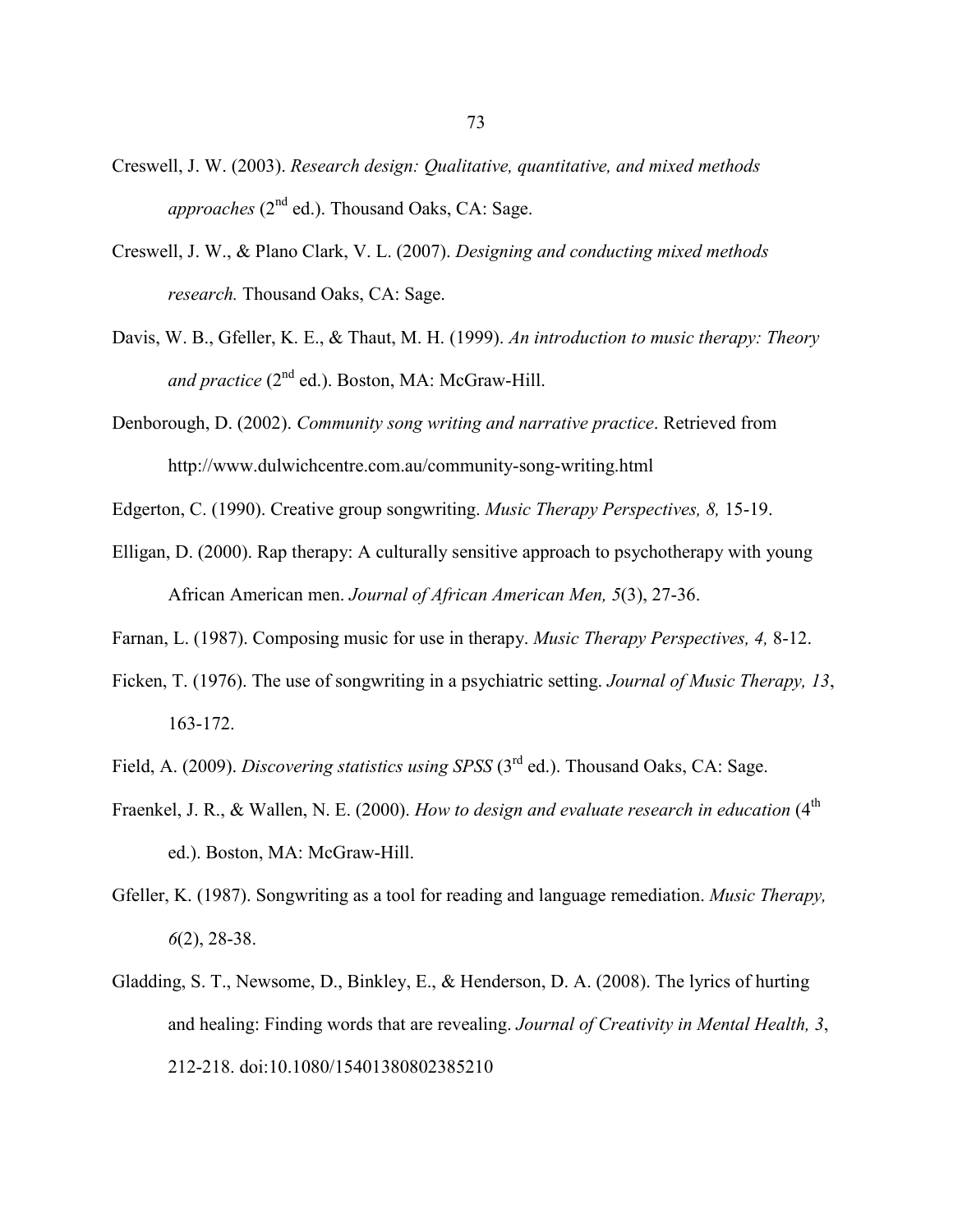- Glesne, C. (2006). *Becoming qualitative researchers: An introduction* (3<sup>rd</sup> ed.). Boston, MA: Pearson.
- Gravetter, F. J., & Wallnau, L. B. (2004). *Statistics for the behavioral sciences* (6<sup>th</sup> ed.). Belmont, CA: Thomson Wadsworth.

Grout, D. J. (1980). *A history of western music* (3rded.). New York, NY: W. W. Norton.

- Heppner, P. P., Wampold, B. E., & Kivlighan, D. M. (2008). *Research design in counseling* (3rd ed.). Belmont, CA: Thompson Brooks/Cole.
- Hilliard, R. E. (2001). The effects of music therapy-based bereavement groups on mood and behavior of grieving children: A pilot study. *Journal of Music Therapy 38*, 291-306.
- Hodges, D. A. (Ed.). (1996). *Handbook of music psychology* (2nd ed.). San Antonio, TX: IMR Press.
- Indiana Professional Licensing Agency. (2009a). *Social worker, marriage & family therapist, and mental health counselor board: Continuing education requirements.* Retrieved from http://www.in.gov/pla/2632.htm
- Indiana Professional Licensing Agency. (2009b). *Speech language pathology audiology board: Continuing education requirements.* Retrieved from http://www.in.gov/pla/2641.htm

Johnson, R. B., & Onwuegbuzie, A. J. (2004). *Mixed methods research: A research paradigm whose time has come*. Retrieved from http://educ.queensu.ca/graduate/news/documents/Johnson2004ONMIXEDMETHODS. pdf

Jones, J. D. (2006). Songs composed for use in music therapy: A survey of original songwriting practices of music therapists. *Journal of Music Therapy, 43*, 94-110.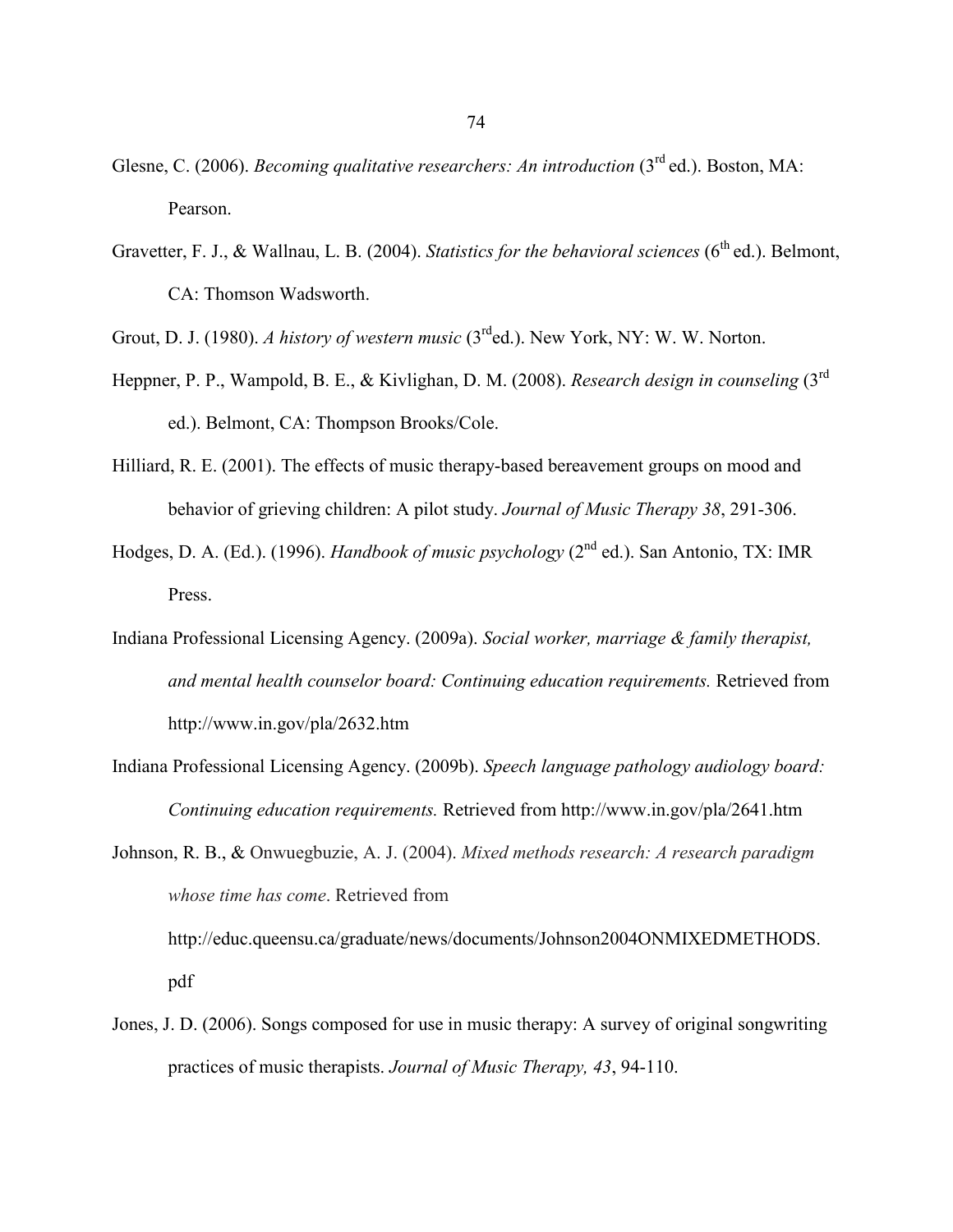- Kennelly, J. (2001). Music therapy in the bone marrow transplant unit: Providing emotional support during adolescence. *Music Therapy Perspectives, 19*, 104-108.
- Kirkpatrick, D. L. (1998). *Evaluating training programs: The four levels* (2<sup>nd</sup> ed.). San Francisco, CA: Berrett-Koehler.
- Kirkpatrick, D. L., & Kirkpatrick, J. D. (2007). *Implementing the four levels: A practical guide for effective evaluation of training programs.* San Francisco, CA: Berrett-Koehler.
- Krout, R. (2005). The music therapist as singer-songwriter: Applications with bereaved teenagers. In F. Baker & T. Wigram (Eds.), *Songwriting: Methods, techniques and clinical applications for music therapy clinicians, educators and students* (pp. 206-223). London, England: Jessica Kingsley.
- Larson, L. M. (1998). The social cognitive model of counselor training. *The Counseling Psychologist, 26*, 219-273.
- Larson, L. M., & Daniels, J. A. (1998). Review of the counseling self-efficacy literature. *The Counseling Psychologist, 26*, 179-218.
- Lumadue, C. A., Munk, M., & Wooten, H. R. (2005). Inclusion of alternative and complementary therapies in CACREP training programs: A survey. *Journal of Creativity in Mental Health, 1*, 7-19. doi:10.1300/J456v01n01\_03
- Mayers, K. S. (1995). Songwriting as a way to decrease anxiety and distress in traumatized children. *The Arts in Psychotherapy, 22*, 495-498. doi:10.1016/0197-4556(94)00050-6
- McHose, A. I. (1947). *The contrapuntal harmonic technique of the 18th century*. New York, NY: Appleton-Century-Crofts.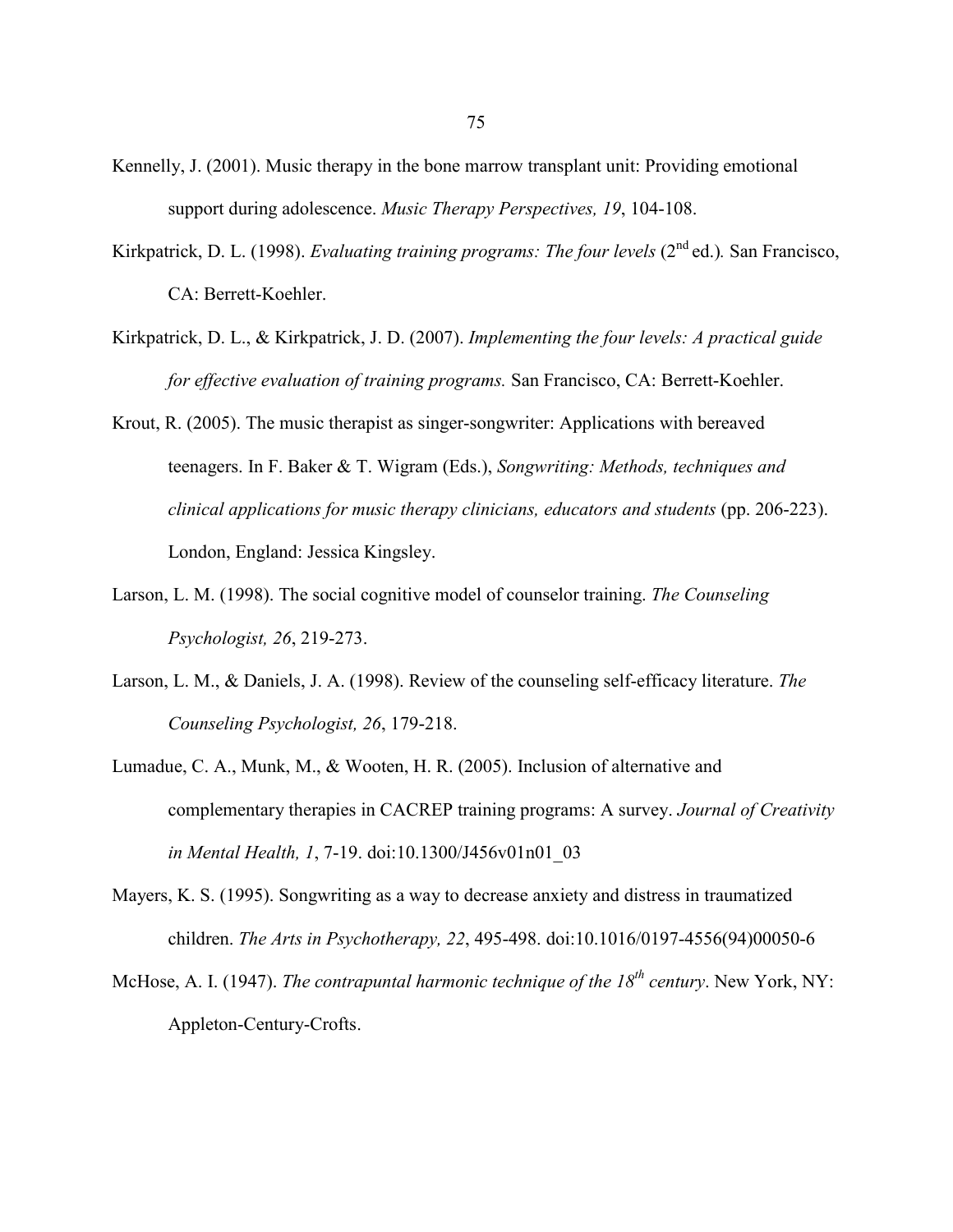- Merriam-Webster. (2011a). Confidence. In *Merriam-Webster Online Dictionary.* Retrieved from http://www.merriam-webster.com/dictionary/confidence
- Merriam-Webster. (2011b). Song. In *Merriam-Webster Online Dictionary*. Retrieved from http://www.merriam-webster.com/dictionary/song
- Merriam-Webster. (2011c). Songwriter. In *Merriam-Webster Online Dictionary*. Retrieved http://www.merriam-webster.com/dictionary/songwriter
- Richardson, T. (2008). *Pre- and post-training scores of songwriting confidence* (Unpublished study). Saint Mary-of-the-Woods College, Saint Mary-of-the-Woods, IN.
- Robb, S. L., & Ebberts, A. G. (2003). Songwriting and digital video production interventions for pediatric patients undergoing bone marrow transplantation, Part I: An analysis of depression and anxiety levels according to phase of treatment. *Journal of Pediatric Oncology Nursing, 20*, 2-15.
- Schmidt, J. A. (1983). Songwriting as a therapeutic procedure. *Music Therapy Perspectives, 1*, 4-7.
- Schuh, J. H., & Upcraft, M. L. (2001). *Assessment practice in student affairs: An applications manual.* San Francisco, CA: Jossey Bass.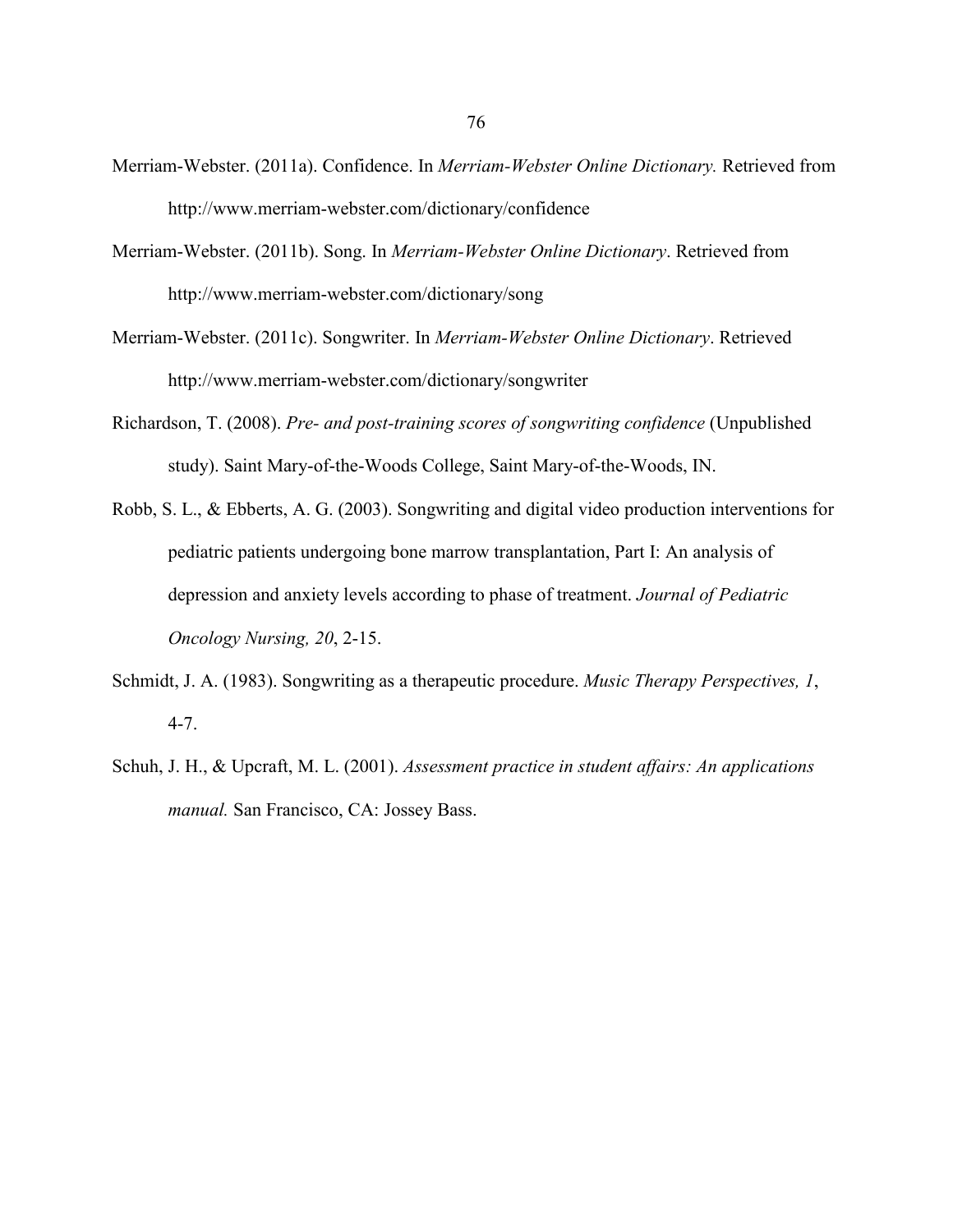# APPENDIX A: PRE-TEST

Please circle the best answer to each question.

- 1. The type of songwriting that typically requires the LEAST client involvement is:
	- a. Strategic songwriting
	- b. Process songwriting
	- c. Spot songwriting
- 2. The type of songwriting that typically requires the MOST skill on the part of the therapist is:
	- a. Strategic songwriting
	- b. Process songwriting
	- c. Spot songwriting
- 3. In McHose's Chord Classification System, the chord(s) with the weakest "pull" toward the tonic are:
	- a. vi
	- b. V, viiº
	- c. ii, IV
	- d. iii, I7
- 4. In McHose's Chord Classification System, the chord(s) with the strongest "pull" toward the tonic are:
	- a. vi
	- b. V, viiº
	- c. ii, IV
	- d. iii, I7
- 5. In McHose's Chord Classification System, movement downward toward the tonic, but skipping a class or classes, is called:
	- a. Altered Motion
	- b. Retrogression
	- c. Normal Motion
	- d. Elision
- 6. The first step in using songwriting as a clinical intervention is:
	- a. Choosing a musical style
	- b. Considering the clinical goal
	- c. Creating lyrics
	- d. Creating a melody
- 7. In general, when using songwriting as a clinical intervention the therapist should strive to:
	- a. Keep the melody line simple
	- b. Make the melody similar to a song the clients know
	- c. Choose a chord progression first
	- d. a and b
- 8. A common name for the piano accompaniment pattern when the left hand plays the chord root on beat 1, and the 5 of that chord on beat 3 (in 4/4 time) is: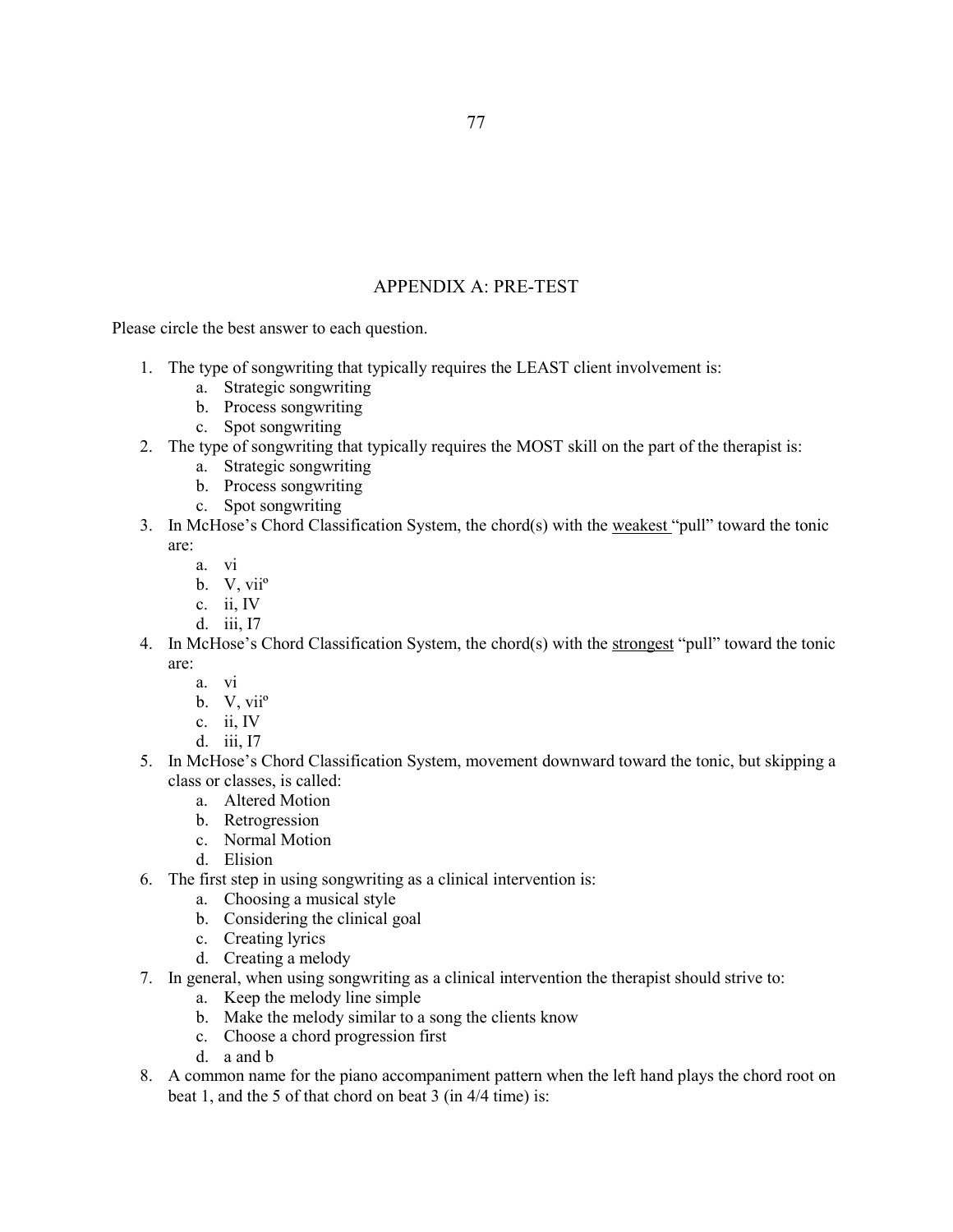- a. Walking bass
- b. Waltz
- c. Block chord
- d. Country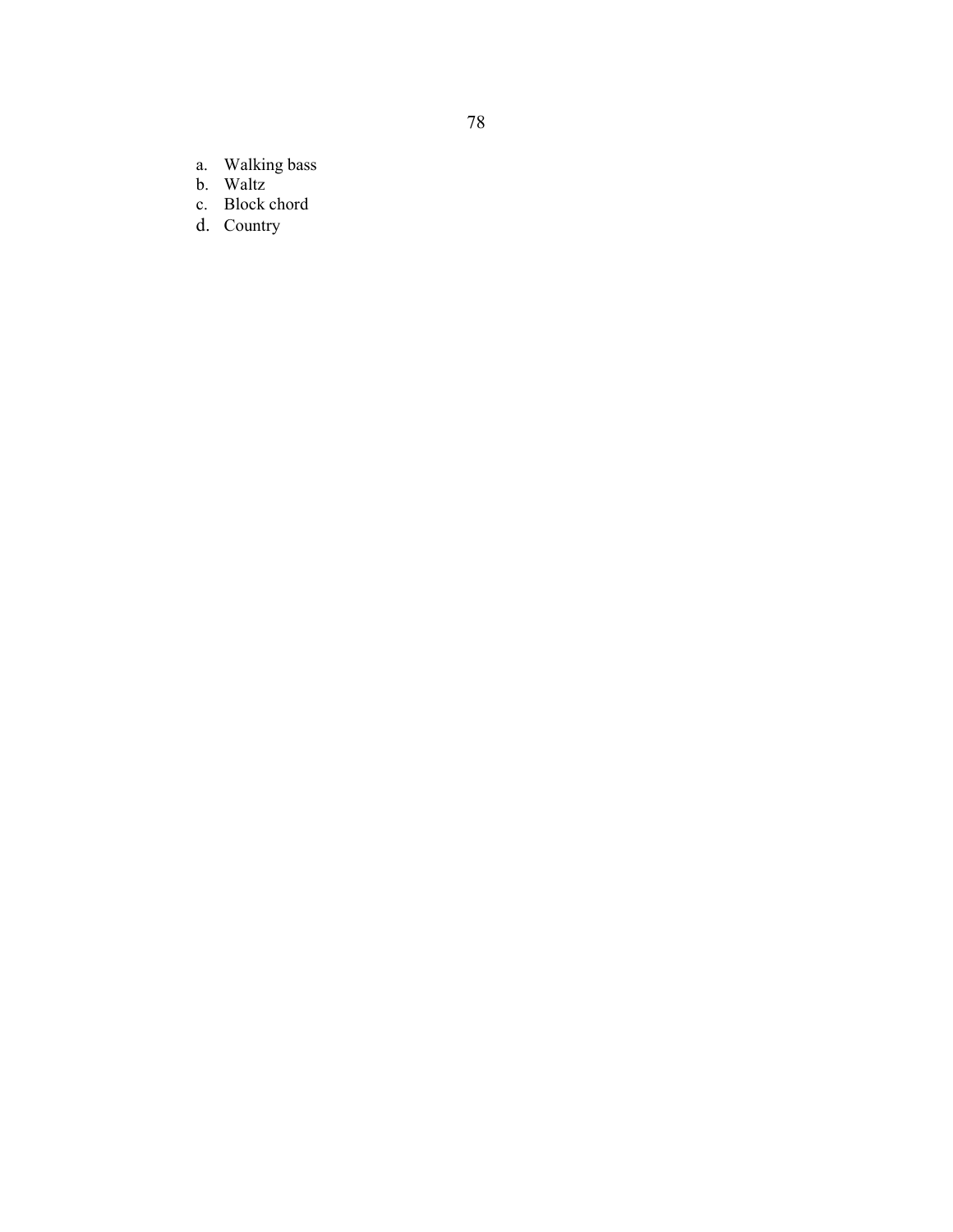*Please rate how certain you are that you can perform the tasks below right now. Rate your degree of certainty by recording a number from 1 through 10 using the scale given below. You may use all numbers between 1 and 10.*

|                                                                     |                                                                                                | 10                  |
|---------------------------------------------------------------------|------------------------------------------------------------------------------------------------|---------------------|
| Not at all certain                                                  | Moderately certain                                                                             | Highly certain      |
| I can do this task                                                  | I can do this task                                                                             | I can do this       |
|                                                                     |                                                                                                | Degree of Certainty |
|                                                                     | <b>STRATEGIC songwriting:</b> writing a song <i>outside</i> the therapy session. The           |                     |
|                                                                     | song is written entirely by the music therapist (perhaps using words or phrases from           |                     |
|                                                                     | previous sessions with the clients) to meet a specific client goal, and is used as a           |                     |
| therapeutic intervention.                                           |                                                                                                |                     |
|                                                                     | PROCESS songwriting: writing a song during a session with some degree of                       |                     |
|                                                                     | collaboration between the music therapist and client(s). The song may take more than           |                     |
| one session to complete, and is used as a therapeutic intervention. |                                                                                                |                     |
|                                                                     | <b>SPOT</b> songwriting: writing a song "on the spot" to meet a need that emerges              |                     |
|                                                                     | <i>during</i> the session. The song is typically written primarily by the music therapist. The |                     |
| song is used as a therapeutic intervention.                         |                                                                                                |                     |
|                                                                     | PERSONAL songwriting: writing a song for your own pleasure or as a                             |                     |
|                                                                     | creative outlet. The song is not intended to be used as a therapeutic intervention.            |                     |
|                                                                     | LYRIC writing: creating words for personal or clinical songs.                                  |                     |

What do you perceive as the **barriers** to your use of songwriting as a therapeutic intervention? \_\_\_\_\_\_\_\_\_\_\_\_\_\_\_\_\_\_\_\_\_\_\_\_\_\_\_\_\_\_\_\_\_\_\_\_\_\_\_\_\_\_\_\_\_\_\_\_\_\_\_\_\_\_\_\_\_\_\_\_\_\_\_\_\_\_\_\_\_\_\_\_\_\_\_\_

\_\_\_\_\_\_\_\_\_\_\_\_\_\_\_\_\_\_\_\_\_\_\_\_\_\_\_\_\_\_\_\_\_\_\_\_\_\_\_\_\_\_\_\_\_\_\_\_\_\_\_\_\_\_\_\_\_\_\_\_\_\_\_\_\_\_\_\_\_\_\_\_\_\_\_\_

*Please circle one answer that best describes the frequency of your use of songwriting as a clinical intervention in the past 6 weeks:* 

I used songwriting as a clinical intervention approximately \_\_\_\_ times in the past 6 weeks:

0 1-3 4-6 7-9 10-12 13+

Please provide your information in the blanks:

| Your age: | Primary population you work with: |  |
|-----------|-----------------------------------|--|
|           |                                   |  |

Years as a MT-BC: \_\_\_\_\_\_\_\_\_\_ Highest degree completed: \_\_\_\_\_\_\_\_\_\_\_\_\_\_\_\_\_\_\_\_\_\_\_\_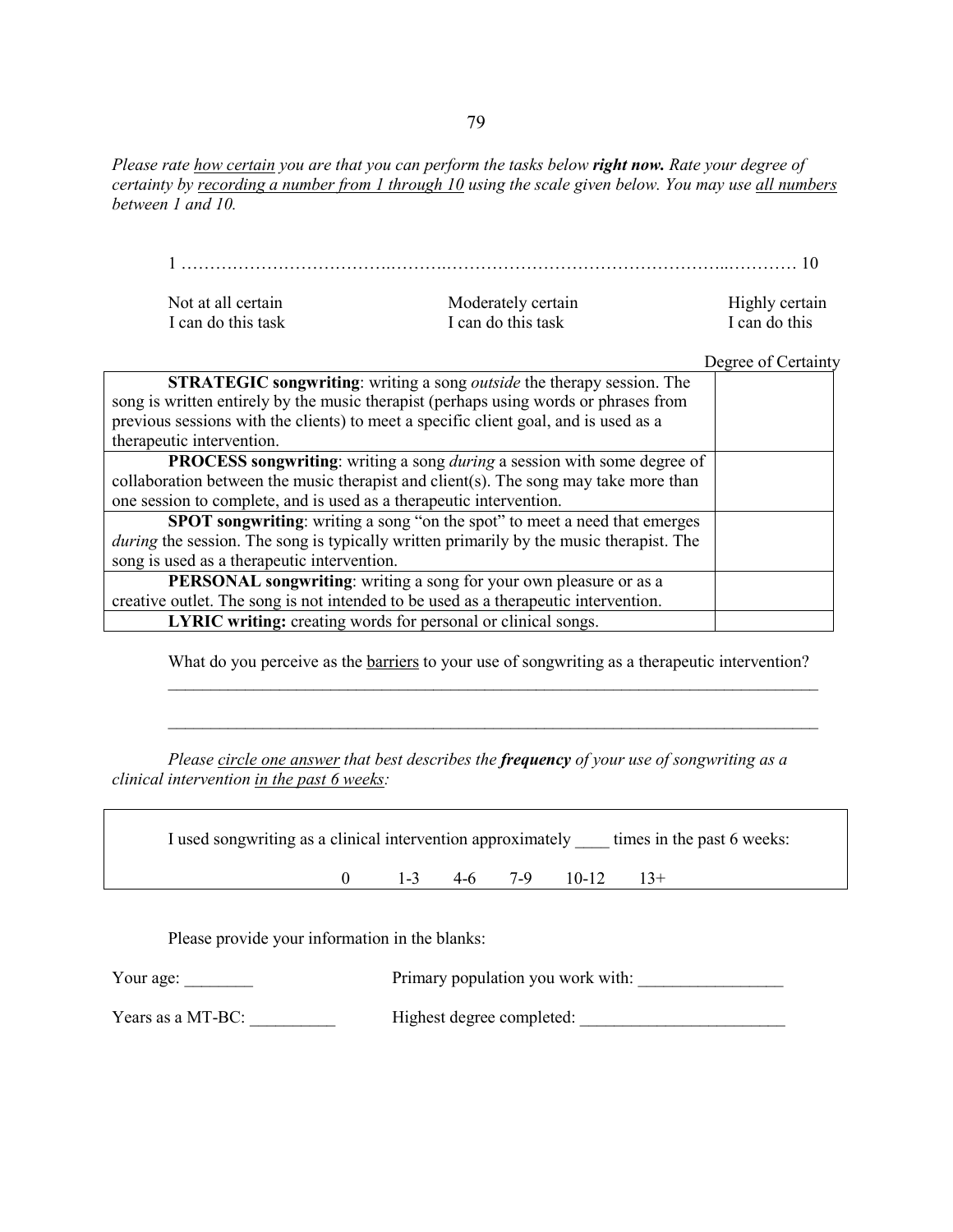# APPENDIX B: POST-TEST

Please circle the best answer to each question.

- 1. The type of songwriting that typically requires the LEAST client involvement is:
	- a. Strategic songwriting
	- b. Process songwriting
	- c. Spot songwriting
- 2. The type of songwriting that typically requires the MOST skill on the part of the therapist is:
	- a. Strategic songwriting
	- b. Process songwriting
	- c. Spot songwriting
- 3. In McHose's Chord Classification System, the chord(s) with the weakest "pull" toward the tonic are:
	- a. vi
	- b. V, viiº
	- c. ii, IV
	- d. iii, I7
- 4. In McHose's Chord Classification System, the chord(s) with the strongest "pull" toward the tonic are:
	- a. vi
	- b. V, viiº
	- c. ii, IV
	- d. iii, I7
- 5. In McHose's Chord Classification System, movement downward toward the tonic, but skipping a class or classes, is called:
	- a. Altered Motion
	- b. Retrogression
	- c. Normal Motion
	- d. Elision
- 6. The first step in using songwriting as a clinical intervention is:
	- a. Choosing a musical style
	- b. Considering the clinical goal
	- c. Creating lyrics
	- d. Creating a melody
- 7. In general, when using songwriting as a clinical intervention the therapist should strive to:
	- a. Keep the melody line simple
	- b. Make the melody similar to a song the clients know
	- c. Choose a chord progression first
	- d. a and b
- 8. A common name for the piano accompaniment pattern when the left hand plays the chord root on beat 1, and the 5 of that chord on beat 3 (in 4/4 time) is: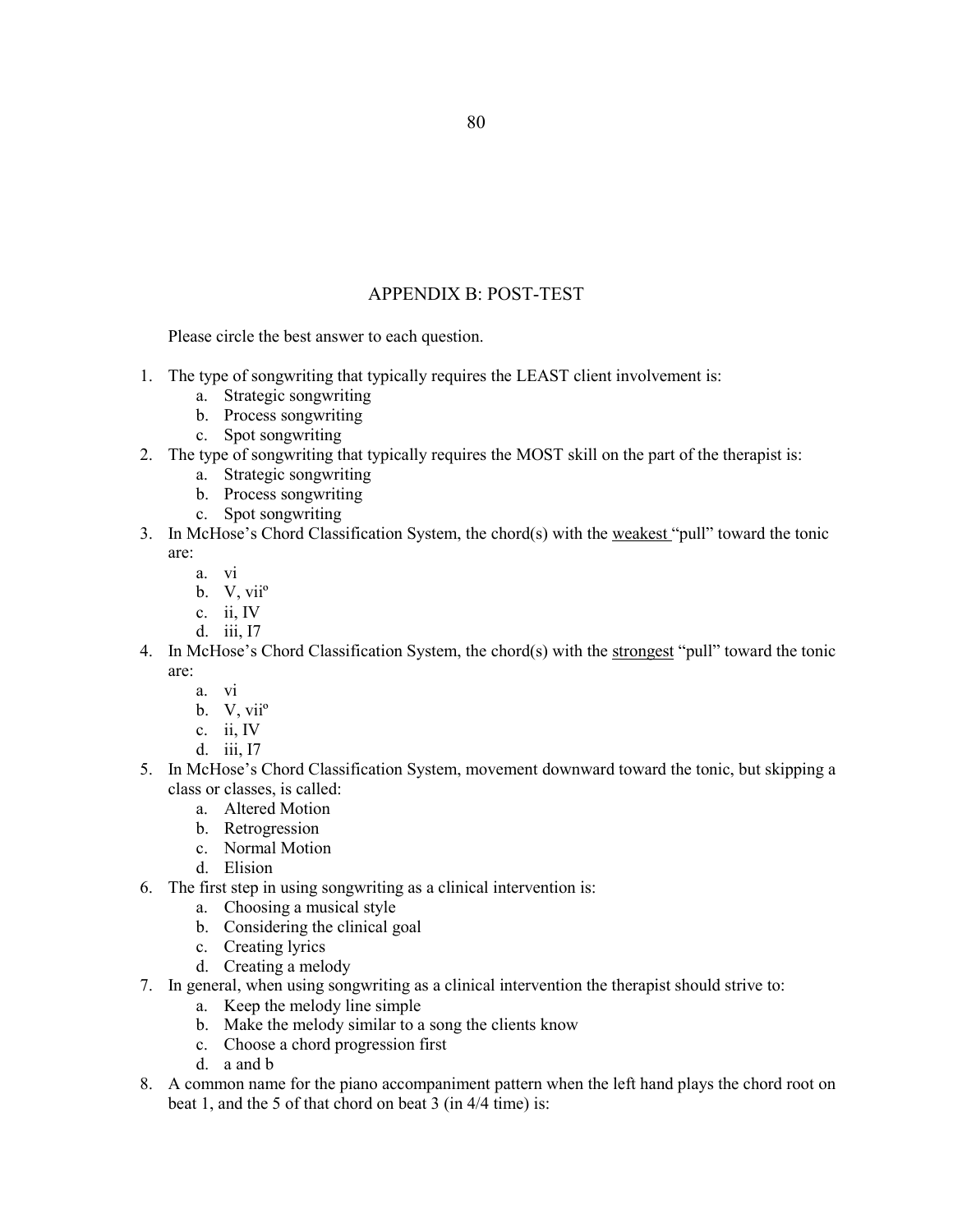- a. Walking bass
- b. Waltz
- c. Block chord
- d. Country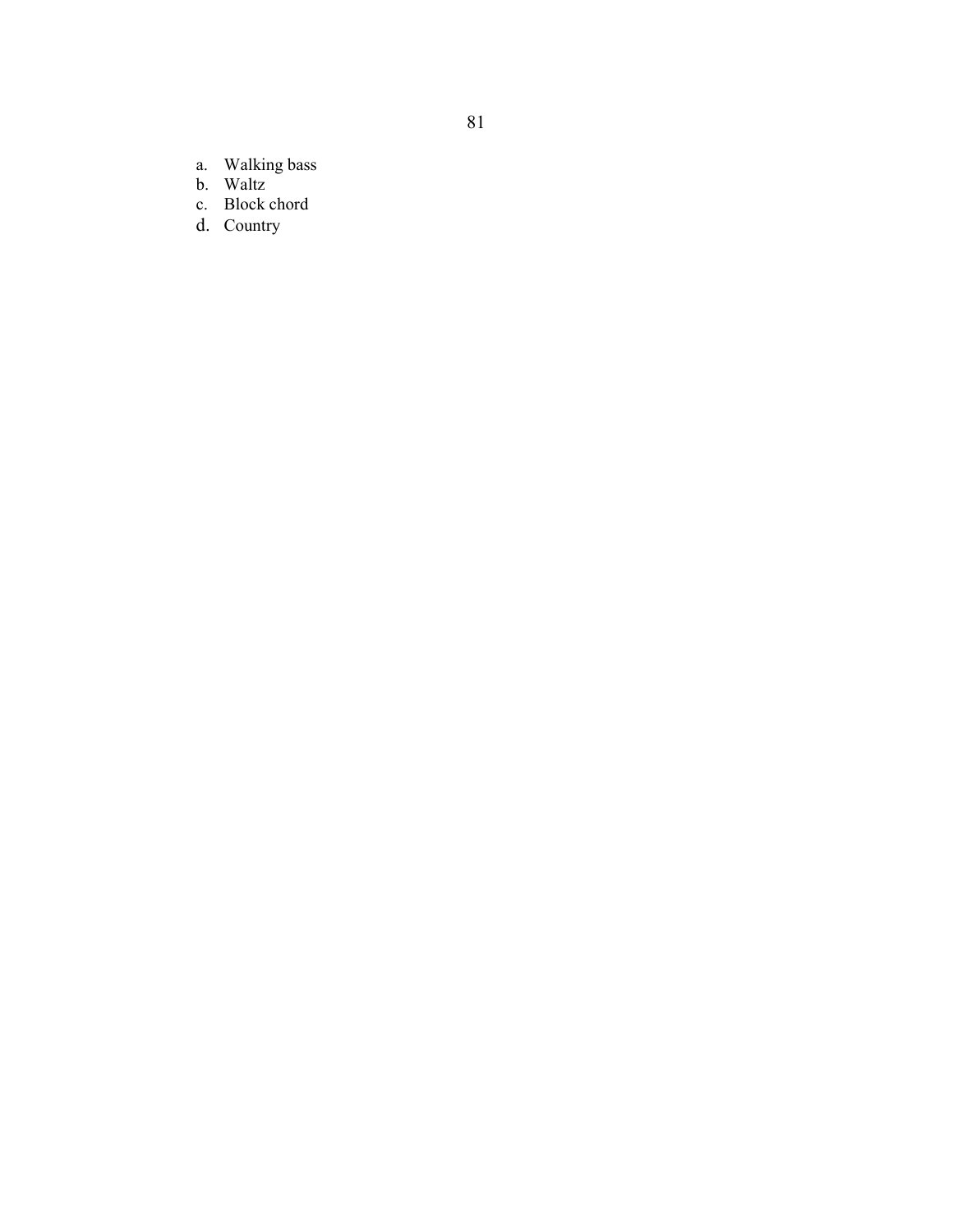*Please rate how certain you are that you can perform the tasks below right now. Rate your degree of certainty by recording a number from 1 through 10 using the scale given below. You may use all numbers between 1 and 10.*

|                                                                     |                                                                                                | 10                  |
|---------------------------------------------------------------------|------------------------------------------------------------------------------------------------|---------------------|
| Not at all certain                                                  | Moderately certain                                                                             | Highly certain      |
| I can do this task                                                  | I can do this task                                                                             | I can do this       |
|                                                                     |                                                                                                | task                |
|                                                                     |                                                                                                | Degree of Certainty |
|                                                                     | <b>STRATEGIC songwriting:</b> writing a song <i>outside</i> the therapy session. The           |                     |
|                                                                     | song is written entirely by the music therapist (perhaps using words or phrases from           |                     |
|                                                                     | previous sessions with the clients) to meet a specific client goal, and is used as a           |                     |
| therapeutic intervention.                                           |                                                                                                |                     |
|                                                                     | <b>PROCESS songwriting:</b> writing a song <i>during</i> a session with some degree of         |                     |
|                                                                     | collaboration between the music therapist and client(s). The song may take more than           |                     |
| one session to complete, and is used as a therapeutic intervention. |                                                                                                |                     |
|                                                                     | <b>SPOT</b> songwriting: writing a song "on the spot" to meet a need that emerges              |                     |
|                                                                     | <i>during</i> the session. The song is typically written primarily by the music therapist. The |                     |
| song is used as a therapeutic intervention.                         |                                                                                                |                     |
|                                                                     | <b>PERSONAL</b> songwriting: writing a song for your own pleasure or as a                      |                     |
|                                                                     | creative outlet. The song is not intended to be used as a therapeutic intervention.            |                     |
|                                                                     | <b>LYRIC writing:</b> creating words for personal or clinical songs.                           |                     |

Prior to the training session, you were asked to discuss what you perceive as barriers to your use of songwriting as a therapeutic intervention. Please describe any change you perceive in those barriers after having received the training:

\_\_\_\_\_\_\_\_\_\_\_\_\_\_\_\_\_\_\_\_\_\_\_\_\_\_\_\_\_\_\_\_\_\_\_\_\_\_\_\_\_\_\_\_\_\_\_\_\_\_\_\_\_\_\_\_\_\_\_\_\_\_\_\_\_\_\_\_\_

\_\_\_\_\_\_\_\_\_\_\_\_\_\_\_\_\_\_\_\_\_\_\_\_\_\_\_\_\_\_\_\_\_\_\_\_\_\_\_\_\_\_\_\_\_\_\_\_\_\_\_\_\_\_\_\_\_\_\_\_\_\_\_\_\_\_\_\_\_

\_\_\_\_\_\_\_\_\_\_\_\_\_\_\_\_\_\_\_\_\_\_\_\_\_\_\_\_\_\_\_\_\_\_\_\_\_\_\_\_\_\_\_\_\_\_\_\_\_\_\_\_\_\_\_\_\_\_\_\_\_\_\_\_\_\_\_\_\_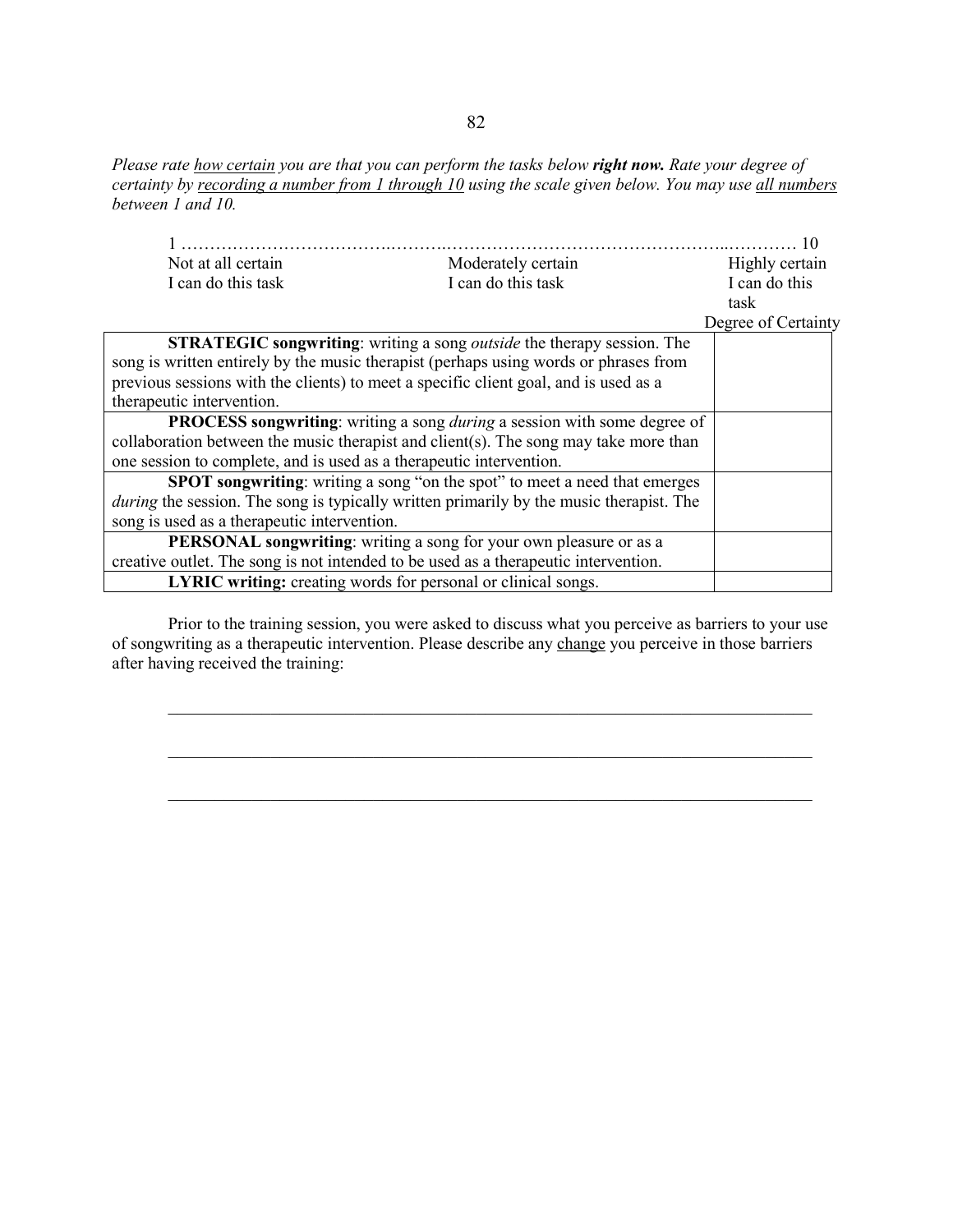# 83

# **For each statement please circle one number that represents your degree of agreement.**

|                  | <b>Key:</b> Strongly Disagree                           | Disagree<br>Not sure |  | Agree        | <b>Strongly Agree</b> |                          |                |                |
|------------------|---------------------------------------------------------|----------------------|--|--------------|-----------------------|--------------------------|----------------|----------------|
| $\overline{1}$ . | The course objectives were clearly stated.              |                      |  | $\mathbf{1}$ | $\overline{2}$        | $\overline{3}$           | $\overline{4}$ | $\overline{5}$ |
| $\overline{2}$ . | The course objectives were met.                         |                      |  | $\mathbf{1}$ | $\overline{2}$        | $\overline{3}$           | $\overline{4}$ | $\overline{5}$ |
| 3 <sub>1</sub>   | The handout contained useful information.               |                      |  | $\mathbf{1}$ | $\overline{2}$        | 3                        | $\overline{4}$ | $\overline{5}$ |
| $\overline{4}$ . | The presentation was well-organized.                    |                      |  | $\mathbf{1}$ | $\overline{2}$        | $\overline{3}$           | $\overline{4}$ | $\overline{5}$ |
| 5.               | The instruments provided were adequate for the session. |                      |  | $\mathbf{1}$ | $\overline{2}$        | $\overline{3}$           | $\overline{4}$ | $\overline{5}$ |
| 6.               | Working in small groups was helpful.                    |                      |  | $\mathbf{1}$ | $\overline{2}$        | $\overline{3}$           | $\overline{4}$ | $\overline{5}$ |
| 7.               | Performing group songs and getting feedback from the    |                      |  | $\mathbf{1}$ | $\overline{2}$        | $\overline{3}$           | $\overline{4}$ | 5              |
|                  | other groups was helpful.                               |                      |  |              |                       |                          |                |                |
| 8.               | The physical environment (temperature, lighting, etc.)  |                      |  | $\mathbf{1}$ | $\overline{2}$        | $\overline{3}$           | $\overline{4}$ | 5              |
|                  | was conducive to learning.                              |                      |  |              |                       |                          |                |                |
| $\overline{9}$ . | The audiovisual aids were helpful.                      |                      |  | $\mathbf{1}$ | $\overline{2}$        | $\overline{3}$           | $\overline{4}$ | $\overline{5}$ |
| 10.              | The presenter demonstrated thorough knowledge of the    |                      |  | $\mathbf{1}$ | $\overline{2}$        | $\overline{\mathcal{E}}$ | 4              | $\overline{5}$ |
|                  | subject.                                                |                      |  |              |                       |                          |                |                |
| 11.              | The presenter's style was conducive to learning.        |                      |  | $\mathbf{1}$ | $\overline{2}$        | $\overline{3}$           | $\overline{4}$ | 5              |
| 12.              | Modeling of musical examples was helpful.               |                      |  | 1            | $\overline{2}$        | $\overline{3}$           | $\overline{4}$ | 5              |
| 13.              | The pace of the session was about right.                |                      |  | $\mathbf{1}$ | $\overline{2}$        | $\overline{3}$           | $\overline{4}$ | 5              |
| 14.              | The amount of time provide for this session was about   |                      |  | $\mathbf{1}$ | $\overline{2}$        | $\overline{3}$           | $\overline{4}$ | $\overline{5}$ |
|                  | right.                                                  |                      |  |              |                       |                          |                |                |
| 15.              | The amount of time for breaks was about right.          |                      |  | $\mathbf{1}$ | $\overline{2}$        | $\overline{3}$           | $\overline{4}$ | $\overline{5}$ |
| 16.              | This session was important in terms of my professional  |                      |  | $\mathbf{1}$ | $\overline{2}$        | $\overline{3}$           | $\overline{4}$ | $\overline{5}$ |
|                  | growth.                                                 |                      |  |              |                       |                          |                |                |
| 17.              | Overall, I was very satisfied with this session.        |                      |  | 1            | $\overline{2}$        | $\overline{3}$           | $\overline{4}$ | 5              |
| 18.              | I learned new information about songwriting.            |                      |  | $\mathbf{1}$ | $\overline{2}$        | $\overline{3}$           | $\overline{4}$ | $\overline{5}$ |
| 19.              | I learned to apply information I already know.          |                      |  | 1            | $\overline{2}$        | 3                        | $\overline{4}$ | $\overline{5}$ |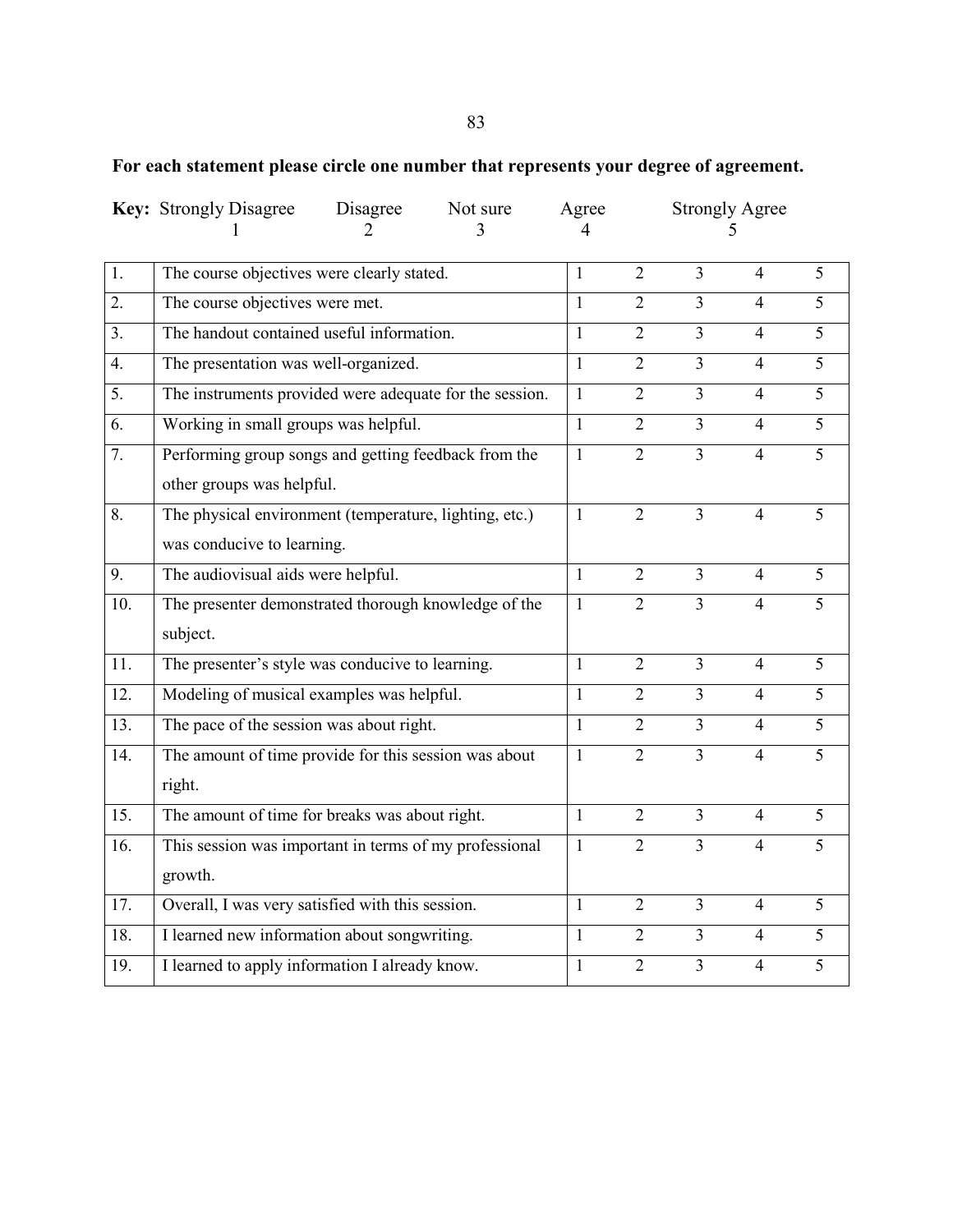# APPENDIX C: FOLLOW-UP TEST

Please circle the best answer to each question.

- 1. The type of songwriting that typically requires the LEAST client involvement is:
	- a. Strategic songwriting
	- b. Process songwriting
	- c. Spot songwriting
- 2. The type of songwriting that typically requires the MOST skill on the part of the therapist is:
	- a. Strategic songwriting
	- b. Process songwriting
	- c. Spot songwriting
- 3. In McHose's Chord Classification System, the chord(s) with the weakest "pull" toward the tonic are:
	- a. vi
	- b. V, viiº
	- c. ii, IV
	- d. iii, I7
- 4. In McHose's Chord Classification System, the chord(s) with the strongest "pull" toward the tonic are:
	- a. vi
	- b. V, viiº
	- c. ii, IV
	- d. iii, I7
- 5. In McHose's Chord Classification System, movement downward toward the tonic, but skipping a class or classes, is called:
	- a. Altered Motion
	- b. Retrogression
	- c. Normal Motion
	- d. Elision
- 6. The first step in using songwriting as a clinical intervention is:
	- a. Choosing a musical style
	- b. Considering the clinical goal
	- c. Creating lyrics
	- d. Creating a melody
- 7. In general, when using songwriting as a clinical intervention the therapist should strive to:
	- a. Keep the melody line simple
	- b. Make the melody similar to a song the clients know
	- c. Choose a chord progression first
	- d. a and b
- 8. A common name for the piano accompaniment pattern when the left hand plays the chord root on beat 1, and the 5 of that chord on beat 3 (in 4/4 time) is: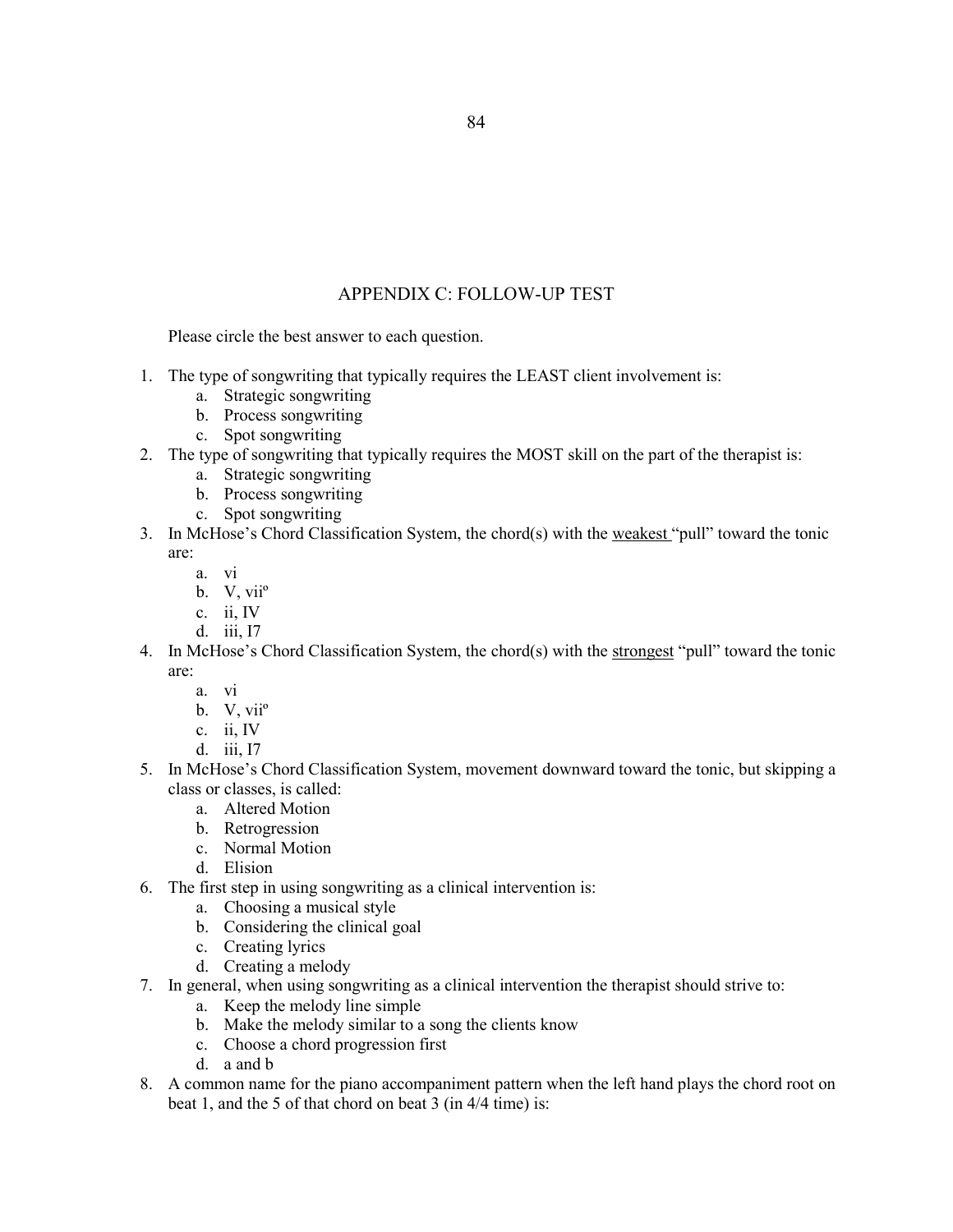- a. Walking bass
- b. Waltz
- c. Block chord
- d. Country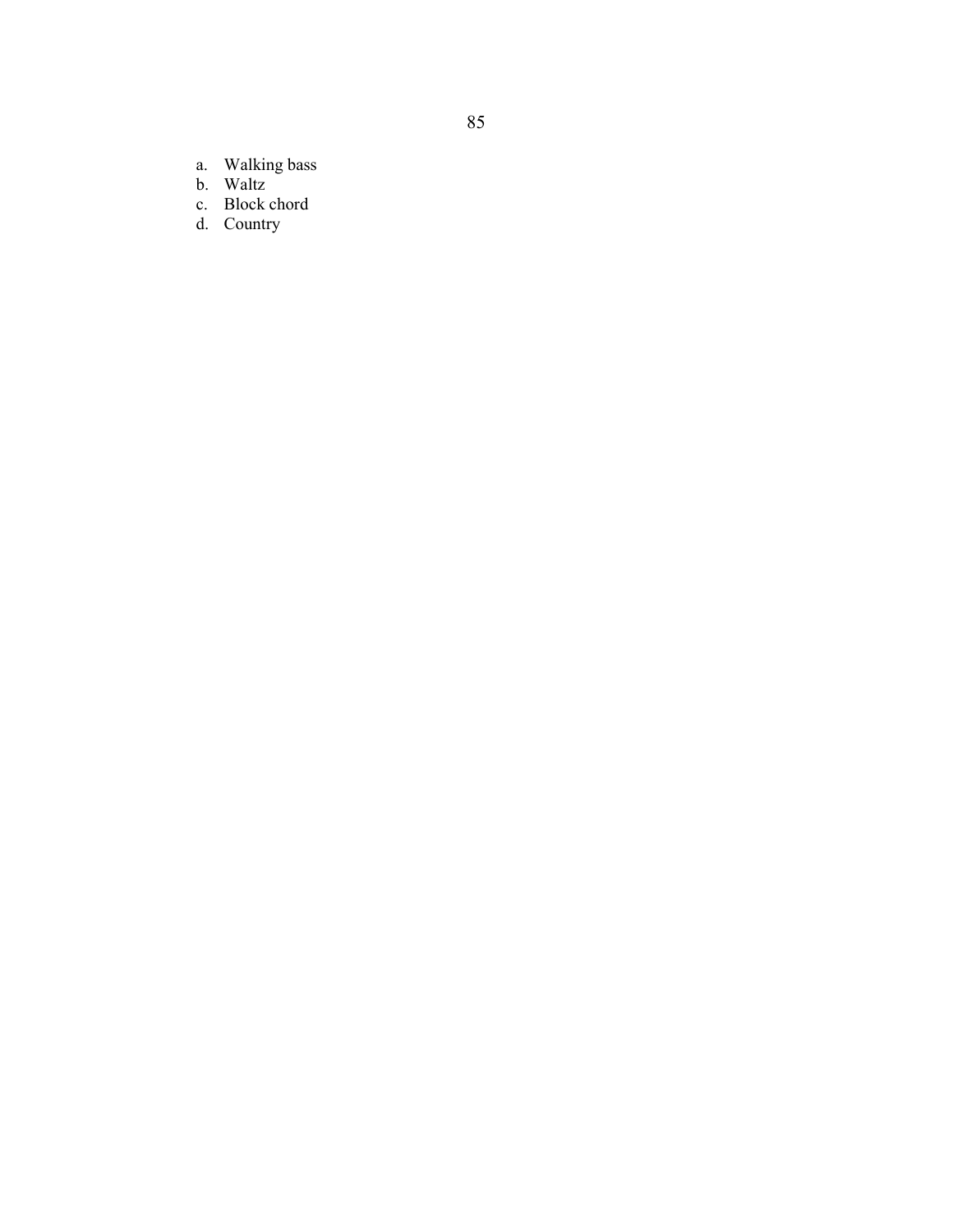*Please rate how certain you are that you can perform the tasks below right now. Rate your degree of certainty by recording a number from 1 through 10 using the scale given below. You may use all numbers between 1 and 10.*

## 1 ……………………………….……….…………………………………………..………… 10

| Not at all certain |  |
|--------------------|--|
| I can do this task |  |

Moderately certain Highly certain<br>
I can do this task I can do this tas

I can do this task

Degree of Certainty

| <b>STRATEGIC songwriting:</b> writing a song <i>outside</i> the therapy session. The           |  |
|------------------------------------------------------------------------------------------------|--|
| song is written entirely by the music therapist (perhaps using words or phrases from           |  |
| previous sessions with the clients) to meet a specific client goal, and is used as a           |  |
| therapeutic intervention.                                                                      |  |
| <b>PROCESS songwriting:</b> writing a song <i>during</i> a session with some degree of         |  |
| collaboration between the music therapist and client(s). The song may take more than           |  |
| one session to complete, and is used as a therapeutic intervention.                            |  |
| SPOT songwriting: writing a song "on the spot" to meet a need that emerges                     |  |
| <i>during</i> the session. The song is typically written primarily by the music therapist. The |  |
| song is used as a therapeutic intervention.                                                    |  |
| PERSONAL songwriting: writing a song for your own pleasure or as a                             |  |
| creative outlet. The song is not intended to be used as a therapeutic intervention.            |  |
| <b>LYRIC writing:</b> creating words for personal or clinical songs.                           |  |

*Please circle one answer that best describes the frequency of your use of songwriting as a clinical intervention in the past 6 weeks:* 

I used songwriting as a clinical intervention approximately \_\_\_\_ times in the past 6 weeks:

0 1-3 4-6 7-9 10-12 13+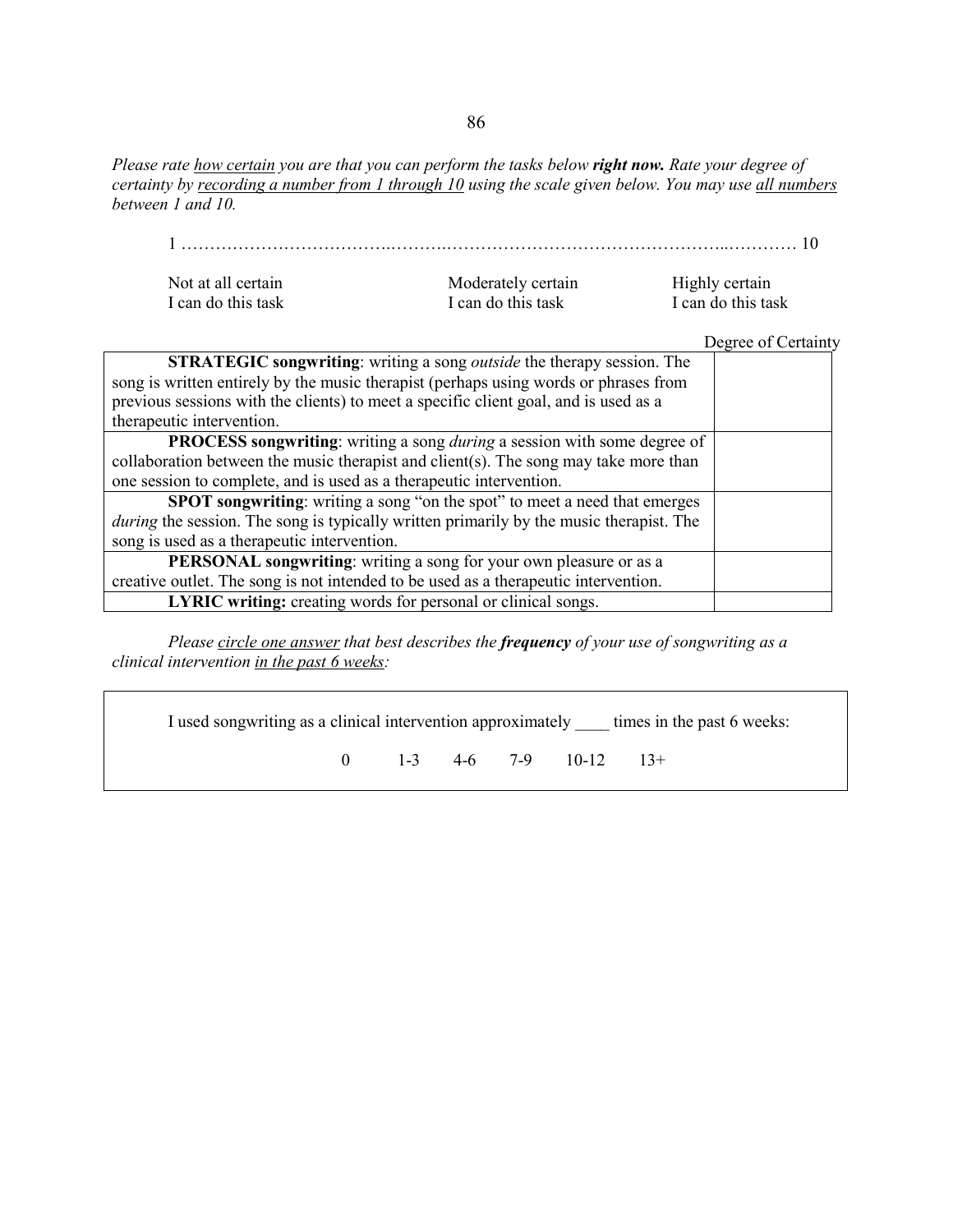Describe any *change* that has occurred in what you perceive as barriers to your use of songwriting as a therapeutic intervention in the weeks since the training.

What impact did the songwriting training session have on your clinical practice?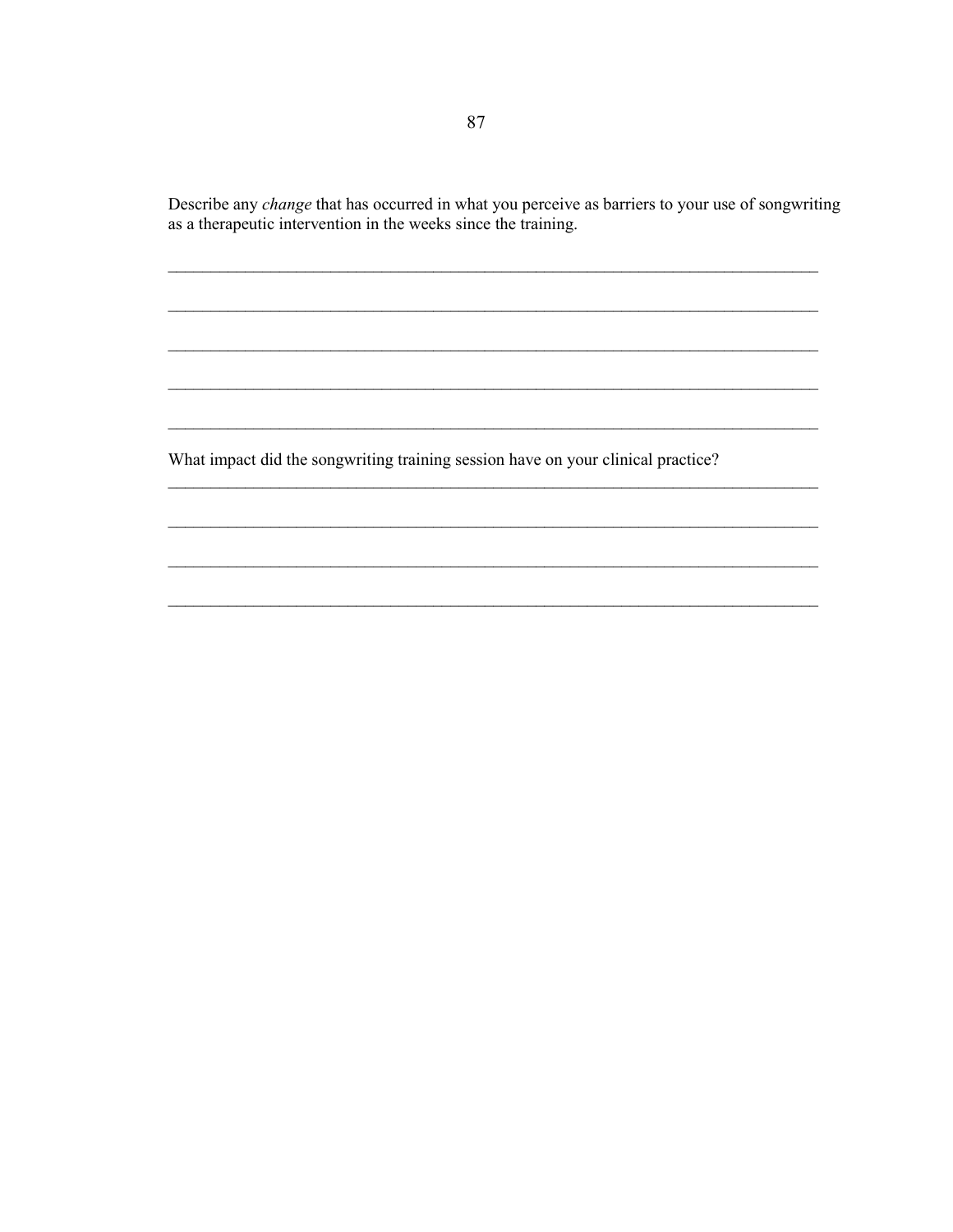# APPENDIX D: CONSENT TO PARTICIPATE IN RESEARCH

## The Impact of Training on Music Therapists' Songwriting Knowledge, Self-Efficacy, and Behavior

You are being asked to participate in a research study conducted by Tracy Richardson, doctoral student at Indiana State University (and Debra Leggett, Ph.D., NCC, LMHC, faculty sponsor) from the Department of Communication Disorders and Counseling, School, and Educational Psychology. This research is being conducted as part of a dissertation. Your participation in this study is entirely voluntary. Please read the information below and ask questions about anything you do not understand before deciding whether or not to participate. You have been asked to participate because you are a board certified music therapist and you have decided to attend a songwriting training session for music therapists.

## **PURPOSE OF STUDY**

The purposes of this study are (a) to investigate the impact of a songwriting training session on the songwriting knowledge, self-efficacy, and behavior of music therapists; (b) to evaluate the songwriting training program, and (c) to explore the impact of the training on perceived barriers and clinical practice.

## **PROCEDURES**

If you volunteer to participate you will be asked to do the following things:

- Complete and submit a pre-test (before the songwriting training session)
- Attend the songwriting training session
- Complete and submit a post-test (after the songwriting training session)
- Complete and submit, by email or mail, a follow-up test six weeks after the songwriting training session. This test will be emailed to you six weeks after the training with instructions for completing and submitting it by email or mail. You will receive one reminder email if you have not submitted the follow-up test four weeks after it is sent to you.

This study is expected to last for six weeks. You will be given short tests to complete at three times: before the training, immediately after the training, and six weeks after the training. Each test should take about 10-15 minutes to complete. You may attend the training without being in the research study with no consequences. In order for your data to be included in this study, you must submit all three tests in the timeframe outlined above.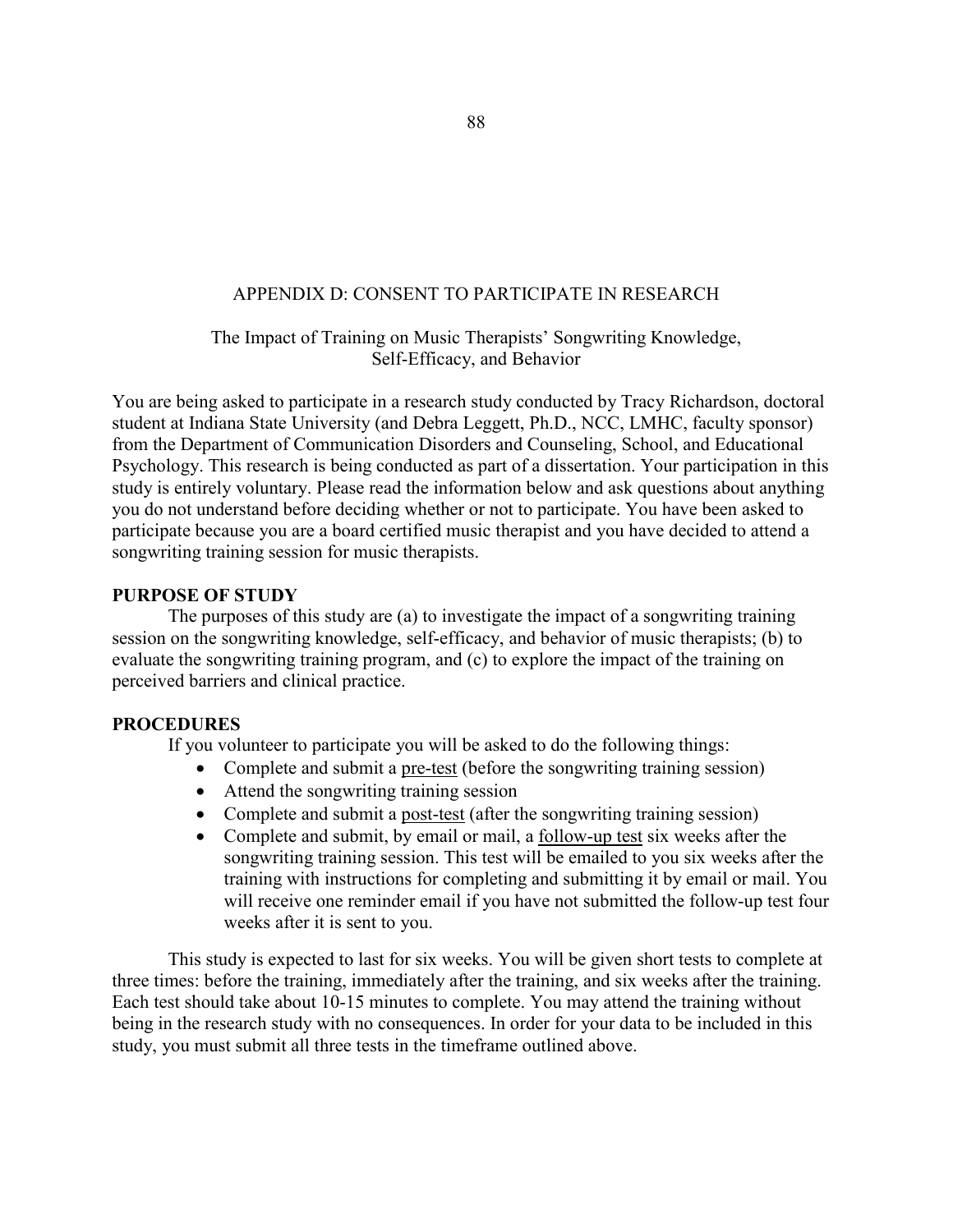## **POTENTIAL RISKS OR DICOMFORTS**

The study involves no more than minimal risk. You may feel uncomfortable with the fact that you do not know some of the information provided in the training. You may feel overwhelmed with the thought of learning to write songs for therapeutic purposes. The researcher/presenter will attempt to structure the session so that participants learn in successive steps, in a safe environment. If uncomfortable feelings persist during or after the training, the researcher will assist you in locating a helping professional in your geographic area.

#### **POTENTIAL BENEFITS**

There are no anticipated benefits to you for participating in this research project. However, it is possible that your participation in the training session could result in changes in your songwriting knowledge, behavior, and/or self-efficacy.

## **CONFIDENTIALITY**

Due to the nature of this study, there is no promise of anonymity; the researcher will have access to data that can be associated with particular participants. However, any information that is obtained in connection with this study and that can be identified with you will remain confidential and will be disclosed only with your permission or as required by law. Confidentiality will be maintained by coding the tests with numbers (instead of names) and keeping the consent forms (containing names and email addresses) and tests in separate locked cabinets. Only the researcher will have access to the data and email addresses.

When the follow-up tests are sent to participants by email, a confidentiality statement will be included at the bottom of the email. Follow-up tests that are submitted to the researcher by email will be printed then deleted from the researcher's email inbox. Email addresses of participants will be kept in a locked cabinet as stated in the paragraph above. Email addresses of participants will be used only for purposes of sending the follow-up test and a reminder (if needed).

All data and consent forms will be kept in locked cabinets in the researcher's locked office for a period of four years after the data collection is complete. After four years, the data and consent forms will be destroyed. No individual data will be released. Overall results from the study will be used for completing this researcher's dissertation and for publication and educational presentations.

## **PARTICIPATION AND WITHDRAW**

You may choose whether or not to be in this study. If you volunteer to be in this study, you may withdraw at any time without consequences of any kind or loss of benefits to which you are otherwise entitled. You may also refuse to answer questions you do not want to answer.

### **ALTERNATIVES TO PARTICIPATION**

You may choose to attend the training session without participating in this study. Participation in the research study is voluntary.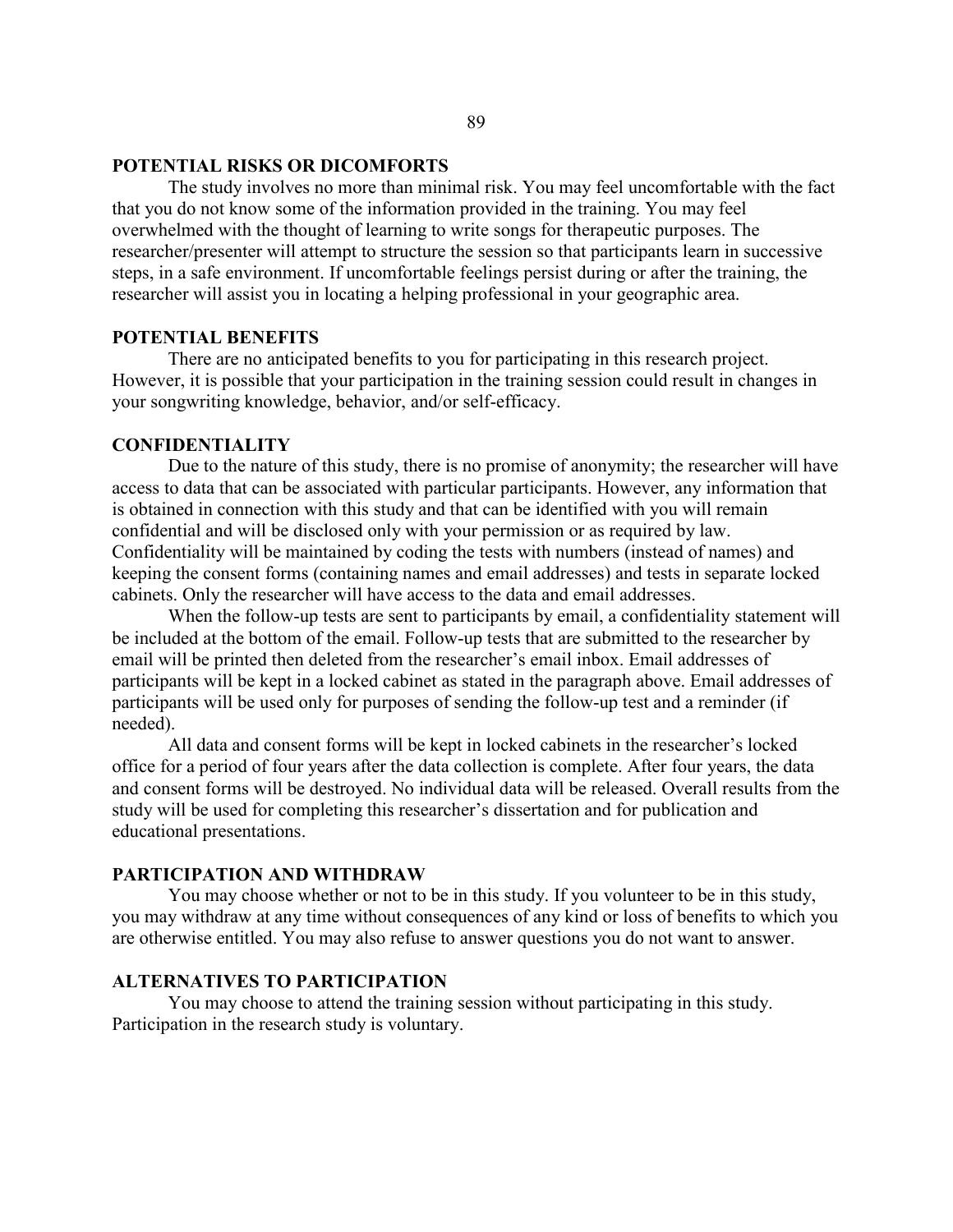## **IDENTIFICATION OF INVESTIGATORS**

If you have any questions or concerns about this research, please contact:

| <b>Principal Investigator:</b> | <b>Faculty Sponsor:</b>               |
|--------------------------------|---------------------------------------|
| Tracy Richardson, M.S., MT-BC  | Debra Leggett, Ph.D., NCC, LMHC       |
| 1000 Ridge Road                | <b>Department of CDCSEP</b>           |
| Terre Haute, IN 47803          | <b>Bayh College of Education, ISU</b> |
| 812-249-4290                   | Terre Haute, IN 47809                 |
| trichard@indstate.edu          | 812-237-7762                          |
|                                | Debra.leggett@indstate.edu            |

## **RIGHTS OF RESEARCH PARTICIPANTS**

If you have questions about your rights as a participant in this research, you may contact the Institutional Review Board (IRB) in the Office of Sponsored Programs at Indiana State University at (812) 237-3088 or email the IRB at  $irb@indstate.edu$ . You will be given an opportunity to discuss any questions about your rights as a research participant with a member of the IRB. The IRB is an independent committee composed of members of the University community, as well as lay members of the community not connected with ISU. The IRB has reviewed this study and has determined that it is exempt from IRB oversight.

I understand the procedures described above. My questions have been answered to my satisfaction, and I agree to participate in this study. I have been given a copy of this form.

\_\_\_\_\_\_\_\_\_\_\_\_\_\_\_\_\_\_\_\_\_\_\_\_\_\_\_\_\_\_\_\_\_\_\_\_\_\_ \_\_\_\_\_\_\_\_\_\_\_\_\_\_\_\_\_\_\_\_\_\_\_\_\_\_\_\_\_\_\_\_\_\_\_

\_\_\_\_\_\_\_\_\_\_\_\_\_\_\_\_\_\_\_\_\_\_\_\_\_\_\_\_\_\_\_\_\_\_\_\_\_\_\_\_\_\_\_\_\_\_\_\_\_\_\_\_\_\_\_\_\_\_\_\_\_\_\_\_\_\_\_\_\_\_\_\_\_\_\_

\_\_\_\_\_\_\_\_\_\_\_\_\_\_\_\_\_\_\_\_\_\_\_\_\_\_\_\_\_\_\_\_\_\_\_\_\_\_\_\_\_\_\_\_\_\_\_\_\_\_\_\_\_\_\_\_\_\_\_\_\_\_\_\_\_\_\_\_\_\_\_\_\_\_\_

Printed name of Participant Signature of Participant

\_\_\_\_\_\_\_\_\_\_\_\_\_\_\_\_\_\_\_\_\_\_\_\_\_\_\_\_\_\_\_\_\_\_\_\_\_\_ \_\_\_\_\_\_\_\_\_\_\_\_\_\_\_\_\_\_\_\_\_\_\_\_\_\_\_\_\_\_\_\_\_\_\_ Email Address Date

Mailing address (if you do NOT have email)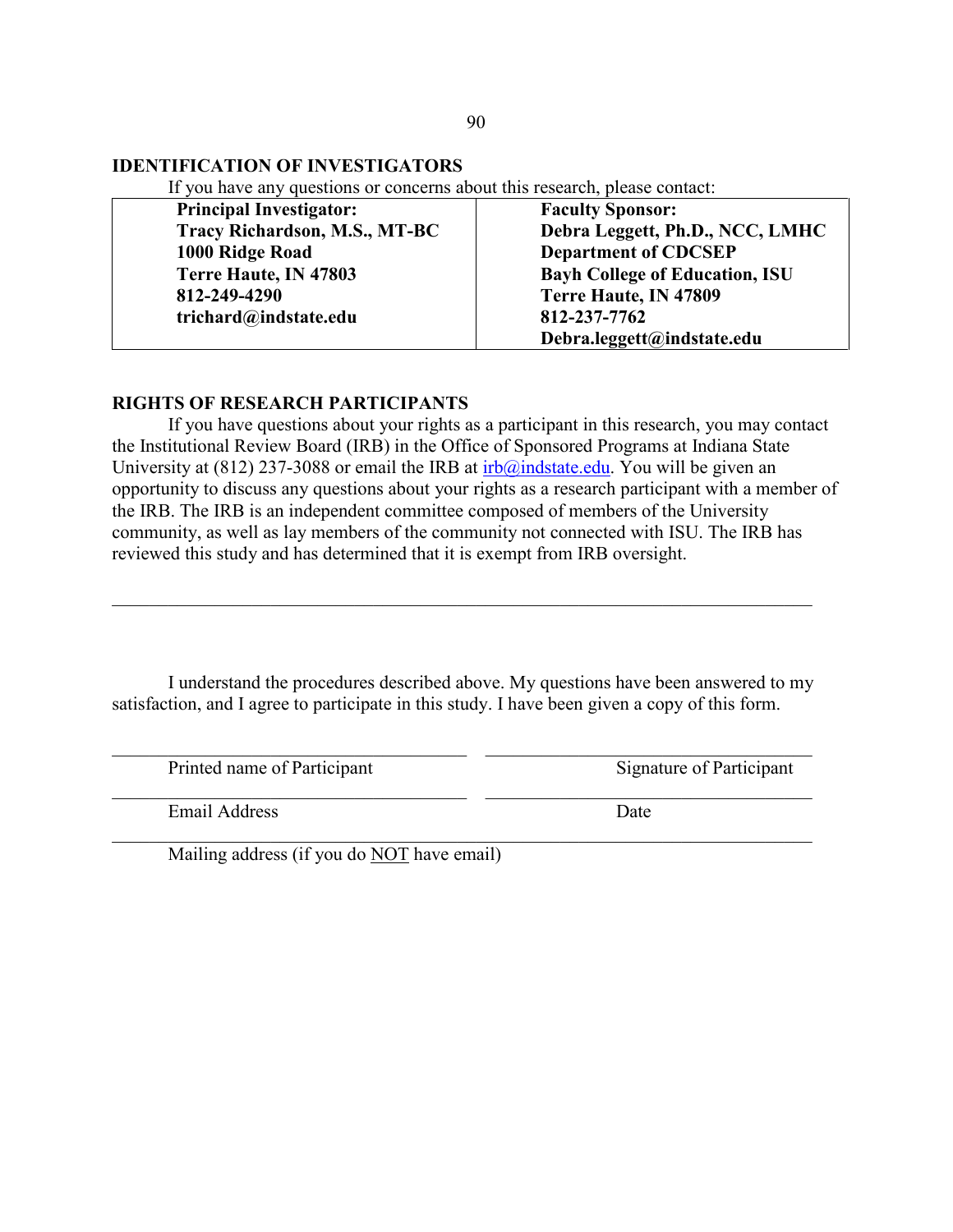# APPENDIX E: GRAND CORRELATION MATRIX

# Table E1

# *Grand Correlation Matrix*

| Measure        |         | $\overline{2}$  | 3               | $\overline{4}$ | 5        | 6      | $\tau$ | 8     | 9 |
|----------------|---------|-----------------|-----------------|----------------|----------|--------|--------|-------|---|
| 1. Pre Freq    | --      |                 |                 |                |          |        |        |       |   |
| 2. Follow Freq | $.75**$ | --              |                 |                |          |        |        |       |   |
| 3. Freq chg    | $-.10$  | $.57*$          | --              |                |          |        |        |       |   |
| 4. Pre SE      | $.54**$ | $.60*$          | .21             |                |          |        |        |       |   |
| 5. Post SE     | $.37*$  | $.43^{\dagger}$ | .24             | $.83***$       | $-$      |        |        |       |   |
| 6. Follow SE   | .07     | .34             | $.44^{\dagger}$ | $.68**$        | $.78***$ |        |        |       |   |
| 7. Pre KN      | .02     | .10             | .27             | .26            | .04      | .00.   |        |       |   |
| 8. Post KN     | $-37*$  | $-14$           | $-16$           | $-40*$         | $-.23$   | $-.38$ | .22    | $- -$ |   |
| 9. Follow KN   | .11     | .23             | .20             | .13            | .21      | $-.06$ | .19    | .38   |   |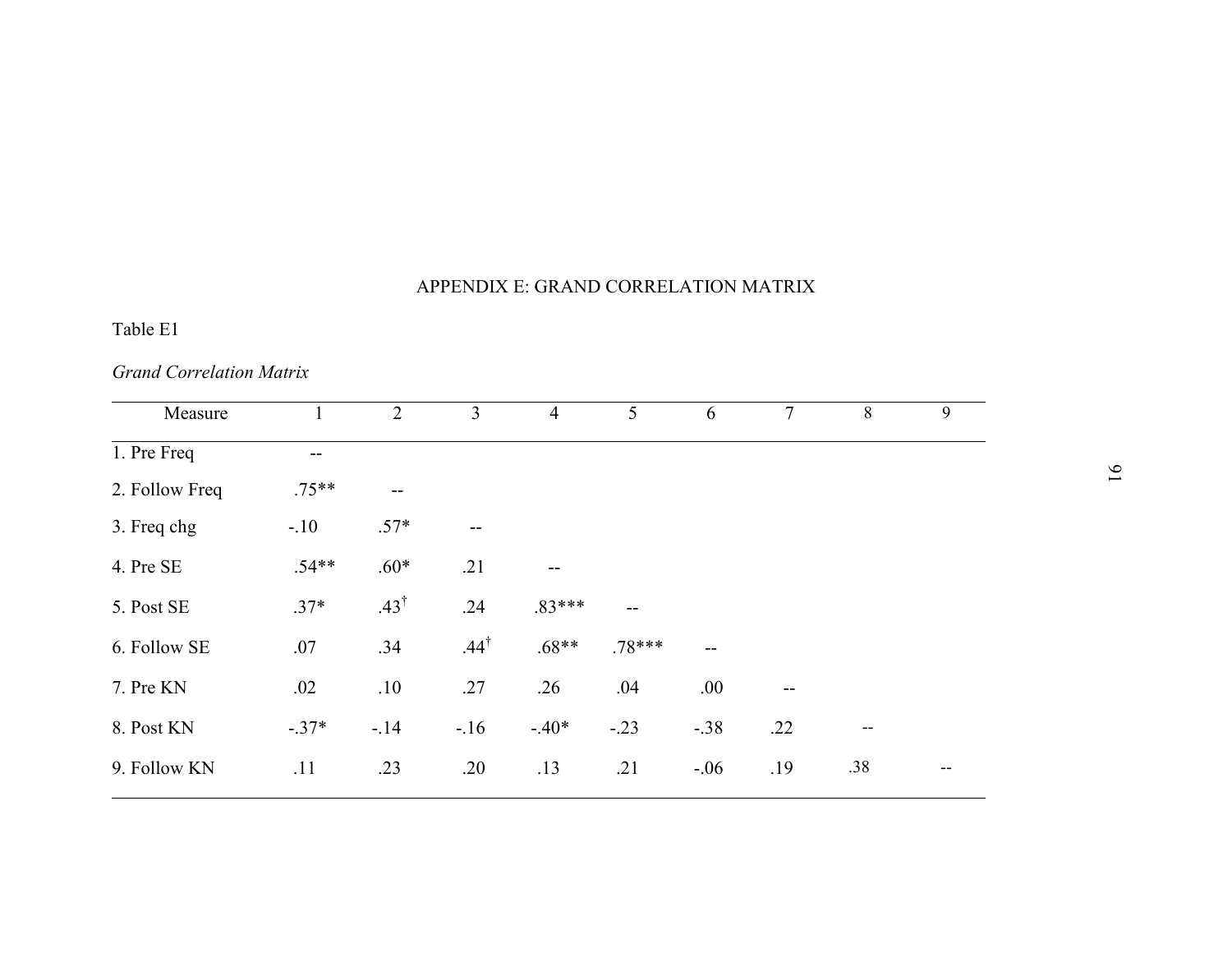# Table E1 ( Continued)

*Grand Correlation Matrix*

| Measure           |          | $\overline{2}$     | 3      | 4        | 5               | 6      |          | 8        | 9               |
|-------------------|----------|--------------------|--------|----------|-----------------|--------|----------|----------|-----------------|
| 10. Post KN chg   | $-27$    | $-46$ <sup>1</sup> | $-.32$ | $-49**$  | $-19$           | $-19$  | $-77***$ | $.46***$ | $-.19$          |
| 11. Post SE chg   | $-.50**$ | $-46^{\dagger}$    | $-.07$ | $-74***$ | $-.25$          | $-.25$ | $-.40*$  | $.42*$   | .01             |
| 12. Follow KN chg | $-.12$   | $-.06$             | .04    | $-.23$   | .09             | $-.12$ | $-41$    | .22      | $.79***$        |
| 13. Follow SE chg | $-70**$  | $-48^{\dagger}$    | .15    | $-71**$  | $-.30$          | .03    | $-.62**$ | .19      | $-.24$          |
| 14. Satisfaction  | .25      | .18                | $-.09$ | .19      | $.36^{\dagger}$ | .02    | $-.19$   | $-.15$   | $.51^{\dagger}$ |
| 15. Age           | $-.18$   | $-45^{\dagger}$    | .06    | $-.17$   | $-.09$          | .34    | $-0.29$  | $-.11$   | $-.13$          |
| 16. Years         | .02      | $-.07$             | .32    | $-17$    | $-.05$          | .22    | $-44*$   | $-.14$   | $-.31$          |
|                   |          |                    |        |          |                 |        |          |          |                 |